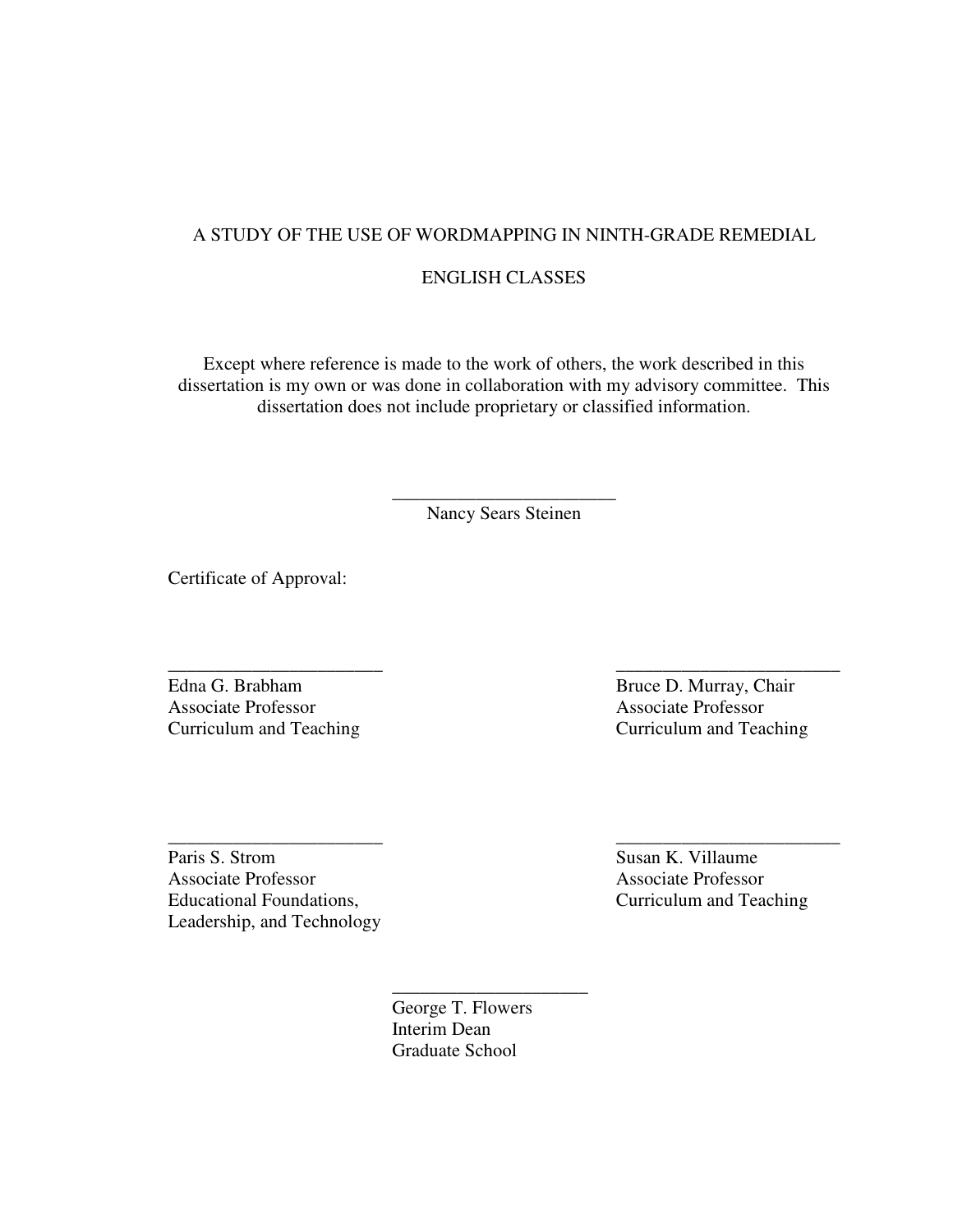# A STUDY OF THE USE OF WORDMAPPING IN NINTH- GRADE REMEDIAL

### ENGLISH CLASSES

Nancy Sears Steinen

A Dissertation

Submitted to

the Graduate Faculty of

Auburn University

in Partial Fulfillment of the

Requirements for the

Degree of

Doctor of Philosophy

Auburn, Alabama December 17, 2007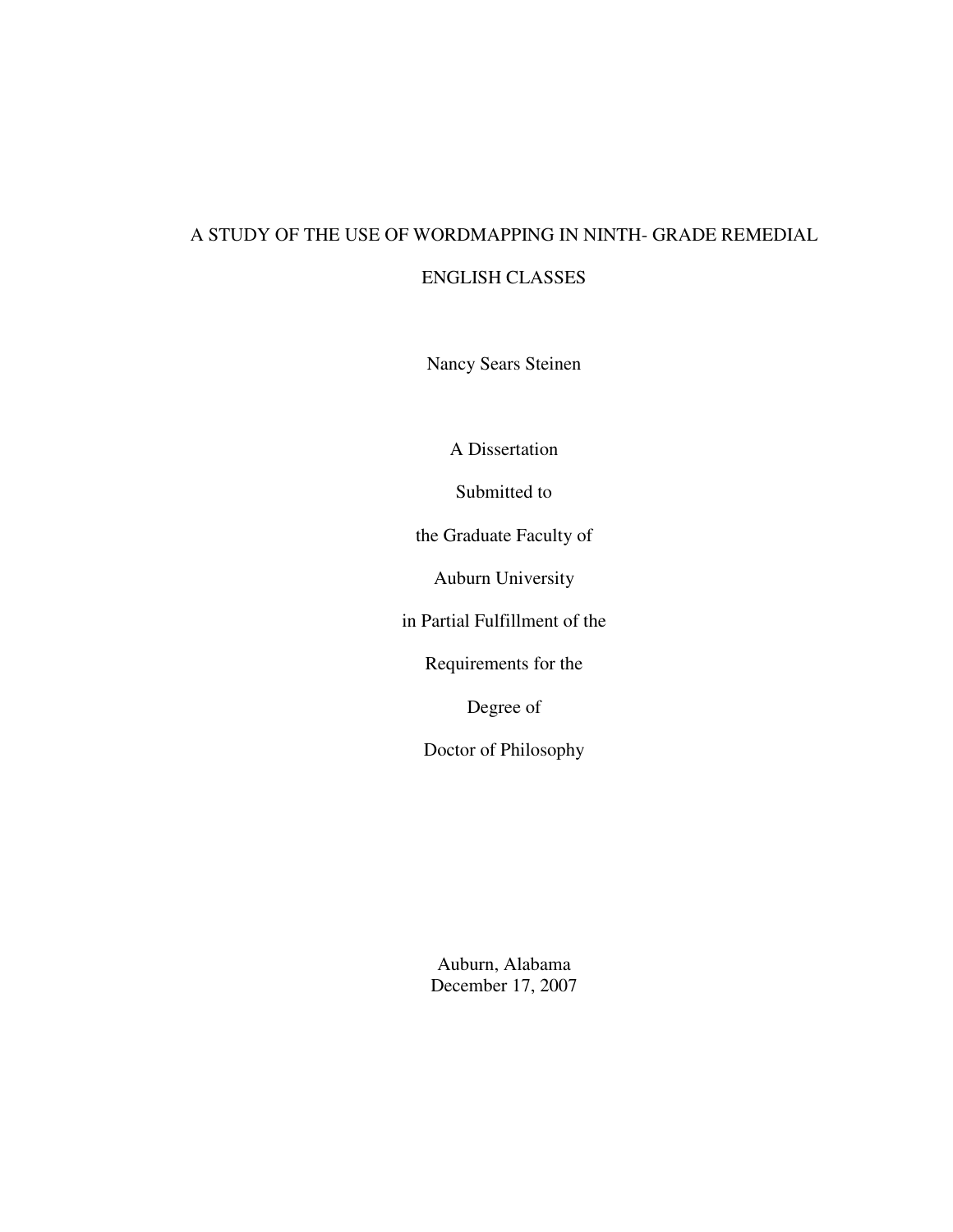## A STUDY OF THE USE OF WORDMAPPING IN NINTH-GRADE REMEDIAL

### ENGLISH CLASSES

Permission is granted to Auburn University to make copies of this dissertation at its discretion, upon request of individuals or institutions at their expense. The author reserves all publication rights.

Signature of Author

\_\_\_\_\_\_\_\_\_\_\_\_\_\_\_\_\_\_\_\_\_\_\_\_\_\_\_\_\_\_\_\_\_\_\_

\_\_\_\_\_\_\_\_\_\_\_\_\_\_\_\_\_\_\_\_\_\_\_\_\_\_\_\_\_\_\_\_\_\_\_

Date of Graduation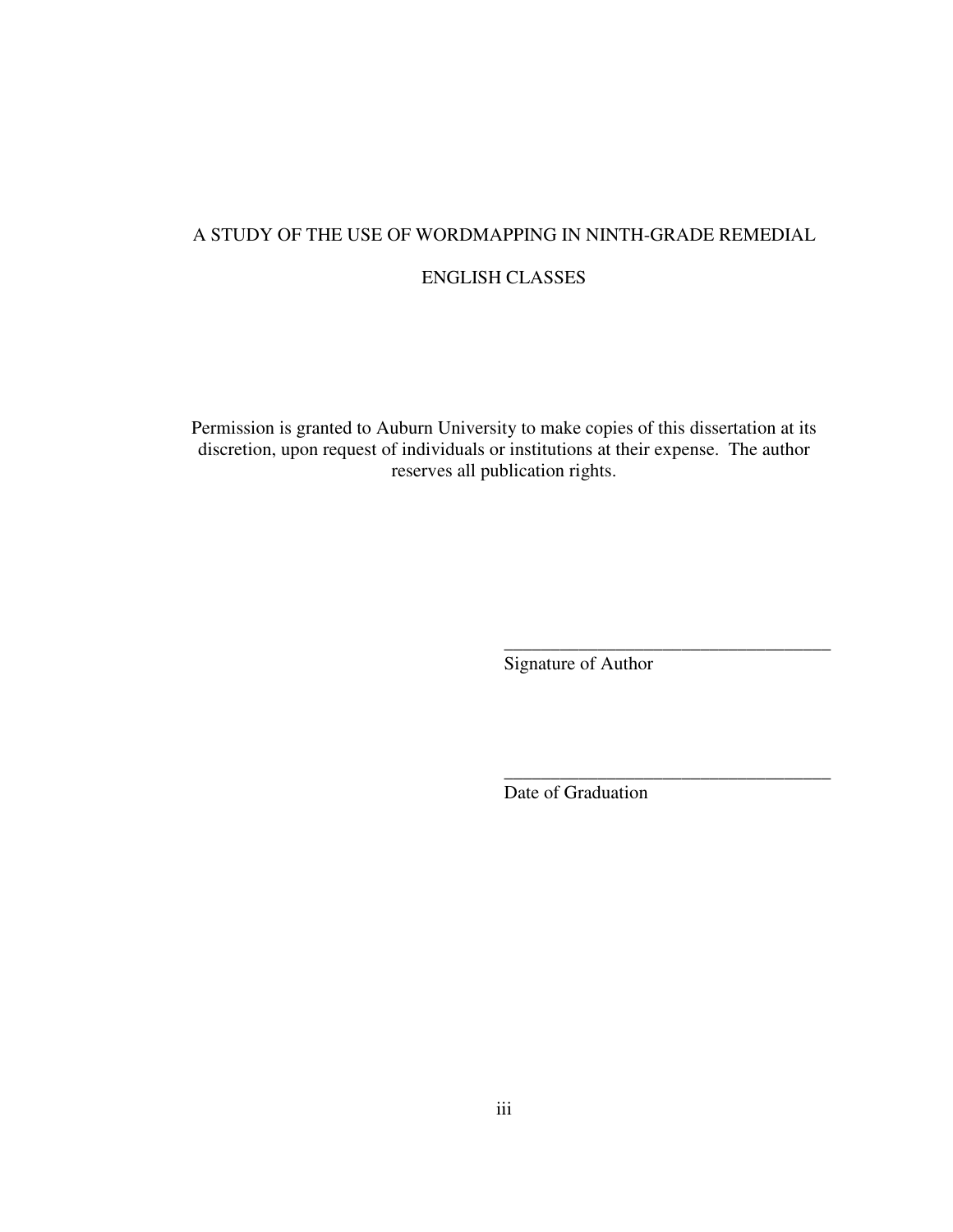# VITA

Nancy Sears Steinen received the Bachelor of Arts degree in Geography, the Master of Arts degree in History, and the Education Specialist degree in Special Education from The State University of West Georgia. She teaches remedial and special education classes at the high school level.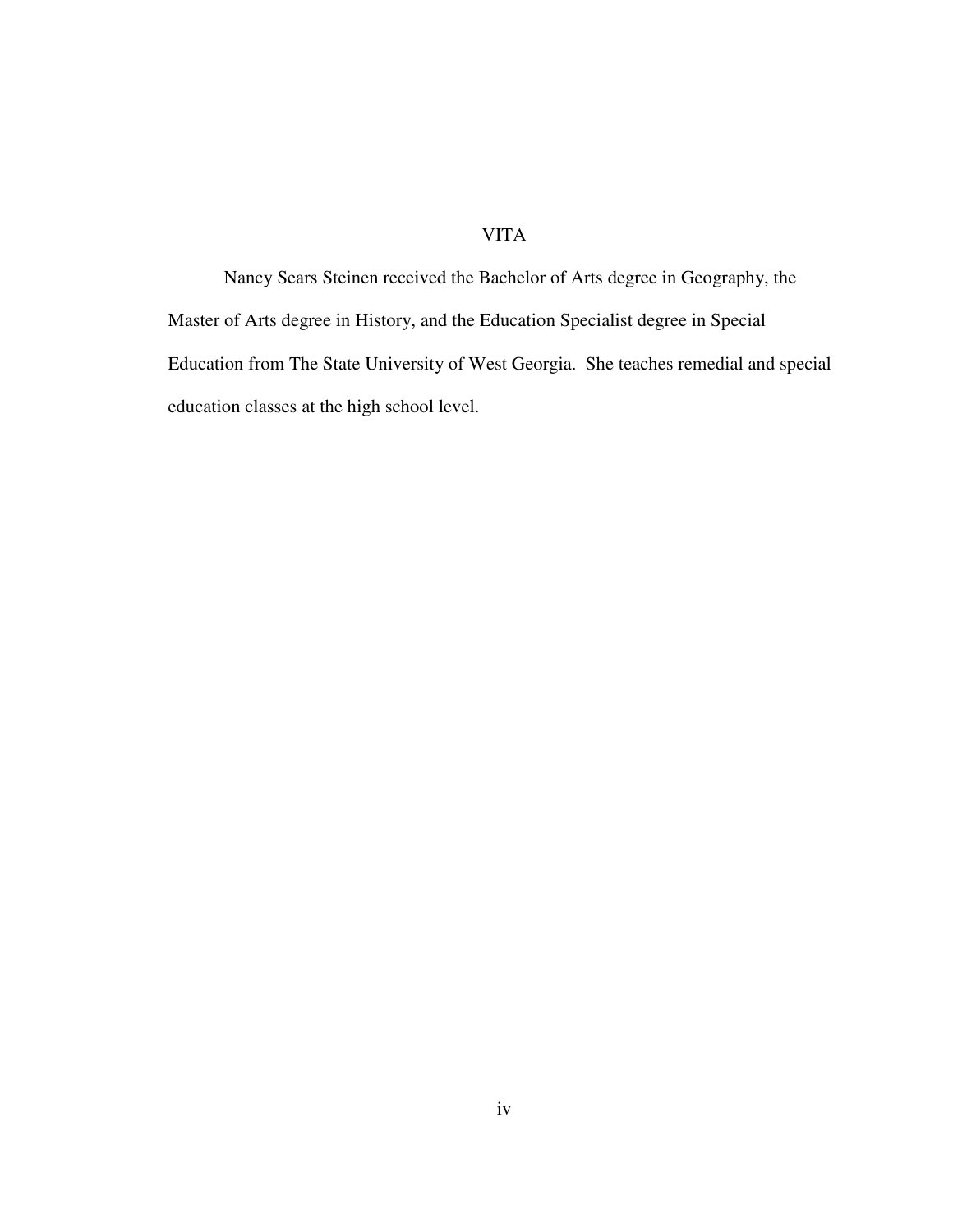### DISSERTATION ABSTRACT

### A STUDY OF THE USE OF WORDMAPPING IN NINTH-GRADE REMEDIAL

### ENGLISH CLASSES

Nancy Steinen

Doctor of Philosophy, December 17, 2007 (Ed. S., University of West Georgia, 1993 M.A., University of West Georgia, 1990 B.A., University of West Georgia, 1983)

104 typed pages

Directed by Bruce A. Murray

The purpose of this study is to examine the effectiveness of using wordmapping with struggling learners between the ages of 13 and 15. An experimental group (the wordmapping group) and a treated control group (the vocabulary group) studied the same lists of words each week. The researcher taught students in the wordmapping group to divide the words into syllables, count the phonemes in each syllable, and write the letters corresponding to each phoneme. The classroom teacher taught the vocabulary group the meanings of the words. Data on spelling, reading comprehension, and reading decoding,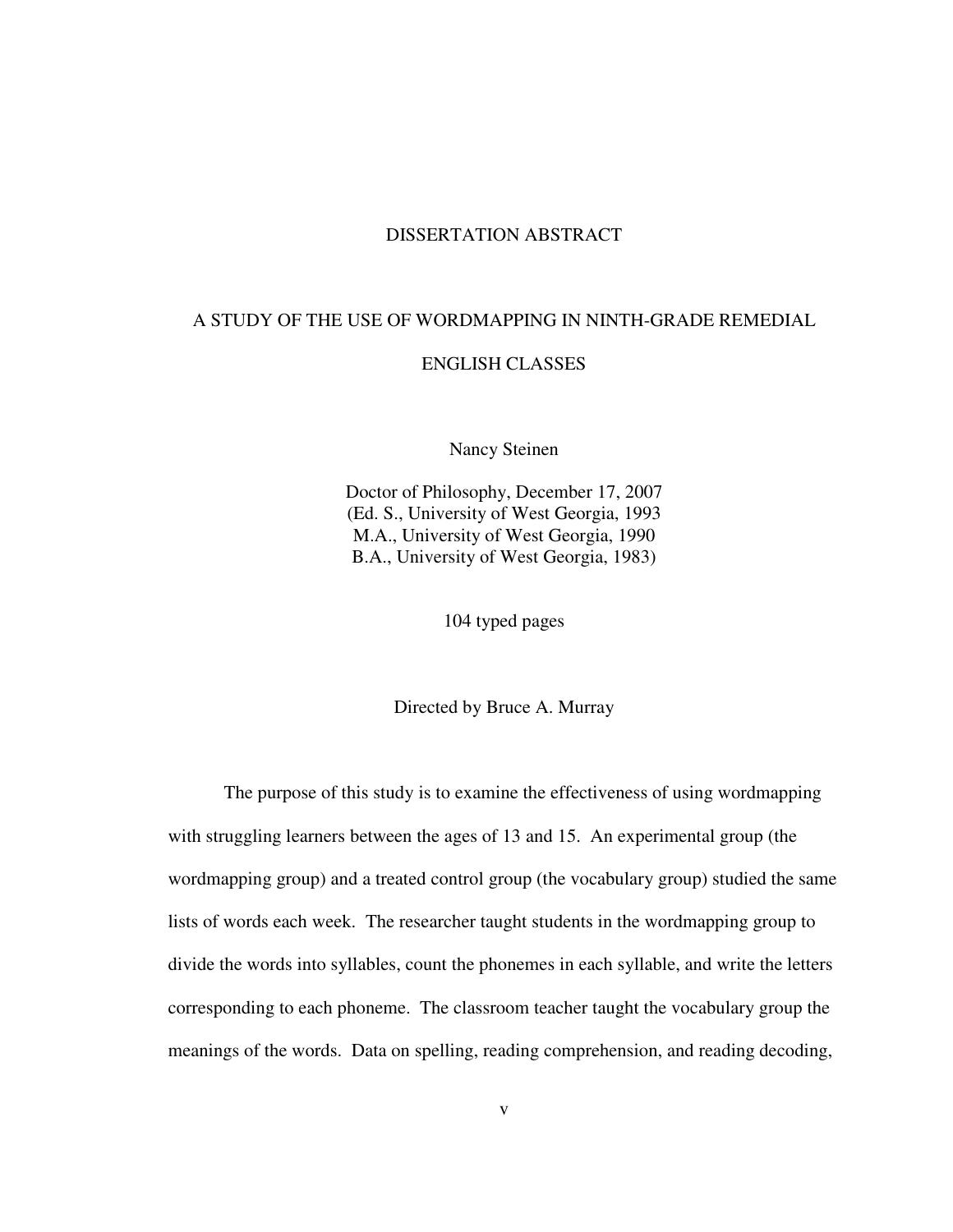was collected from 20 students, 14 in the wordmapping group and 6 in the vocabulary group.

There was a statistically significant difference  $(p < .05)$  on the posttest scores of the two groups on two measures of spelling. No significant differences were found in the posttest measures of reading comprehension or reading decoding. The study provides support for using wordmapping to help older students improve their spelling skills.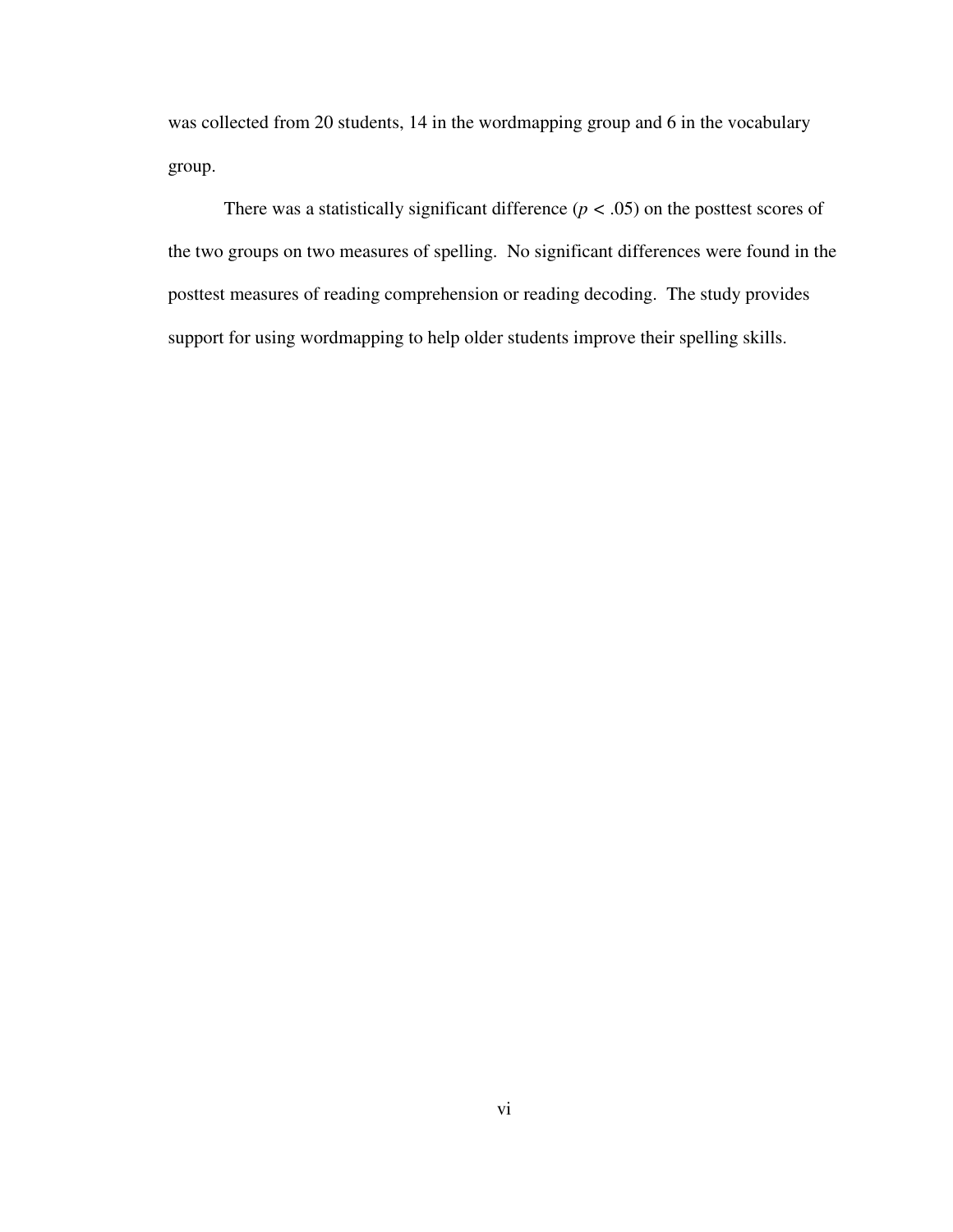### ACKNOWLEDGEMENTS

I would like to thank my husband, Karl, for his never-ending support, patience, encouragement, and help. My children, Bill and Katy, have always supported my desire to earn this degree. My brother, Steve, and sister, Amy, have encouraged me through the entire process.

I appreciate Dr. Bruce Murray's willingness to serve as my advisor and to chair my committee. Dr. Edna Brabham and Dr. Susan Villaume contributed to this dissertation with patience and understanding. I appreciate all that I have learned about reading from Dr. Murray, Dr. Brabham, and Dr. Villaume.

Dr. Kent Edwards, principal of Carrollton High School provided support and encouragement, and made it possible for me to conduct the study at Carrollton High. Jennifer Powers and Raina Dupree, the classroom teachers who cooperated in this study, went out of their way to help and support the research. Without them, the study would not have been possible.

To my late father, who taught his daughters that no goal was unattainable, and to my late brother, Michael, who always believed that any of us could do anything, thanks.

A very special thank you goes to my mother, who never doubted for a moment that I could do this and that I wouldn't give up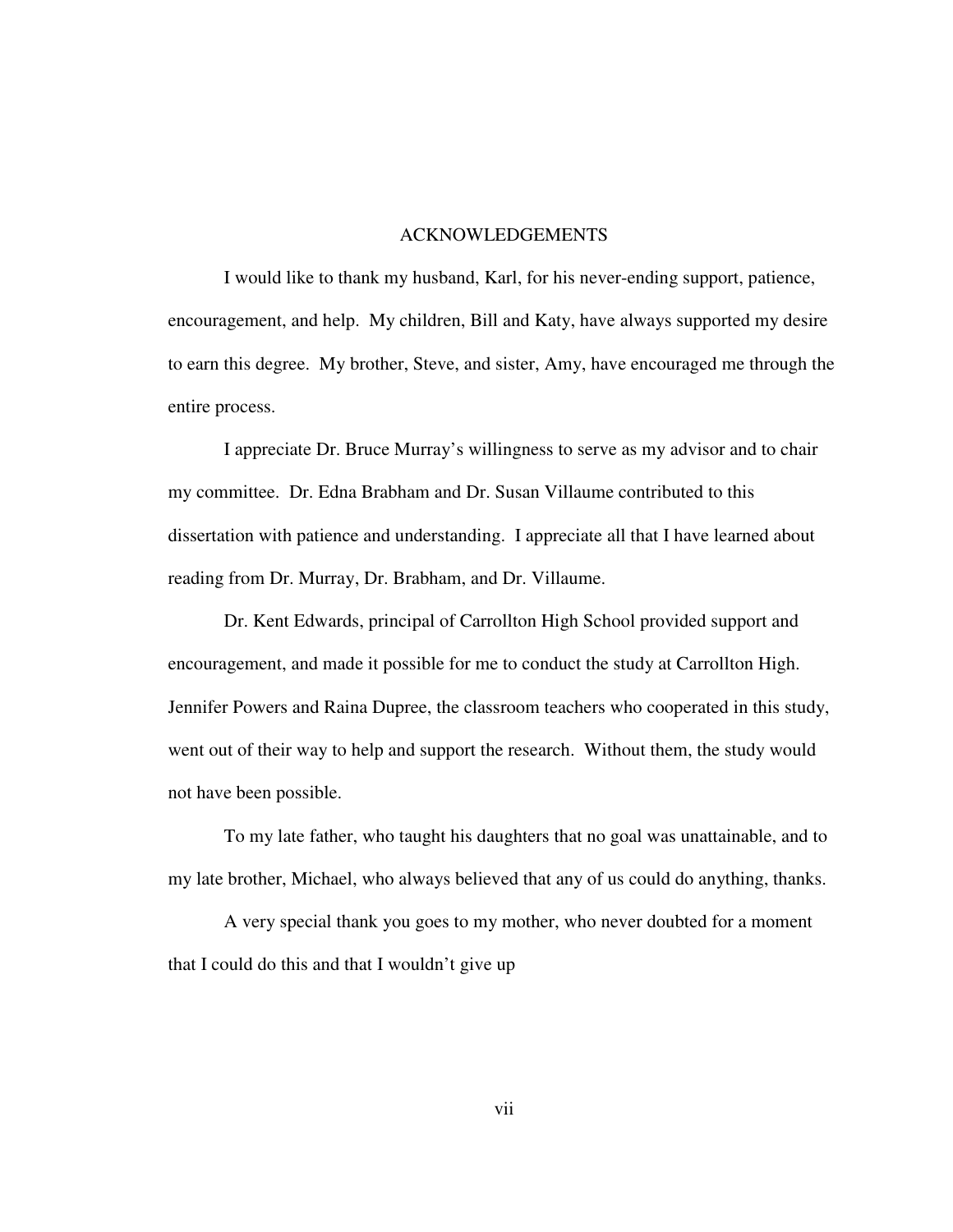Style manual used: American Psychological Association Style Manual, 5<sup>th</sup> Edition

Computer software used: SPSS 11.5 for data analysis; Microsoft Word 2007 for word processing

\_\_\_\_\_\_\_\_\_\_\_\_\_\_\_\_\_\_\_\_\_\_\_\_\_\_\_\_\_\_\_\_\_\_\_\_\_\_\_\_\_\_\_\_\_\_\_\_\_\_\_\_\_\_\_\_\_\_\_\_\_\_\_\_\_\_\_\_\_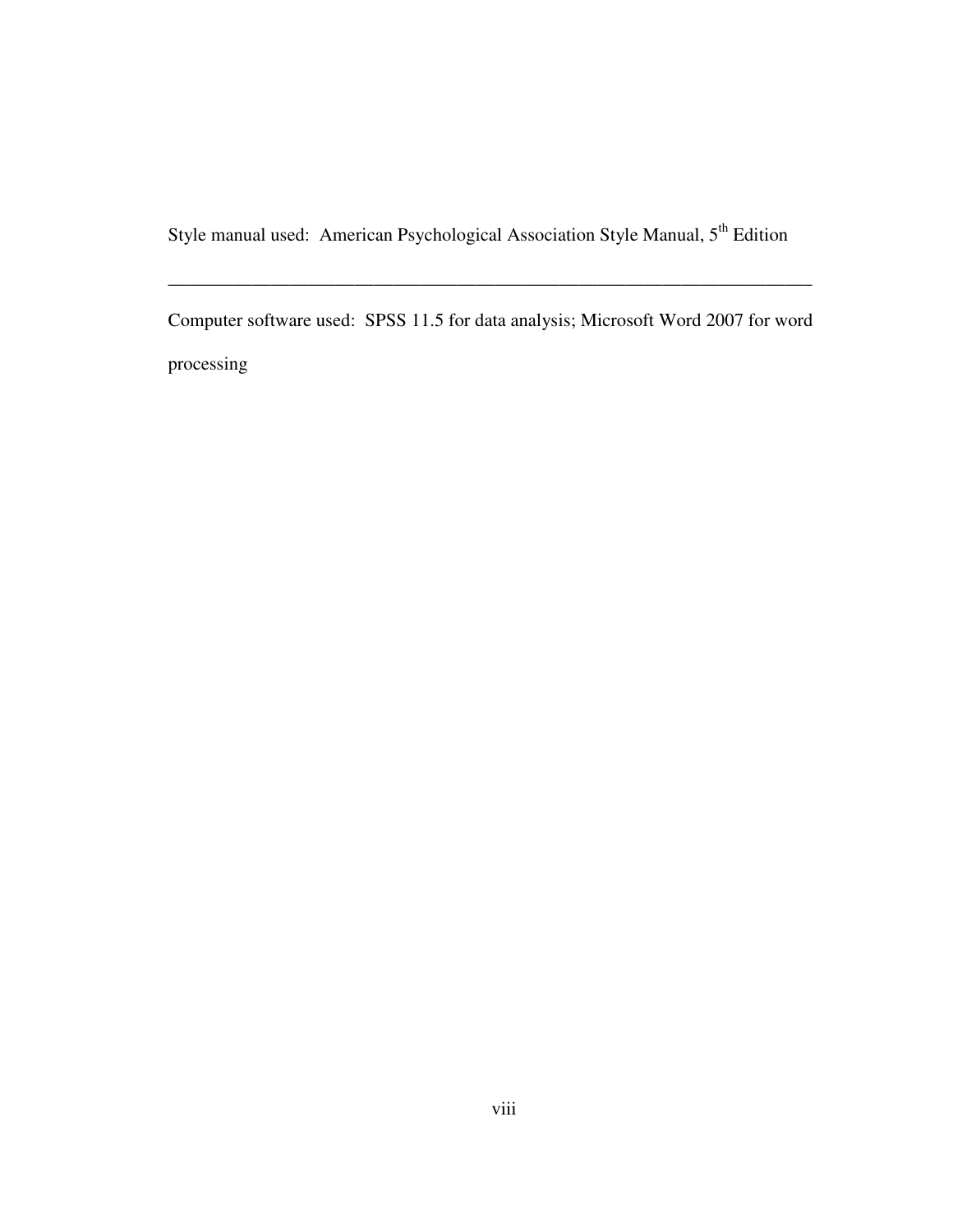# TABLE OF CONTENTS

# CHAPTER 2. REVIEW OF THE LITERATURE……………………………...………..9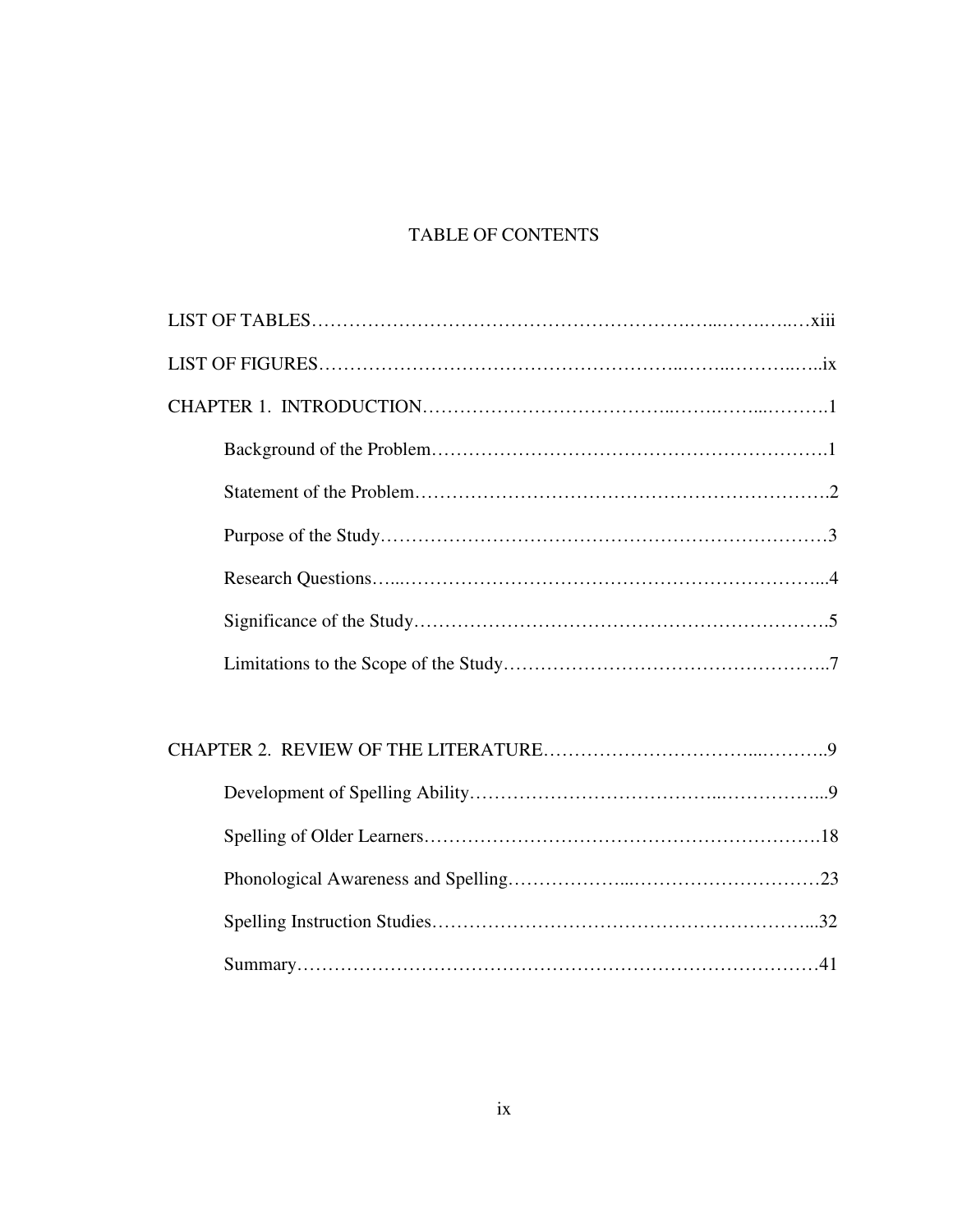Recommendations for Further Research…………………………………………72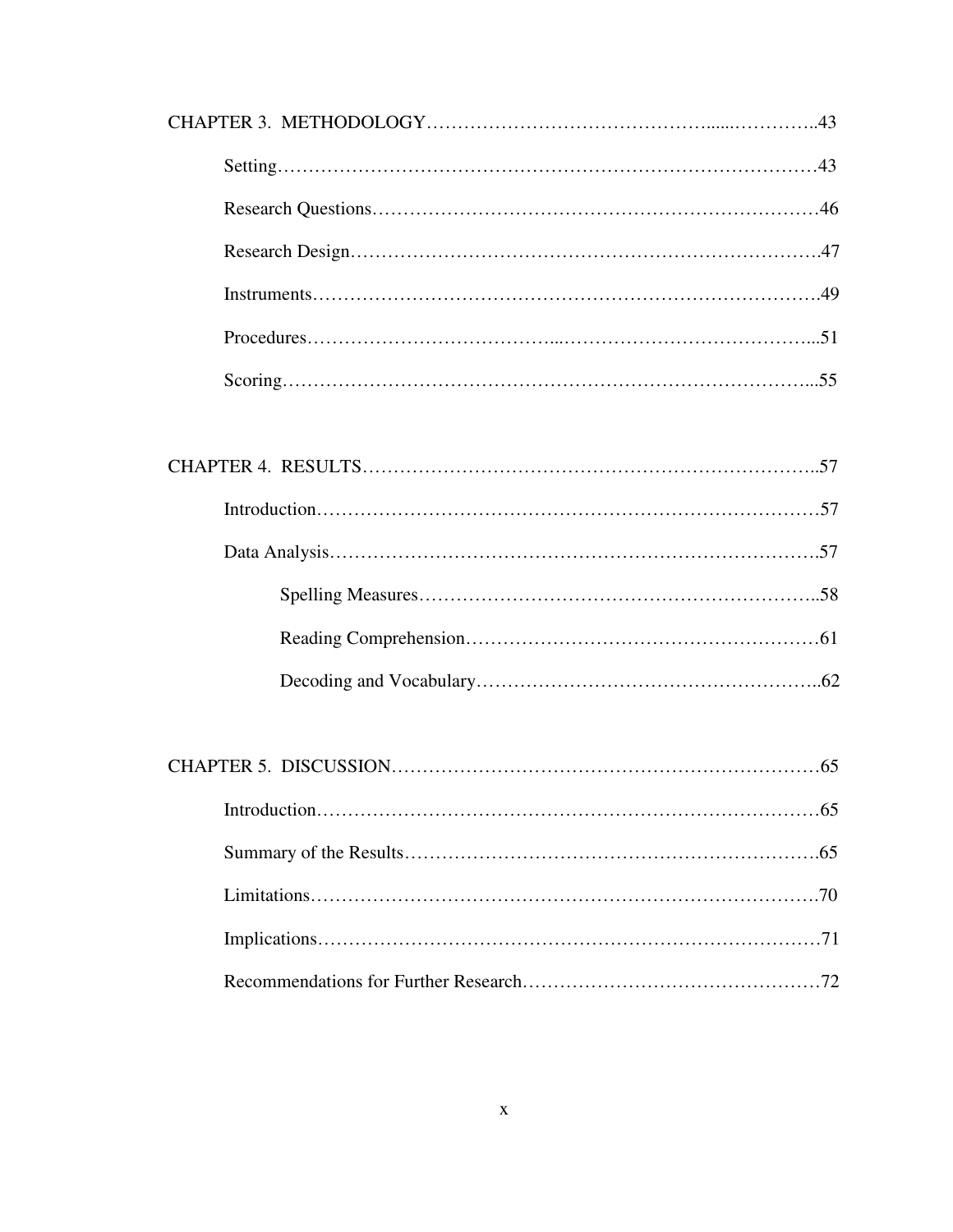|--|--|

# APPENDICES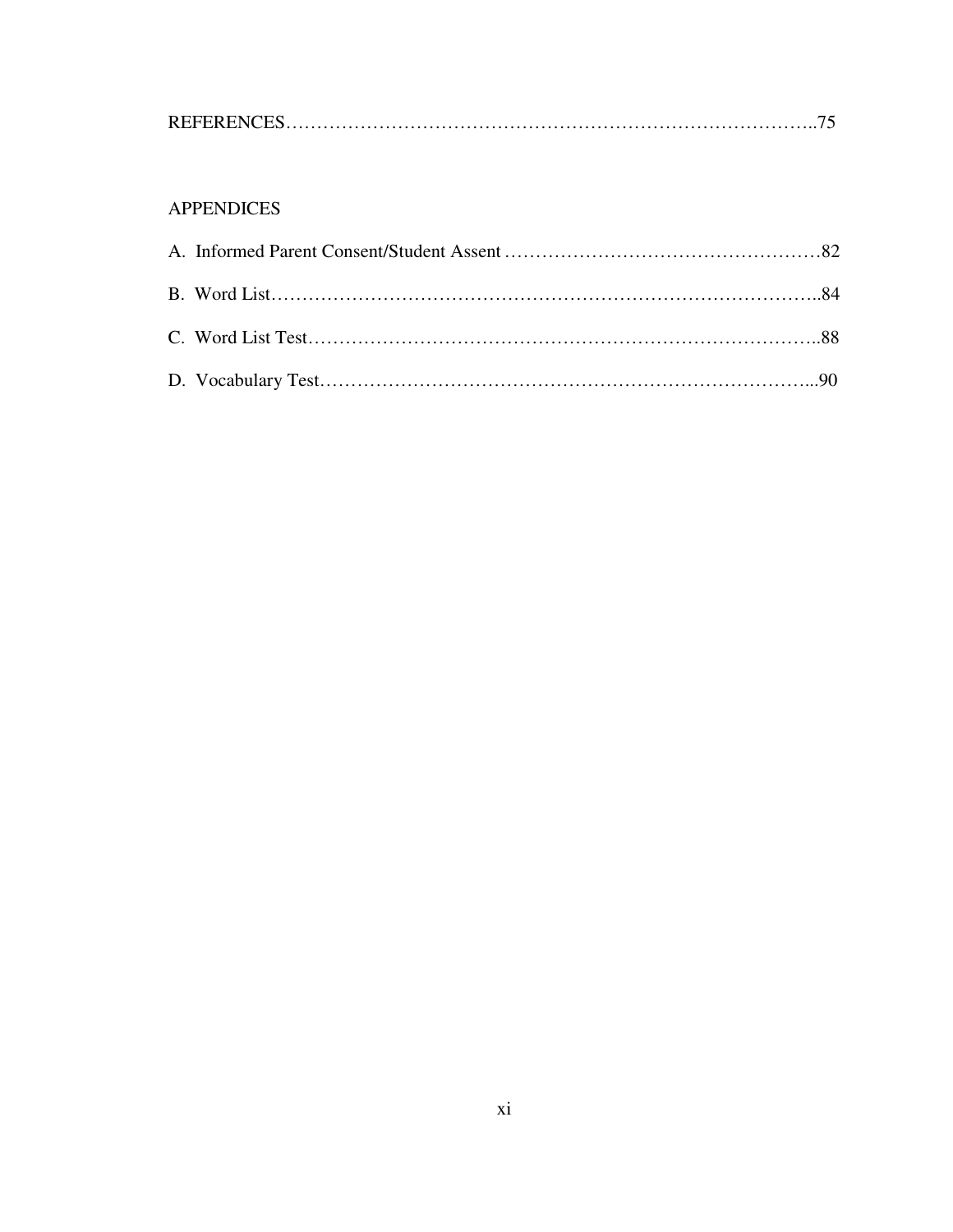# LIST OF TABLES

| Table 1. Adjusted and Unadjusted Group Means for KTEA Spelling  |
|-----------------------------------------------------------------|
| Table 2. Adjusted and Unadjusted Group Means for KTEA Placement |
|                                                                 |
|                                                                 |
| Table 5. Adjusted and unadjusted Group Means for KTEA Reading   |
| Table 6. Adjusted and unadjusted Group Means for KTEA Reading   |
|                                                                 |
|                                                                 |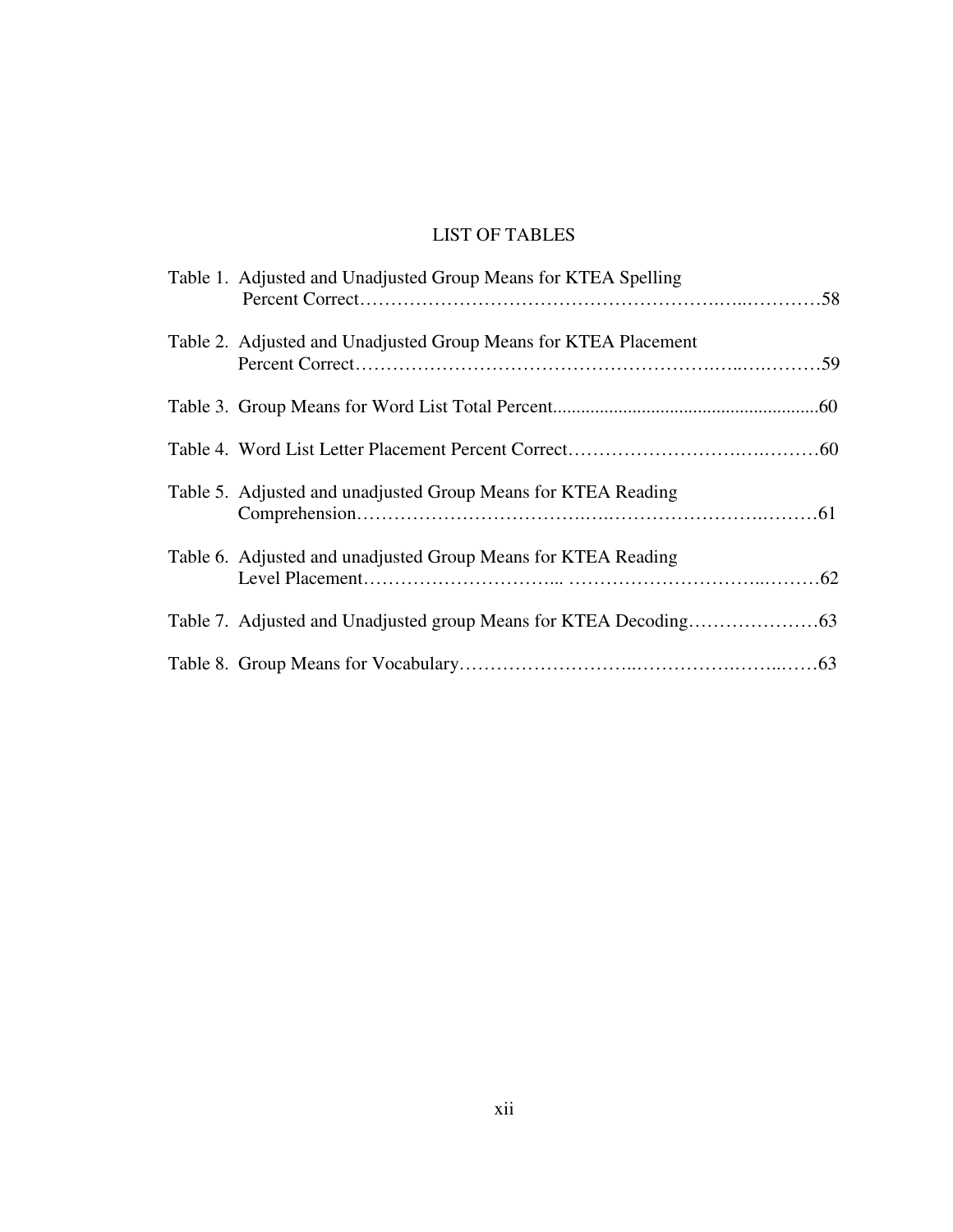# LIST OF FIGURES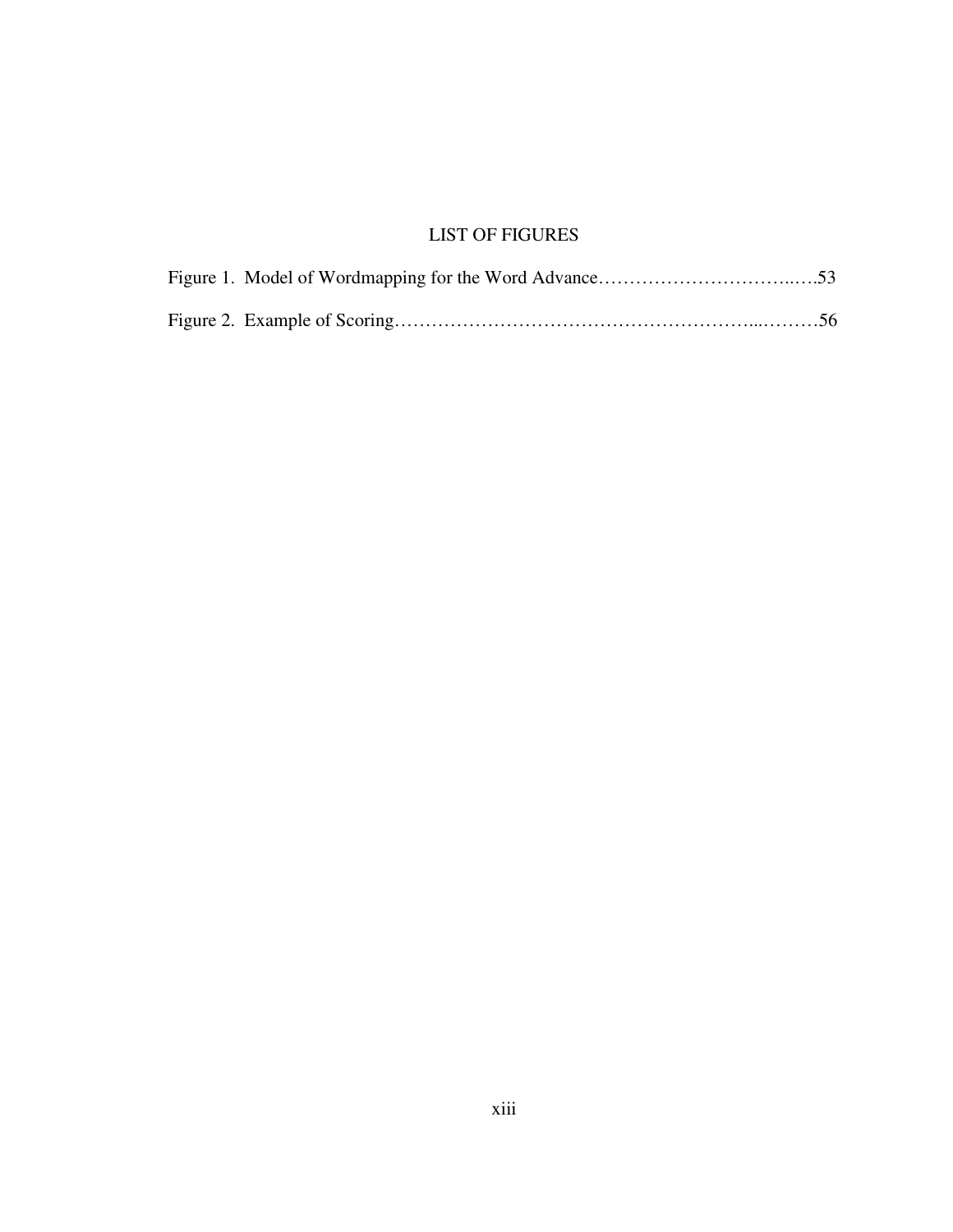### CHAPTER ONE

### INTRODUCTION

This chapter presents an introduction to the dissertation. It begins with the background of the problem, that is, what is the foundation for research on teaching older learners to spell correctly? A brief statement of the problem follows the background. Research needs to be conducted on how to teach older students to spell correctly. The purpose of the study, to investigate the use of wordmapping in a high school classroom, is presented, and the research questions which guided the study are stated. The significance of the study is supported by information from the National Reading Panel report, the National Assessment of Educational Progress report, and research that shows the negative impact a student can experience because of poor spelling skills. The introduction concludes with a discussion of limitations on the scope of the study.

#### Background of the Problem

How can we effectively teach older learners to spell correctly? Spelling has been taught in schools for many years, but as Venezky pointed out, during the 1960s and 1970s, few scientists considered spelling to be a topic worth studying (Venezky, 1989). It is interesting to note that neither the 1994 edition or *The Handbook of Psycholinguistics* (Gersbacher) nor the 2006 edition (Traxler & Gersbacher) contain chapters on spelling.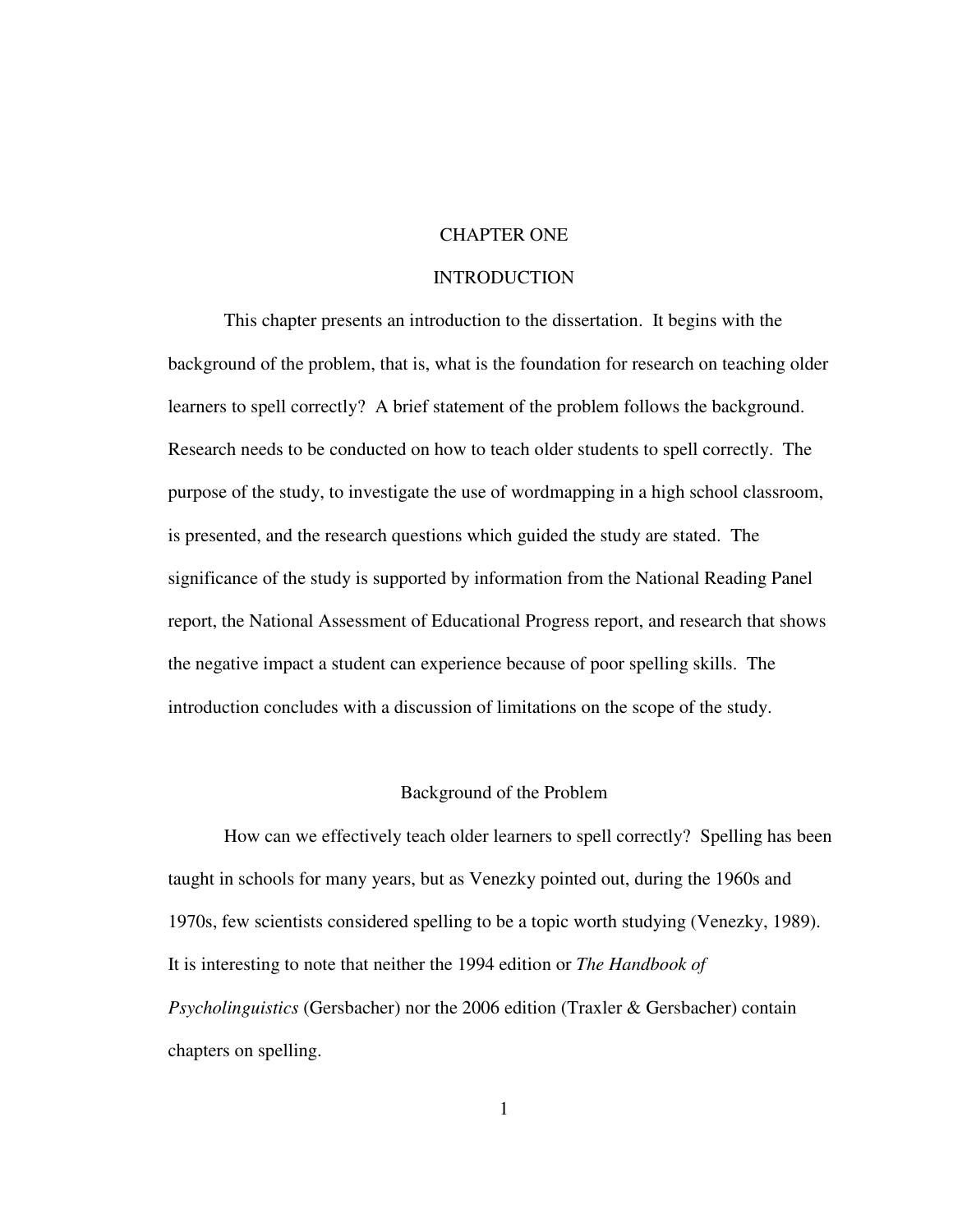More recently, spelling has been studied by literacy researchers; however, very little of the research has focused on spelling of high school age students. The renewed interest in spelling is in part based on the work of researchers such as Read (1971) who studied the invented spellings of young children. This work has been extended by researchers who have studied spelling as a developmental process (Ehri, 2000a, 2000b; Henderson, 1981; Henderson & Templeton, 1986; Invernizzi & Hayes, 2004; Templeton & Morris, 2000; Trieman, 1998), researchers who have focused attention on the role that phonemic awareness plays in learning to spell (Castiglioni-Spalten & Ehri, 2003; Castle, Riach, & Nicholson, 1994; Davidson & Jenkins, 1994; Drake & Ehri, 1985; MacDonald & Cornwall, 1995; Stahl & Murray, 1994), and others who have examined the role that morphology plays in the English spelling system (Nagy, Berninger, & Abbott, 2006). Although researchers do not agree on the specific phases and descriptions of spelling development or on the roles of explicit or implicit learning in spelling development, there is general agreement among researchers that "most learners share a common developmental sequence of acquisition of orthographic knowledge" (Templeton & Morris, 2000, p. 4).

### Statement of the Problem

There has been little research conducted on the spelling of older students. Research on spelling has focused on the spelling of younger children. Developmental models inform us on how spelling is acquired and other studies point to effective instructional practices, but these studies do not inform us on how to instruct older students who have not reached appropriate levels in their spelling development. In the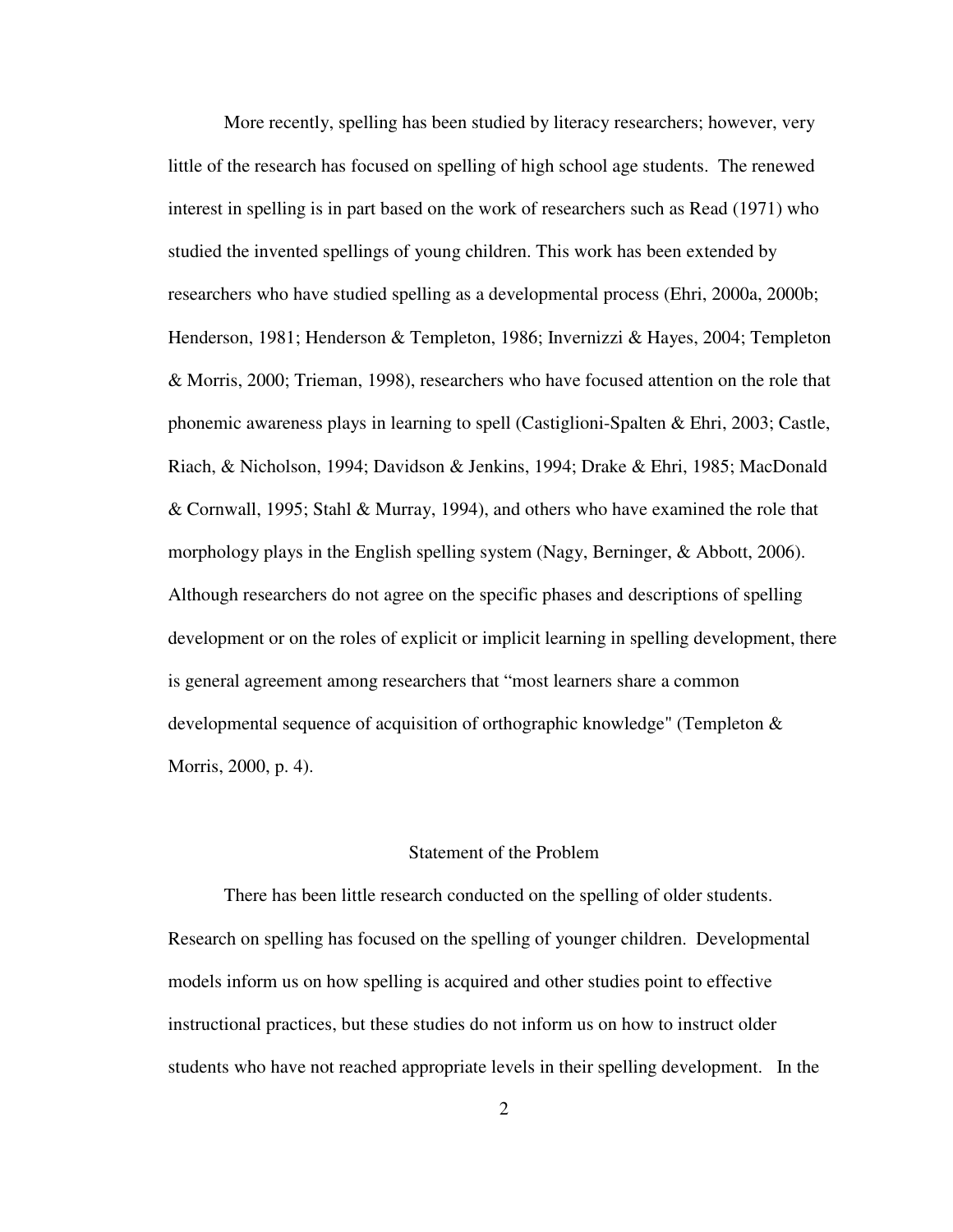research studies which have been conducted, the connection of phonemic awareness to spelling is clear (Drake & Ehri, 1985; Juel, 1988; Graham, 1990). Researchers have found that the ability to map graphemes onto phonemes correctly helps children learn to spell correctly (Ehri & Soffer, 2000). However, in most spelling programs, students are merely given a list of words to memorize and reproduce on weekly spelling tests (Bloodgood, 1991). Graham (2000) makes it clear that spelling does need to be taught explicitly, that it can't be "caught" from reading. The time pressure of reading does not allow time for word study. Because spelling is an important element of literacy instruction, research is needed on older students' spelling.

### Purpose of the Study

The purpose of this study is to examine whether teaching high school struggling learners to use a wordmapping method to learn spelling words would increase their spelling ability, their decoding ability, or their reading comprehension. The wordmapping method was chosen because it makes the grapheme-phoneme connections clear to students and this connection is thought of as necessary for spelling (Battacharya & Ehri, 2004; Ehri & Soffer, 2000; Ehri & Wilce, 2000).

Dr. Bruce Murray, Mrs. Geralyn Murray, and I conducted a pilot study in the spring semester of the 2005-2006 school year. Subjects for the study were students with specific learning disabilities in two public high schools, one in Georgia and one in Alabama. The pilot study, which will be explained more thoroughly in Chapter 4, used a within-subjects research design and did not result in significant differences between the weeks that students used wordmapping and the weeks that they studied the words in their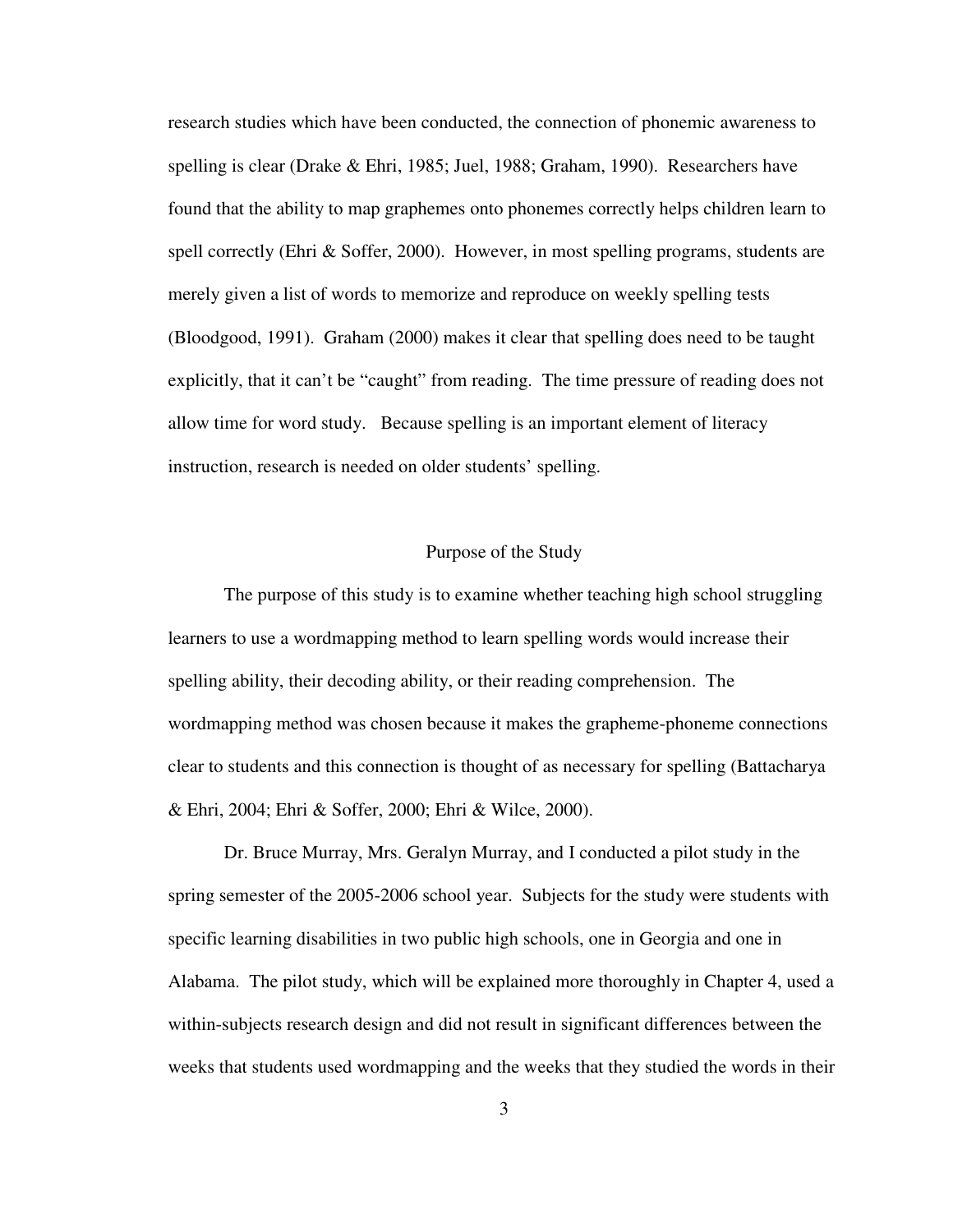preferred manner, but it did indicate directions for further study. The present study is a redesigned extension of the pilot study.

### Research Questions

The following research questions guided the study:

1. Do students who study wordmapping score significantly higher on a standardized posttest measure of spelling than do students who study words without using wordmapping?

2. Do students who are taught to use the wordmapping method for spelling place more letters correctly in the words on a standardized posttest measure of spelling than do students who study words without using wordmapping?

3. Do students who are taught to use the wordmapping method for spelling score higher on a cumulative teacher-made test of words taught than do students who study the same words without using wordmapping?

4. Do students who are taught to use the wordmapping method for spelling place more letters correctly on a teacher-made cumulative test of words taught than do students who are taught the same words without using the wordmapping method?

5. Do students who study wordmapping score significantly higher on a posttest measure of reading decoding than do students who study words without using wordmapping?

6. Do students who study wordmapping score significantly higher on a posttest measure of reading comprehension than do students who study words without using wordmapping?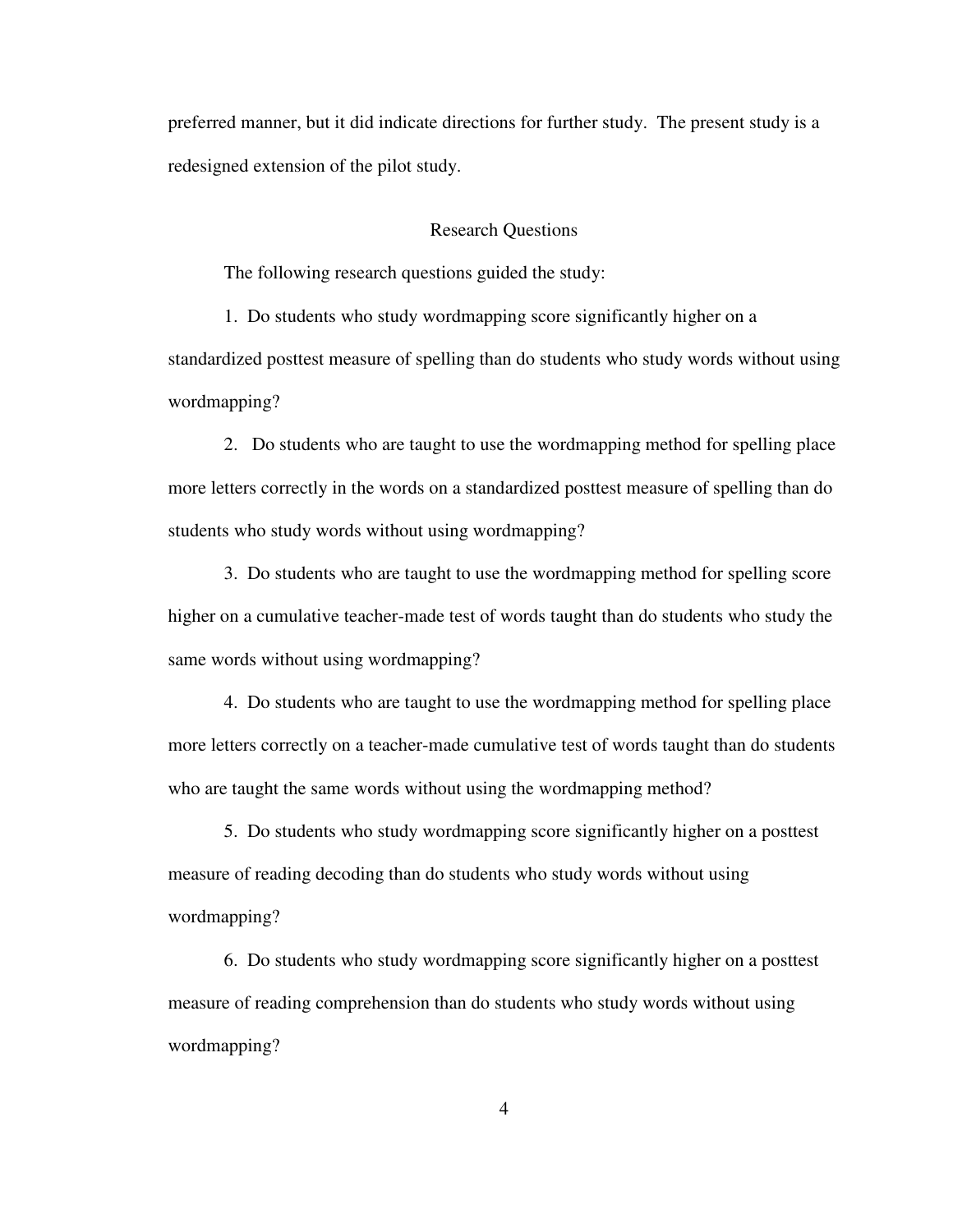7. Do students who study wordmapping score significantly higher on a posttest measure of vocabulary than do students who study words without using wordmapping?

### Significance of the Study

 While there is a considerable body of research focusing on spelling, little research has been conducted on the spelling of older students. The National Reading Panel report noted that spelling is related to phonemic awareness, but that phonemic awareness and phonics instruction had not been found to be effective for older students, with effect sizes for phonemic awareness studies ranging from -0.04 to 0.33 (NICHD, 2000, p. 2-71). The effect size for phonics studies was 0.09 (NICHD, p. 2-116). However, only eight phonemic awareness studies and 13 phonics studies included students over the first grade, and the studies only included students through sixth grade (NICHD, 2000). Part of the reason for the dearth of studies of older students may well be that for most students, direct spelling instruction ends at the end of sixth grade at the latest. As students move from the primary and elementary grades to middle and high school, instruction becomes more and more content-focused. Teachers assume that requisite skills, including spelling, were taught in the earlier grades (Moats, 2004). However, not all students enter high school as good spellers.

 National Assessment of Educational Progress (NAEP) data on writing includes spelling as a component of writing ability. Even at the basic phase, twelfth-grade students are expected to be able to "demonstrate sufficient command of spelling, grammar, punctuation, and capitalization to communicate to the reader" (USDOE, 2003, p. 13). At the proficient phase, students should "have few errors in spelling, grammar,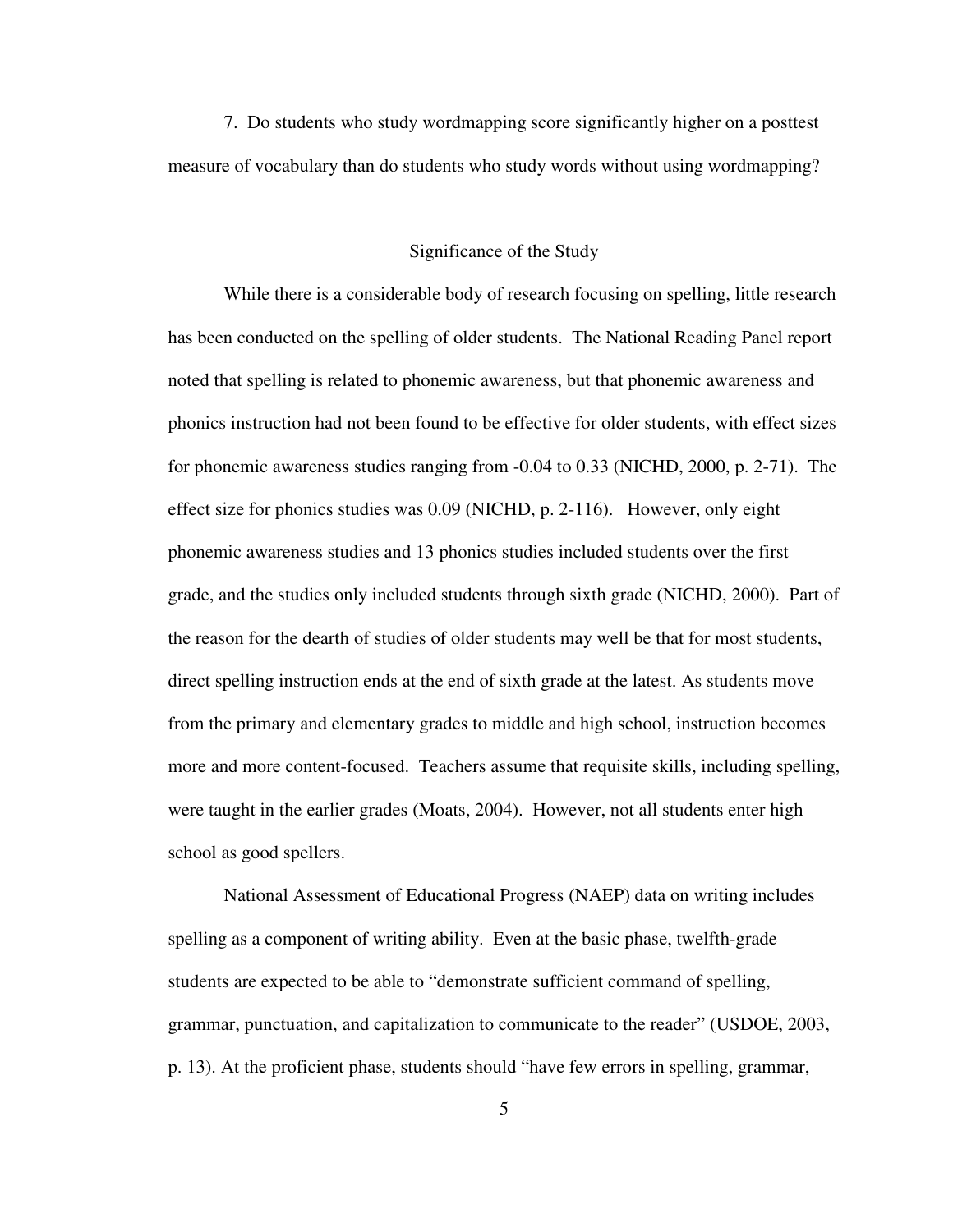punctuation, and capitalization that interfere with communication" (USDOE, 2003, p. 12), and at the advanced phase it is expected that students will "enhance meaning through control of spelling, grammar, punctuation, and capitalization" (USDOE, 2003, p. 11). While the NAEP does not report directly on spelling, it is apparent that spelling is an important component of writing. Examination of the 2002 data shows that 74% of twelfth-grade students scored at or above the basic phase, 24% scored at or above the proficient phase, and only 1% achieved the advanced phase. Twenty-six percent of twelfth-graders scored below the basic phase in 2002 (USDOE, 2003, p. 21). It is important to help students improve their ability to spell correctly in order to help them improve their overall written expression.

 Poor spelling ability has an impact on students' grades. By the time students are in high school, writing is a critical skill. As Graham and Harris point out, "It is the primary means by which students demonstrate their knowledge in school" (Graham & Harris, 2005, p. 65). The writing of students who are poor spellers is often evaluated negatively by teachers (Scott, 2000). Graham (1990) also points out that "Cognitive resources directed to spelling compete with those needed for generating content," resulting in poorer quality of writing.

 Students who are poor readers are often poor spellers (although the link does not appear to be bi-directional, as many poor spellers are good readers). Poor spelling is often a cause of frustration and humiliation for older students (Massengill, 2006). Because they fear embarrassment, older poor spellers may avoid activities that reveal their weaknesses and refuse to participate in classroom activities that involve spelling. Vocabulary assignments often include spelling as part of the grade, thus penalizing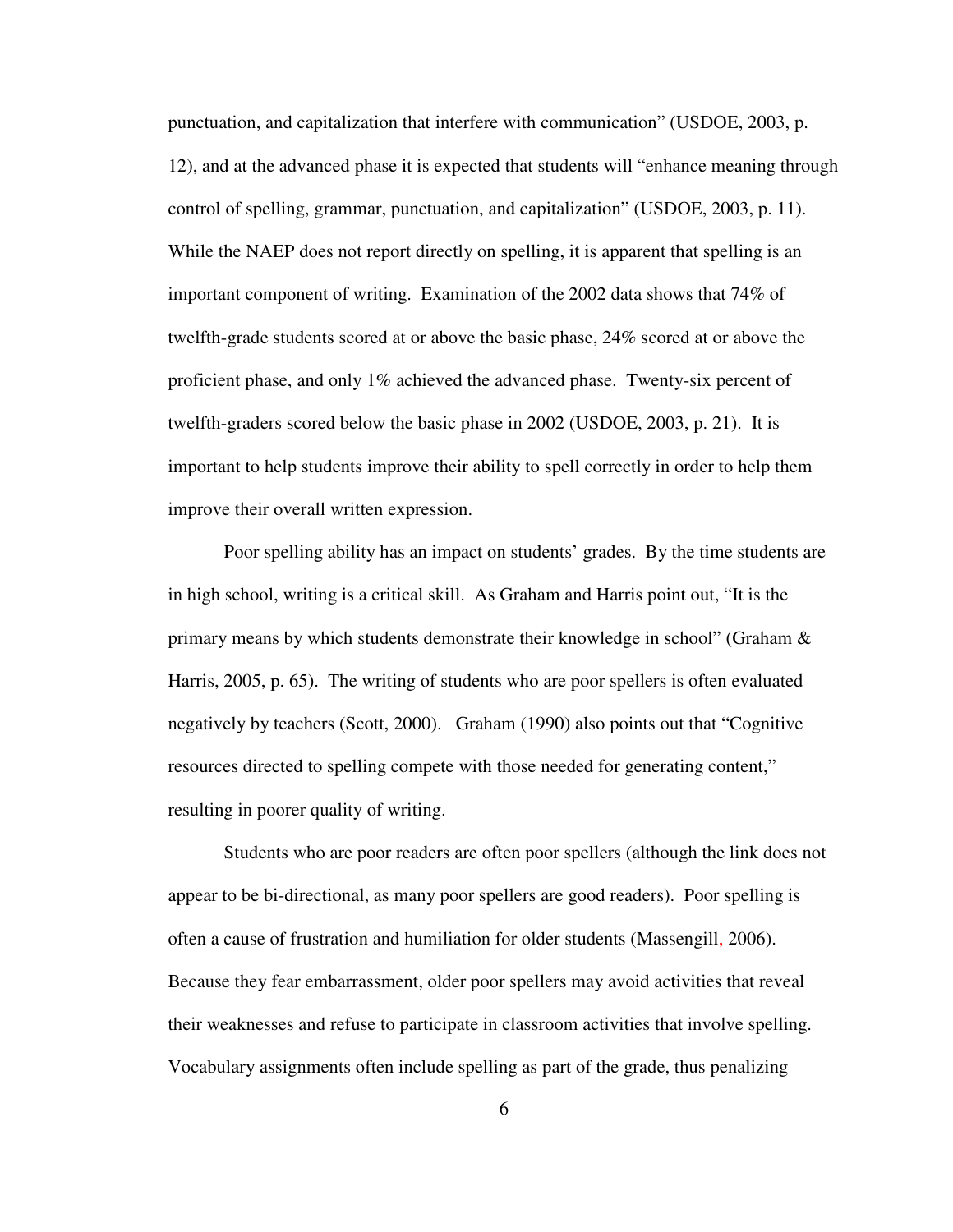students for their lack of knowledge (Moats, 2004; Massengill, 2004). Graham (2000) points out that spelling does in fact need to be taught, that it is not acquired naturally through reading or by simple exposure to language, and Bloodgood (1991, p. 204) notes that rote memorization is not enough to help students transfer words from short-term memory to meaningful activities such as writing.

In the present study, two groups were used to examine the effects of wordmapping instruction on the spelling and reading achievement of students. The experimental group received instruction in using the wordmapping method to learn weekly lists of spelling words. A treated control group studied the same lists of words, but focused on word meanings and was instructed to study the words for the weekly spelling test using their preferred method of studying. The two groups were used to examine if the wordmapping method of spelling made a difference in the spelling and reading achievement of struggling learners.

### Limitations to the Scope of the Study

The study included the following limitations:

1. This study used a quasi-experimental research design. As Campbell and Stanley (1963) note, in a natural social setting such as a school, a researcher can introduce some of the elements of a true experimental design, for example, what to measure, but the researcher lacks full control over exposure to treatment. In this study, subjects could not be randomly assigned from a common population because I had to use intact classes. However, Campbell and Stanley also point out that the use of a control group, even though subjects were non-randomly assigned, strengthens the design when a

7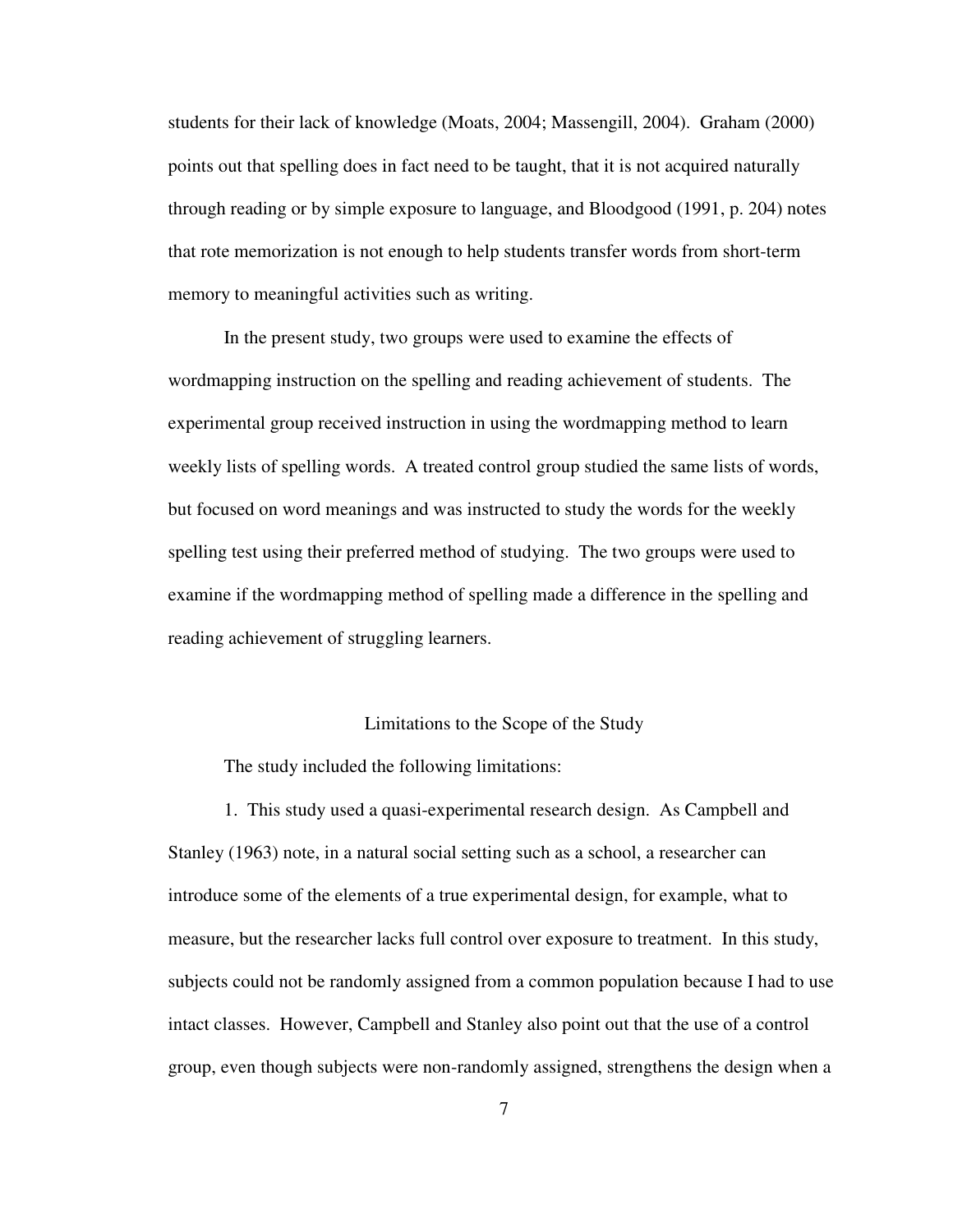pretest-posttest design is used, as was the case in this study. While such a design does control for main effects of history, maturation, testing, and instrumentation, regression may not be as well controlled for; however, using an Analysis of Covariance (ANCOVA) increases the probability that differences between groups on the posttest measure are the result of treatment. ANCOVAs adjust for differences on the covariate, in this case the pretest score, then evaluate whether the means on the dependent variable (in this case, the posttest) are the same across groups (Green & Salkind, 2003, p. 191).

 Because a true experimental design could not be used in this study, threats to external validity could not be controlled and the results should not be generalized beyond the experimental population.

2. The treatment conditions were limited to wordmapping instruction and word meaning instruction.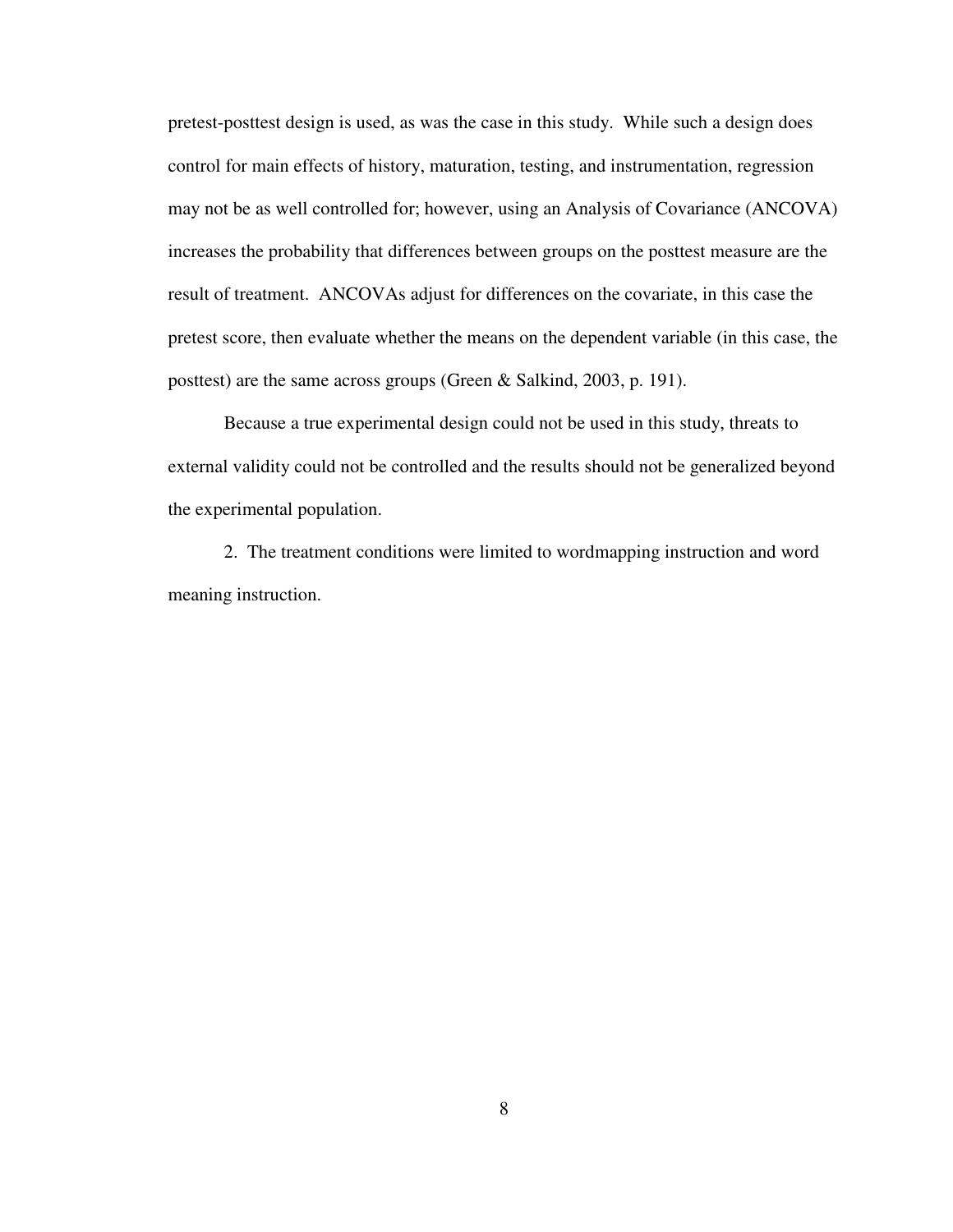### CHAPTER 2

### REVIEW OF THE LITERATURE

 This chapter presents a review of the literature pertaining to the study. The first section reviews the literature on the development of spelling, while the second section is concerned with literature on the spelling of older learners. The third section reviews works which examine the role of specific abilities in spelling. The final section reviews studies that are concerned with spelling instruction. Although most of the studies use young children as subjects, the information derived from these studies is pertinent to this study because older learners with low spelling ability may follow the same sequence of spelling development as do younger normal-ability students (Viise, 1996).

### Development of Spelling Ability

 There are several theories and models of spelling development. While these models do not always agree on specific details, there is general agreement that learning to spell is a developmental process during which learners progress through identifiable phases or stages. There is further agreement developed through research that spelling is not learned naturally through exposure to written language, but rather that it must be taught (Graham, 1990). In this section, major theories of spelling development and rationales for teaching spelling are discussed.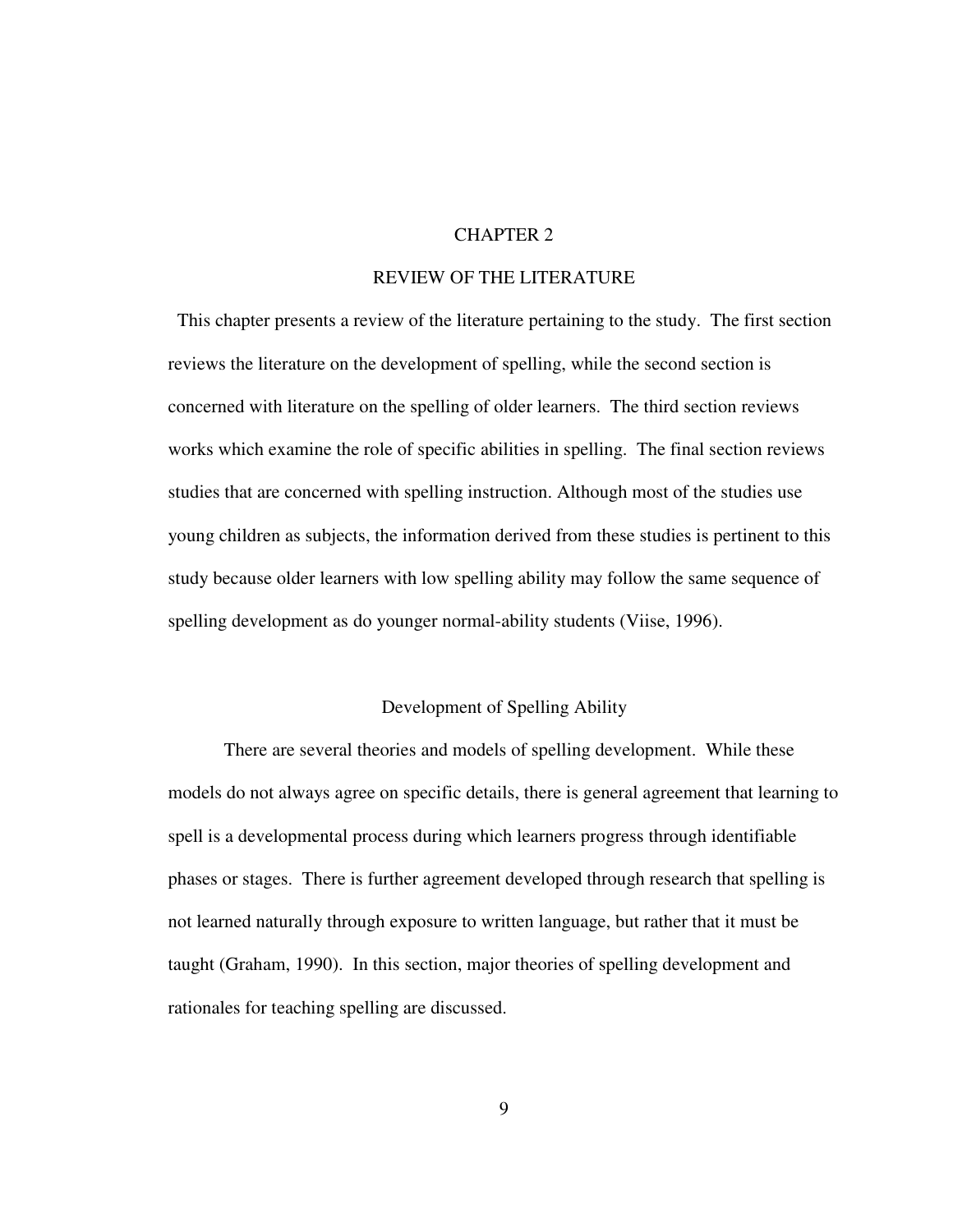Ehri's (2000a, 2000b) model of spelling development parallels her model of reading development. In fact, she views spelling and reading as "two sides of the same coin" and states that the line between reading and spelling is blurred, that reading and spelling are not really very different from one another (Ehri, 2000b, p. 14).

Ehri (1992, 1997, 2000b, 2005) proposes a connectionist theory of spelling, that is, when a reader sees and pronounces a word, their memory of the alphabetic system is used to make connections between the graphemes used in the word's spelling and the phonemes heard in the word's pronunciation. After several repetitions, the word's spelling is bonded to its pronunciation and retained in memory (Ehri, 2000b).

Ehri further proposes that there are three ways we read and spell words: by memory, by invention, and by analogy (Ehri, 2005b, p. 26). Beginning spellers need phonemic awareness skills to create spellings, because they must be able to segment words into phonemes so they can choose the appropriate graphemes. Beginning spellers also call upon the partial information about the spelling of words that they hold in memory. Thus, their spellings may be phonetically accurate even though they are technically "incorrect." As students progress in spelling, they can begin to spell unfamiliar words by analogy, that is by using their knowledge of familiar words to spell unfamiliar words. Spelling by invention, by memory, or by analogy all require that children have some knowledge of the alphabetic system. Spelling by memory and by analogy also require that children have enough well-spelled related words and word forms in memory so that they can transfer the knowledge to new words (Ehri, 2000b, p. 27).

10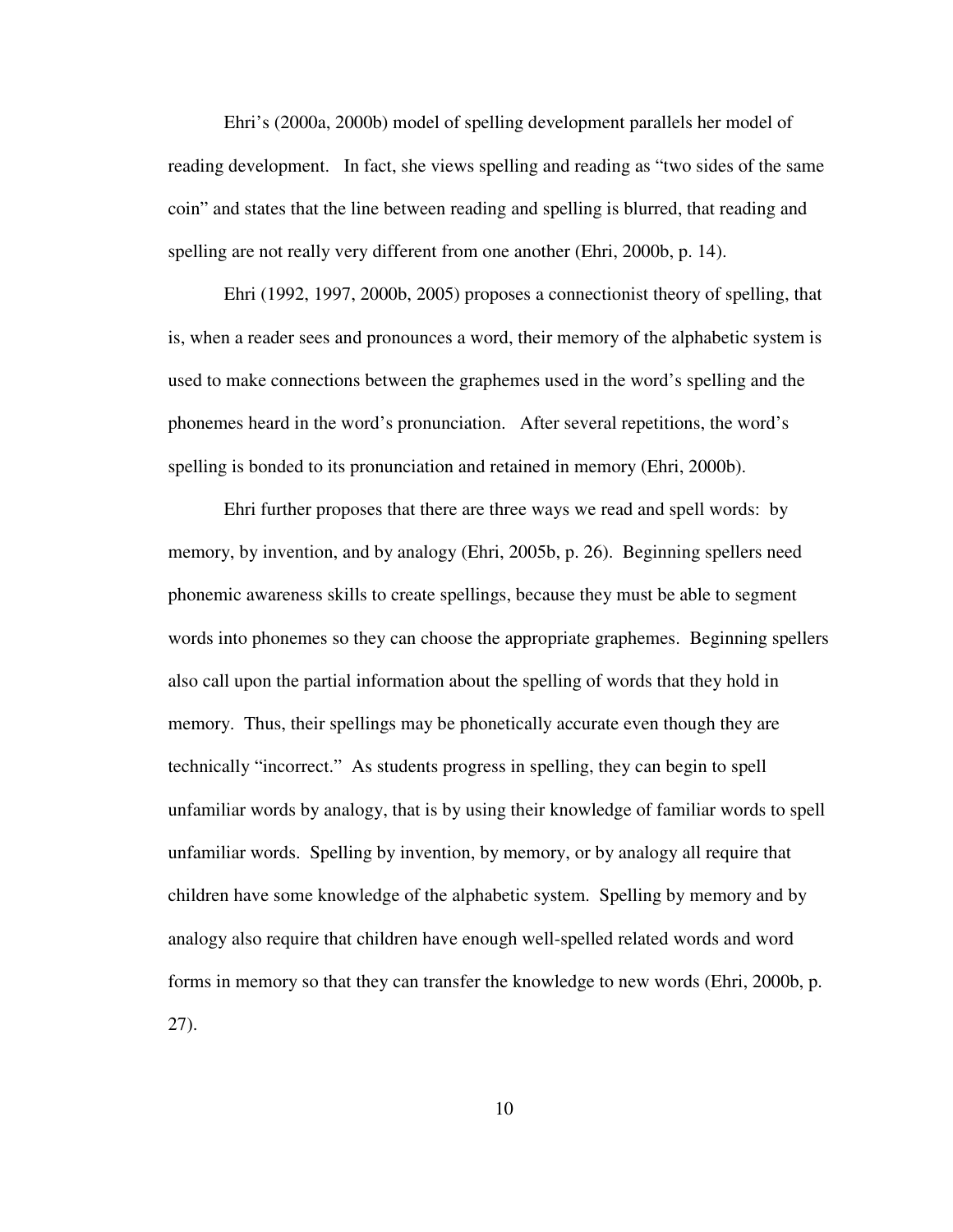Ehri's theory of spelling development consists of three phases. It is important to note that these phases are fluid, not fixed. Phases may overlap, and the mastery of all skills in one phase may not be necessary to begin to use skills from the next (Ehri  $\&$ McCormick, 1998). In the prealphabetic phase, children are not yet aware of the alphabetic principle, and their "writing" bears little resemblance to standard English. Forms that resemble letters may be used, but the "letters" used don't correspond to any sounds, and children cannot read their "writing." During this phase, children are not using any kind of spelling at all (Ehri, 2000b, p. 29).

 After children become aware that there is a relationship between letters and sounds and know at least some of the letter names, they enter the partial alphabetic phase. In this phase, "children use their knowledge of letter names or sounds to form connections between salient letters seen in words and sounds detected in pronunciation" (Ehri 2000b, p. 28). At this partial alphabetic phase children still lack complete knowledge of the alphabetic system. Spellings are incomplete because children still have little knowledge of phoneme-grapheme correspondences. Consonants are most commonly used, and letters may be selected by the sounds of their names. Ehri notes that a child at this phase may write *chicken* as *HKN* because /*ch*/ is heard in the letter name for *h* (*aitch*). Children at this stage have trouble remembering how to spell a word because they have only partial knowledge of the alphabetic system (Ehri, 2000b, p. 28).

The full alphabetic phase of spelling commences when children can segment words into phonemes and know at least some phoneme-grapheme vowel correspondences. At this phase, children still invent spellings to some extent, but their spelling is more complete than at the partial alphabetic phase and contains more vowels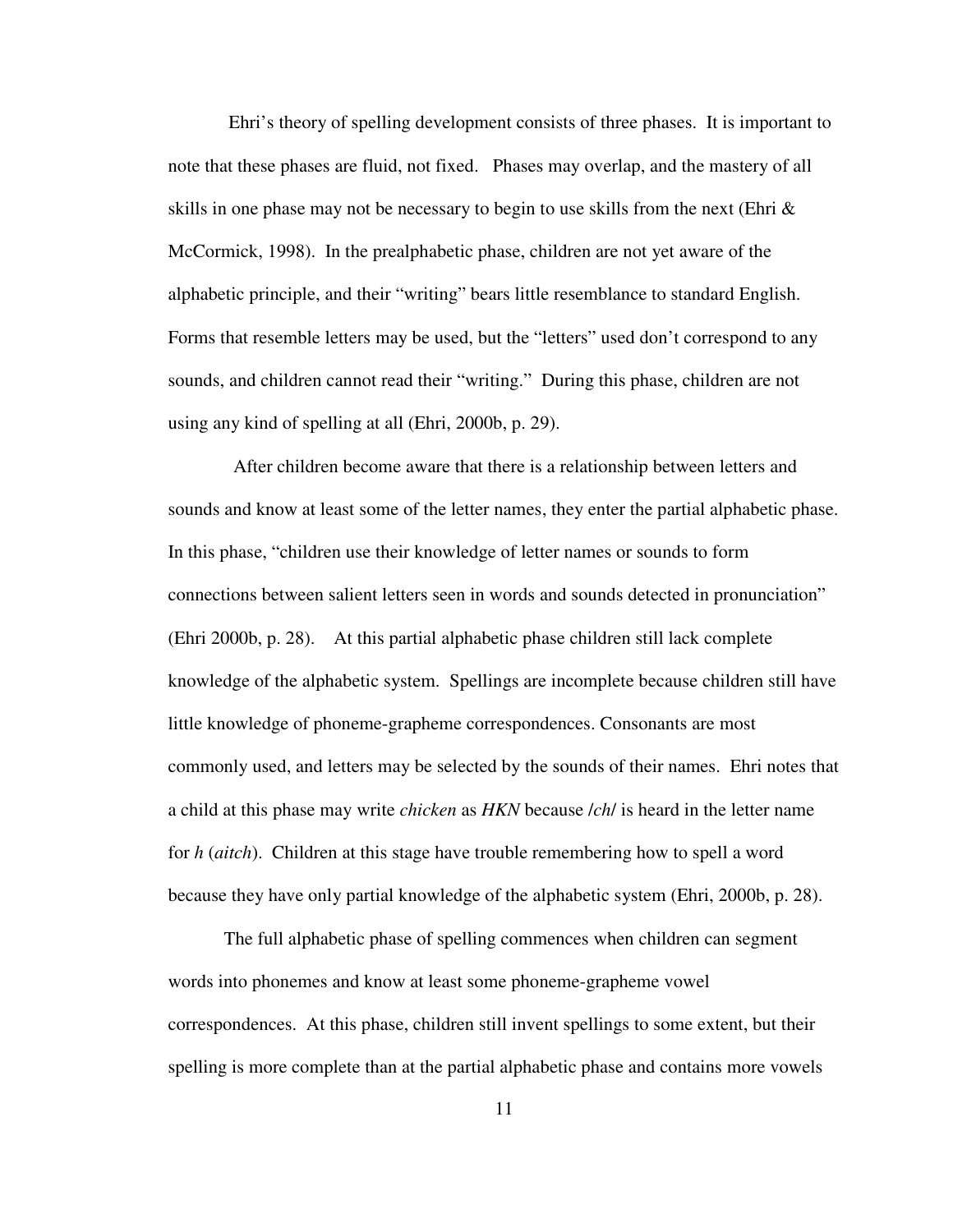than were previously present. Because they have a better understanding of the alphabetic system, children at this stage are better able to remember spellings. Spelling by analogy becomes possible because children now have a large enough store of correctly spelled words in memory to draw on (Ehri, 2000b, p. 24).

When children learn about recurrent graphophonemic structures such as syllables, affixes or prefixes, they are able to spell longer, multisyllabic words and are better able to remember the spellings of longer words. At this consolidated alphabetic level, children know graphophonemic units as such as –*est* as consolidated units, thus making them easier to remember (Ehri, 2000b, p. 29).

Henderson (1981) also views learning to spell words as a developmental process. Children begin to learn about words very early, and will begin to make marks that resemble words before formal reading instruction begins. In this preliterate-prephonetic stage, letters and drawings are mixed. In the preliterate-phonetic stage, children, when asked to spell a word, will write the initial consonant; thus *dog* is written *d*. Although spelling is incomplete, a child at this stage does have an idea of what a word is and no longer uses drawings and symbols to "write" a word (Henderson, 1981, p. 71).

Once children know the letters they enter the letter-name stage of spelling in which each phoneme is represented by the letter that is closest to the sound the child hears. In this stage, the word *rain* would be spelled *ran*. According to Henderson, this shows that children are not just memorizing words but are also using "a complex strategy of orthography that is consistent and incredibly accurate phonetically" (Henderson, 1981, p. 72).

12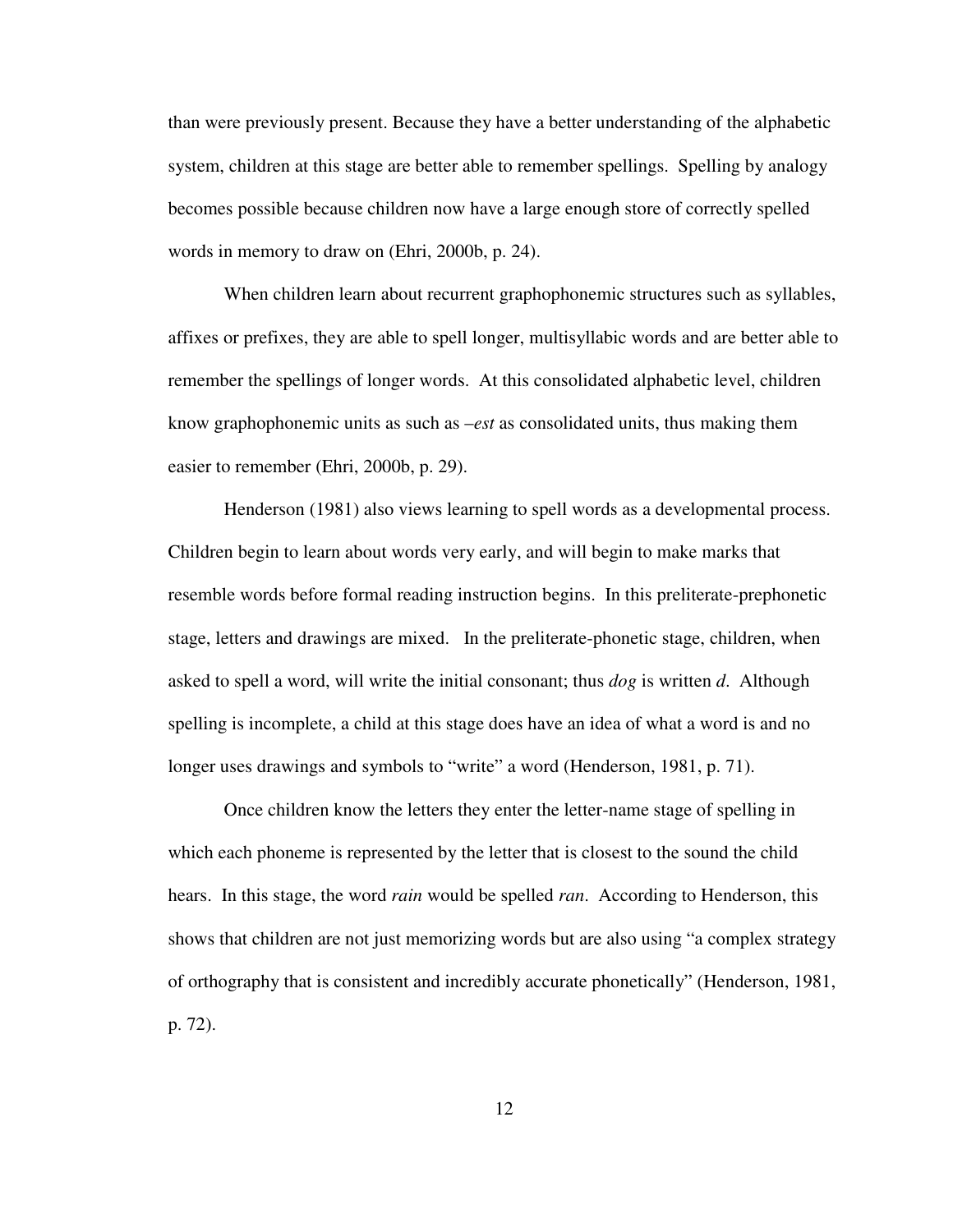Henderson's next stage is a transitional stage, during which children begin to use their sight vocabulary to inform their spelling. Instead of spelling *rain* as *ran*, it is now spelled *rane* because the child has learned to use a silent-e to mark a long vowel. After vowels are mastered, children begin to understand the consonant patterns (e.g., doubled consonants) that allow them to examine and spell multisyllabic words (Henderson, 1981, p. 73).

Others have expanded Henderson's model. Henderson and Templeton (1986), Templeton and Morris (2001), and Invernizzi and Hayes (2004) propose that there are three layers of information represented by spelling. The first layer, the alphabetic layer, matches the sounds and letters in a word from left to right, just as the word is read. This layer is obvious and some words are spelled with this direct matching (for example *mat* where *m*=/*m*/, *a*=/*a*/, and *t*=/*t*/). However, there are many words in English that can't be spelled by alphabetic matching (Templeton & Morris, 2001, p. 3). Examples of these words include *island* and *sword*.

 The next layer in this model is the pattern layer, which operates within the syllables of a word. An example of this layer is the vowel-consonant-silent-*e* pattern. This pattern signals a long vowel, as in *bake*. As well as operating within syllables, the pattern layer operates between syllables. A word like *pilot* has the vowel-consonantvowel between syllable pattern. Knowledge of the patterns helps students to spell words correctly (Templeton & Morris, 2001, p. 4).

 The final layer in this model is the meaning layer. In this layer students learn that word parts that have similar meanings are usually spelled consistently even though the pronunciation changes with the form (for example *bomb/bombard*). Henderson and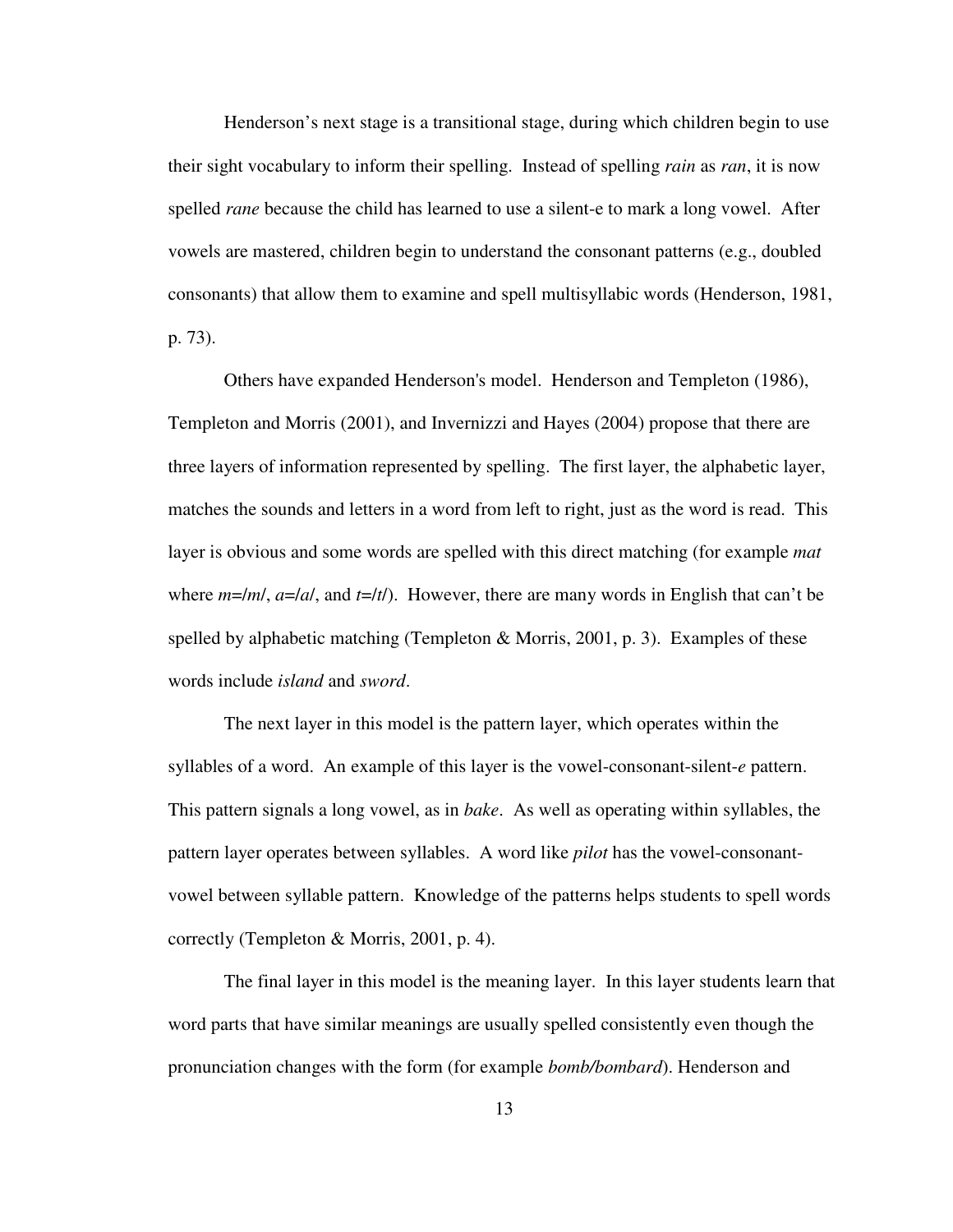Templeton state that a proficient speller may call on knowledge of all of these layers to spell an unknown word (Templeton & Morris, 2001, p. 6).

 Bear, Invernizzi, Templeton, and Johnson (2004) draw on Henderson's theory and describe the development of students' word knowledge as a continuum rather than as discrete stages. In their view the phases are differentiated in two ways: by the kinds of cues children use as they encounter new words and by their "specific featural knowledge of how the English spelling system works" (p. 8). In this model, the first phase of development, the emergent phase, is divided into three parts. The earliest stage describes the "writing" of children who are not yet able to read (Henderson's preliterateprephonetic stage; Bear et al., 2004; Henderson, 1981). As in Henderson's model, children in this phase make no use of the alphabetic principle in their writing. If real letters are used at all, there is no relationship between letter and sound. Children in the middle emergent phase still lack the concept of sound-symbol correspondence, but use more real letters and have started to grasp the concept of directionality in writing. By the late emergent phase (Henderson's preliterate-phonetic stage) children understand what a word is, use spacing between words, and have begun to make some letter-sound matches (Bear et al., 2004; Henderson, 1991). This is a result of learning to spell.

After the emergent phase, children move into the letter-name alphabetic spelling phase, which again is divided into three parts. During the first part of this phase children consistently apply the alphabetic principle to consonants and would spell *bake*, *bk*. In the middle part of the letter name-alphabetic spelling phase, children still use phonetic spelling strategies but have learned to segment words and use the middle vowel sound to spell. At this point, *bake* would be spelled *bak*. By the late part of this phase children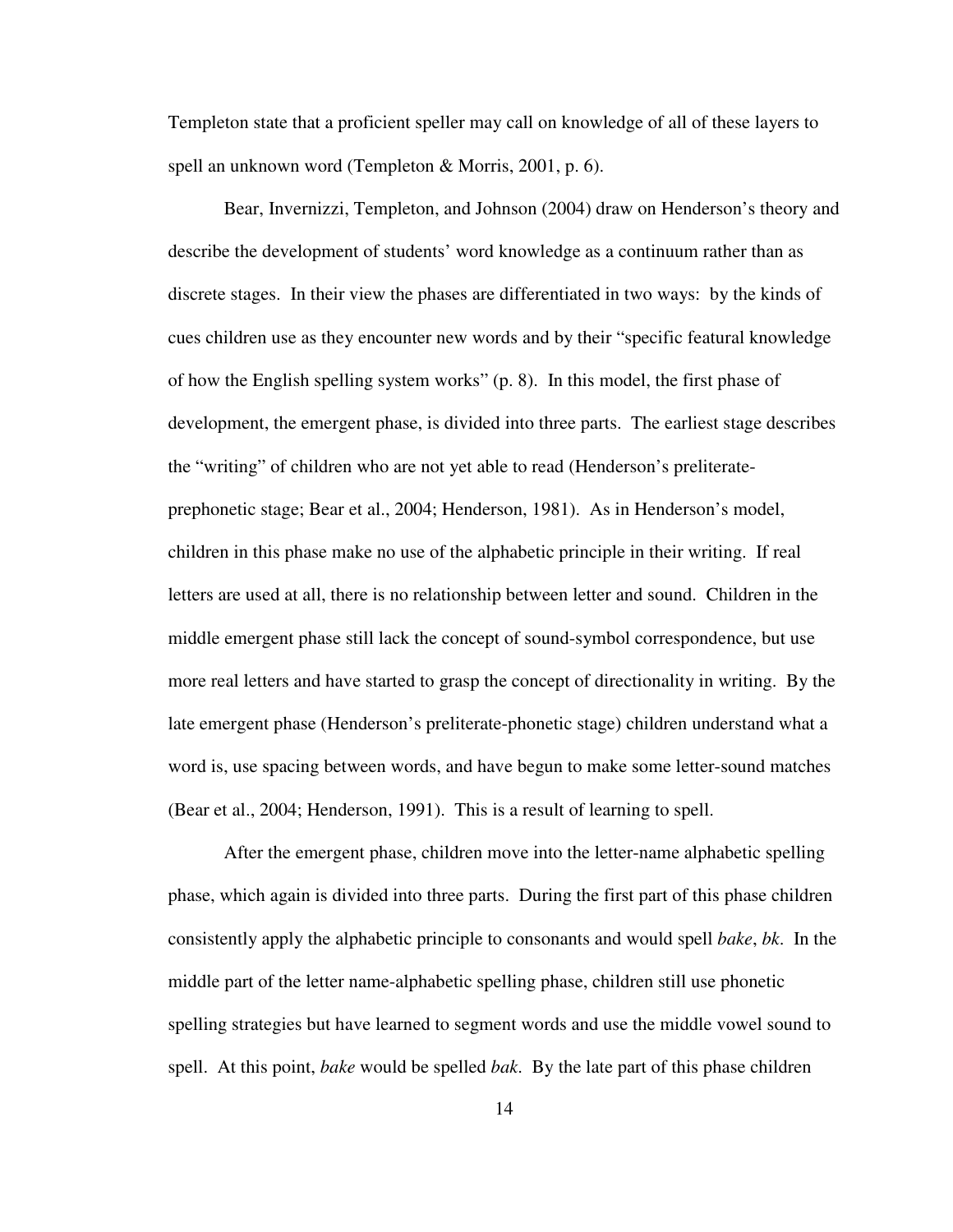can match short vowel sounds to correct spellings and begin to spell by analogy. Consonant digraphs and consonant blends are usually spelled correctly and children begin to use long vowel markers such as silent-*e* (Bear et al., 2004).

 The next phase, within word pattern spelling, is the point at which some spellers get stuck. Most spellers in this phase are 7-10 years old, but "many adult low-skilled readers remain in this stage" (Bear et al., 2004, p. 15). This phase begins when students are able to spell single-syllable, short vowel words correctly. In the within-word pattern stage, students have to abandon the linear, sound-by-sound approach and begin to learn patterns and letter sequences. They begin to look at vowels more closely and to learn long-vowel patterns. This phase parallels Henderson's transitional phase (Henderson, 1991). During this time, students must make a transition from the alphabetic to the meaning layer of English spelling (Bear et al., 2004).

 By the time students are in upper elementary or middle school most enter the syllables and affixes phase of spelling development. They now examine multisyllabic words and learn how spelling preserves spelling-sound relationships at syllable junctures. Students also begin to understand the meanings of affixes. The final phase in this model is the derivational relationships spelling phase. At this point, students begin to examine the meanings of root words, to use morphology to understand how and why the meanings and spellings of word parts remain consistent in multisyllabic words even though pronunciations may vary.

Gentry (2004) conceptualizes spelling development in a way that is similar to Ehri's phase theory. His phases of developmental spelling correspond to a great extent with Ehri's phases of word learning, although Gentry's phases begin with a phase that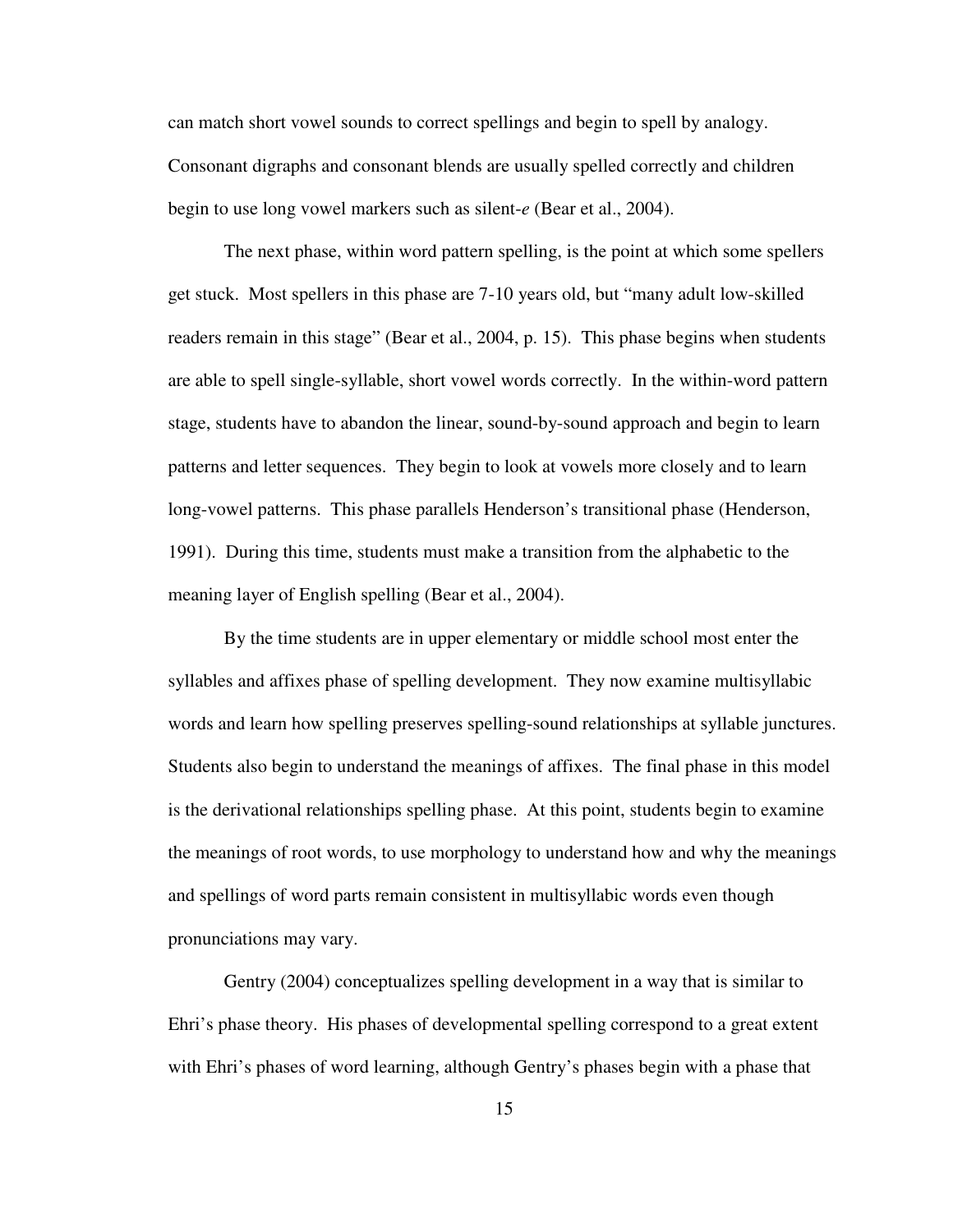has no equivalent in Ehri's model. In this first phase, children have no ability to use letters or to spell. When students move into Ehri's prealphabetic stage, they begin what Gentry refers to as precommunicative spelling (Ehri, 2000b; Gentry, 2004). During this phase, students use letters in their "writing" without matching the letters to sounds. As they continue to the partial alphabetic phase of word reading, children are able to make some letter-sound matches, thus demonstrating that they have partial phonemic awareness. In Gentry's model, children at the full alphabetic phase of word writing begin to use one letter for each sound in the word, showing that they have complete phonemic awareness. Gentry's last phase parallels Ehri's consolidated alphabetic phase. Children are able to use letter combinations based on phonics, but they are not yet accurate spellers, since they may use the wrong combinations and patterns for the word or syllable they are trying to spell (Ehri, 2000b; Gentry, 2004).

The stage or phase theories developed by Ehri (2000), Henderson (1991), Gentry (2004) or Bear et al. (2004) propose that the stages children pass through in learning to spell are marked by their use of different types of information. In contrast, Trieman (1998) and others view spelling development as rather more continuous. In this view, known as the strategy approach, children from the very beginning draw on a variety of strategies in their efforts to spell. According to strategy theory, even very young children are able to use familiar patterns and knowledge of morphology in their spelling; this is why even first grade children seldom begin a word with *ck*. They have already discovered that *ck* does not appear at the beginnings of words. Further, by first grade, children know enough about morphology to spell *dirty* with a *t* rather than with a *d*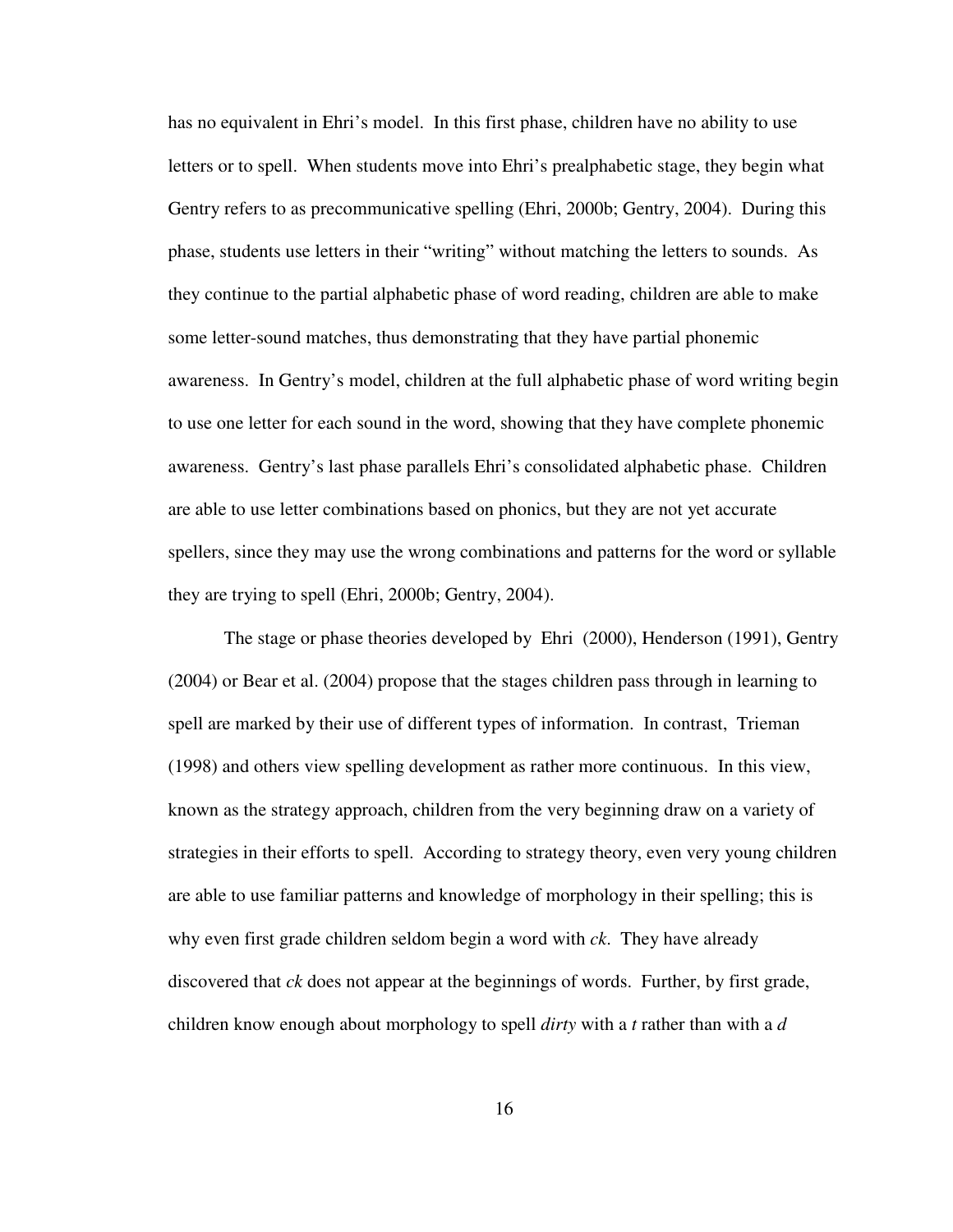(*dirdy*) because they recognize the relationship between *dirt*, where the *t* is phonetically correct, and *dirty*, which could be spelled phonetically with a *d* (Trieman 1998, p. 7).

 Strategy theory also disagrees with the idea expressed in stage and phase theories that there is "consistency among a child's spelling at a given point in time" (Trieman 1998, p. 8). Instead of a child in the letter-name phase spelling *bar* as *br* and mess as *ms*, strategy theory suggests that such consistency is not always found and that children instead draw on a number of different strategies and different types of knowledge when they attempt to spell words (Bourassa & Trieman, 2001; Trieman, 1998). Perhaps, as Trieman and Bourassa suggest, an accurate view is "to depict spelling development as consisting of the predominant use of a particular process or strategy at different points in time, but not to the complete exclusion of others" (Bourassa & Trieman, 2001, p. 4).

As can be seen from the preceding discussion, there is general agreement among these theories. All propose that children who are learning to spell move through a series of developmental stages or phases which are related to their knowledge of the alphabetic principle, words, and the conventions of English spelling. As Templeton and Morris say, "The fundamental insight that has emerged from this line of research is that most learners share a common developmental sequence of acquisition of orthographic knowledge. There is not unanimity of opinion, however, regarding the description and characterization of this development over time" (Templeton & Morris, 2000, p. 4).

Theories such as those discussed above have led researchers to the understanding that spelling is not something that can be acquired naturally. Although spelling, reading, and writing share a common base of underlying knowledge, learning to spell requires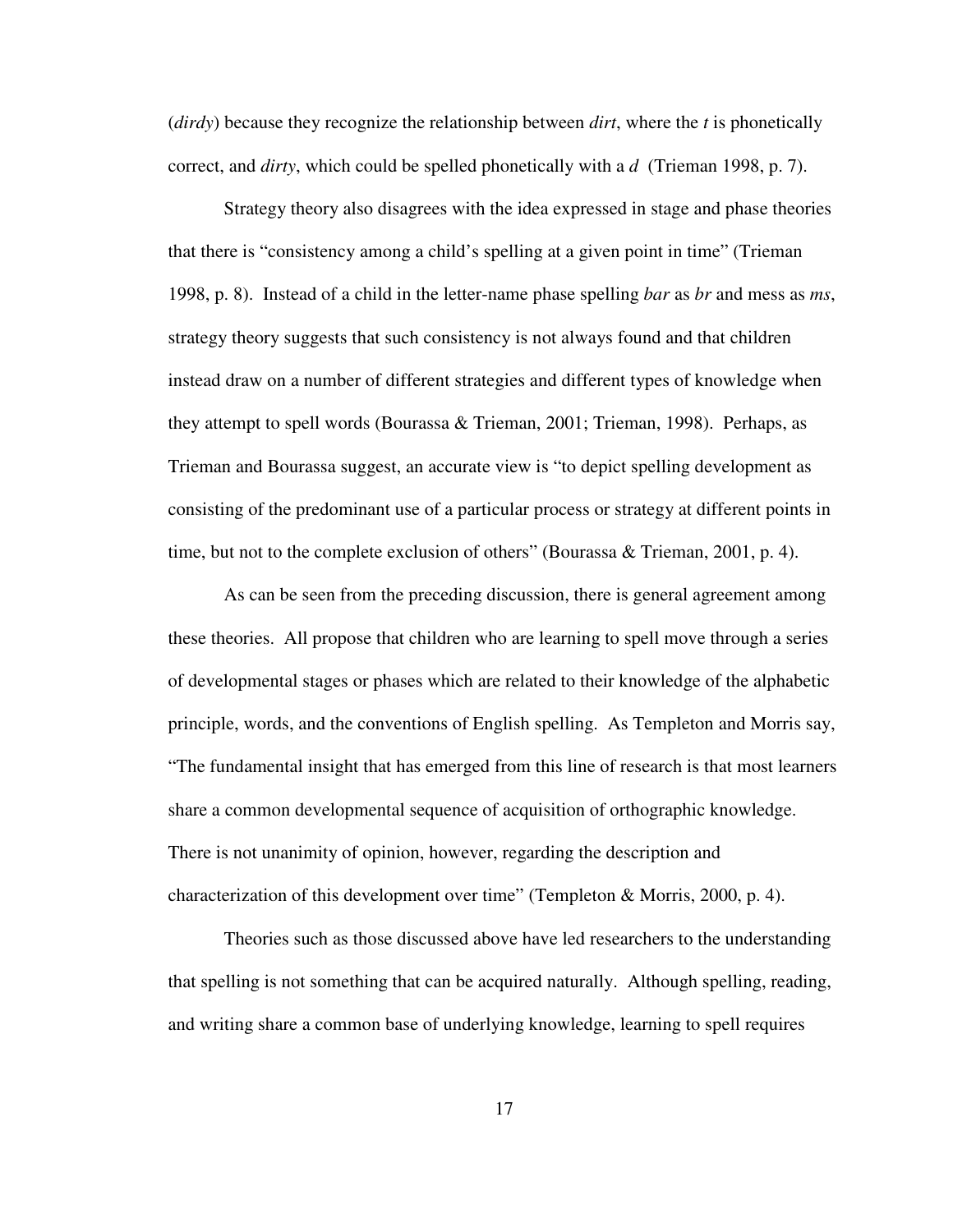direct instruction. It cannot be acquired on an "as-needed basis" through reading and writing (Graham, 1990; Templeton & Morris, 2000).

### Spelling of Older Learners

In this section, several studies that are concerned with spelling of older readers are discussed. Greenberg, Ehri, and Perrin (1997) and Viise (1996) examined the spelling of adult literacy learners, while Battacharya and Ehri (2004) examined the effect of different conditions on the decoding, memory, and spelling of sixth- to ninth-grade students. Scarborough, Ehri, Olson, and Fowler (1998) studied the phonemic awareness of college students. While varied in purpose and method, all contribute to our knowledge of older spellers' development.

Greenberg, Ehri, and Perrin (1997) used a reading-level-match design to examine whether adult literacy students and reading-level-matched elementary school students have similar word-reading processes. Their study compared adult literacy students and elementary school children in decoding-related tasks. The students in the study completed three phonological tasks, decoding pseudowords, deleting phonemes in words, and segmenting words into phonemes, and five orthographic tasks, reading a list of atypically spelled words, spelling words correctly, identifying which word of a pair of nonwords was more wordlike, identifying which of a pair of letter positions is more common, and distinguishing pairs of words that are spelled differently but rhyme. Two hypotheses for the study were advanced. First, if adult literacy students perform similarly to elementary school students on tasks, it would indicate that adult literacy students and elementary school students follow the same path to literacy but that adult literacy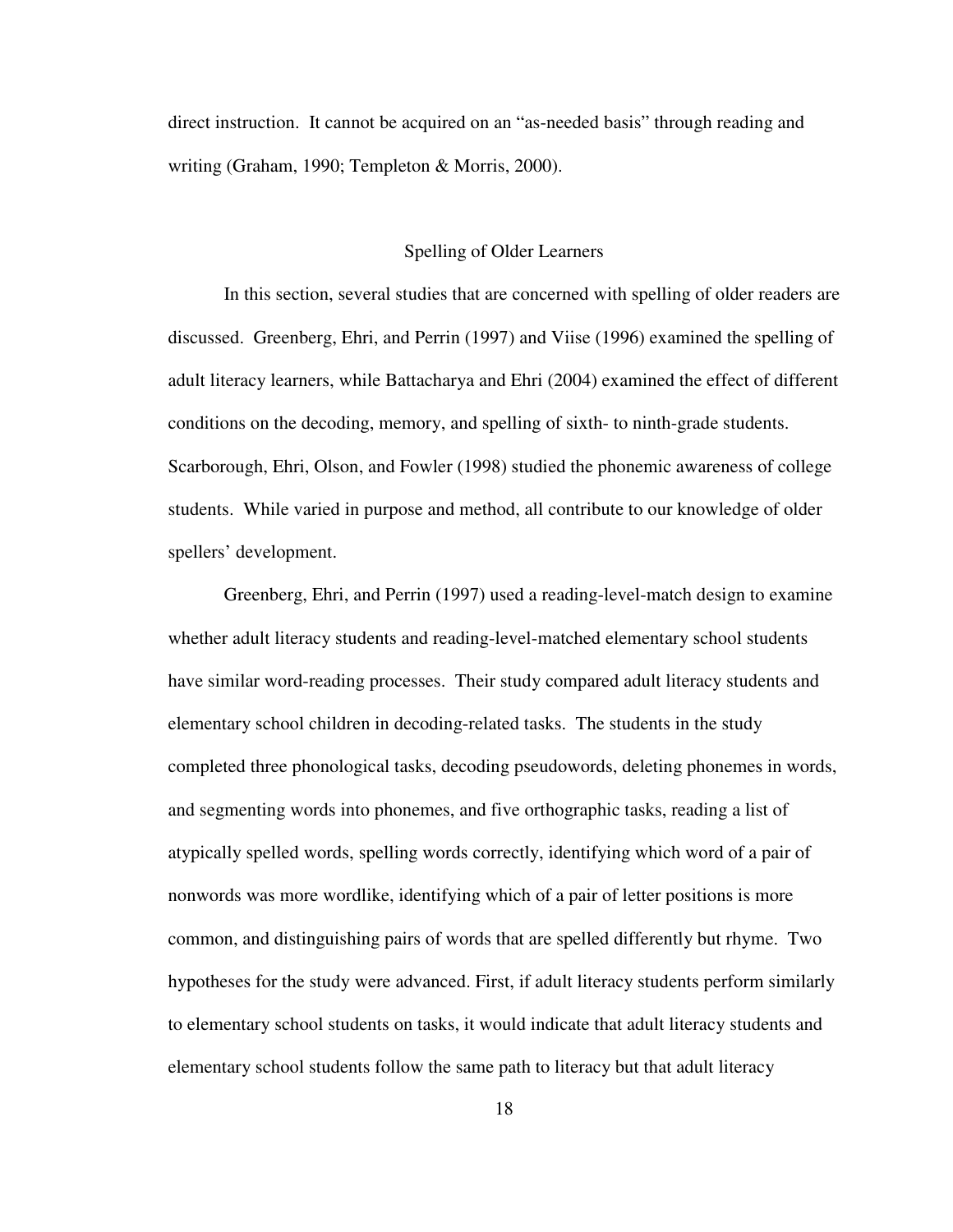students do so more slowly. Second, if adult literacy students perform worse than elementary school students, it would indicate that the adult students are deficient in some reading processes and that their deficits may explain their difficulty in learning to process words.

 To assess their development of spelling knowledge, the researchers dictated 20 words from an inventory designed to assess spelling development. The results indicated that adults read more sight words correctly than did the children, but children spelled more words correctly. Adults had relative orthographic strengths but phonological weaknesses when compared to elementary school students. Greenberg, Ehri, and Perrin suggest that this indicates that the two groups differ in their development of orthographic and phonological ability. They further suggest that systematic instruction is necessary for students to learn the alphabetic system and to practice using it in reading and writing, and that the adult literacy students may have been at risk for reading failure when they entered school and did not receive adequate instruction to overcome this risk. Learning how spelling symbolizes speech at the phonemic level is harder in English than in some other languages, and a lack of instruction may have made it more difficult for the adult literacy students to catch up to other students.

Scarborough, Ehri, Olson, and Fowler (1998) studied phonemic awareness after elementary school. Of particular interest is the third study in their paper, in which they examine how well-educated adults segment words after they have been instructed to consider how the sounds are represented by letters. Ehri (1992) has suggested that the units used by readers to bond pronunciations to spellings are the graphophonemic units in a word. Adults, who are used to "thinking about letter-sound relationships in terms of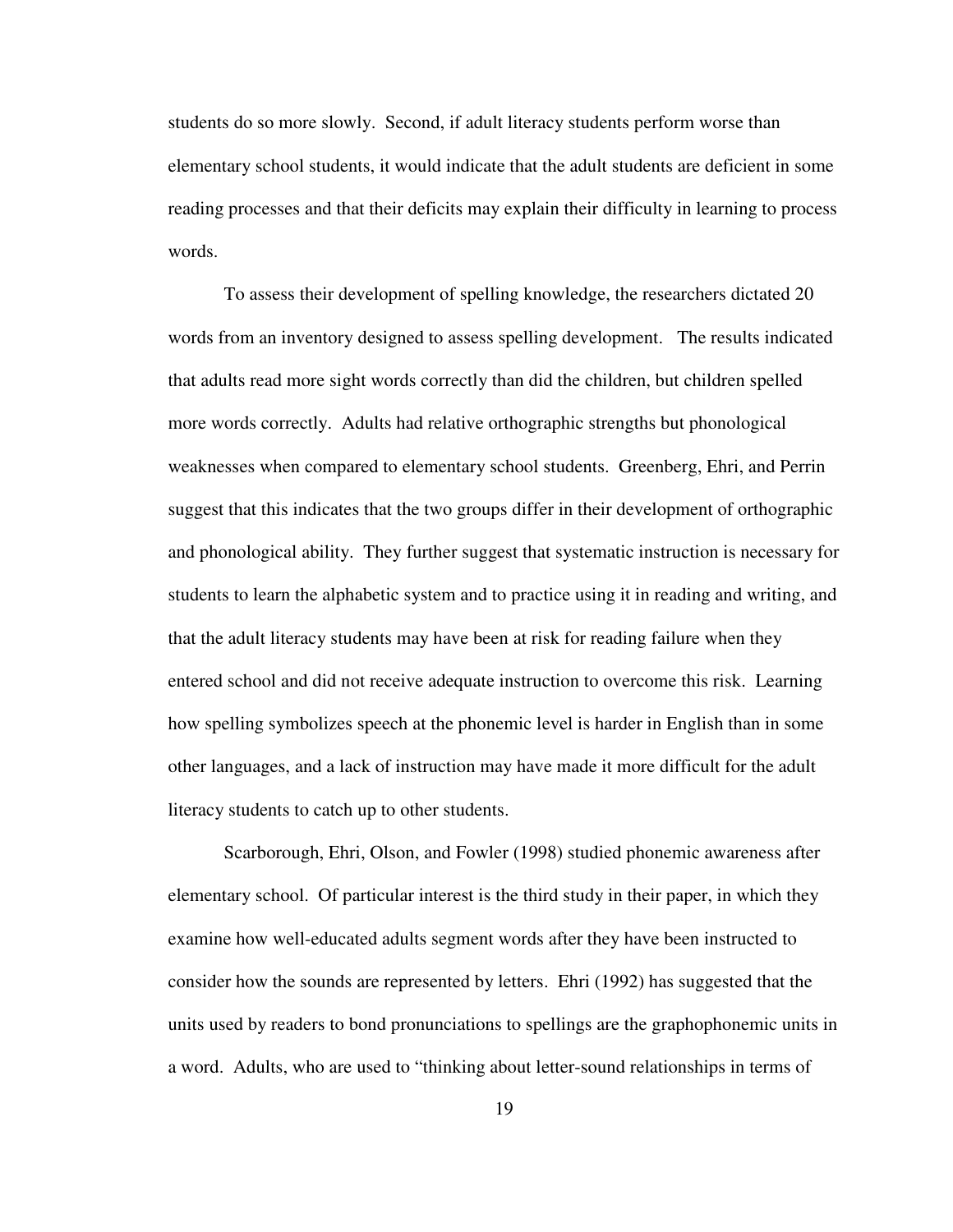graphophonemic units", should not have difficulty in identifying the sound elements that are represented by letters, especially in words where there is a one-to-one correspondence between letters and phonemes.

 Subjects for the study were 46 college students who were presented with a list of 19 words and were instructed to draw marks under single-letter or multiple-letter parts of a word that represented a single phoneme. They were told to leave silent letters unmarked. Four of the words had one-to-one correspondences between phonemes and graphemes. The remaining 15 had silent letters, digraphs, and words which had complex relationships between phonemes and graphemes. The mean number of words correctly segmented was only 7.6, less than half the total number presented. If a group of college students did this poorly on a task requiring mapping grapheme-phoneme correspondences, it may indicate that for poor spellers, explicit instruction in this area is important.

 Battacharya and Ehri's 2004 study examined how three conditions (graphosyllabic analysis, reading unanalyzed whole words, and untreated control) affected sixth- to ninth-grade students' ability to decode novel words, remember how to read words, and remember how to spell words. The hypothesis of the study was that students in the graphosyllabic treatment would be better able to decode words and pseudowords, remember words for reading and spelling, and use known words to analogize.

 Sixty students in sixth- through ninth- grades who read 2 to 5 years below grade level participated in the study. Participants were randomly assigned to a syllable treatment group, a treated control group, or an untreated control group. Students in the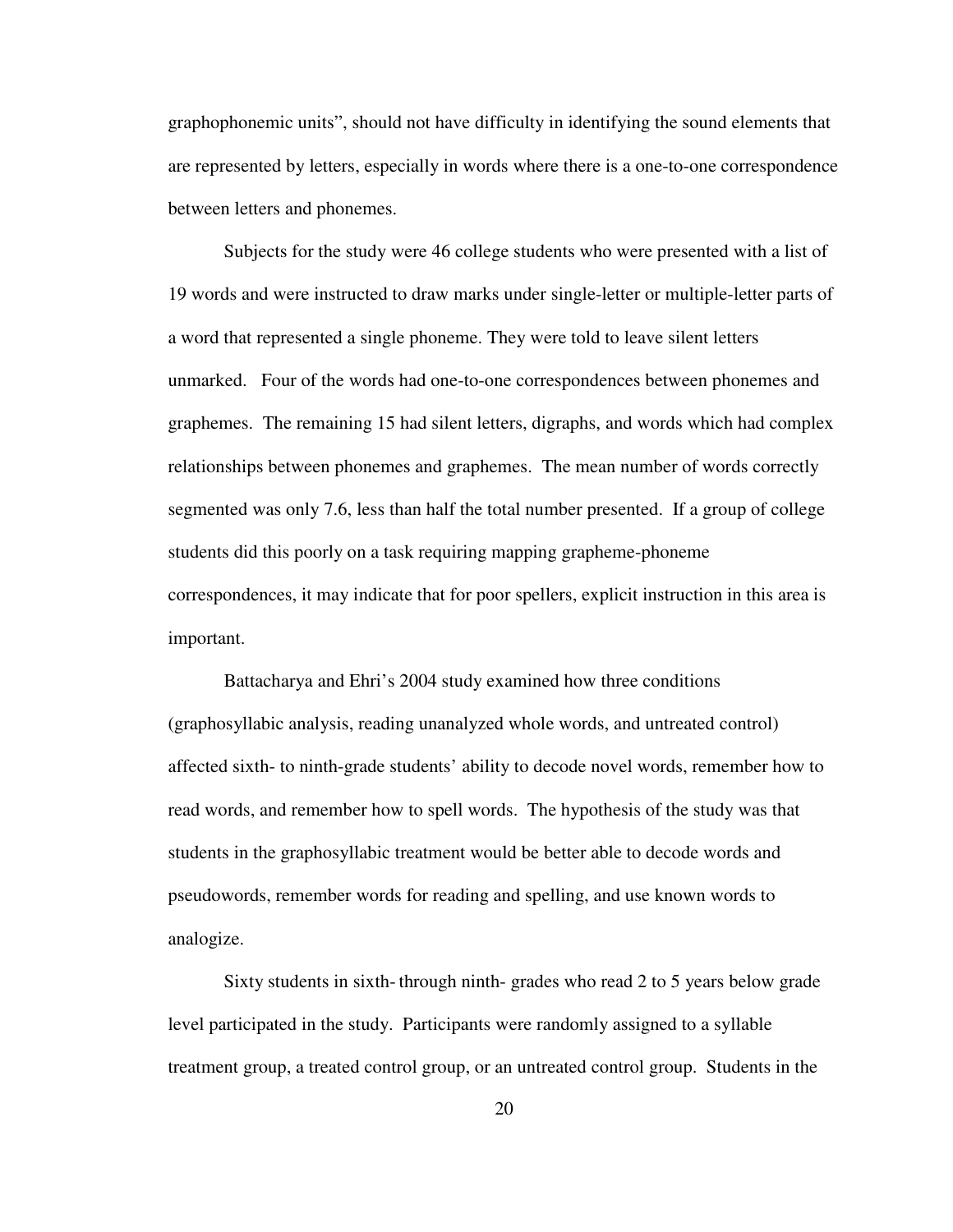treatment groups took the pretest, met for four training sessions, then took the posttest. Students in the control group remained in their reading classes. Students in the syllable treatment group practiced a 5-step process of word analysis. First, students pronounced the word, and then gave its meaning. If necessary, they were given help pronouncing the word and giving its meaning. They then orally divided the word into syllables and matched the written and pronounced syllables. Finally, they blended the syllables to read the word. The treated control group practiced reading the same set of words, but they read them as whole words and did not analyze the parts of the words.

 The results of the study indicate that the syllable training did help struggling readers remember the spellings of words better than the other two groups. The students who read the whole words without analyzing them remembered spellings better than the untreated control group. Battacharya and Ehri suggest that any practice with reading words will strengthen memory for the spelling of the words, but the benefit is much stronger when words are analyzed at the graphosyllabic level. There may be several reasons for the benefit. The syllable group may have helped students to pay more attention to all the letters rather than focusing on just the beginning and ending letters, and may have helped students stop trying to guess words based on a partial reading of the letters. This may have benefited students because "struggling readers have more difficulty remembering how to read and spell words because they form only partial connections in memory" and syllable training helped students to "more fully bond spellings to pronunciations in memory" (p. 344). According to the authors, this study "supports the value of teaching struggling readers to read multisyllabic words by analyzing and matching their syllabic constituents to pronunciations" (p. 345). The study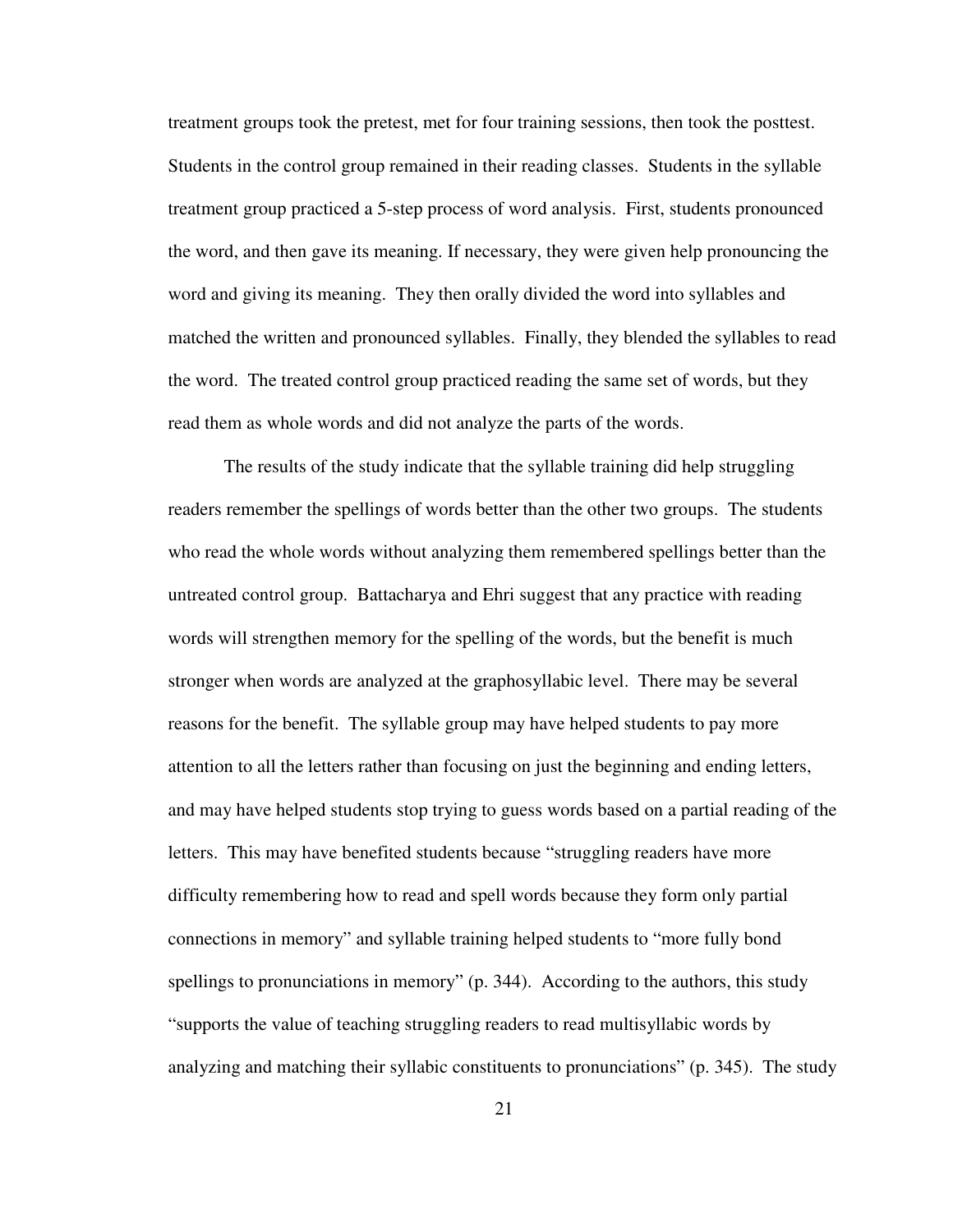also seems to support the value of teaching students to carefully analyze the spelling and pronunciation of words to enhance their ability to spell the words later.

 In a 1996 study, Viise compared the spelling development of adult literacy students and elementary school students. She hypothesized that adults and children who spelled at the same general level would make the same kinds of spelling errors. She also hypothesized that the errors would disappear when more advanced levels of reading and spelling were reached. The subjects for her study were a group of 195 elementary school students and a group of 124 adults who were enrolled in adult literacy programs. Viise used a Word Feature Spelling list which she developed for the study. On this list, the words are divided into subgroups of five words each, with each subgroup composed of words that are examples of the same spelling feature. Words were arranged to follow the developmental pattern suggested by Henderson (1981) and others. There were 24 features, which were divided into three achievement levels. Spelling was scored by counting the number correct on each sublist of the Spelling Feature List. Only the feature being considered in the subgroup was examined, so for Feature A, a score of correct was given if the subject had the correct beginning consonant.

 The analysis of the data showed that a similar pattern existed in all groups. More complex spelling features were not accomplished until simpler features were mastered, and this was true for both adult literacy students and children. Viise found that the order in which spelling features are mastered is similar in both children and adult literacy students. One finding of interest was that there were differences in the area of phonological processing. Adults tended to depart from the phonic spelling of a word when the word had a morphemic ending. Adults had particular difficulty with the

22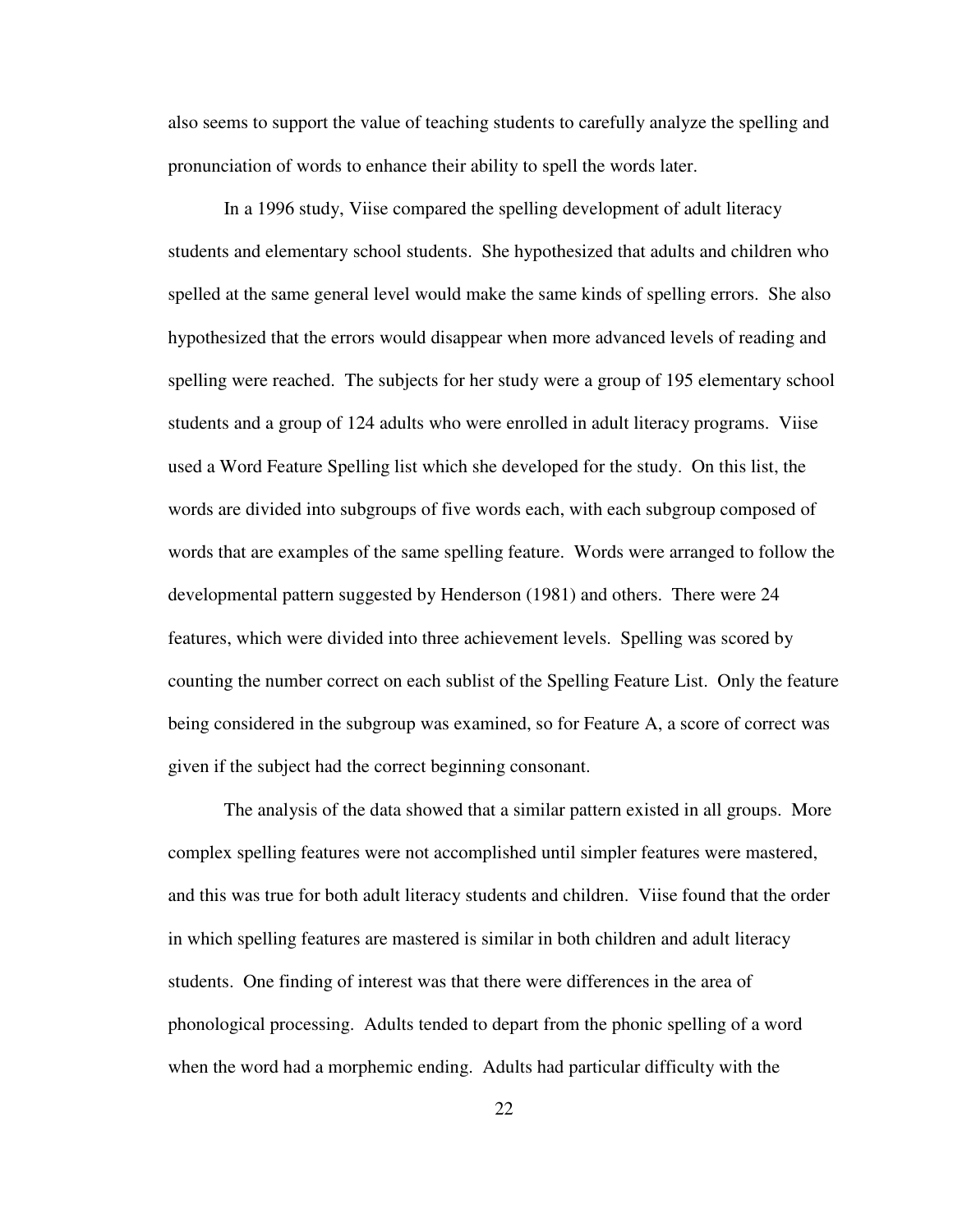representation of syllable units in multisyllabic words, suggesting possible difficulties with phonemic awareness.

#### Phonological Awareness and Spelling

Based on Viise's finding that older learners who struggle with spelling follow the same developmental sequence as beginners, it is appropriate to review some of the studies that have been done with younger learners. Specific phonological/phonemic skills were of interest in several studies. Ball and Blachman conducted a study in 1991 to evaluate the effect that teaching children to segment words and teaching them letter names and letter sounds might have on reading and spelling acquisition. Davidson and Jenkins (1994) examined the impact of training in blending, segmenting, or a combination of both on beginning readers' reading and spelling, while segmenting was the focus of Castiglioni-Spalten and Ehri's 2003 study. Castle, Riach, and Nicholson's 1994 study evaluated the effects of teaching the phonemic awareness skills of segmentation, deletion, substitution, and rhyme on spelling ability.

MacDonald and Cornwall (1995) were interested in whether or not early phonemic awareness correlates with later reading achievement. Drake and Ehri (1984) used an alternative approach to word pronunciation to help children remember how to spell words, and Ehri and Soffer (1999) studied the relationship of graphophonemic awareness to spelling development. The final study in this section is Nagy, Berninger, and Abbott's 2006 study of the effect of morphological awareness on students' reading comprehension, decoding, and spelling.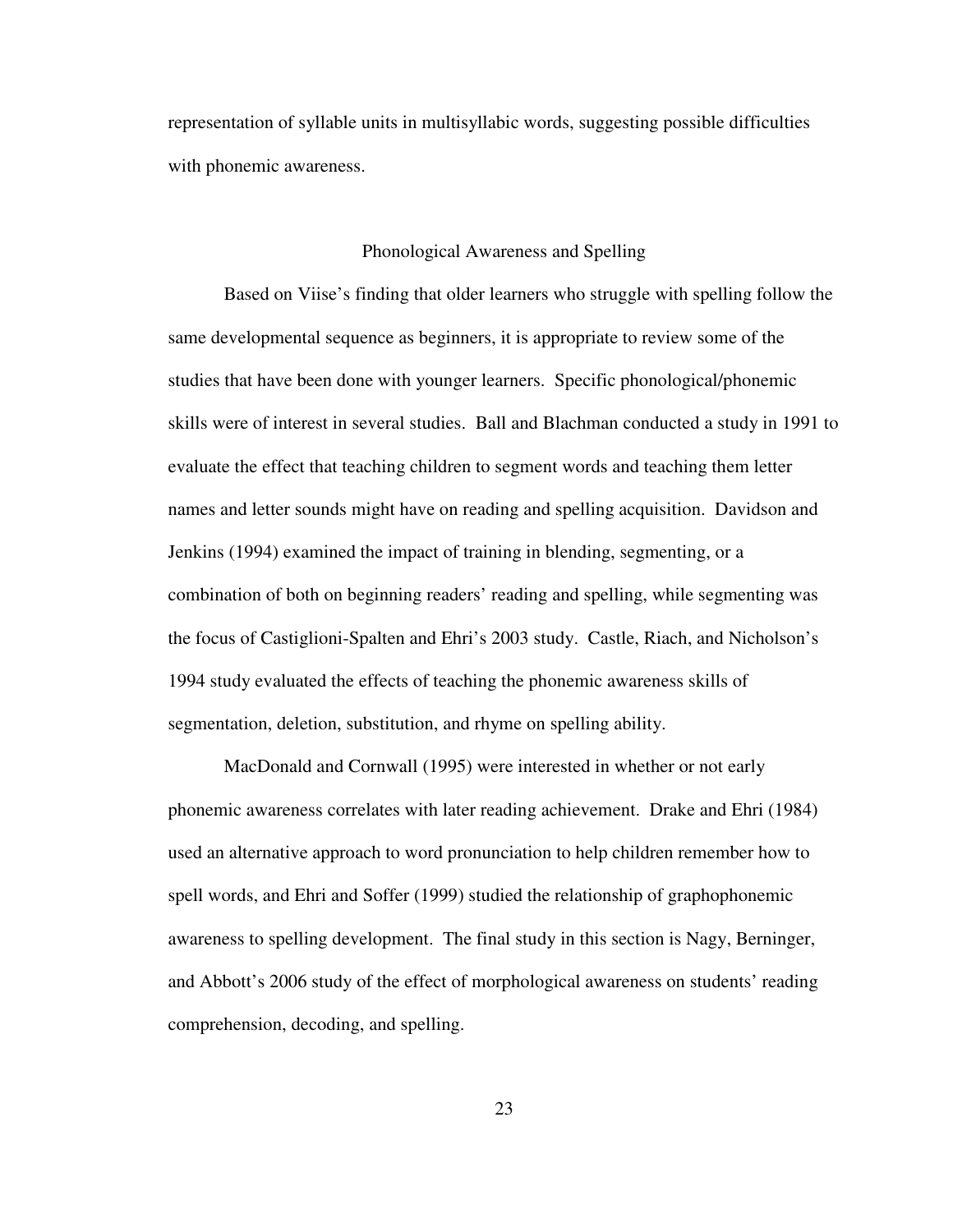While the studies are diverse in purpose and methodology, they all contribute to our understanding of spelling. Support for the importance of phoneme awareness in learning to read and spell comes from Ball and Blachman's 1991 study, which evaluated the effects of teaching kindergarten children to segment and also teaching letter-names and letter-sounds. Eighty-nine kindergarten students participated in the study. Children were grouped according to pretest scores and randomly assigned to one of three groups, a phoneme awareness group, a language activities group, or a control group. Students in the phoneme awareness group learned to segment words. They were taught to pronounce an item after the instructor had pronounced it, then to say each phoneme and move a tile to represent the phoneme. After three weeks of this activity, letters were written on some tiles to help students learn the connection between letters and sounds. Other segmentation activities were introduced during the second component of training including sound categorization activities. In the third component of the training, children were taught letter names and letter sounds. Children in the language activity group participated in several different activities including vocabulary development and listening to stories. Additionally, the children in this group received letter-name and letter-sound instruction. The control group got regular classroom instruction with no special intervention.

A spelling measure was included as a posttest. Children spelled five words and two scores were calculated, the total number of words spelled correctly and a developmental score which was designed "to evaluate the extent to which an unconventional spelling captured the phonetic structure of the word" (Ball & Blachman, 1991, p. 58). Analysis of the scores showed that the phonemic awareness training group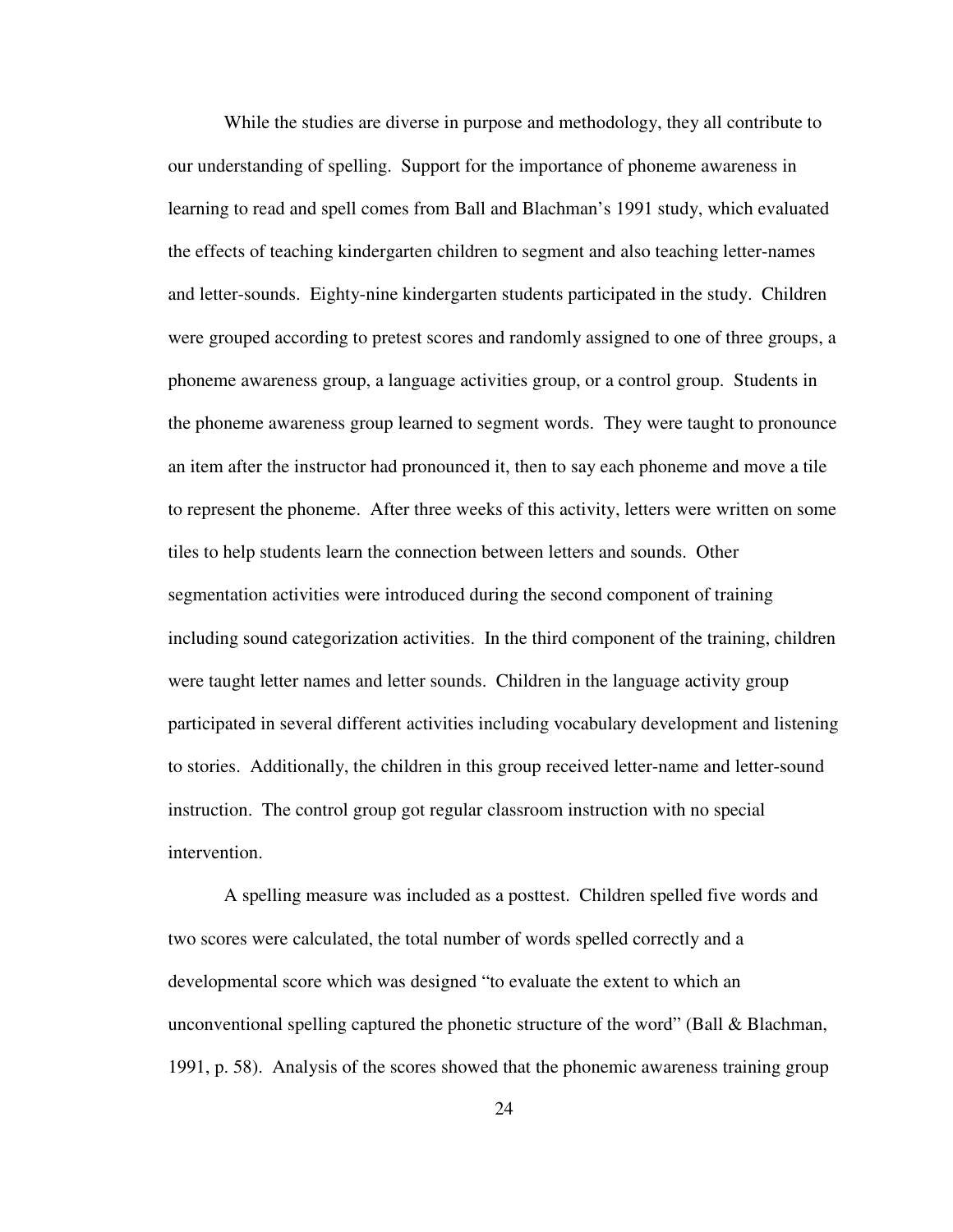scored significantly higher on both measures of spelling than either the language activity or control groups and that the language activity and control groups did not differ significantly from each other.

Davidson and Jenkins (1994) conducted a study designed to examine how specific phonemic processes contribute to beginning word reading and spelling. Their purpose was to determine the impact of phonemic awareness training that taught blending, segmenting, or a combination of both on beginners' ability to read and spell words.

Subjects for the study were 40 kindergarten students who were randomly assigned to 1 of 3 treatment groups or to the control group. In the segmentation treatment, students heard a word pronounced then were asked what sounds they heard. Corrective feedback and modeling of the separate sounds continued until the students responded correctly. Ten items were introduced in each session and treatment continued until all students reached mastery. In the blending treatment group, an instructor presented the sounds of each consonant-vowel combination, then had the students say the word the sounds made, e.g., " 'm' 'y', say it fast. 'my' " (Davidson & Jenkins, p. 152). Instruction continued until mastery was achieved. In the third treatment group, the students learned to segment and then to blend. Segmentation was reviewed regularly during the blending training. The students in the control group listened to stories during the treatment period. Results of the study indicated that both segmenting-only and segmenting-blending helped students' spelling. Davidson and Jenkins found no evidence that learning to blend alone was helpful in learning to spell.

Another study which examined whether teaching children to segment words would improve their ability to read and spell was conducted by Castiglioni-Spalten and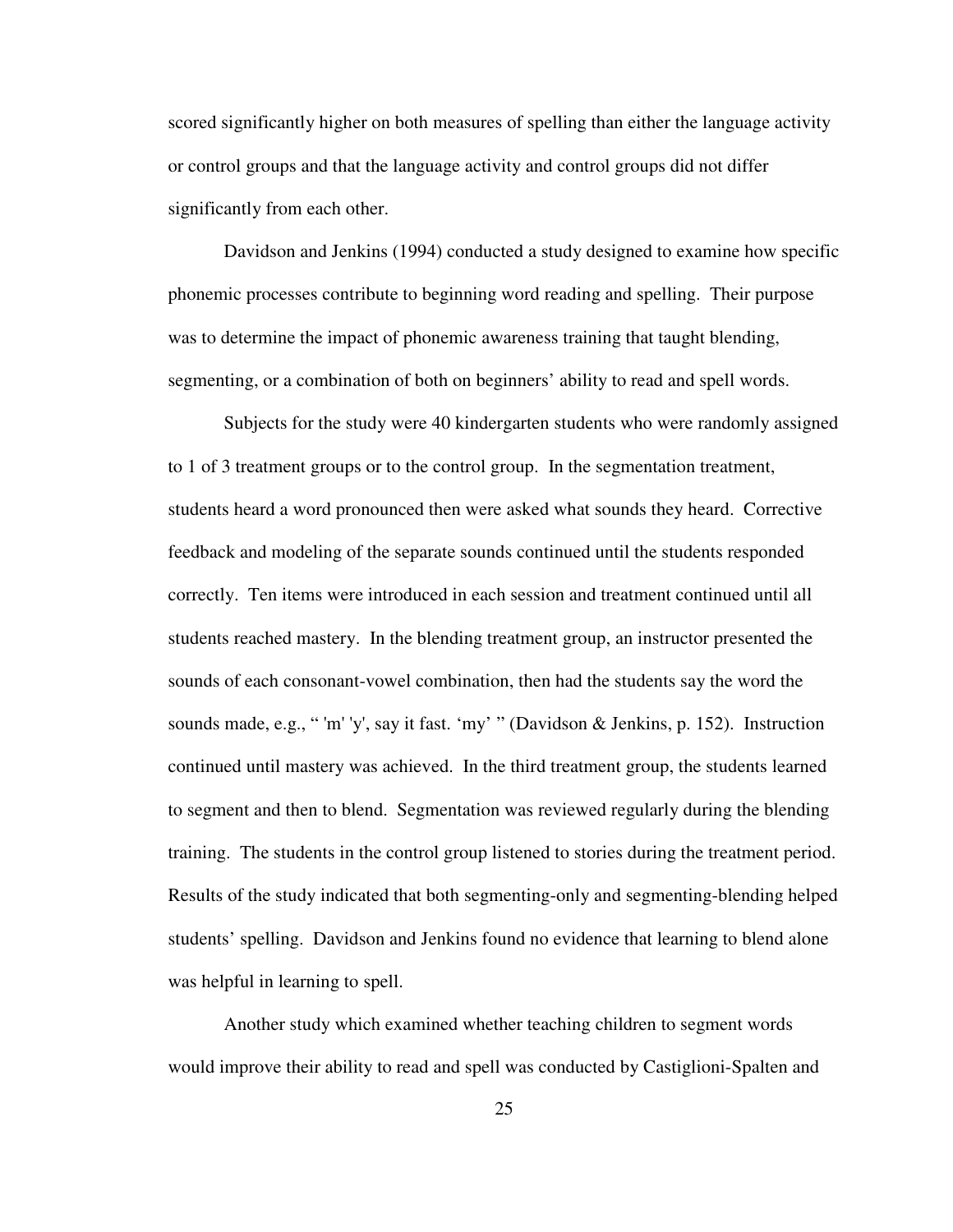Ehri (2003). This study was designed to compare two methods of teaching beginning readers to segment words. One group was taught to use articulatory pictures to segment while the other group was taught to use blocks. A third group served as an untreated control. The hypotheses of the study were 1) that students taught to segment will perform better than untaught students in learning to read words by memory and inventing partial alphabetic spelling; and 2) those students taught to segment using articulatory gestures will read and spell better than those who learn to segment without articulatory gestures.

The subjects for the study were 45 kindergarten students who were in the partial alphabetic phase of reading development. Students from the same schools were placed in triplets based on pretest measures and members of triplets were randomly assigned to 1 of 3 groups. The first group (mouth) was taught to segment words using articulatory pictures that showed the mouth positions used to produce different sounds. The children were taught to pronounce the separate sounds in a word or pseudoword then place a picture for each sound in a diagram of blocks. Students in the second group (ear) also learned to pronounce the sounds, but positioned blocks without pictures as they segmented. The students in the control group remained in their classes and received regular instruction.

Results of the study showed that students in both the mouth and ear groups were able to spell more sounds correctly than students in the untreated control group. Interestingly, effect sizes for spelling were approximately the same for both mouth (0.96) and ear (0.95), indicating that the training was equally effective and that using articulatory pictures had no advantage for spelling.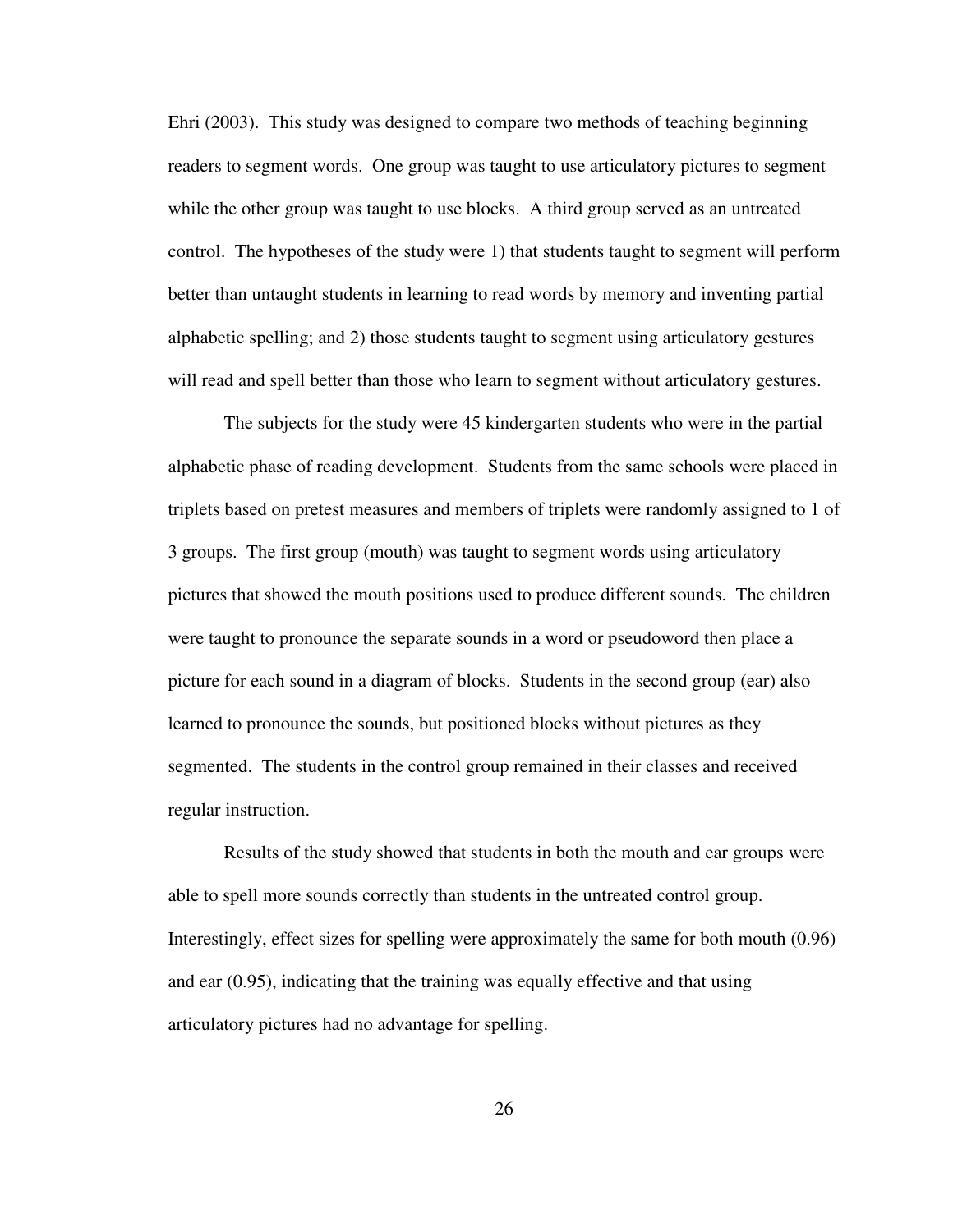Davidson and Jenkins' (1994) study, Castiglioni-Spaltman and Ehri's (2003) study, and Ball and Blachman's (1991) study all indicate that teaching students to segment words may help them learn to spell the words.

A group of New Zealand researchers worked within a whole language program to examine the contribution of phonemic awareness training to learning to spell (Castle, Riach, & Nicholson, 1994). Thirty kindergarten children were matched in pairs, and then assigned to 1 of 2 groups. One group, the control group, used a whole language approach to writing with process writing, in which children write their own stories using their own invented spelling. The second group participated in activities designed to increase their phonemic awareness. These activities taught segmentation, substitution, deletion, and rhyme. Both groups were given pretests and posttests, including spelling measures.

 When results were analyzed, the analysis showed that there was a significant difference between groups on the standardized spelling posttest, and that the phonemic awareness training group's scores were significantly higher than the control group's scores. The researchers also gave an informal spelling test which included pseudowords. The phonemic awareness group had a greater ability to spell pseudowords, perhaps, as the authors suggest, because their increased phonemic awareness helped them use grapheme-phoneme correspondences. Overall, the results of Castle, Riach, and Nicholson's (1994) study support the idea that phonemic awareness facilitates spelling development, at least for young children.

 MacDonald and Cornwall (1995) reassessed students who had participated in an earlier study of phonemic awareness when they were in kindergarten to see if there was a correlation between early phonemic awareness and later reading and spelling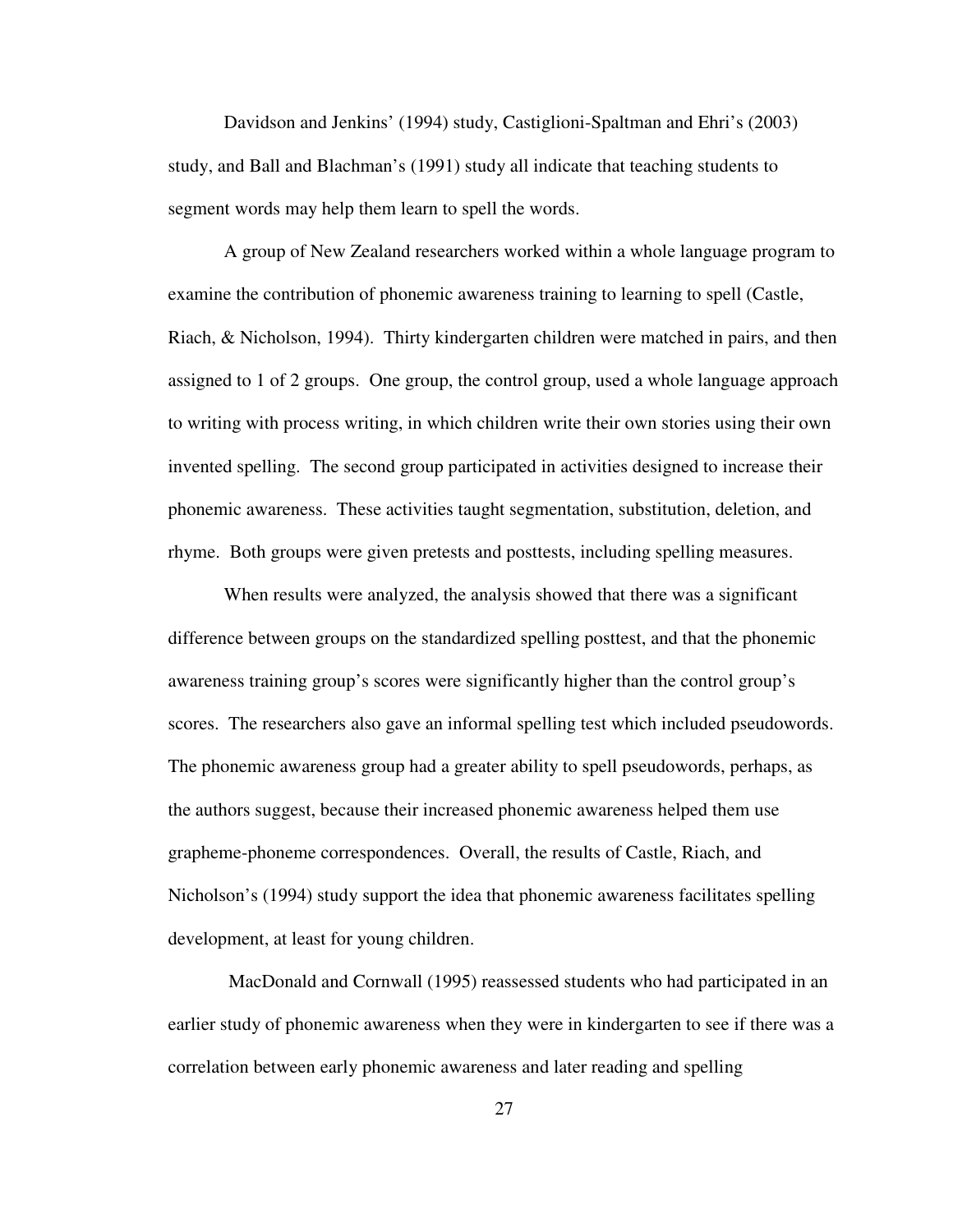achievement. The findings of the initial study (MacDonald & Gates, 1983, cited in MacDonald & Cornwall, 1995) indicated that a strong correlation  $(r = .44)$  exists between phonemic deletion abilities and word identification for kindergarten students (MacDonald & Cornwall, 1995, p. 524). In the 1995 study the researchers reassessed the original participants to determine if there was a similar correlation between their phonemic deletion ability in kindergarten and their reading and spelling achievement in high school. The authors hypothesized that reading and spelling achievement eleven years later would be significantly correlated with their phonemic deletion ability.

 Of the 58 students who participated in the original study, 24 were located and agreed to participate in the follow-up. A number of tests were administered to assess phonemic awareness, reading, and spelling abilities. The results of this study indicated that phonological awareness is a long-term predictor of word identification and spelling skills. Students who had high phonological awareness in kindergarten had higher spelling skills in high school than did students who had had lower phonological awareness as kindergarteners. This study supports the idea that phonological awareness skills are important in learning to spell.

In a 1984 study, Drake and Ehri examined an alternative approach to pronouncing words that are to be learned as spelling words. They suggested that directing children to use the pronunciation key provided in commercial spelling programs could interfere with memory for the spelling of the word because children might remember incorrect letters in the sound spelling (Drake  $\&$  Ehri, p. 301). They designed a study to test two hypotheses: 1) that creating a "careful pronunciation" for a word in which pronunciation is modified so that letters are all pronounced phonemically would enhance memory for the spelling;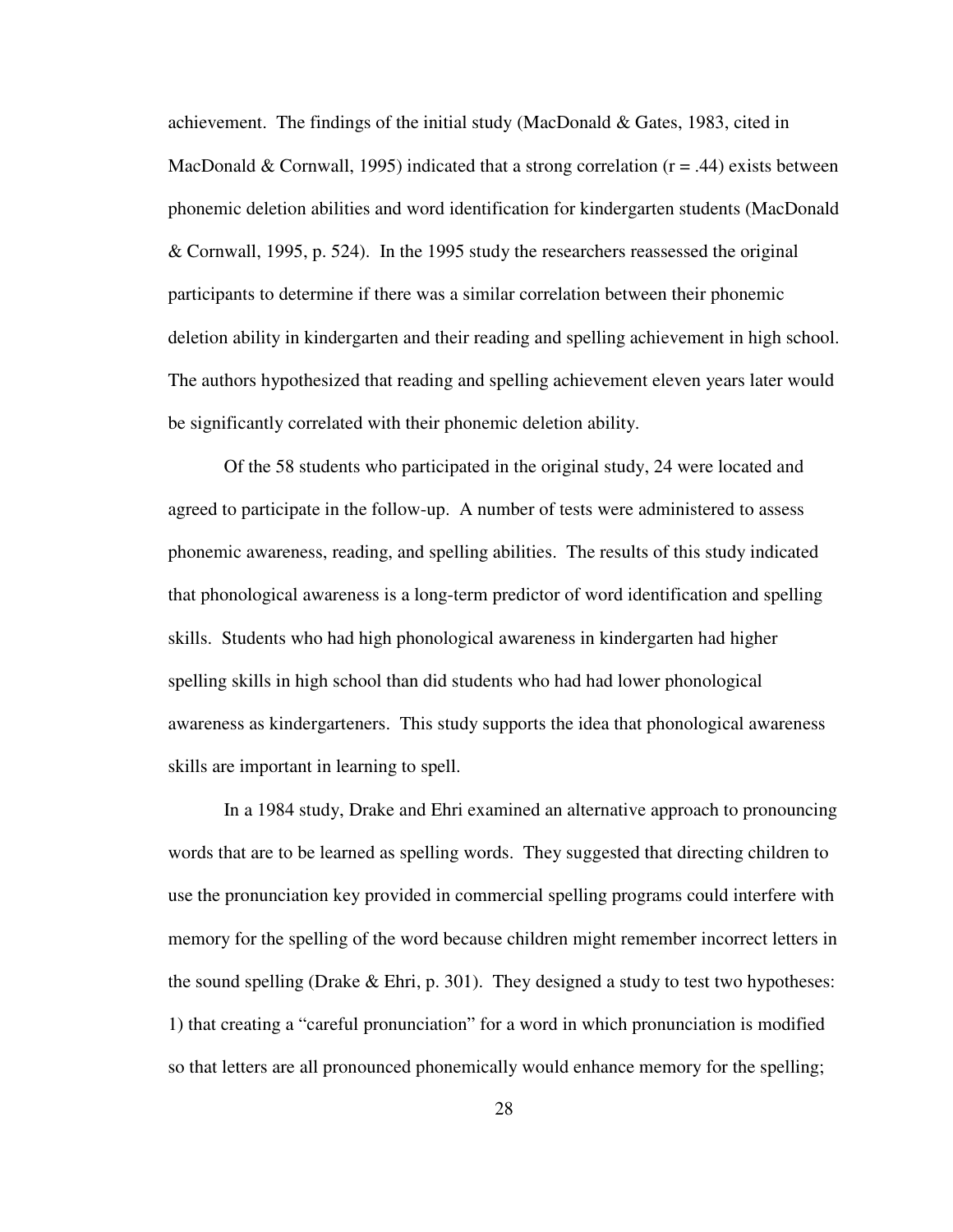and 2) that "pronouncing sound" spellings using the pronunciation keys of spelling programs would interfere with memory for the correct spellings.

Subjects for the study were 42 fourth-grade students who were matched according to spelling ability. Members of the matched pairs were randomly assigned to groups, one to a phonetic training group and the other to the conventional training group. Students were taught either the careful pronunciation or the phonetic representation using phonetic spelling symbols. Words taught were the same for both groups. Ehri and Drake found that students in the conventional group, who were taught the careful pronunciation of conventional spellings (for example, *exercise* = *ex er ci se*) spelled more words correctly than did subjects in the phonetic group, who were taught using a dictionary pronunciation key (for example, *exercise* = *ek sar siz*). The students in the conventional spelling group also remembered silent letters and those letters that represented schwa vowels better than the phonetic group students.

In this study, the hypothesis that having students produce careful pronunciations of words would help them to remember the spellings and having students pronounce the sound spellings would interfere with the memory for spelling was borne out. Drake and Ehri also found that the effect for poor spellers was greater than the effect for good spellers.

This study raises doubts about using the pronunciation keys found in dictionaries and commercial spelling programs, especially for poor spellers. While careful pronunciation may cause learners to mispronounce the word, it does make the letters in the word more memorable. Most of the mispronunciations were minor, and did not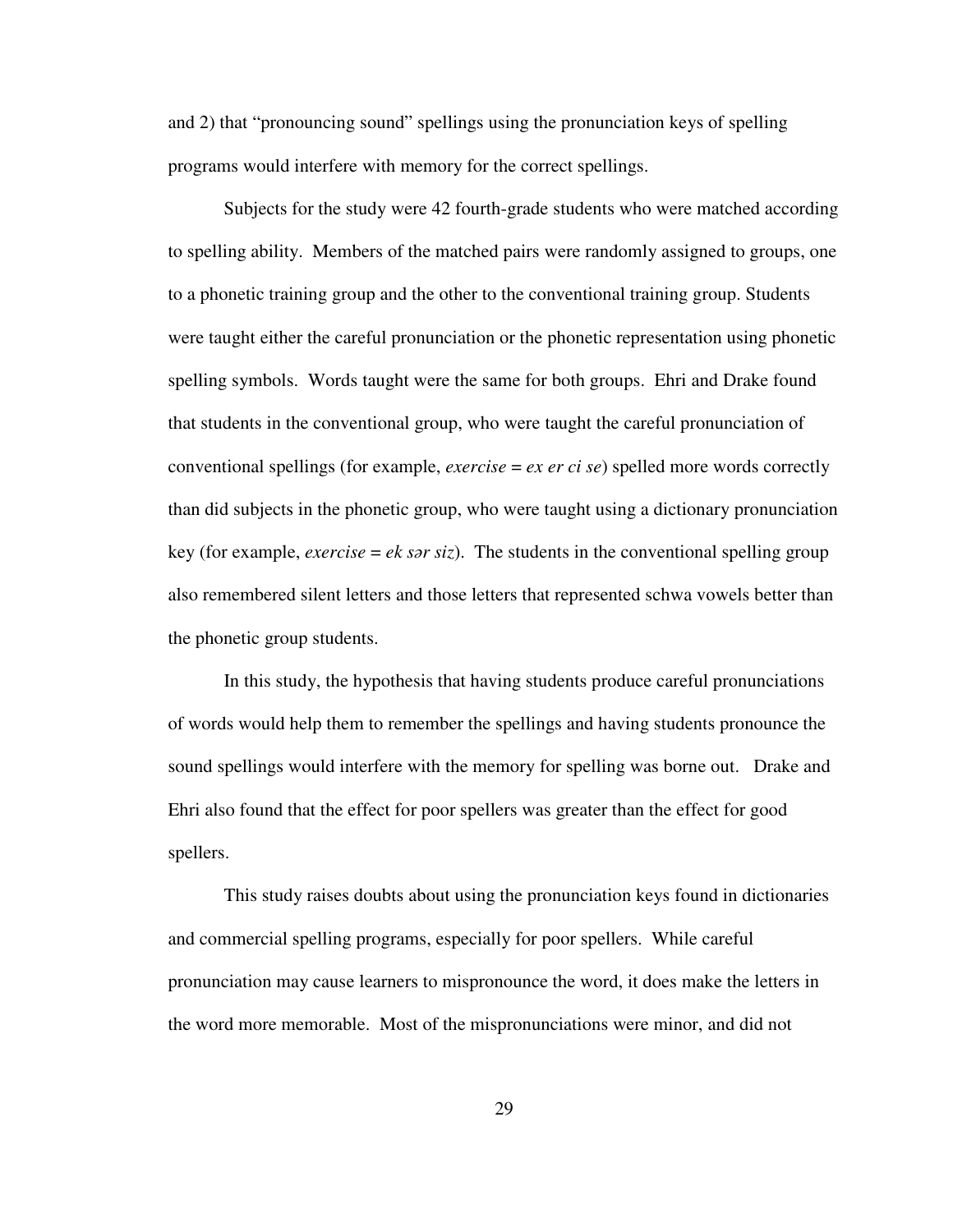interfere with word reading because the reader already knew the correct pronunciation of the word, having heard it in speech.

Ehri and Soffer (1999) studied the relationship of graphophonemic awareness (the ability to match graphemes to phonemes in words) to reading and spelling development in children at three different literacy levels. They hold that a student must learn "how many different letters in the spellings of words function as graphemes to symbolize specific phonemes" and "how to segment pronunciations of words to detect these phonemes" (Ehri & Soffer, 1999, p. 2). The purpose of Ehri and Soffer's 1999 research was to examine graphophonemic unit marking skills in readers at different levels of ability and to determine whether students' awareness of graphophonemic units changed as students gained more skill in reading and spelling.

 Participants were 78 students in second- through fifth- grades. Students were given a grade level spelling test, a graphophonemic unit marking task, and a common spelling test. The graphophonemic unit marking task had three parts. First the experimenter modeled marking the graphophonemic units, pronouncing each sound and then circling the letter or letters that correspond to the sound. Students completed a practice activity, and then took a test on which they marked the graphophonemic units on a list of 24 words.

 The results indicated that older students were able to mark more words (both simple and complex) correctly than were younger students. When spelling scores were analyzed, a strong positive correlation was found between spelling scores and marking graphophonemic units correctly for the least mature spellers. Correlations were weak and nonsignificant for the older spellers, leading the authors to suggest that beginning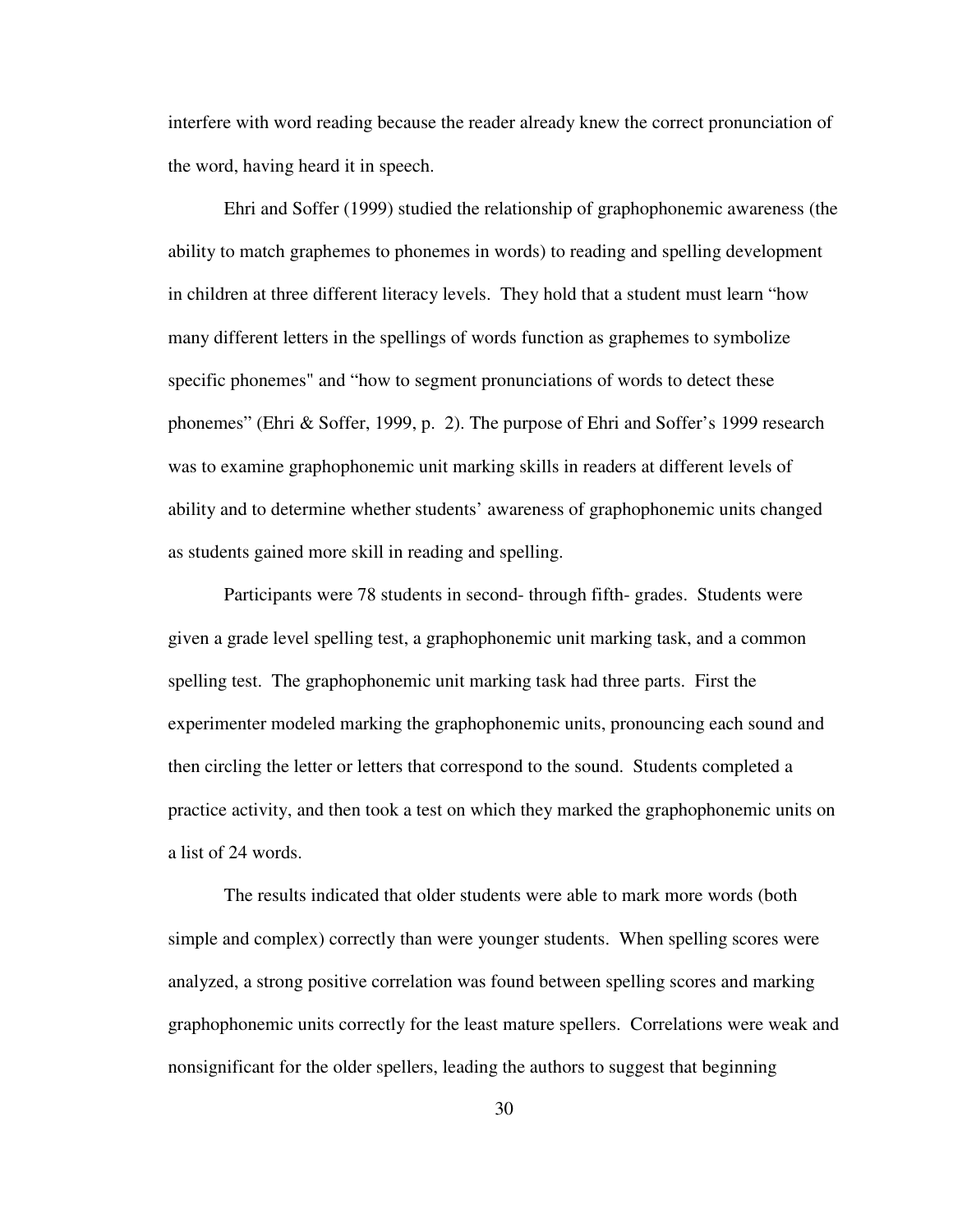spellers, those in the full alphabetic phase of learning, rely more heavily on analyzing graphophonemic units than do older spellers in the consolidated phase, who use more larger units to spell. This study supports teaching graphophonemic awareness as well as phonemic awareness to help children learn to read. Although the subjects were elementary school children, the findings may also be applicable to older struggling readers, who may need the support provided by graphophonemic training.

 As Ehri and Soffer (1999) point out, as students mature as readers and spellers, they begin to move away from graphophonemic analysis and begin to use larger units in words. Nagy, Berninger, and Abbott (2006) studied the effect of morphological awareness, phonological memory, and phonological decoding on reading comprehension, reading vocabulary, and spelling. They were interested in whether morphological awareness made a significant contribution beyond that of phonology. They note that when students learn letter-sound correspondences in phonics programs, they still need other strategies to enable them to deal with the complexities of English orthography (p. 136). The need for additional strategies increases as students encounter content-area text containing more complex, low-frequency, and unfamiliar words. According to the authors, morphological awareness, the ability to analyze words into their component morphemes, should help students read and spell complex words for two reasons. First, because morphemes occur more frequently than words, a low-frequency complex word can be processed quickly because the morphemes are familiar, and second, when a word in chunked into morphemes rather than individual letters there are usually fewer units that need to be processed (p. 137).

31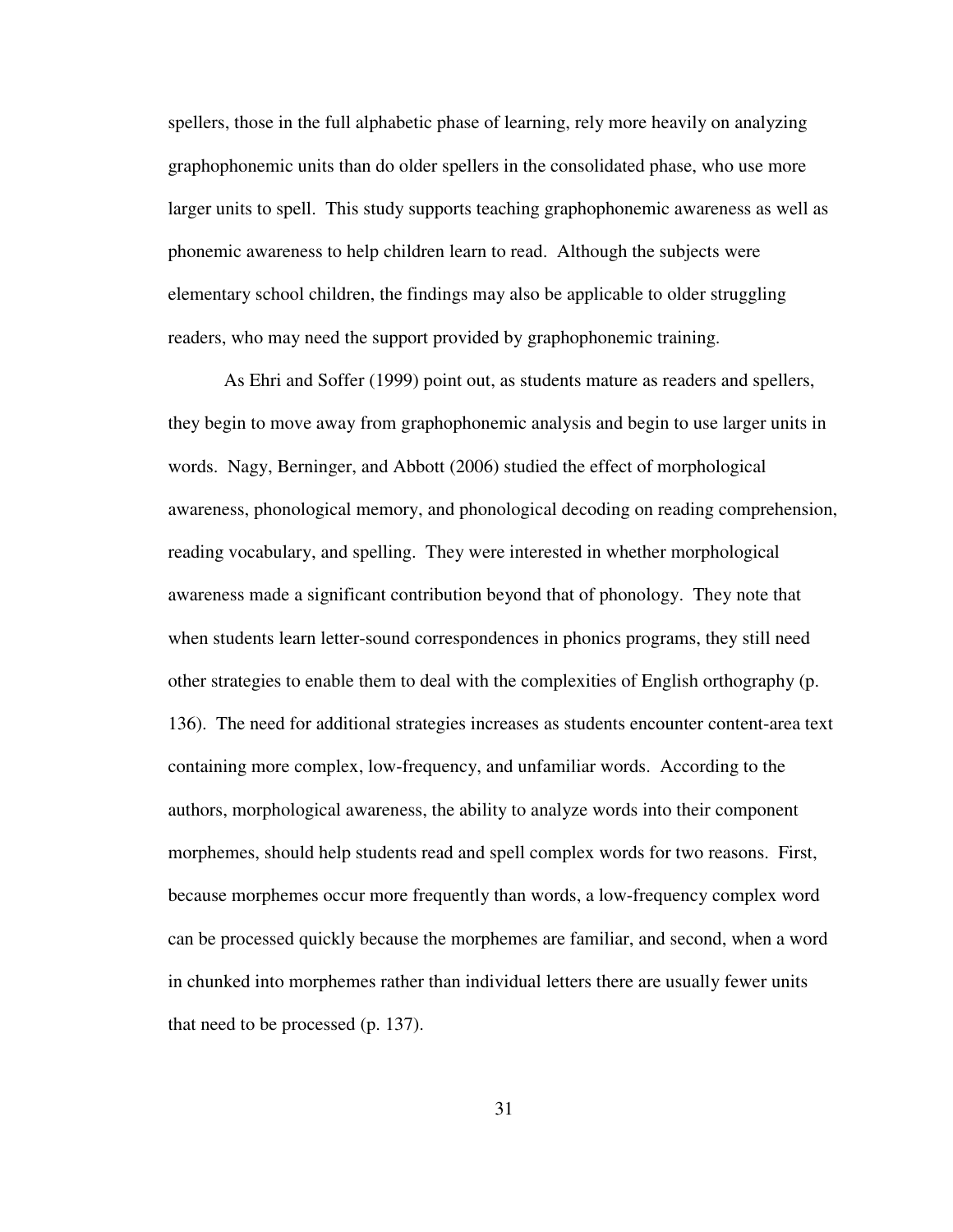Participants in the study were 607 fourth- through ninth-grade students. Measures of morphological awareness, phonological abilities, and literacy outcomes (reading, vocabulary, reading comprehension, spelling, and decoding) were administered to all participants and results were analyzed. The correlation between morphological awareness and spelling  $(0.66)$  was significant  $(p < .001)$ . At all grade levels morphological awareness made a significant, unique contribution to spelling, although the strongest effects were for the sixth and seventh grade group. This finding is consistent with Bear et al.'s (2004) theory of spelling development in which morphology, the meaning layer, is the last stage to be studied. This study supports teaching morphological awareness, but because the benefits are greater for older students, struggling readers may need more instruction on phonemic and graphophonemic skills before they progress to the study of morphemes.

### Spelling Instruction Studies

 As well as studies that examine the roles phonology and morphology play in spelling, there is a group of studies that informs us on the value of different approaches to spelling instruction. It is apparent that simply presenting a list of words on Monday and testing students on Friday is not enough to allow the students to learn to spell words (Bloodgood, 1991; Graham, 2000). Researchers have examined different ways of teaching spelling so that students are able to use the words. Gaskins and her colleagues from the Benchmark School have developed the Word Detective program for use with struggling readers and spellers (Gaskins, Ehri, Cress, O'Hara, & Donnelly, 1997). Foorman, Francis, Lieberman, and Novy's 1991 study examined the effects that letter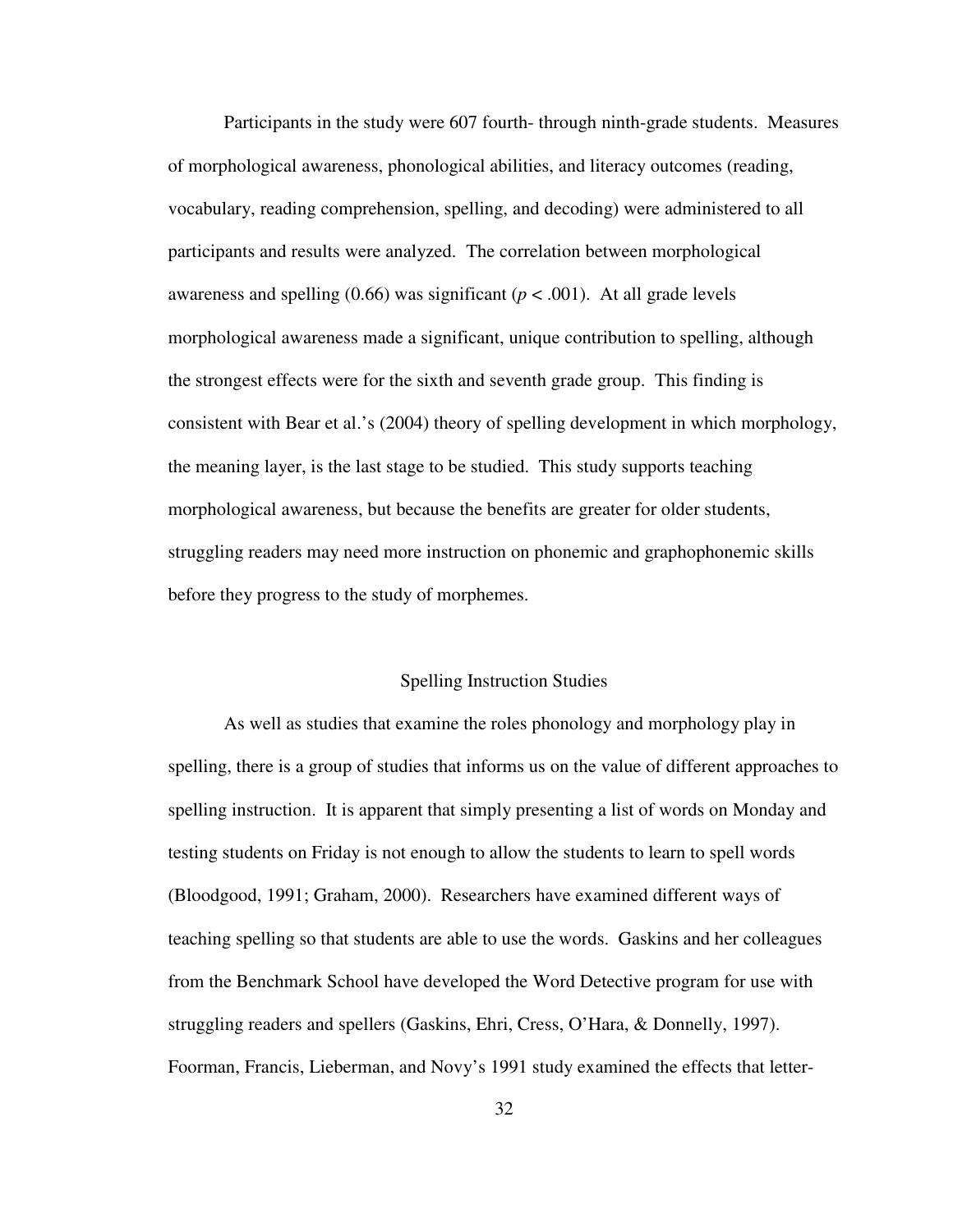sound instruction had on the reading and spelling of first- grade students, while Foorman et al. (2006) studied the role that teacher effectiveness and time spent on literacy instruction had on the literacy outcomes of elementary school students in high-poverty schools. Graham, Harris, and Chorozempa (2002) conducted a study that examines the contribution of spelling instruction to spelling, reading, and writing, while another study reports the effects of spelling-only instruction, spelling and composing instruction together, and composition-only instruction on the reading, writing, and spelling of children (Berninger et al., 2002). In the final study in this section, Ehri and Wilce (1987) examined the differences between cue reading and cipher reading and note the differences in spelling ability as children progress from cue to cipher reading. While these studies, like the others in this chapter, have young children as subjects, they inform us about the ways different methods of spelling instruction affect individuals' spelling ability.

 The work done by Gaskins and her colleagues at the Benchmark School includes the development of the "Word Detective" approach to teaching spelling (Gaskins, 2004; Gaskins et al., 1997). In this program, teachers choose key words each week. The key words are chosen to represent common sound-letter patterns and to allow the children to learn different ways to analyze words. At the beginning of the program, teachers clarified for students the goals of the program. This step was considered important because the process of fully analyzing the words is a somewhat laborious and monotonous process and the teachers believed that if the children understood why it was important, they would be more willing to participate. Next, children were taught to analyze the words carefully by segmenting words into sounds, then comparing the sounds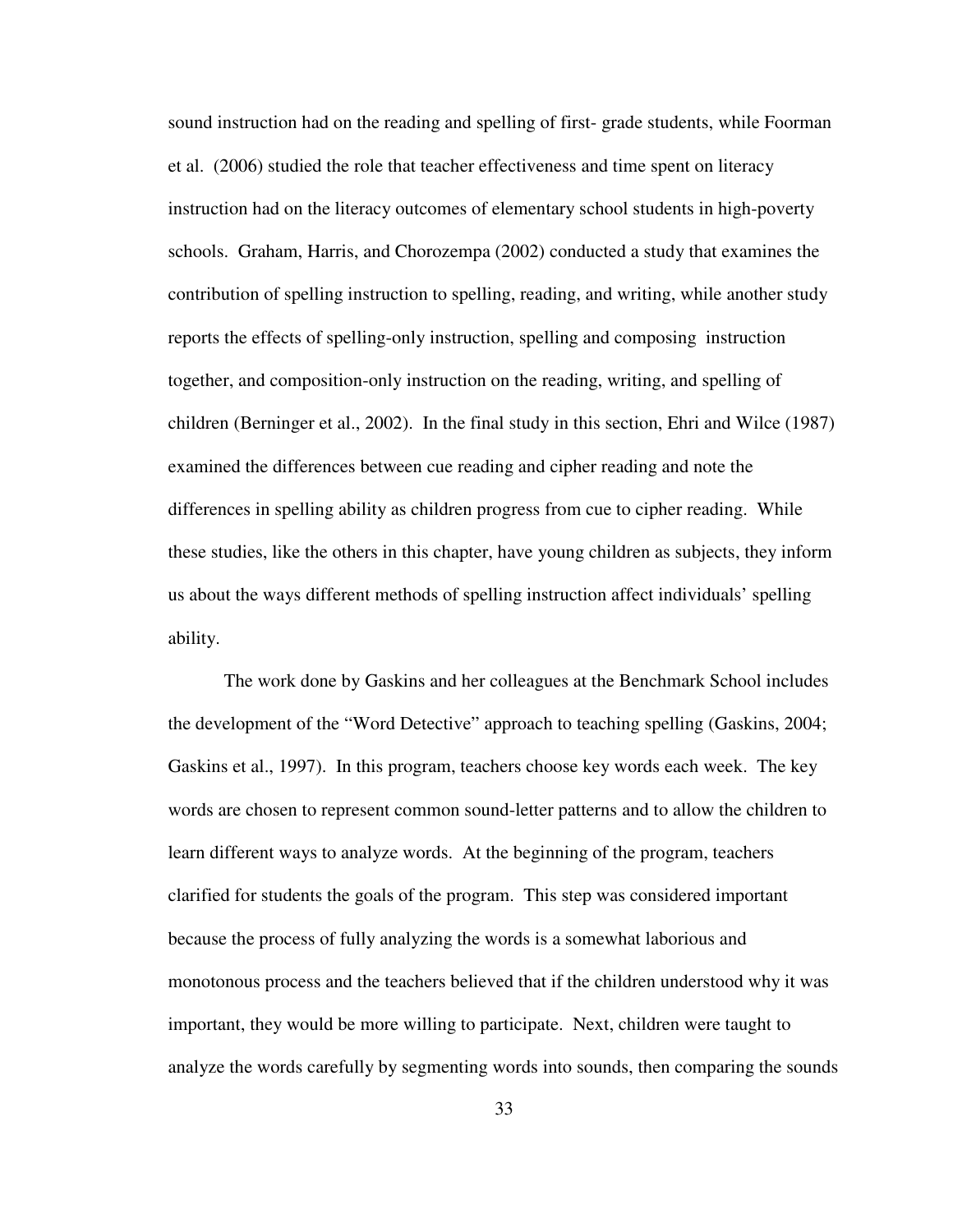to the letters and determining which letter or letters match each sound (Gaskins, 2004, p. 72). Students learned to stretch out the pronunciation of a word so that they could segment it into its constituent phonemes and count the sounds. They then learned to match a letter or letters to each sound and to write the word. During guided practice, the students practiced going through this procedure to match letters and sounds in unfamiliar words, and included self-assessment in their activities. Students check to make sure that they have really learned the key words for the week, and often work with partners to share what they have learned about the words. The teachers found that students who were taught with the Word Detective program made greater gains in reading and spelling than did a previous group who had not been taught with the Word Detective program, although the difference for spelling was not statistically significant (Gaskins et al., 1997, p. 325).

 Foorman et al. (1991) studied the role of letter-sound instruction as it affects reading and spelling. In their study, they expected that children who were explicitly taught letter-sound correspondences would spell and read regular words more accurately than children who were not taught letter-sound correspondences and would apply the correspondences to exception (non-regular) words, misspelling them in an effort to regularize them. They also predicted that children who received more letter-sound instruction that included phonemic segmentation and blending skills would have better knowledge of word spellings and more accurate word readings.

 The subjects, 80 first grade students, came from three classrooms in which lettersound correspondences were taught and three classrooms where the emphasis was on teaching words in meaningful contexts. In the classrooms where letter-sound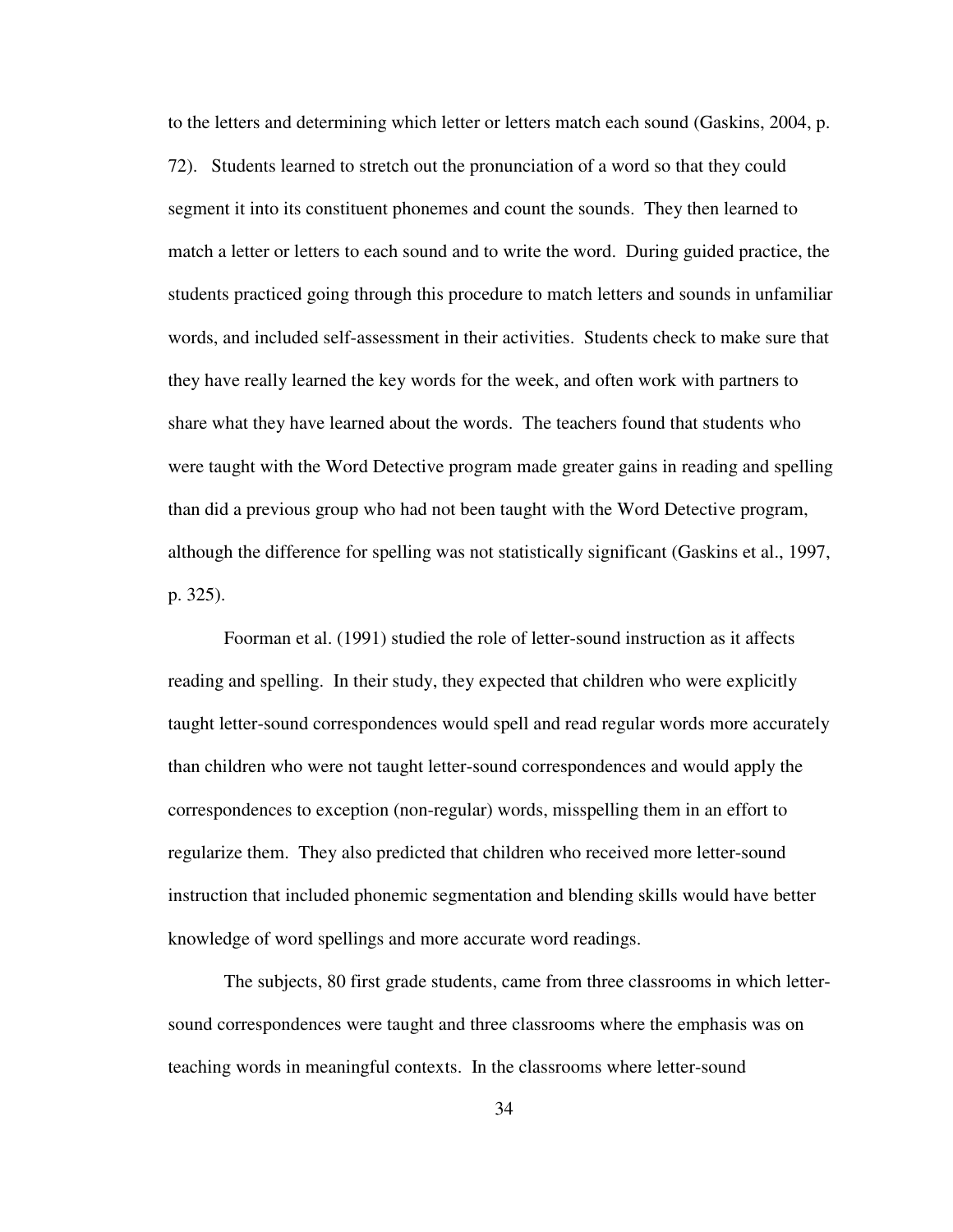relationships were not taught, spelling was taught daily using a method in which teachers showed students the word, pronounced the word, pronounced each syllable, then each letter-sound. Students then pronounced and wrote the word. This approach did provide some letter-sound instruction for these students, but the researchers point out that students in the letter-sound classes received over three times more letter sound instruction. The classrooms with more emphasis on letter-sound relationships also had a 20-minute spelling lesson each day. Teachers dictated a list of words and students worked with the words each day in their workbooks. Both groups took spelling tests on Friday.

 The researchers administered a spelling test three times, in October, February, and May. When the data were analyzed, significant differences in favor of the letter-sound group were found. The letter-sound group improved faster than did the non-letter-sound group in spelling both regular and exception words. The findings from this study support Ehri's (1989) theory that knowing how to spell a word is relevant to being able to read the word; thus teaching children letter-sound relationships will improve both reading and spelling.

 The impact of teacher effectiveness and time spent on literacy instruction was the focus of a 2006 study by Foorman et al. They were interested in how these variables would affect literacy outcomes for elementary school students in high poverty schools. One hypothesis tested in this study was that the "activities to which teachers allocate time during reading/language arts instruction and ratings of teacher effectiveness will explain variability in reading and spelling achievement above and beyond students' initial ability" (Foorman et al., 2006, p. 6).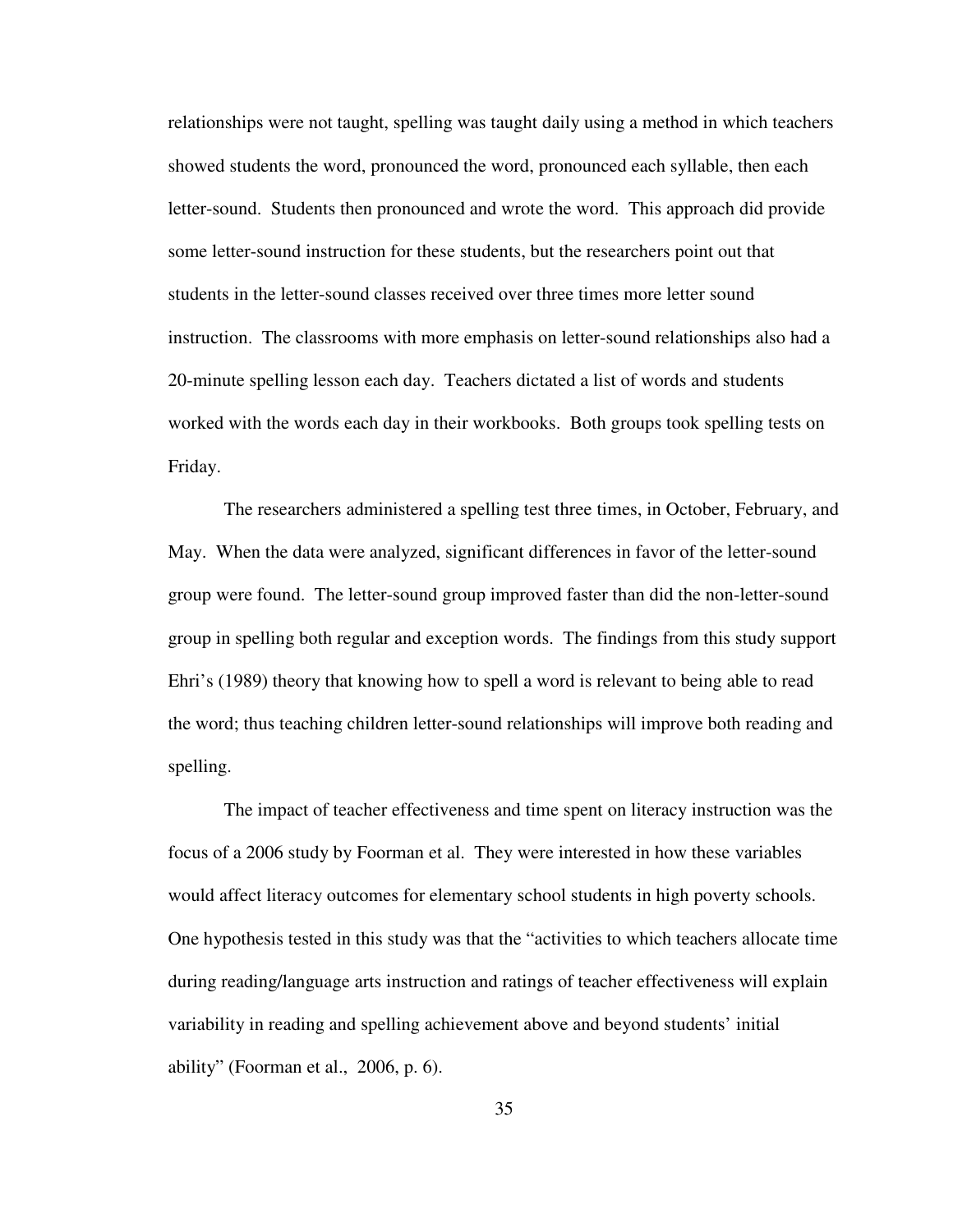This was a large study involving 17 schools and 1285 first- and second-grade students. All the schools involved were identified as high-poverty, with the percent of students qualifying for free or reduced lunch ranging from 85% to 100%. Researchers observed and coded the activities in each classroom for instructional format and content, and for on-task or off-task behavior. Among the content categories were spelling instruction and spelling in the context of reading instruction. Teacher effectiveness was measured using a checklist which rated teachers on competency in planning, management, instruction, monitoring students learning, and personal characteristics, and a global rating of teacher effectiveness on a 1 to 7 scale where 1 was "not effective" and 7 was "highly effective"( Foorman et al., 2006, p. 9).

 Spelling was measured only at the end of the study, and the researchers found that for highly effective teachers the amount of time dedicated to teaching spelling did not have a significant effect on spelling outcomes, perhaps because these teachers spent more time on phonemic awareness activities than they did directly teaching spelling. For loweffective teachers, the more time spent on grammar, mechanics, and spelling, the lower the spelling outcomes. The researchers noted that the spelling instruction presented by these teachers consisted mainly of independent work in spelling workbooks so students did not spend time on the phonemic awareness activities that the students of the more effective teachers participated in. This study demonstrates that teacher effectiveness is important to literacy outcomes, including spelling, and that independent work and working in workbooks are not in and of themselves sufficient to teach spelling regardless of how much time is devoted to these activities.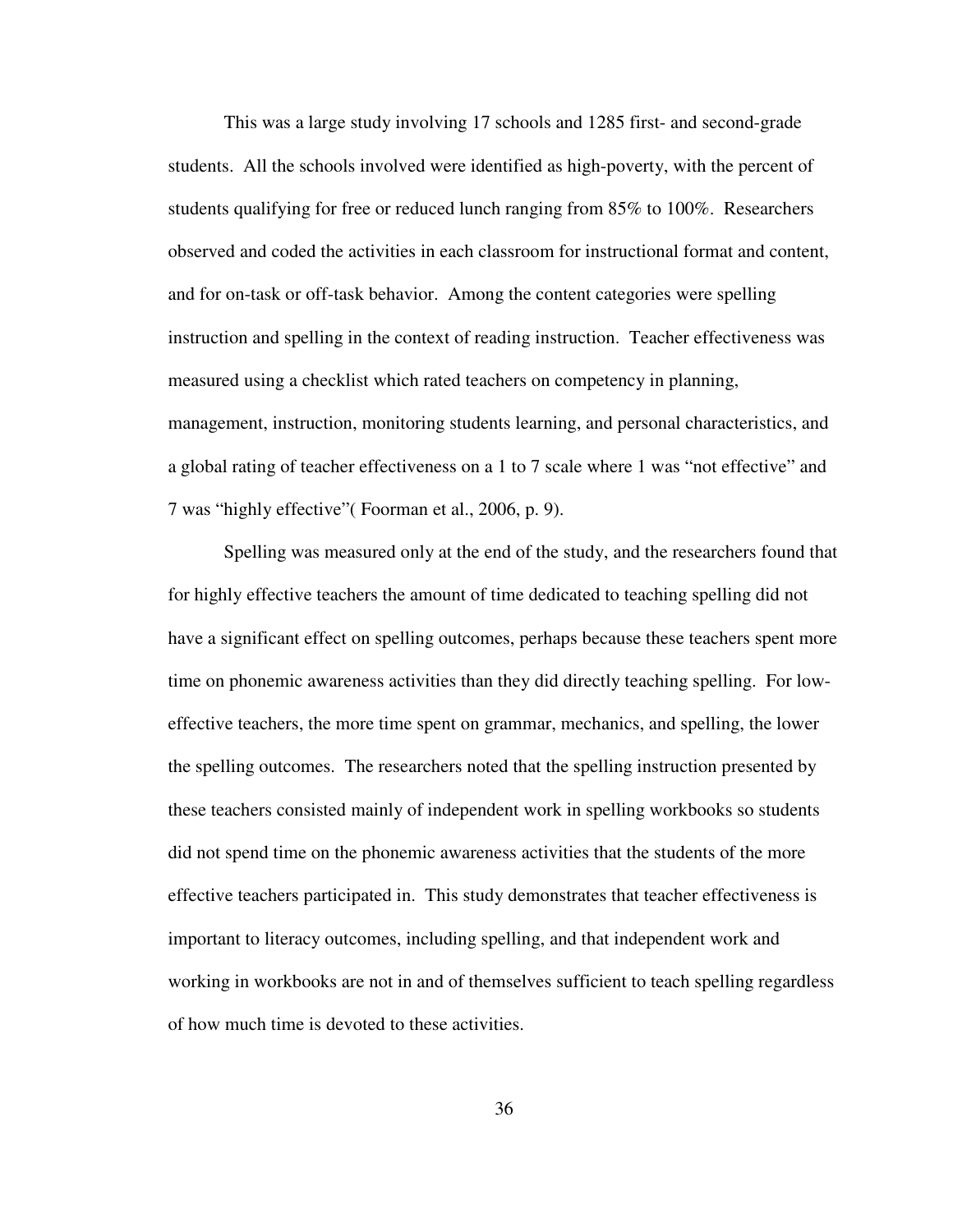Another study by Graham et al. (2002) examined the contribution of spelling instruction to spelling, reading, and writing. They noted that spelling is important to writers in several ways. A misspelled word may cause readers not to understand an author's message; poor spelling can influence the way a teacher evaluates a child's competence as a writer; and difficulty mastering spelling may lead students to avoid activities that require writing (p. 669).

 Because spelling is important to writing, the authors designed their study to examine the relationships between spelling and writing. Because some investigators believe that there are very close relationships between spelling and reading, and that learning to spell enhances children's ability to read (Adams, 1990; Ehri, 2000b), the study also examined the link between spelling and reading.

 In the study 60 second-grade children who were identified as at-risk for spelling failure were randomly assigned to either spelling instruction or math instruction. Each group received instruction for six months. During these six months, 48 spelling lessons (8 units with 6 lessons in each unit) were taught. Activities included word-sorting, word hunts, word building, phonics practice, and spelling test correction. Review of patterns and skills taught earlier was also included. Students in the math group received 48 math lessons (8 units with 6 lessons in each unit) but no extra spelling instruction. Spelling, reading, and writing assessments were administered as pretest and posttest measures.

Analysis of posttest measures showed that students in the spelling group spelled more words correctly than did students in the math group and that the word attack skills of the spelling group improved more than those of the math group; however, spelling instruction did not make a statistically significant difference on a word recognition test.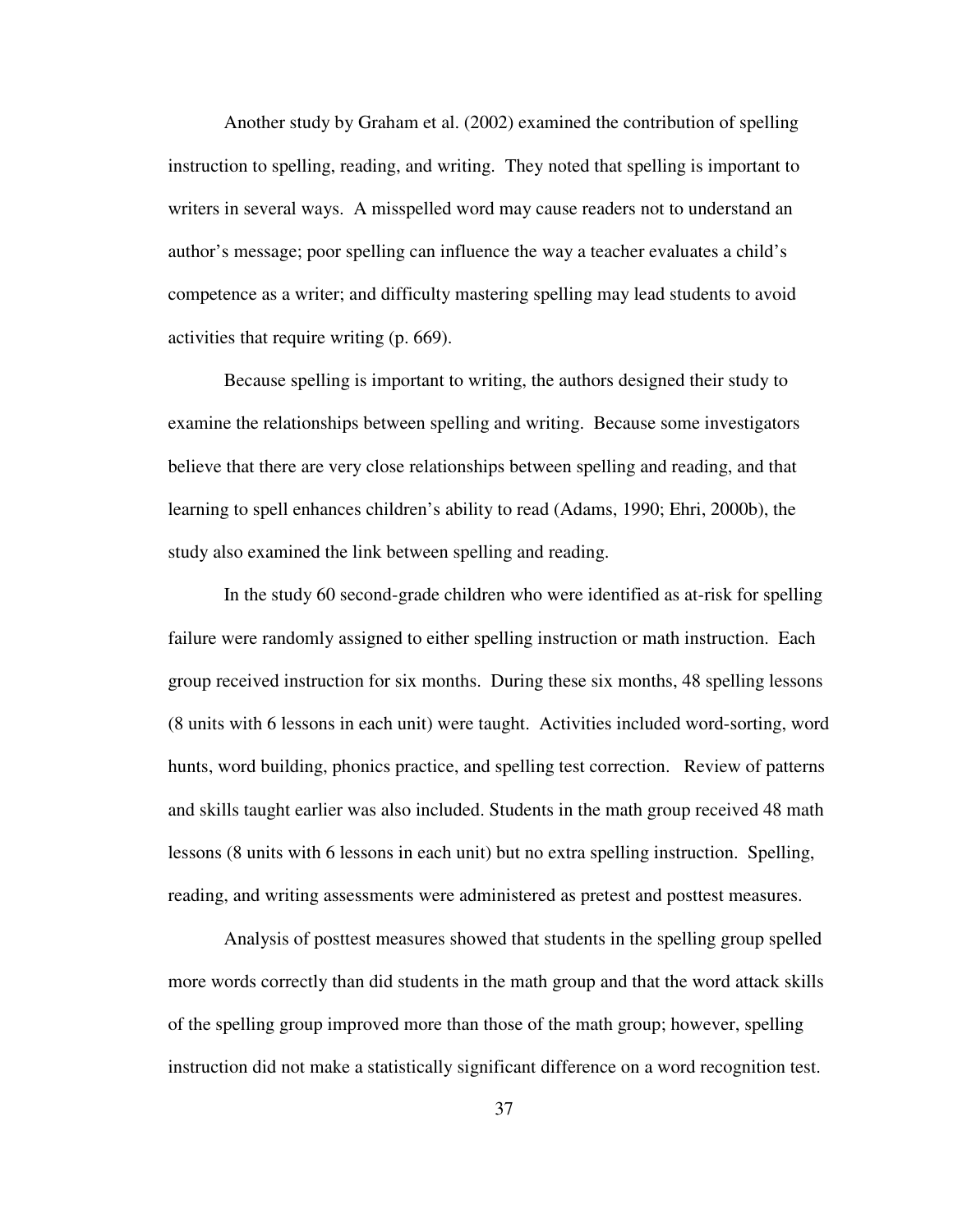The differences between the two groups for spelling were maintained on the maintenance measures, but there was not a statistically significant difference in word attack skills after six months. The students in the spelling group performed better on a writing fluency test, but there was not a statistically significant different for story length or story quality. The gain in writing fluency was not apparent on a maintenance measure administered six months after the end of the study.

Although the findings were mixed, the study does support the existence of a link between spelling and writing and between spelling and reading. It is important to teach spelling explicitly and systematically, especially for those students who are weak spellers and at-risk for spelling failure. Extra spelling instruction may help these students acquire both sentence writing and word-attack skills in addition to strengthening their spelling skills (Graham et al., 2002, p. 683).

An experimental study conducted to examine the effects of spelling-only instruction, composing-only instruction, or a combination of spelling and composing instruction also supports the need for spelling instruction (Berninger et al., 2002). The researchers were interested in whether combining these two specific components of writing would be more effective than teaching either component alone. They note that in traditional phonics instruction children are taught letter-phoneme correspondences for single letters and a letter-by-letter strategy for sounding out words, but when children try to apply this to spelling, that is, to transforming speech into written form, they may become confused because many words in English don't have one-to-one correspondences. There are instead alternations, which are "alternative ways of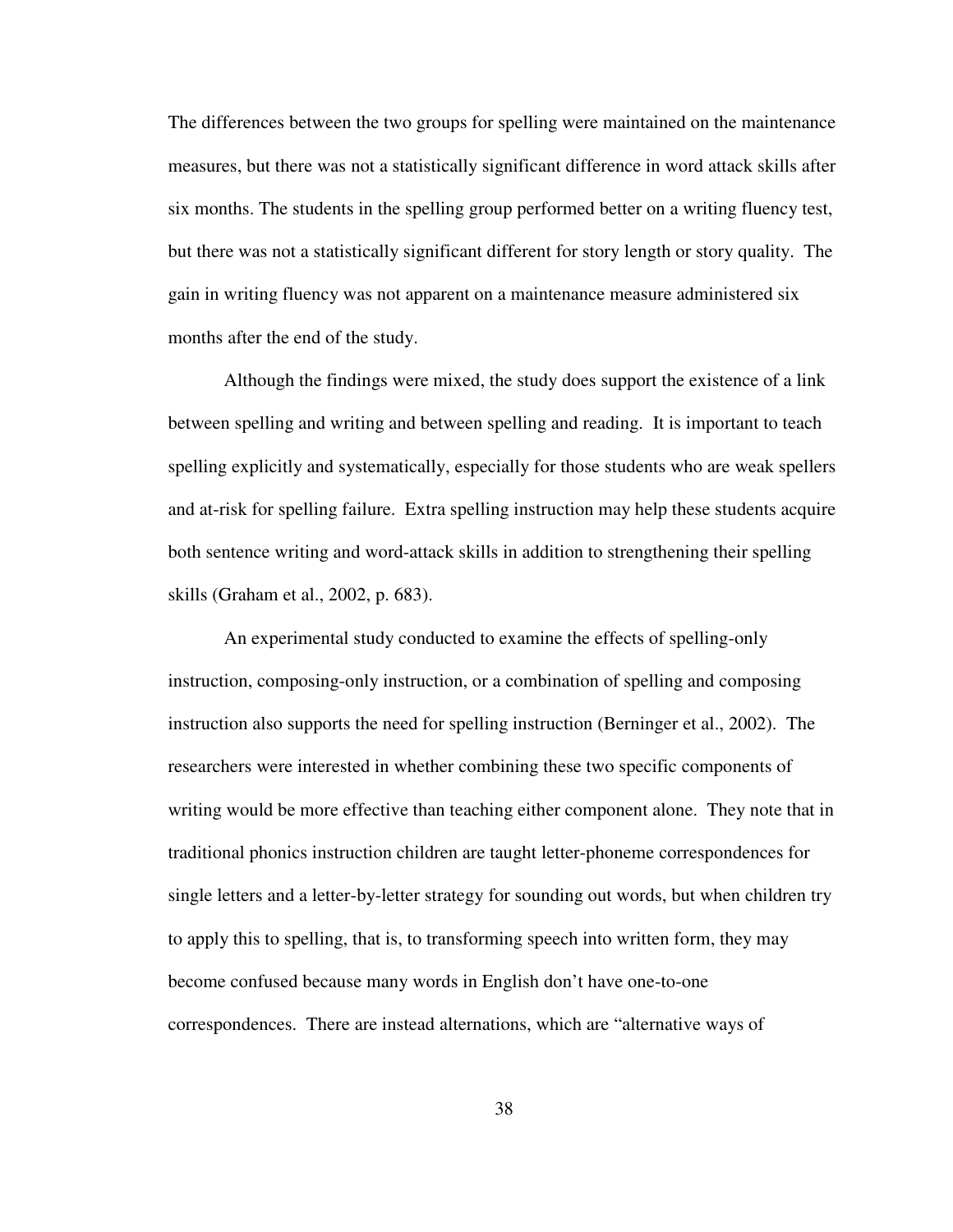representing the same phonemes in English orthography" for specific spelling units of letters that don't correspond to a phoneme (Berninger et al., 2002, p. 295).

The hypotheses for the study were that explicit instruction will result in greater learning than practice alone; that explicit instruction aimed at spelling would improve spelling; that explicit instruction aimed at composition would improve composition; and that explicit instruction in both the alphabetic principle and its alternations would have added value over instruction in the alphabetic only.

Subjects for the study were 96 third-grade students who were randomly assigned to one of four groups: spelling only, composing only, combined spelling and composition, and control. Children in the spelling-only group received instruction in the alphabetic principle and were taught to apply it to spelling words. They also received explicit instruction in alternations. The compose-only group learned to write informational and persuasive essays using graphic organizers as scaffolds, and also participated in reflexive discussion with teachers and peers. During reflexive discussion the students engaged in discussions that would facilitate the lesson planned for the day. The discussions included brainstorming ideas, debating ideas, or discussing word choices and sentence construction. At other times, students discussed revising their work (Berninger et al., p. 296). In the combined treatment group children received instruction in the alphabetic principle and in teacher-directed writing. They did not receive instruction in alternations nor did they participate in discussions about their writing.

Pretest and posttest spelling measures were administered. Analysis of the results showed that, as expected, spelling training did improve spelling of taught words and that explicit training in the alphabetic principle and alternations added value above alphabetic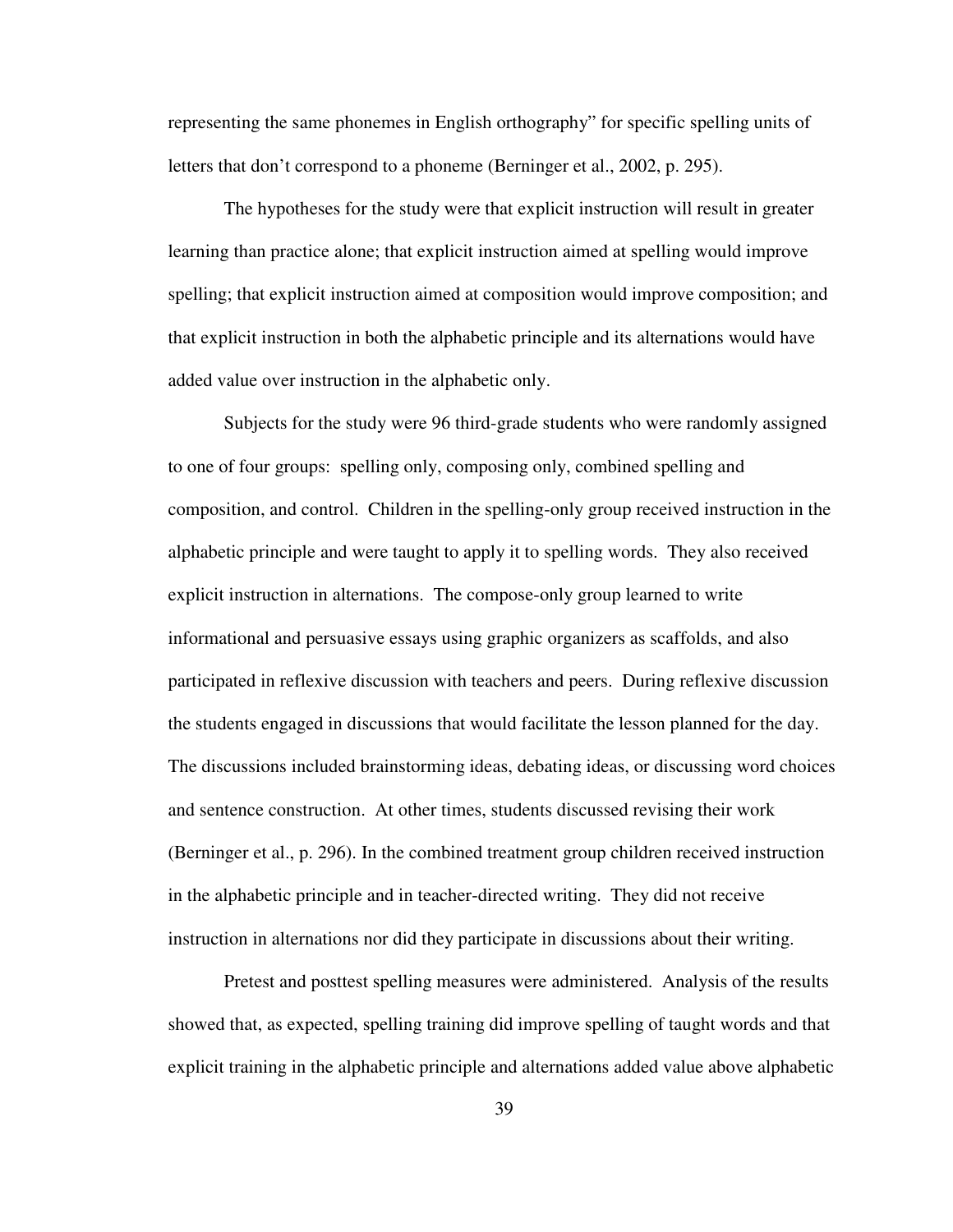alone to children's ability in phonological decoding but not for word-specific learning of taught words. This study indicates the existence of a link between spelling and reading.

Ehri and Wilce (1987) differentiate between cue reading and cipher reading. In cue reading, words are remembered by specific distinctive visual features of the spelling which are then associated with the word's pronunciation and meaning (for example, the "humps" in the middle of the word "camel"). Cipher reading develops when children have learned their letters, have phonemic segmentation skills, and understand that spellings correspond to pronunciations. This study was designed to learn more about how phonetic cue reading differs from cipher reading and whether learning to decode transfers to spelling tasks. According to Ehri (1984) and Juel, Griffith, and Gough (1986), learning to decode should transfer to spelling for two reasons. First, decoding skill allows the reader to store word spellings in memory, and second, decoding should allow spellers to segment words into phonemes that can be matched with letters.

Thirty kindergarten students were tested on measures of reading skills and intelligence. They were placed in either a cipher-training or a cue-training group. Cipher-trained subjects learned to read sets of similarly spelled words that were mostly nonsense syllables, and cue-trained subjects were taught to produce isolated sounds corresponding to the consonant letters in the cipher-training words. Cue-trained subjects were also taught real words with beginning sounds that were associated with the sounds of the letters (Ehri & Wilce, 1987, p. 5). A dictation test of 15 words taught was given as a posttest measure. Students wrote each word, then were asked what the word spelled on whether it looked right. Cipher readers were less likely than cue readers to change their spellings as a result of these questions. When the posttest results were analyzed, cipher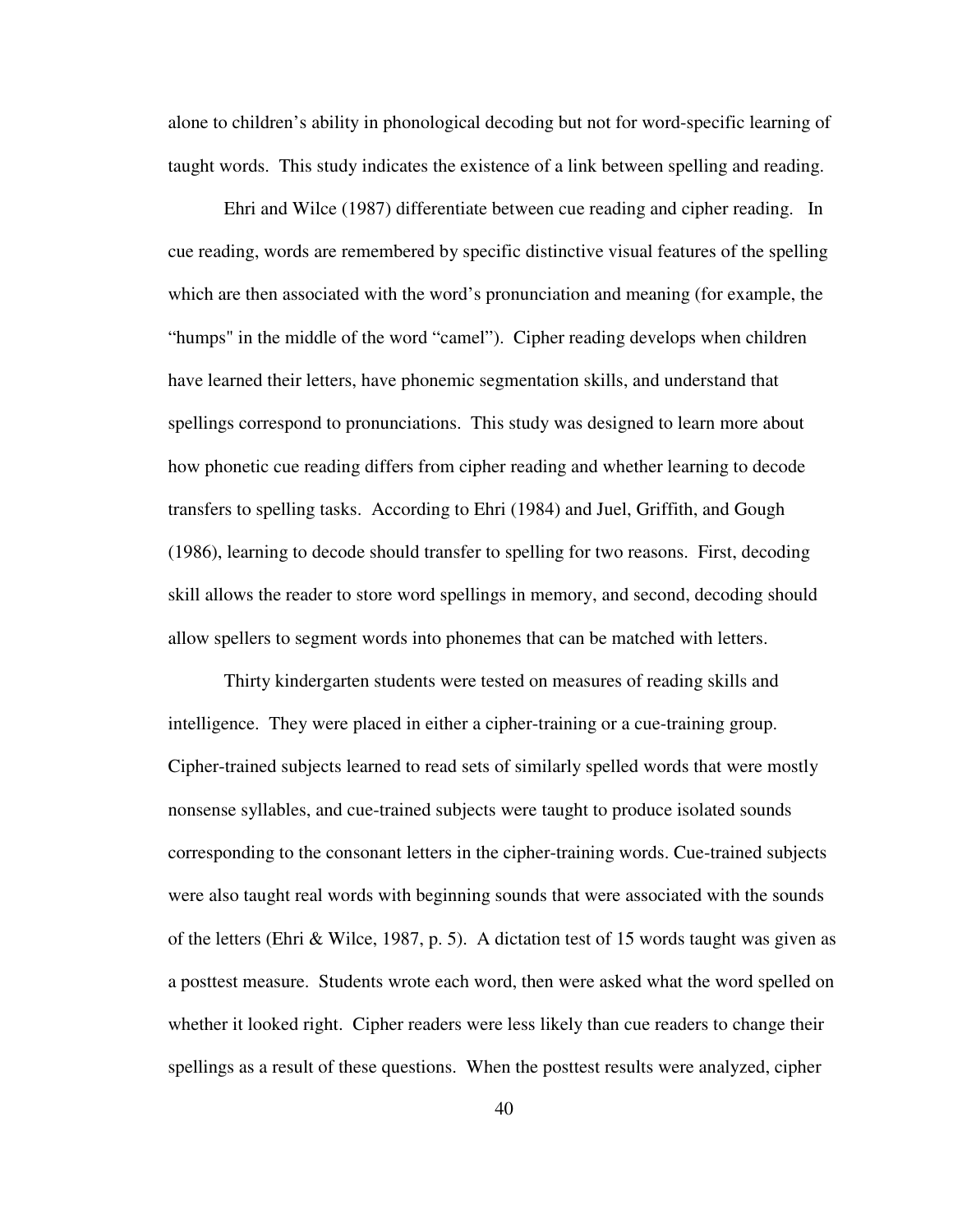readers outperformed cue readers on spelling dictation and also recorded more correct letters. This finding indicates that "the ability to decipher print makes an enormous contribution to word reading and word spelling skills…decoding skill by itself is responsible for these advantages" (Ehri & Wilce, 1987, p.11).

#### Summary

 In the preceding review of the literature, major theories of spelling development were reviewed. While there are some areas of disagreement, most theorists agree on the major points. Spelling appears to develop in stages or phases, although children may use strategies from more than one phase at a time. While there are similarities between reading and spelling development, reading is not in and of itself sufficient for students to learn to spell. As Graham (1990) pointed out, spelling cannot be caught from reading, but must be taught.

 Studies which involved older readers indicated that older students who struggle with spelling do benefit from systematic instruction in spelling (Greenberg, Ehri, & Perrin, 1997). Viise's (1996) study showed that adult literacy learners progress through the same stages that younger struggling reading-level-matched readers do, but adult learners move through the stages more slowly. Battacharya and Ehri's (2004) study show the value of supporting older struggling readers' spelling with instruction in syllabication and word analysis.

 Studies that investigated the relationship between phonological awareness and spelling show that there is a correlation between phonemic awareness and spelling (Castle, Riach, & Nicholson, 1994; Davidson & Jenkins, 1999; MacDonald & Cornwall,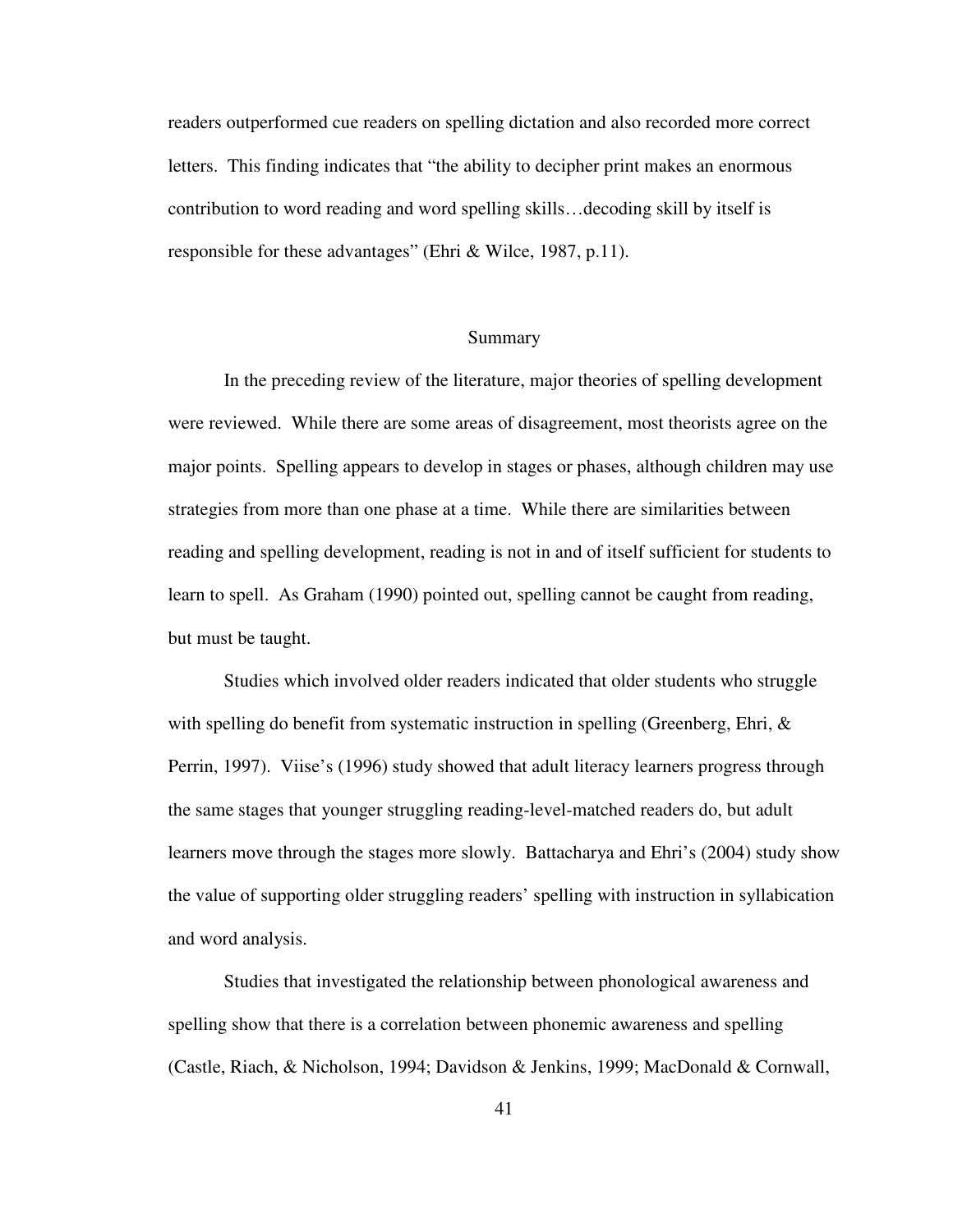1995). Several studies support the importance of teaching students to segment words to help them learn to spell (Ball & Blachman, 1991; Castiglioni-Spalten & Ehri, 2003; Davidson & Jenkins, 1994). Drake and Ehri's study shows that teaching students to study words that are pronounced phonemically helped students remember the correct spellings of words while Ehri and Soffer found that teaching students to develop graphophonemic awareness helped them learn to read and spell.

 Several studies on spelling instruction provided insight into the utility of different approaches to spelling instruction. Letter-sound instruction was found to be effective by Gaskins et al. (1997) and Foorman et al. (1991). Other studies supported the need for spelling instruction (Berninger et al., 2002; Graham et al., 2002.) as opposed to letting students acquire spelling from reading. All of the preceding studies provided direction for the present study.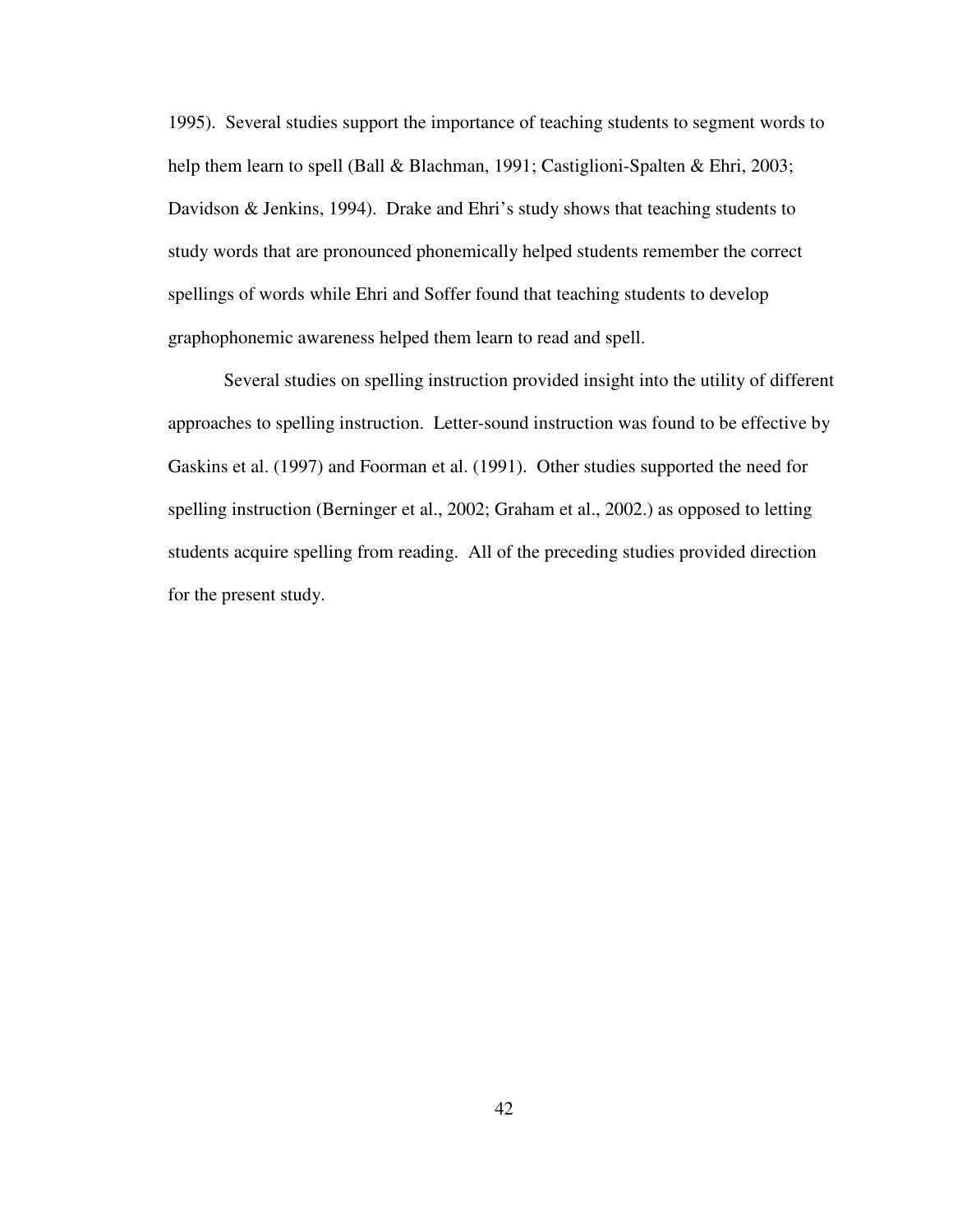# CHAPTER 3

## **METHODOLOGY**

 This chapter describes the methodology of the study. The purpose of the study, to investigate the use of wordmapping in a high school classroom, and the research questions that guided the study are restated. The research design is described and the use of a quasi-experimental design is explained. The participants, ninth-grade remedial English students and the instruments used in the study are described. The procedures used to train students in wordmapping are explained, and the chapter concludes with a discussion of how the instruments were scored.

## Setting

 The study was conducted during the fall semester of the 2006-2007 school year at a public high school in a small city in west Georgia with a student body of 1090. Fortysix percent of the students qualified for free and reduced lunches. There are 598 white students, and 390 black students. In this population, 102 students were identified as "other."

 Communication Skills classes, which were remedial English classes for ninthgrade students, were used for the study. Students were placed in these classes based on Criterion-Referenced Competency Test (CRCT) scores from eighth grade or recommendations from eighth grade teachers. I selected classes for participation based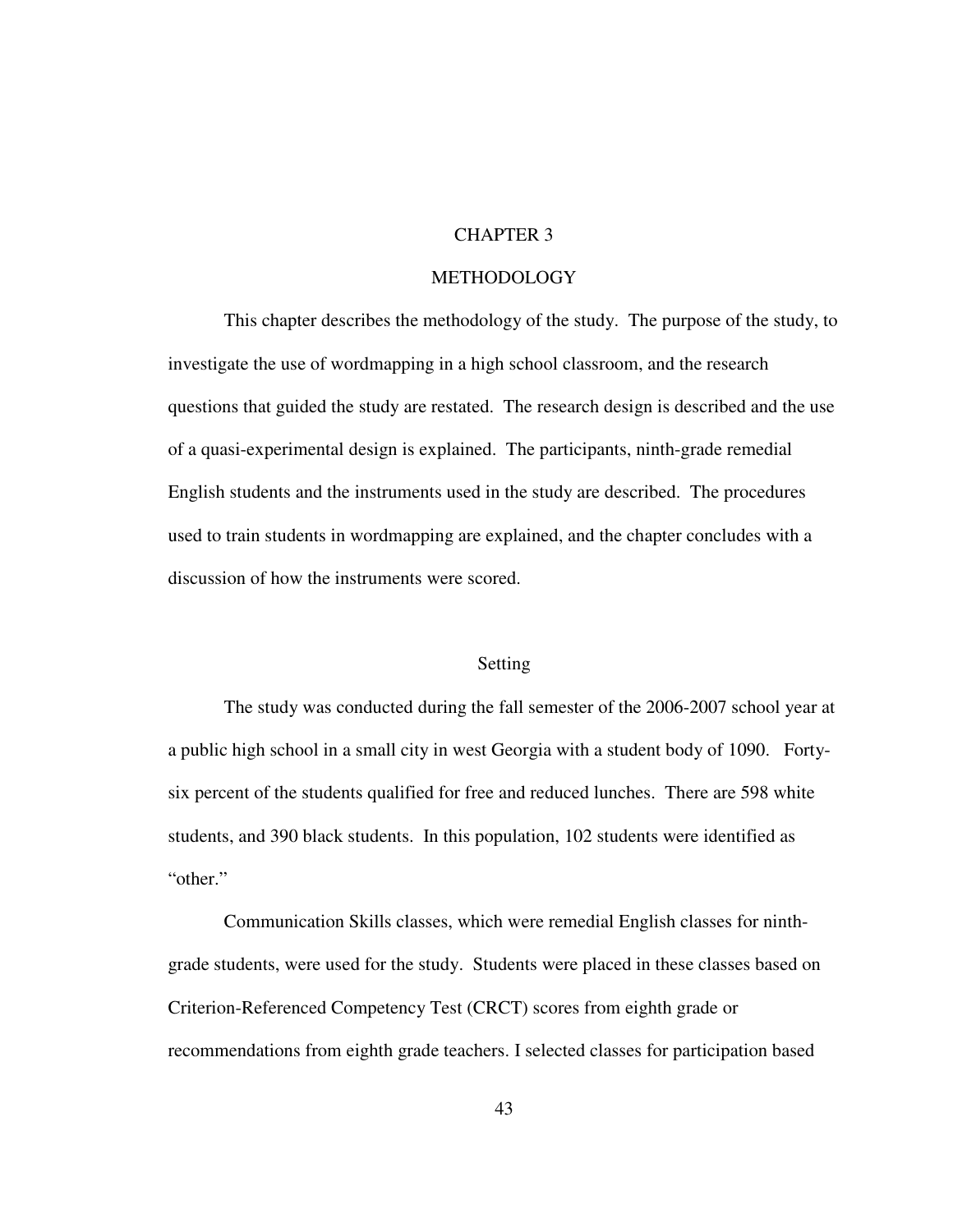on my availability (during an inclusion period and planning period) and the agreement of cooperating teachers to participate in the study. All students in the selected classes were invited to participate in the study, and all students participated in the activities for their class, but only those students who returned signed parental informed consent and student assent forms had their data included in the study. Twenty students participated, 14 in the wordmapping group and 6 in the vocabulary group. There were only 16 students in the class divided between the wordmapping group and the vocabulary group, and although only 4 students declined to participate, the vocabulary group was small in comparison to the wordmapping group. Of the students in the wordmapping group, there were 8 males and 6 females. One was white, 11 were African-American, and 2 were Hispanic. In the vocabulary group, 2 were white, 3 were African-American, and 1 was Hispanic. There were 4 females and 2 males in the group. All students participated in the activities as part of their classroom instruction.

A 10-week pilot study conducted during the spring semester of the 2005-2006 school year provided guidance for this study. Dr. Bruce Murray, Mrs. Geralyn Murray, and I designed a study to investigate the effects of wordmapping in two high school special education classes. Subjects in the study were 21 students who were placed in special education resource classes in two public high schools in Georgia and Alabama. The students all had individual educational plans (IEPs) that had goals for increasing language skills. In the pilot study we used a within-subjects design, so that each student served as his or her own control. The students took the Kaufmann Test of Educational Achievement (KTEA-II) spelling subtest as a pretest and posttest measure (Kaufman  $\&$ Kaufman, 2004).

44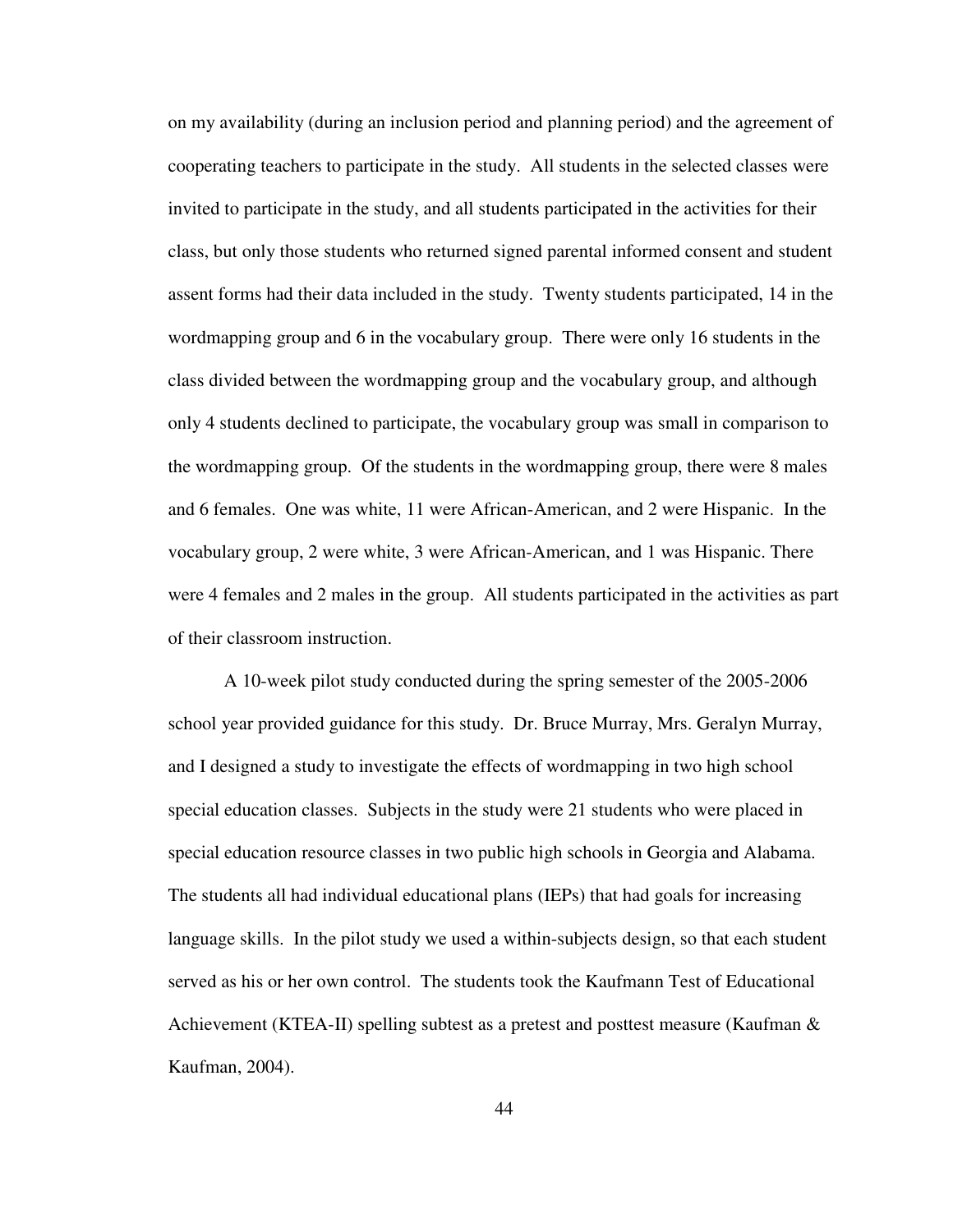The words used in this study were science vocabulary words. Teachers presented three words each Monday and two words each Tuesday. On Wednesday and Thursday, students reviewed the words, and on Friday they took a test. During the first week of the study, students learned and used the wordmapping method for studying the words. During the second week, the words were presented without wordmapping and students were directed to study the words in their preferred manner. Wordmapping and nonwordmapping methods were used on alternate weeks for the remainder of the 10 weeks.

Informal observations during the course of the study revealed a problem with the research design. After 3 weeks, 4 of 8 students in one class said that they always used wordmapping to study the words and 2 said that used wordmapping most of the time, even on non-wordmapping weeks. This made it difficult to assess the impact of wordmapping on the students' spelling skills.

Analyses of Variance (ANOVAs) were conducted on pretest and posttest scores. No significant differences were found between the weeks the students used wordmapping and the weeks they studied the words independently. When we examined the results, another problem appeared to be the small number of words studied each week. One researcher reported that with only 5 words to study, several of her students were able to memorize the words right before the test without really studying them. We also used a test of all 50 words studied as a posttest measure. Scores on the posttest were low, and we were concerned that test fatigue might have been a problem, especially since our subjects were students who were struggling learners.

The present study did not use a within-subjects design because we realized that once the students mastered the wordmapping method, some were using it as their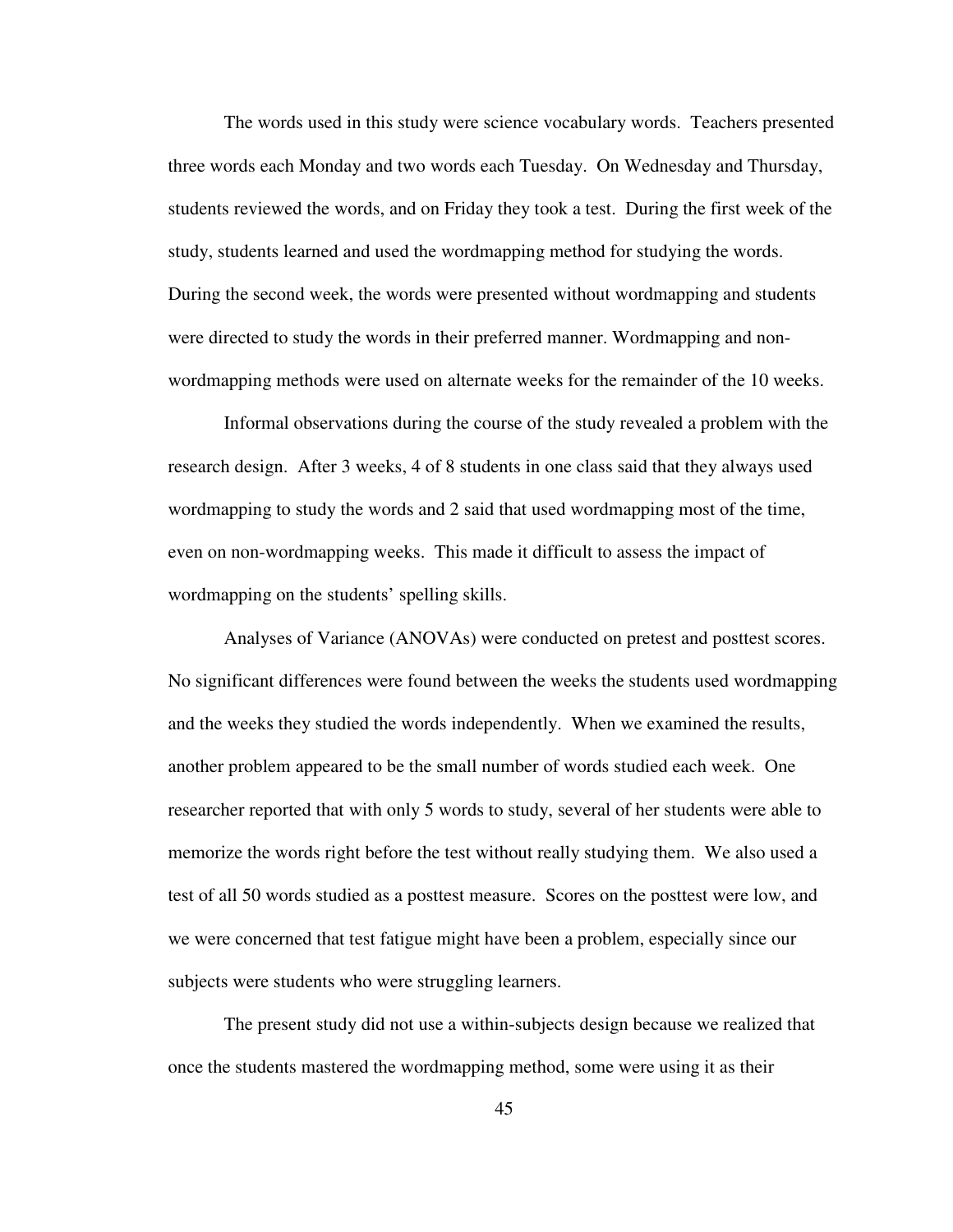preferred method of study for every week. We also felt that the number of words studied each week needed to be increased. Some of the students were easily able to memorize the words just before the test so we were not able to detect any differences between the wordmapping and non-wordmapping weeks. The number of words on the final test was reduced to prevent test fatigue from affecting the scores. With this in mind, the following research questions were developed for the present study.

## Research Questions

The following research questions guided the study:

1. Do students who studied wordmapping score significantly higher on a standardized posttest measure of spelling than do students who study words without using wordmapping?

2. Do students who are taught to use the wordmapping method for spelling place more letters correctly in the words on a standardized posttest measure of spelling than do students who study words without using wordmapping?

3. Do students who are taught to use the wordmapping method for spelling score higher on teacher-made cumulative test of words taught than do students who study the same words without using wordmapping?

4. Do students who are taught to use the wordmapping method for spelling place more letters correctly on a teacher-made cumulative test of words taught than do students who are taught the same words without using the wordmapping method?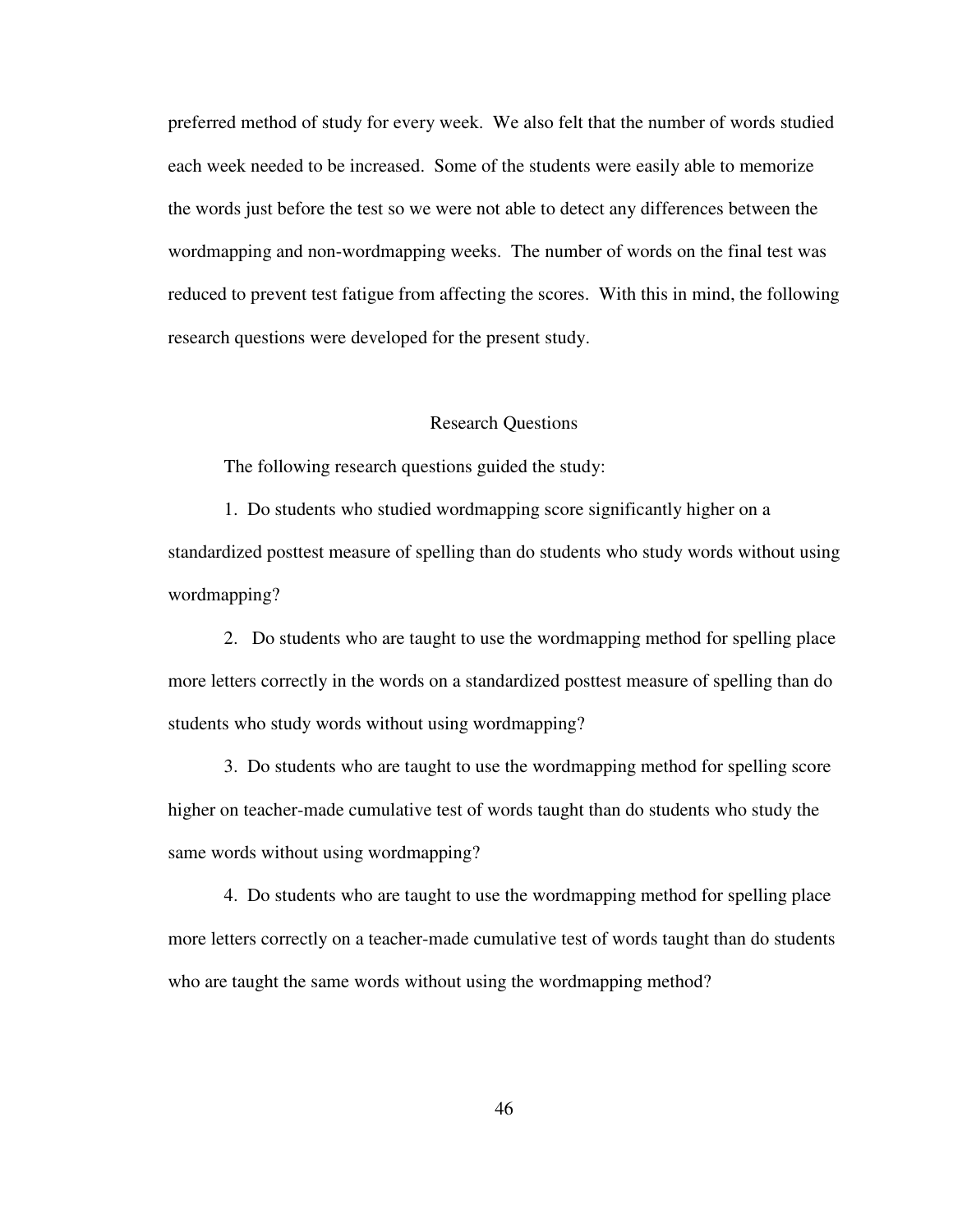5. Do students who study wordmapping score significantly higher on a posttest measure of reading decoding than do students who study the same words without using wordmapping?

6. Do students who study wordmapping score significantly higher on a posttest measure of reading comprehension than do students who study words without using wordmapping?

7. Do students who study wordmapping score significantly higher on test of vocabulary than do students who study the same words without using wordmapping?

#### Research Design

 This study used a quasi-experimental research design. Intact classes were used, and although students were randomly assigned to classes, the selection of classes included in the study was based on scheduling. There were two groups in the study. The wordmapping group was composed of members from two classes. In the first class, all students were included in the treatment and in the second class the students were randomly assigned, half to wordmapping and the other half to vocabulary study. Wordmapping treatment groups were selected at times when the researcher was able to meet with them. Because the vocabulary group was drawn from the same class as one of the wordmapping groups, it was not randomly selected. Students in both groups had been placed in Communication Skills (remedial English) classes based on grades or teacher recommendations at the end of the eighth-grade year. Scheduling into specific classes was done by computer, with intervention by an administrator to resolve schedule conflicts.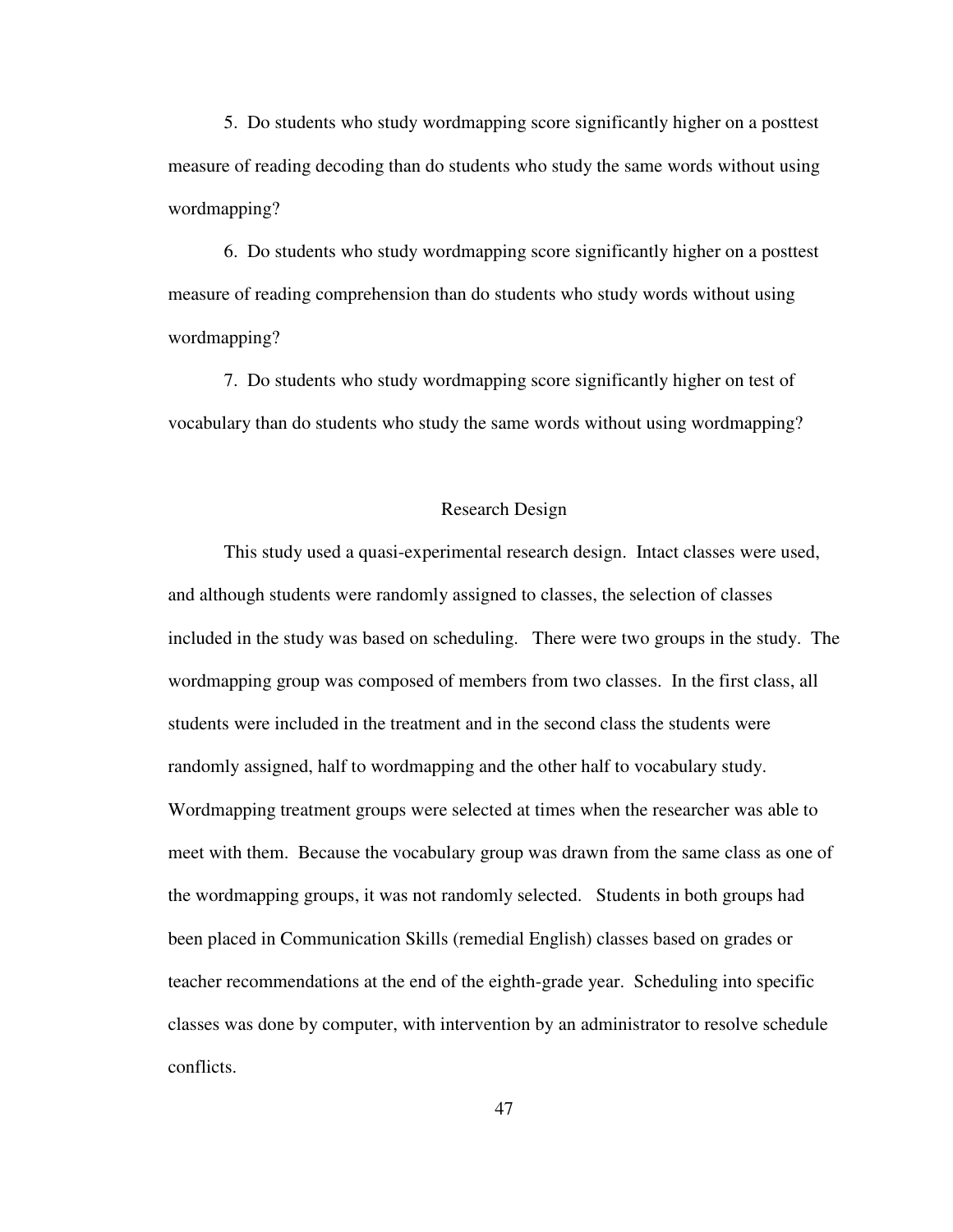A pretest-posttest design was used. In this study, subjects could not be randomly assigned from a common population because I had to use intact classes. However, Campbell and Stanley (1963) point out that the use of a control group, even though subjects were non-randomly assigned, strengthens the design when a pretest-posttest design is used, as was the case in this study. While such a design does control for main effects of history, maturation, testing, and instrumentation, regression may not be as well controlled for; however, using an Analysis of Covariance (ANCOVA) increases the probability that differences between groups on the posttest measure are the result of treatment. ANCOVAs adjust for differences on the covariate, in this case the pretest score, then evaluate whether the means on the dependent variable (in this case, the posttest) are the same across groups (Green & Salkind, 2003, p. 191).

One group of instruments was administered in the classroom by either the classroom teacher or me. These tests were the Kaufman Test of Educational Achievement or KTEA spelling subtest (Kaufman & Kaufman, 2004), the Reading Placement Test (Touchstone Applied Science Associates, 2001), the weekly spelling tests, the final word list, and the vocabulary test. The KTEA reading comprehension and decoding subtests were individually administered by school system special educators.

 Pretests and posttests were used to compare the effects of the two different treatment conditions, wordmapping and vocabulary study. In the wordmapping condition, students were instructed in the wordmapping method, which involves breaking words into syllables, counting phonemes, drawing blanks for each phoneme, and placing the correct letters in each blank. Vocabulary study students used the same list of words as did the wordmapping students, but focused on the meanings of the words rather than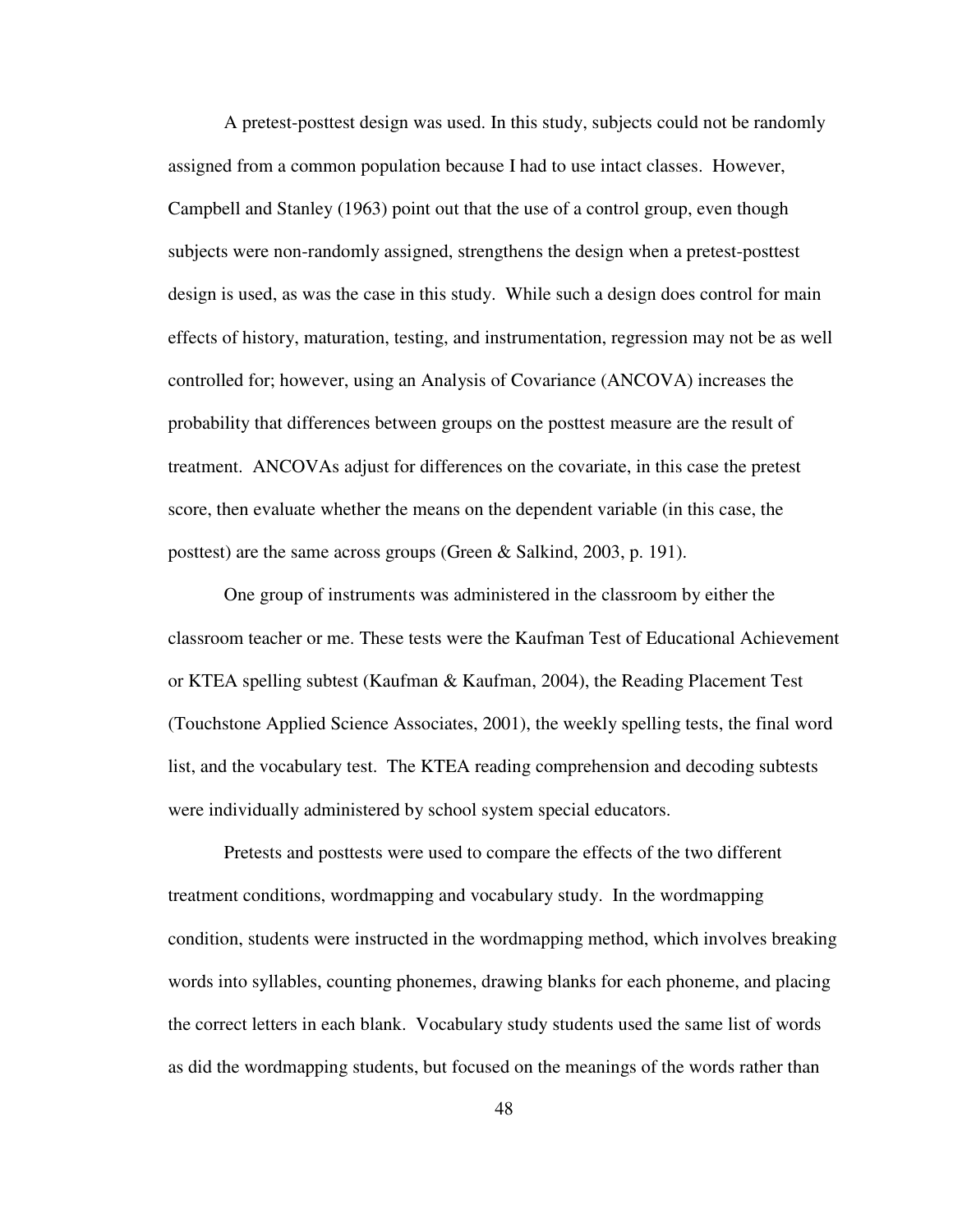the spellings. Treatment conditions were used to examine the effects of two different types of instruction on students' spelling, decoding, and comprehension.

## **Instruments**

 Several different measures were used. One group of tests was used as pretest and posttest for both groups. This was done to determine the effect of the treatment. Tests that were given at the beginning and end of the study are as follows.

 The KTEA spelling subtest, a dictation test of 60 words, is a standardized test of spelling ability (Kaufman & Kaufman, 2004). Validity and reliability are reported in the manual. Split-half reliability coefficients for the spelling subtest for ninth grade were .90 and .93 (Kaufman & Kaufman, 2004, p. 90). For purposes of this study, the score used is the percent correct rather than standard scores, and basal and ceiling points were not used. This was done so that each student would produce a large number of spellings that could be analyzed both for percent correct and for correct letter placement (which is explained later in this chapter). I administered this test to the wordmapping groups and the classroom teacher administered it to the vocabulary group. The test was administered at the beginning and the end of the study.

 The Reading Placement Test (Touchstone Applied Science Associates, 2001) was provided with the curriculum adopted for the Communications Skills classes and was required to be given in all Communications Skills classes. The Reading Placement Test is a 56-item test that requires students to read progressively more difficult passages. At the end of each passage, a cloze paragraph is presented and the student chooses the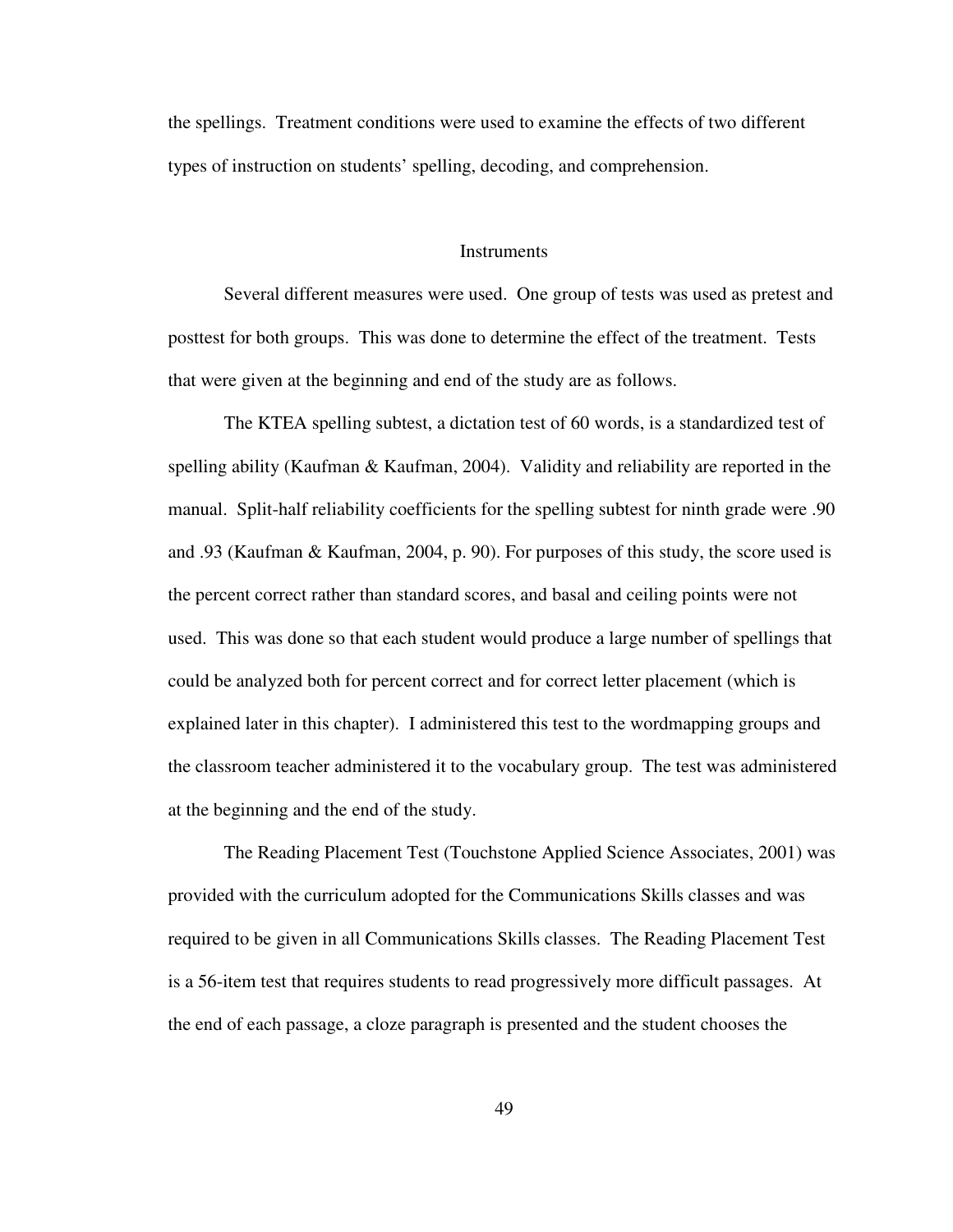correct word from a list given on the same page. This test was administered by the classroom teacher at the beginning and end of the study.

 At the request of administrators, the KTEA reading comprehension and reading decoding subtests were administered to all students in the Communication Skills classes. These tests were administered by system personnel in September and May. They are individually administered tests, and split-half reliability coefficients as reported in the test manual are 0.95 and 0.96 for the reading comprehension subtest and 0.97 and 0.97 for the decoding subtest (Kaufman & Kaufman, 2004, p, 90). The reading comprehension subtest requires students to read progressively more difficult passages silently, read one to three questions at the end of each passage, and orally provide the answer to the examiner. Basal is reached when three consecutive questions are answered correctly, and the cutoff point is three or more incorrect answers in a set of five words. Scores are reported as standard scores. The decoding subtest requires students to read a list of progressively more difficult words. Basal is reached when three words are read correctly and the cutoff is reached when three or more words in a set of five words are read incorrectly or passed. Scores are reported as standard scores.

 In addition to the above instruments, several other measures were used. One of these was the weekly word lists, which were developed to teach wordmapping and were used by the wordmapping and vocabulary study groups. These lists combined words that were likely to be encountered on standardized tests, including the SAT, and words that students might encounter in their content area reading. This approach was used at the request of the cooperating teachers and the administration. Words were drawn from several different sources, including *500 Key Words for the SAT* (Gulotta, 2006), *Words* 

50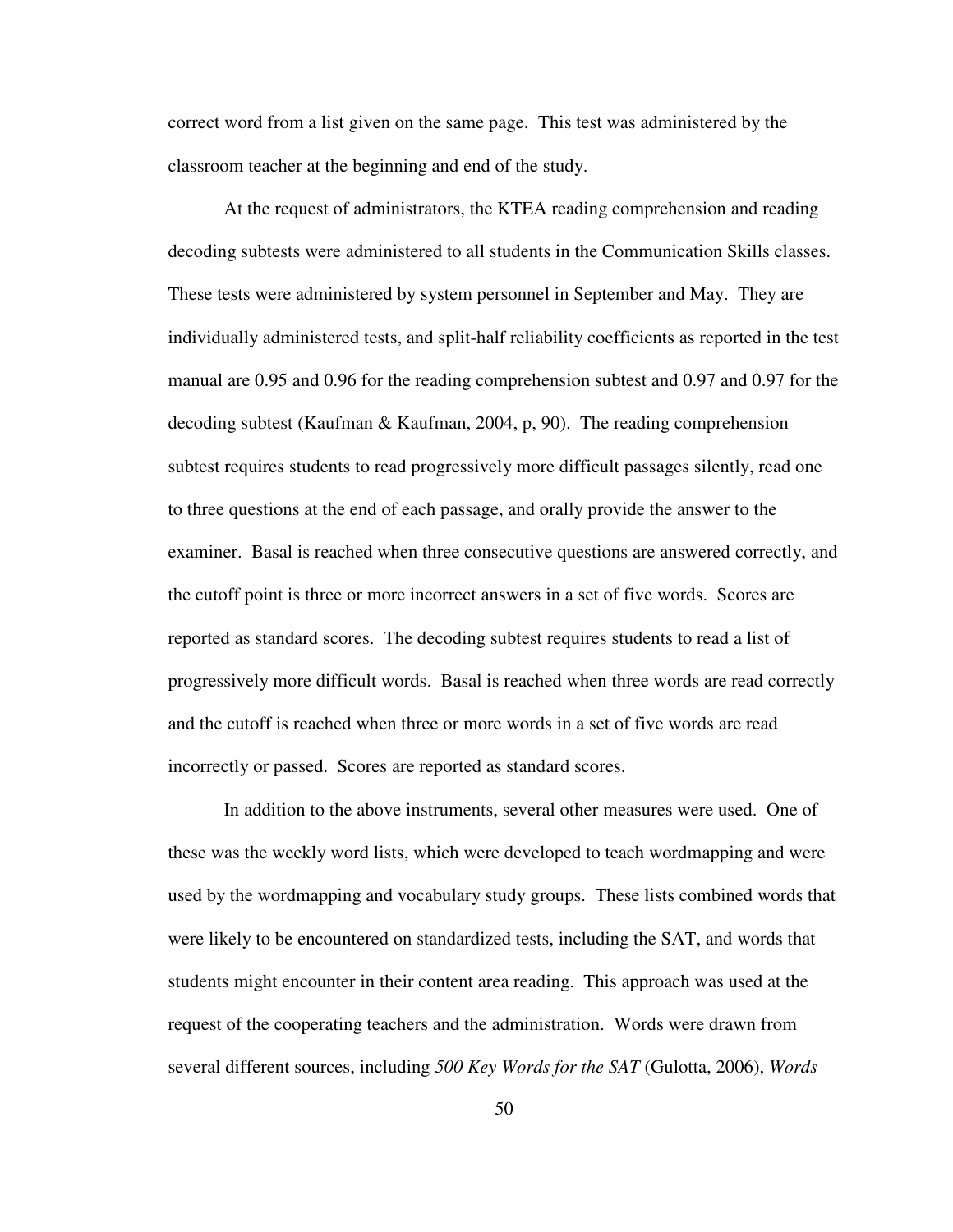*Their Way* (Bear et al., 2004), *The Spelling List and Word Study Resource Book* (Fresch, & Wheaton, 2004), *The Vocabulary Teacher's Book of Lists* (Fry, 2004), and student nomination. Student-nominated words were ones that were encountered in content area reading. The word list for each week had 12 words. While traditional spelling programs usually present between 20 and 25 words each week, some research suggests that it is inappropriate for struggling spellers to try to learn this many (Scott, 2000, p. 71). For this reason, and because of time constraints, 12 words were considered an appropriate number.

 Posttest-only measures were two tests that were given to measure how well students learned the words on the weekly word lists. The first of these posttests was a list that sampled the words taught during the study. I selected 24 words, three from each weekly list, for the test. For the wordmapping group, words were dictated by the researcher, and for the vocabulary group, words were dictated by the classroom teacher. A vocabulary test was also administered to both groups to examine their knowledge of the word meanings. This was a cloze test with 24 items and participants used a word bank.

## **Procedures**

The students in the fourth period class were randomly assigned to either wordmapping or vocabulary study. Instruction took place during the first 15 minutes of each period and lasted for nine weeks. Only eight weeks of the data were used because weekly tests were inadvertently returned to students in one group before they could be analyzed.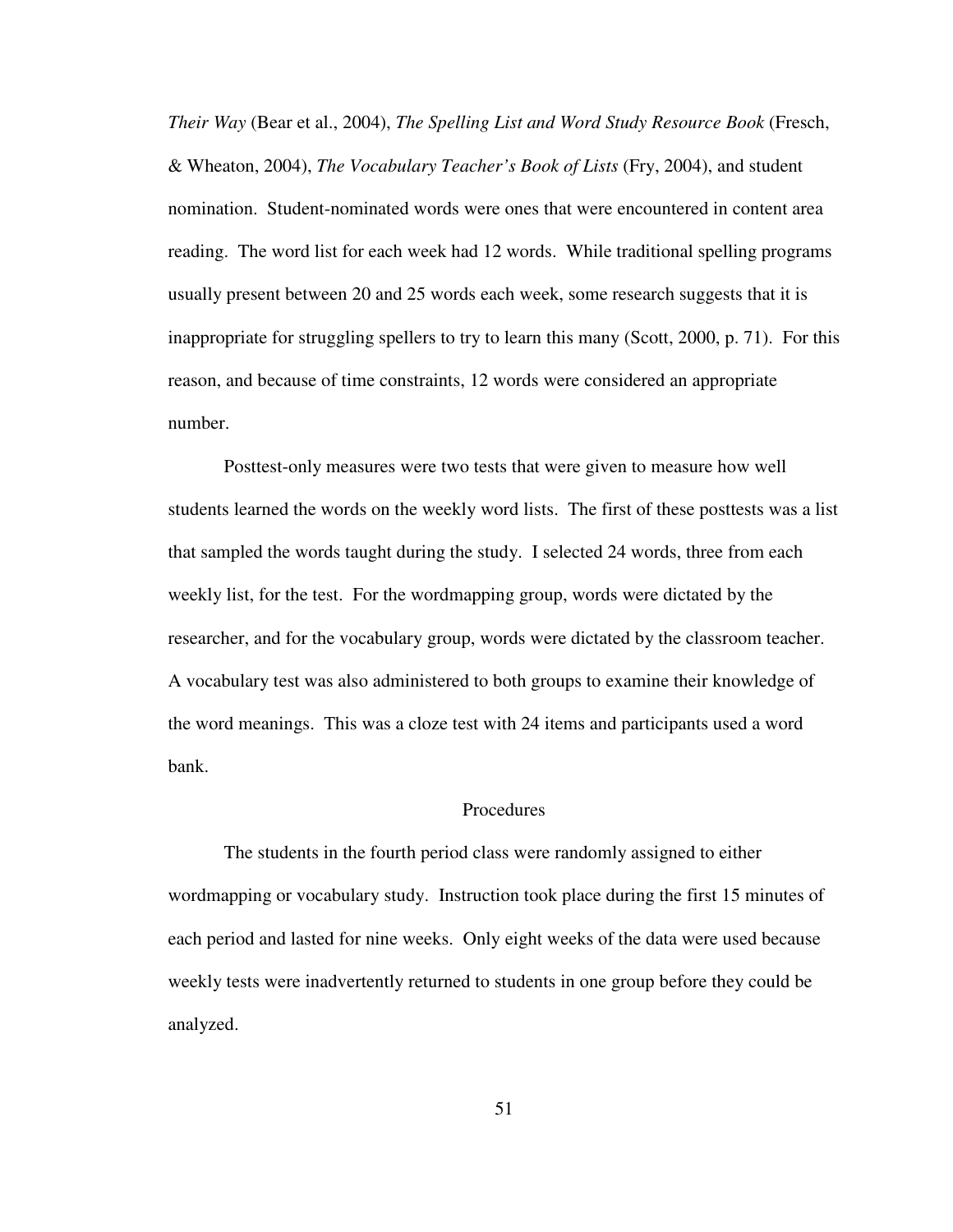Wordmapping instruction followed a weekly pattern. On Monday, the first six words on the weekly word list were introduced using a standard procedure as follows:

1. I pronounced the word and gave a brief explanation of the meaning.

 2. Students were told to say the word slowly, stretching it out, and to count the syllables. A slash was put on the board for each syllable.

 3. Students were told to stretch each syllable out and count the number of sounds in each syllable. They were told to pay attention to their mouth positions if they weren't sure of the number of sounds. Students responded and discussed the number of sounds until agreement was reached, then a blank was put on the board for each sound.

4. The rest of the syllables were mapped the same way.

5. I then placed the correct letters in each blank.

This procedure is shown in Figure 1.

6. Students' attention was directed to any parts of words where more than one letter occupied a blank. Students were also instructed not to draw a blank for silent letters but to put them above the line. (For example, *smile* would be mapped  $s/m/i/l<sup>e</sup>$ ).

 7. I then asked the students "What are the tricky parts of the word?" For the word *avoidance* they would identify the schwa vowels in the first and third syllables. Schwa vowels were always identified as "tricky parts" as were silent letters.

This process was repeated for each word, and the session ended with a quick review where I pronounced each word, noted the "tricky parts," and briefly gave the word's meaning.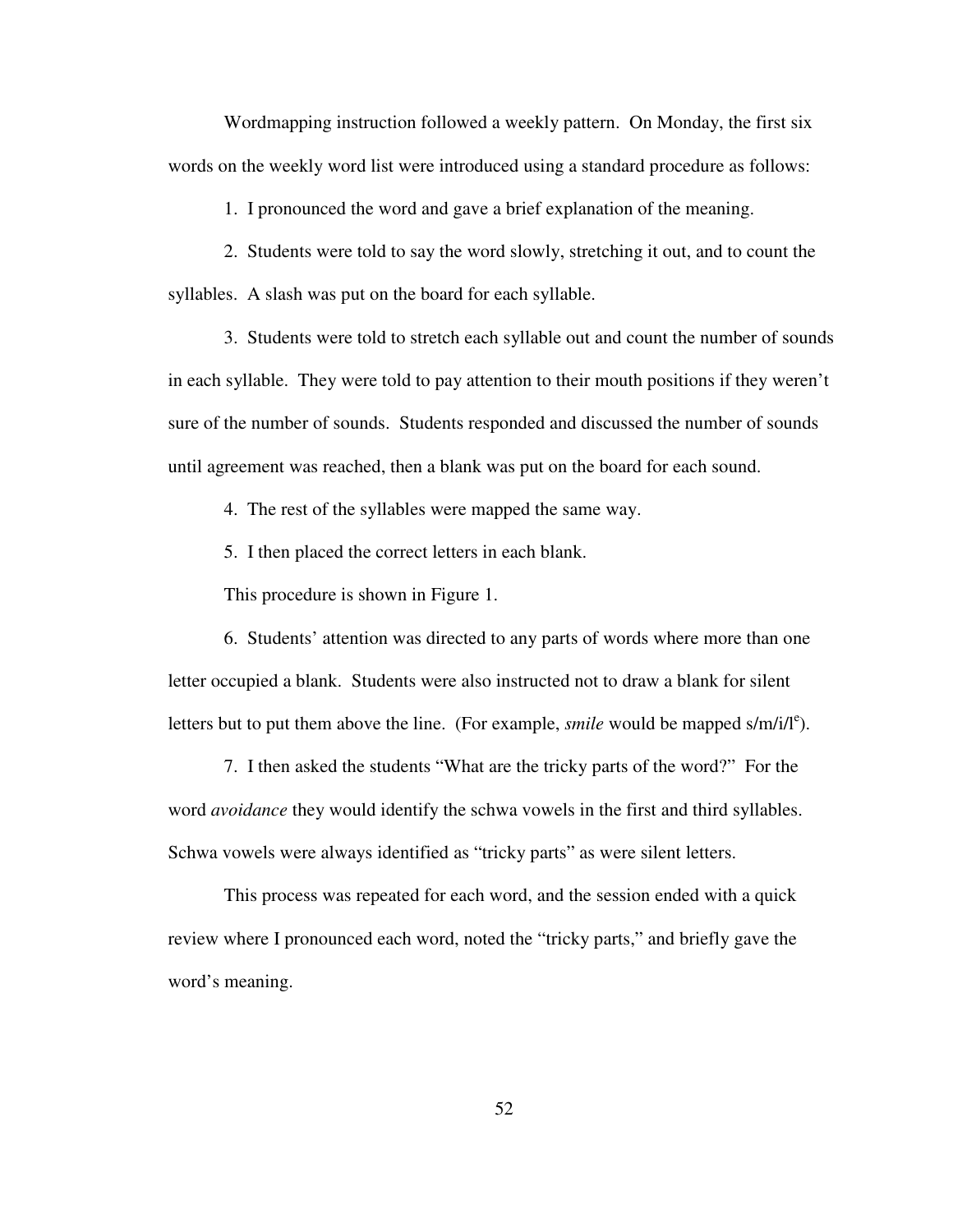# *Model of Wordmapping for the Word Avoidance\_\_\_\_\_\_\_\_\_\_\_\_\_\_\_\_\_\_\_\_\_\_\_\_\_\_\_\_\_\_\_\_\_*

1. Word is pronounced.

2. Syllables counted and marked: / /

3. Sounds for first syllable counted and marked: \_\_/ /

4. Sounds for second syllable counted and marked:  $\frac{1}{\sqrt{2}}$  \_\_\_\_\_\_\_\_\_\_\_\_\_\_\_/

3. Sounds for third syllable counted and marked:  $\frac{1}{\sqrt{2}}$   $\frac{1}{\sqrt{2}}$   $\frac{1}{\sqrt{2}}$   $\frac{1}{\sqrt{2}}$   $\frac{1}{\sqrt{2}}$ 

5. Letters placed:  $\underline{a}/\underline{v}$  oi $\underline{d}/\underline{a}$  n c<sup>e</sup> \_\_\_\_\_\_\_\_\_\_\_\_\_\_\_\_\_\_\_\_\_\_\_\_\_\_\_\_\_\_\_\_\_\_\_\_\_\_\_\_\_\_\_\_\_\_\_\_\_\_\_\_\_\_\_\_\_\_\_\_\_\_\_\_\_\_\_\_\_\_\_\_\_\_\_\_\_\_\_\_\_\_\_\_\_\_\_\_\_\_\_\_\_\_\_\_\_\_\_\_\_\_\_\_\_\_\_\_

 On Tuesday, we quickly reviewed the first six words then followed the procedures for the next six words, ending with a quick review. Wednesdays, the students participated in cooperative learning activities for review. Activities varied from week to week. They included a concentration-type game. Students played in groups of four. Each group had a deck of cards with all of the words introduced during the week and a selection of review words that had previously been introduced. There were two cards for each word, one with the word correctly printed and the other with the wordmap and some but not all of the letters. Students had to match the cards correctly. This was a popular activity with students.

Another popular activity was playing hangman. One student put the correct number of markings for syllables and phonemes on the board while others guessed the letters. In order not to be "hanged," the students who were guessing had to tell the student at the board where each letter should be placed. This was played in groups of four or five and was one of the most frequently requested activities.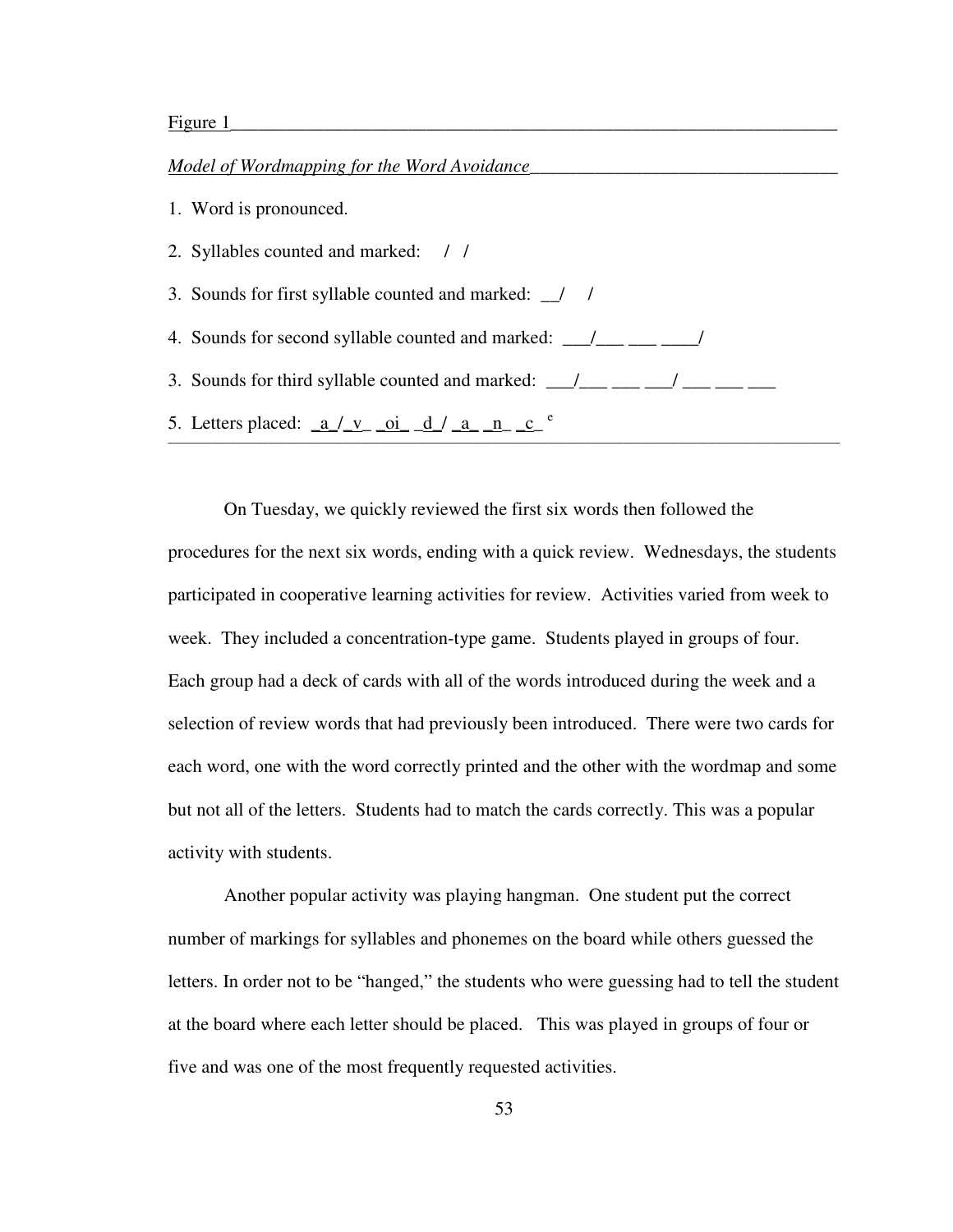The students sometimes participated in study-buddy pairs, first using wordmaps to correctly spell the words and then quizzing each other on the words. Spelling bees were another popular activity. I called out the word. Students worked in teams, and the speller had to put the wordmap on the board, put the correct letters in the spaces, and write the word in cursive. Teammates were allowed to assist the person at the board and students on the team provided lively if sometimes inaccurate clues for the speller.

 On Thursdays, students participated in a teacher-led review of wordmapping, followed by a quiz. Students graded their own papers, errors were discussed, and corrections were made. On Friday, students chose a review activity and then took the weekly test.

 The vocabulary study group was instructed by their classroom teacher using the same list of words that the spelling group was working with. On Monday and Tuesday the words were introduced on the overhead. The teacher told the students that they would take a spelling test of Friday but gave no direction on how they should prepare for the test. Wednesday the students discussed and the teacher reviewed the words. Students either generated their own sentences or filled in a cloze sentence worksheet. On Thursday the teacher reminded the students that there would be a test the next day and gave them time to study the words using their preferred method. The teacher reviewed the word meanings on Friday. Both groups took a dictation test on Fridays, and the vocabulary group also took a test on word meanings, using either cloze sentences or matching words and definitions. The classroom teacher used the vocabulary grade for a test grade for the vocabulary group and the spelling grade as a test grade for the experimental group.

54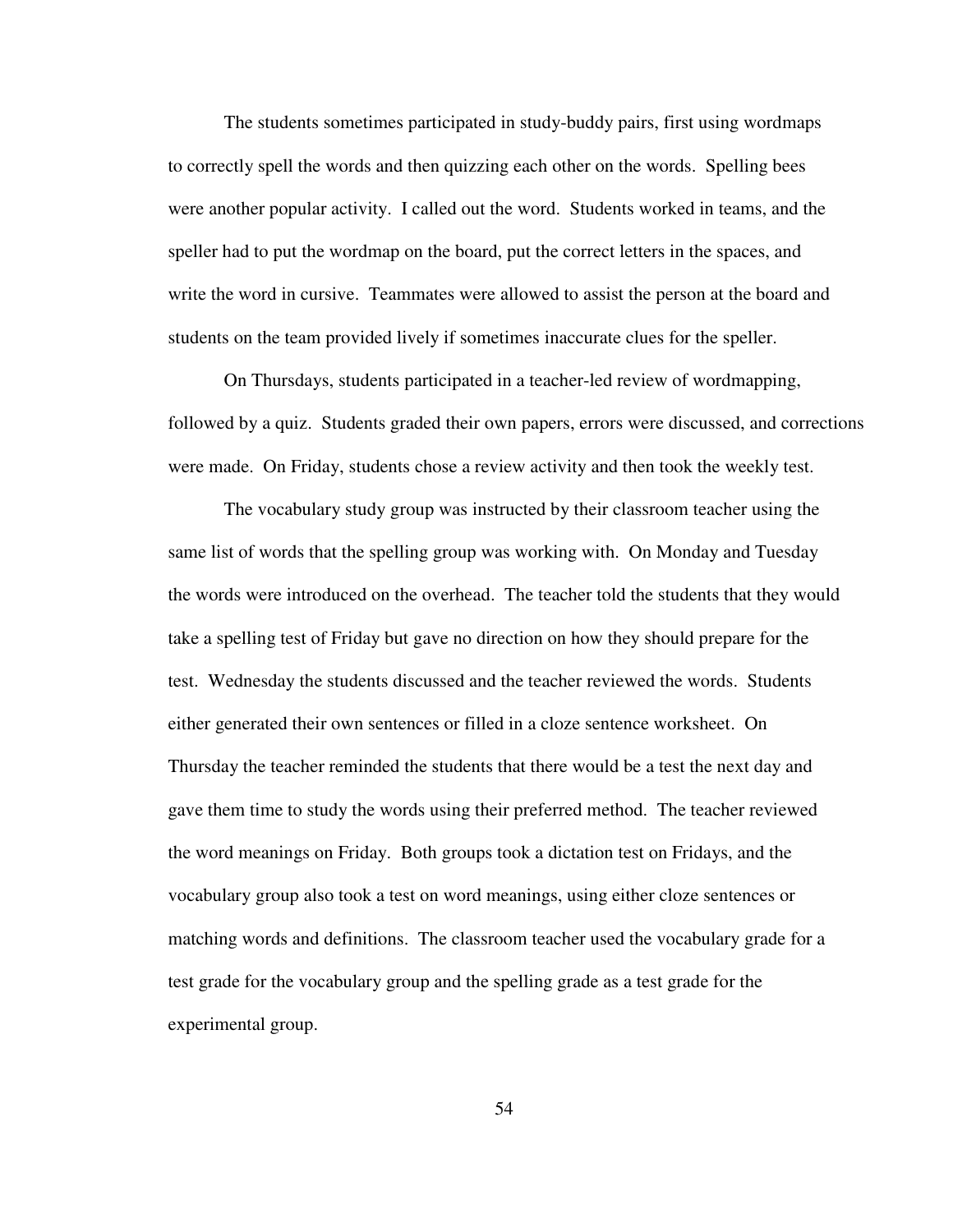The posttest measures given at the end of the study were the KTEA spelling test, the reading placement test, the vocabulary test, and the word list. The KTEA reading comprehension and reading decoding tests were given in April, five months after the end of the study.

## Scoring

Because the number of letters correctly placed was of interest, the weekly test, KTEA spelling test, and word list were scored two ways. The first score, which was the grade used by the classroom teacher for the wordmapping group each week, was the percent of words spelled correctly. The second score, the percent of letters correctly placed, was calculated because I was interested in examining whether wordmapping would help students more closely approximate correct spellings even if the words were not spelled 100% correctly. The following method was used to score the number of letters correctly placed.

1. The score for each word equaled 1 point for each letter placed correctly plus 1 point if the word was correctly spelled. For example, the word *miscellaneous* had a total possible score of 14 (13 letters plus 1 point for correct spelling).

2. Letters in students' spellings were matched with the letters in correct spelling. For example, *m i s c e l l a n e o u s* was matched with the students' spelling of *m i s e l l i o u s*. In the example, the students' spelling received a score of 9 because the letters matched were *m, i, s, e, l, l, o, u,* and *s*. After the letters were matched the score was calculated as a percentage of points earned out of the possible points for the lists. This procedure is illustrated in Figure 2.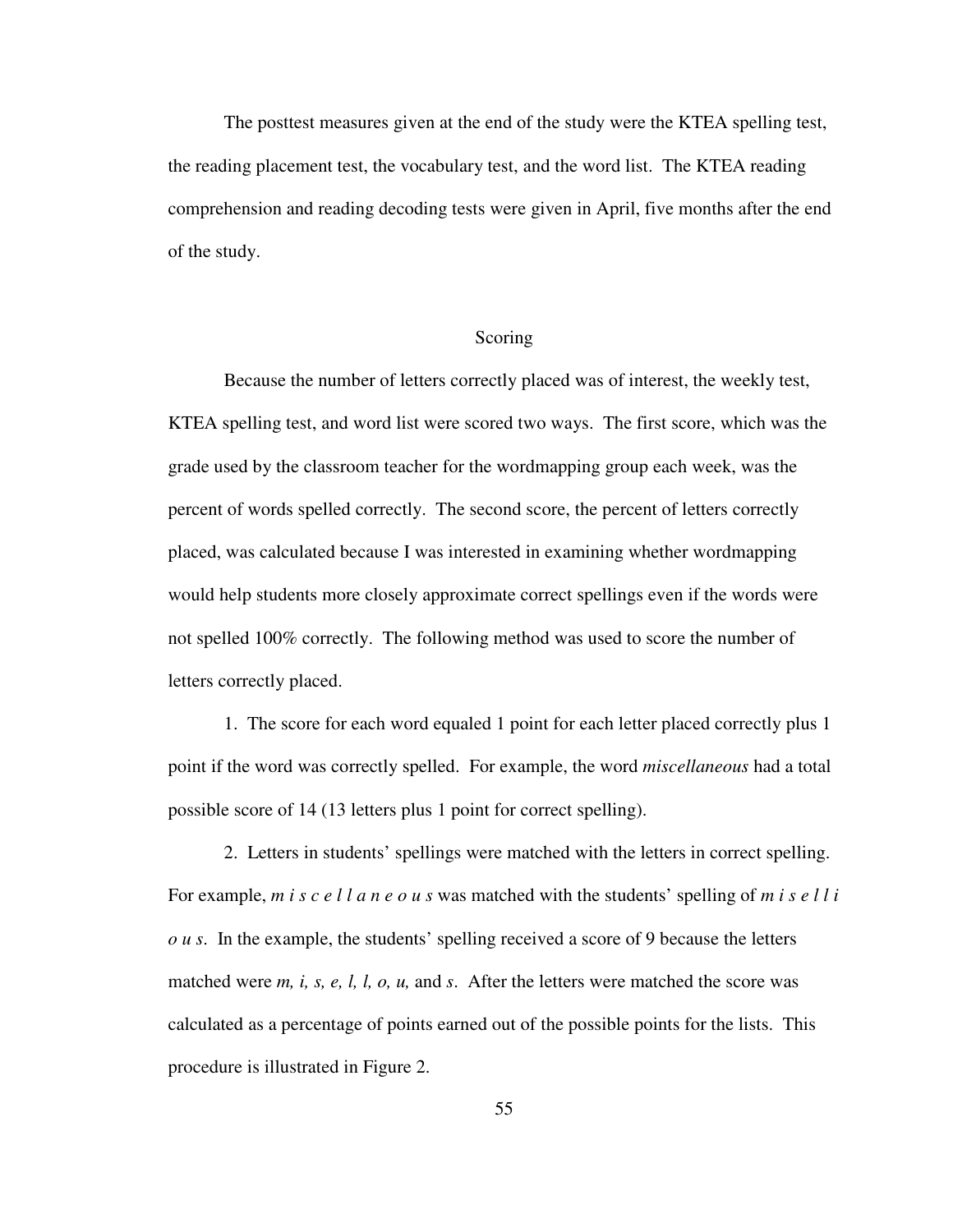Figure 2

**Example of Scoring** 

miscellaneous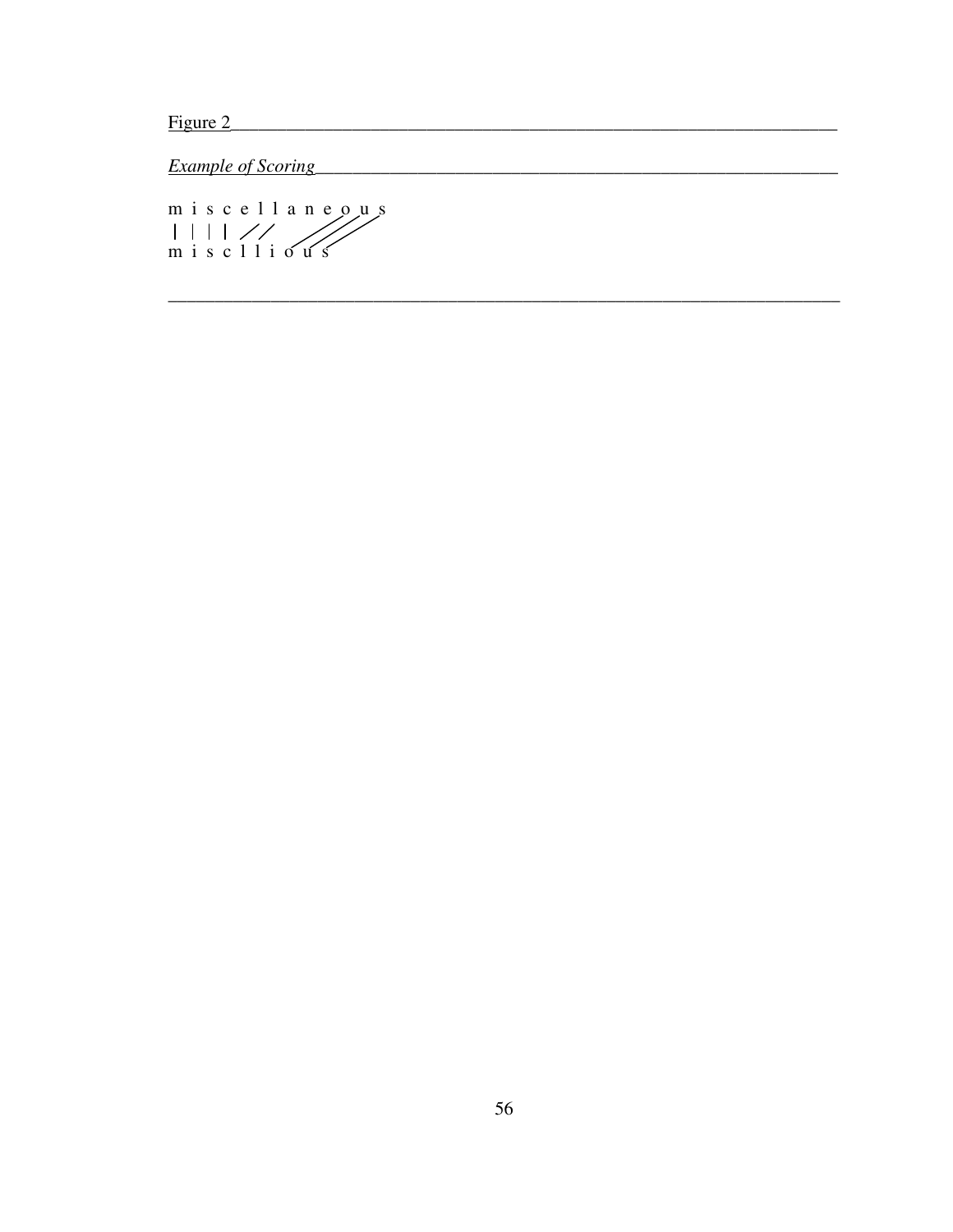# CHAPTER 4

# RESULTS

## Introduction

 This chapter describes the statistical procedures used to analyze the data collected in the study and presents the results of the analyses.

## Data Analysis

One-way analyses of covariance (ANCOVA) were used to analyze the data collected. Since pretest and posttest scores were compared, ANCOVA were used to evaluate the differences between the two groups (wordmapping and vocabulary) on the dependent variable (posttest scores) while statistically controlling for the covariate (pretest scores) (Green, Salkind, 2003, p. 159). For all *F* tests, partial  $\eta^2$  (eta squared) is included as a measure of effect size. Partial  $\eta^2$  indicates the proportion of variance in the dependent variable that is explained by the independent variable (Green & Salkind, p. 153). When using partial  $\eta^2$ , 0.01 is considered a small value, 0.06 a moderate value, and .14 a large value. These values differ somewhat from the standard values of 0.2 for small, 0.5 for moderate, and 0.8 for large effect sizes used with other statistics.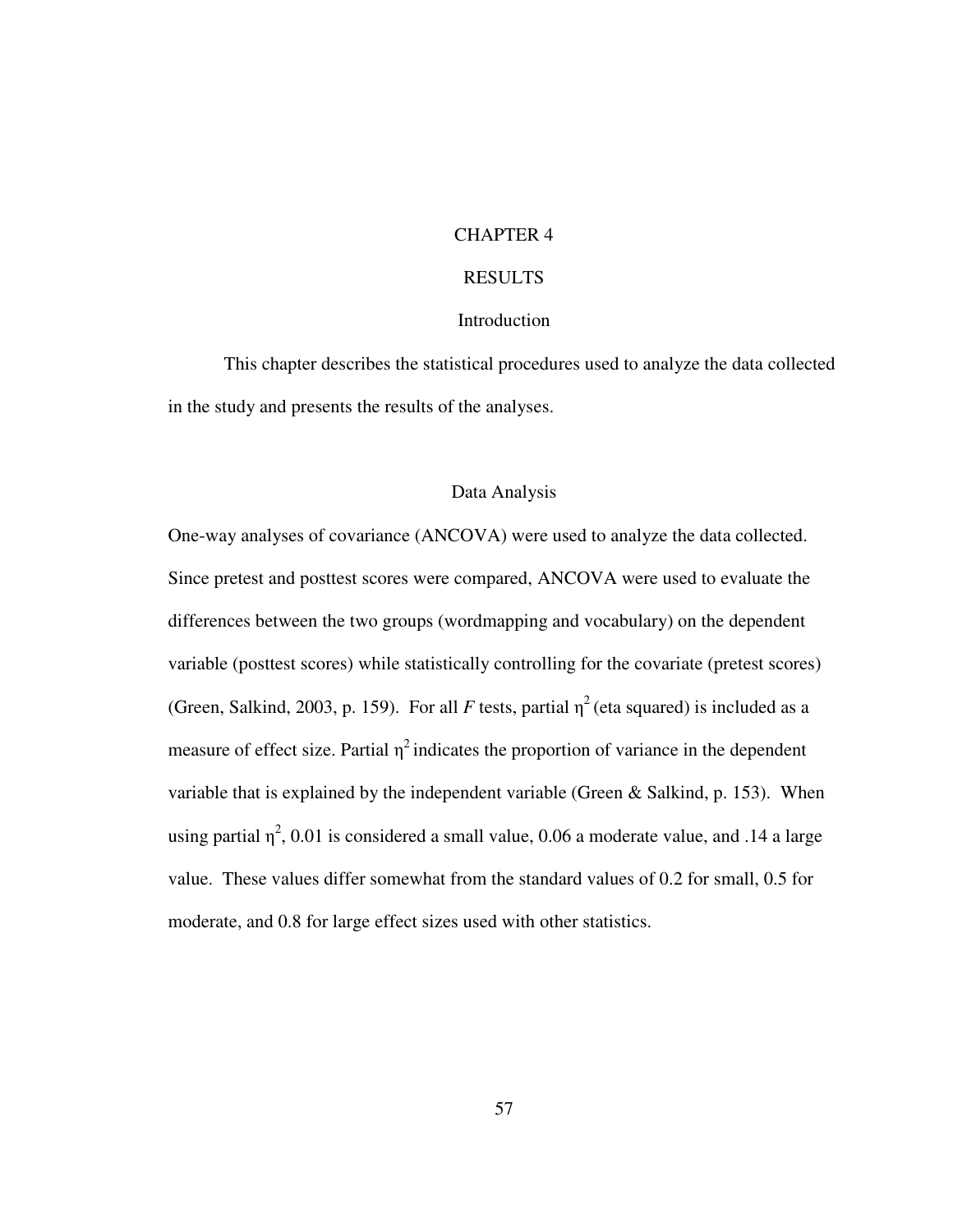Spelling Measures

One groups of research questions regarded outcomes on four spelling measures, the KTEA spelling subtest percent correct, the KTEA spelling subtest letter placement percent correct, the word list percent correct, and the word list letter placement percent correct. The adjusted and unadjusted means are presented in Table 1. Standard deviations are not presented for the adjusted mean because the ANCOVA statistically controls for the covariate in the adjusted mean.

Table 1

|  |  | Adjusted and Unadjusted Group Means for KTEA Spelling Percent Correct |
|--|--|-----------------------------------------------------------------------|
|  |  |                                                                       |

| Group       | Adjusted | Unadjusted | <b>SD</b> |  |
|-------------|----------|------------|-----------|--|
|             | Mean     | Mean       |           |  |
| Wordmapping | 68.79    | 72.07      | 13.39     |  |
| Vocabulary  | 58.98    | 51.33      | 10.80     |  |
|             |          |            |           |  |

 For the KTEA spelling subtest percent correct, a one-way ANCOVA was conducted. The independent variable was group (wordmapping or vocabulary), the dependent variable was the posttest score, and the covariate was the pretest score. The ANCOVA was significant,  $F(1, 17) = 11.63$ ,  $p < .05$  ( $p = .003$ ). Partial  $\eta^2$  was .41. Significant differences between the groups were found when pretest scores were held constant.

The KTEA spelling subtest was also scored for percent of letters correctly placed. The adjusted and unadjusted means are presented in Table 2. Standard deviations are not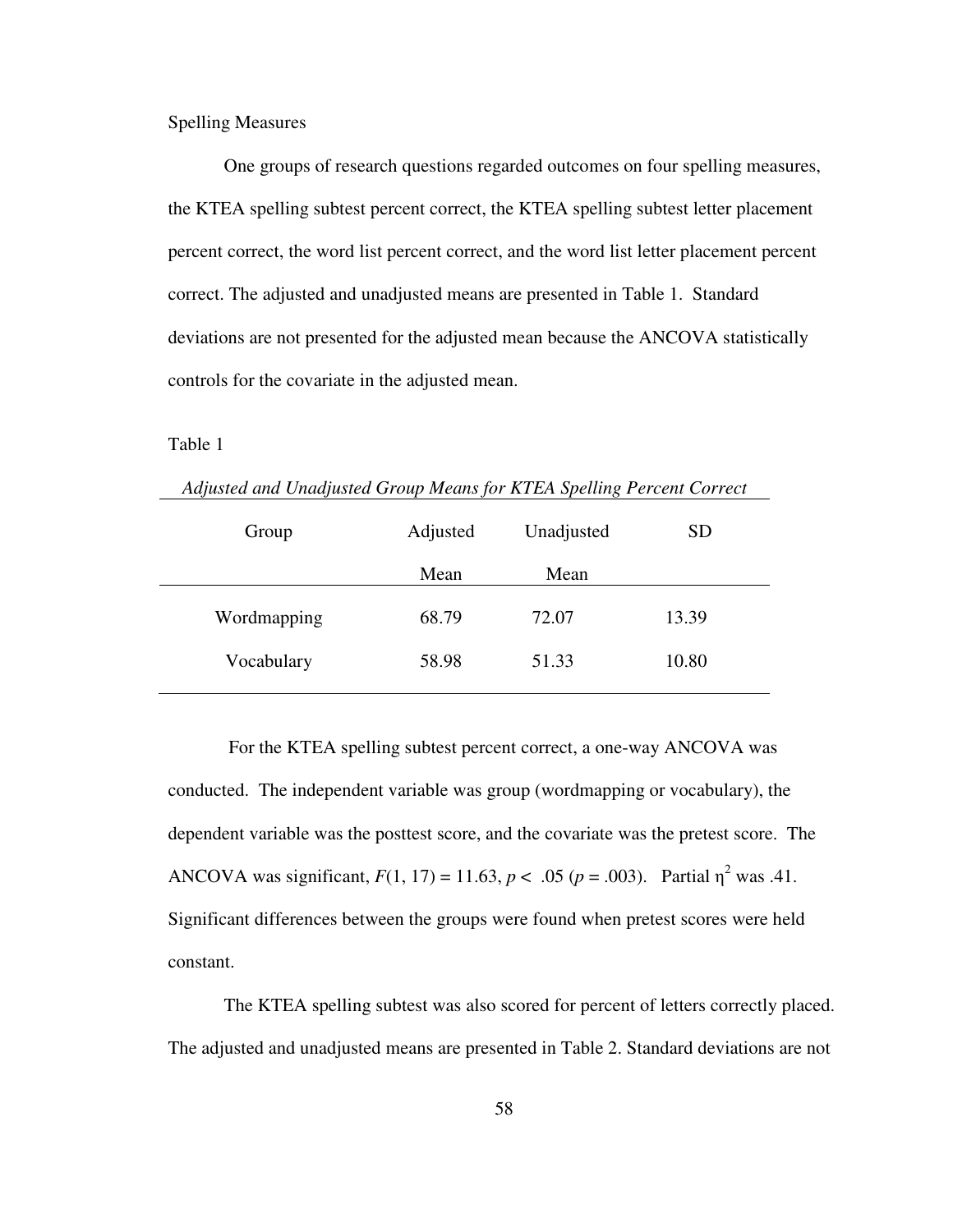presented for the adjusted mean because the ANCOVA statistically controls for the covariate in the adjusted mean.

Table 2

*Adjusted and Unadjusted Group Means for KTEA Spelling Letter Placement Percent Correct*

| Group       | Adjusted | Unadjusted | <b>SD</b> |
|-------------|----------|------------|-----------|
|             | Mean     | Mean       |           |
| Wordmapping | 86.97    | 88.86      | 7.03      |
| Vocabulary  | 78.08    | 73.76      | 14.62     |

A one-way ANCOVA was conducted for the percent of letters correctly placed. For this test, the independent variable was group (wordmapping or vocabulary), the dependent variable was the posttest score, and the covariate was the pretest score. The results of the ANCOVA were significant,  $F(1, 17) = 9.49$ ,  $p < .05$ ,  $(p = .007)$ . Partial  $\eta^2$ was .36. Significant differences between the groups were found when pretest scores were held constant.

 The word list test was given as a posttest only measure. As with the KTEA spelling subtest, two scores were obtained, the total percent correct and the percent of letters placed correctly. The group means are presented in Tables 3 and 4.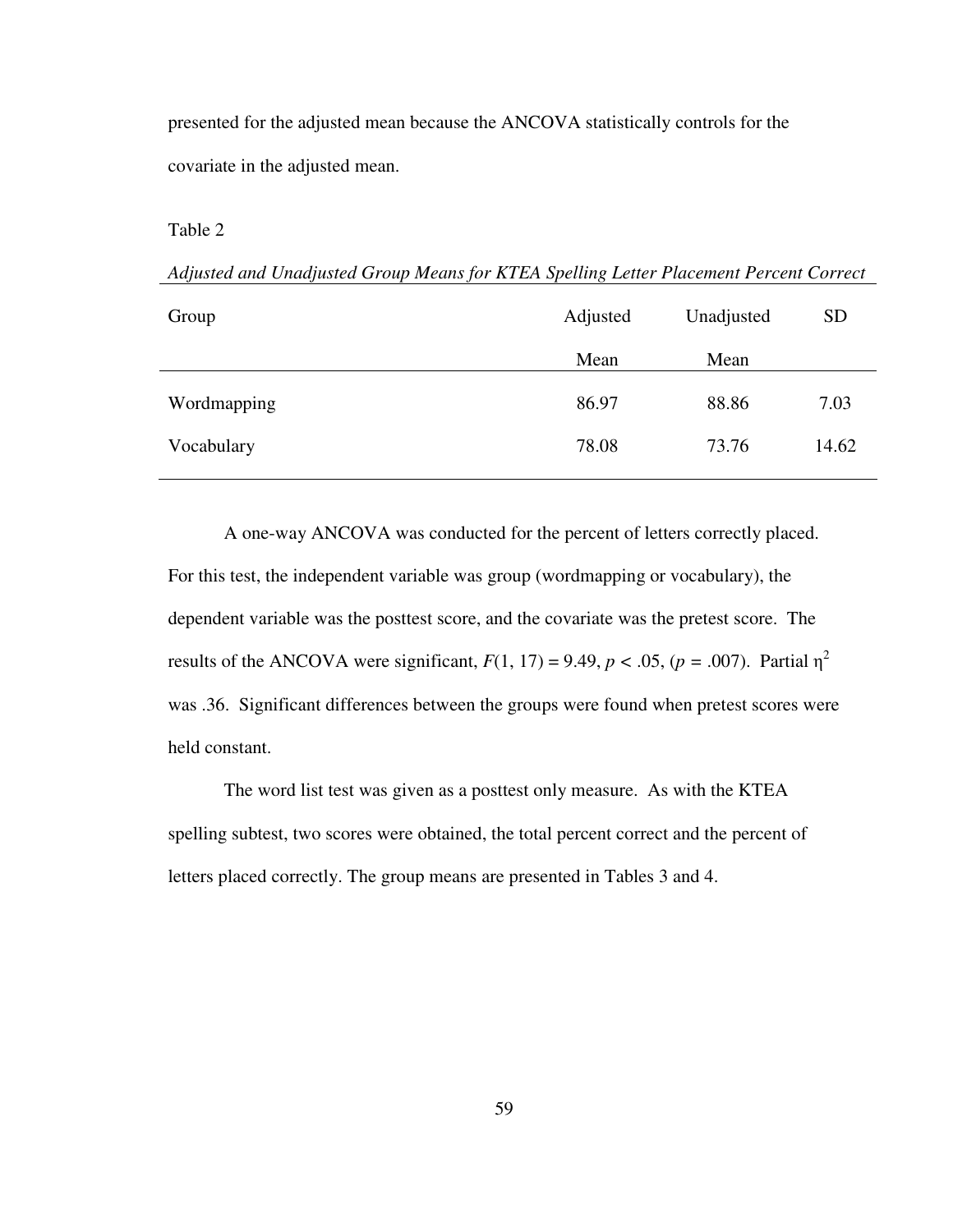#### Table 3

| Group Means for Word List Total Percent |      |       |  |
|-----------------------------------------|------|-------|--|
| Group                                   | Mean | SD    |  |
| Wordmapping                             | 60.0 | 20.18 |  |
| Vocabulary                              | 24.0 | 19.76 |  |

# Table 4

| Word List Letter Placement Percent Correct |       |       |  |
|--------------------------------------------|-------|-------|--|
| Group                                      | Mean  | SD    |  |
| Wordmapping                                | 88.14 | 7.95  |  |
| Vocabulary                                 | 68.00 | 19.70 |  |

 One-way ANOVAs were conducted on both scores. For both ANOVAs, the independent variable was group and the dependent variable was the posttest score. There was no covariate because the test was used as a posttest only. Both ANOVAS were significant. For the total percent correct on the word list test,  $F(1, 18) = 13.52$ ,  $p < .05$ ,  $(p = .002)$ , Partial  $\eta^2 = .43$ . A significant difference between the groups was found. A one-way ANOVA was also conducted for the percent of letters correctly placed on the word list test. The ANOVA was significant,  $F(1,18) = 11.07$ ,  $p < .05$ ,  $(p = .004)$ . Partial  $η<sup>2</sup>$  was .38.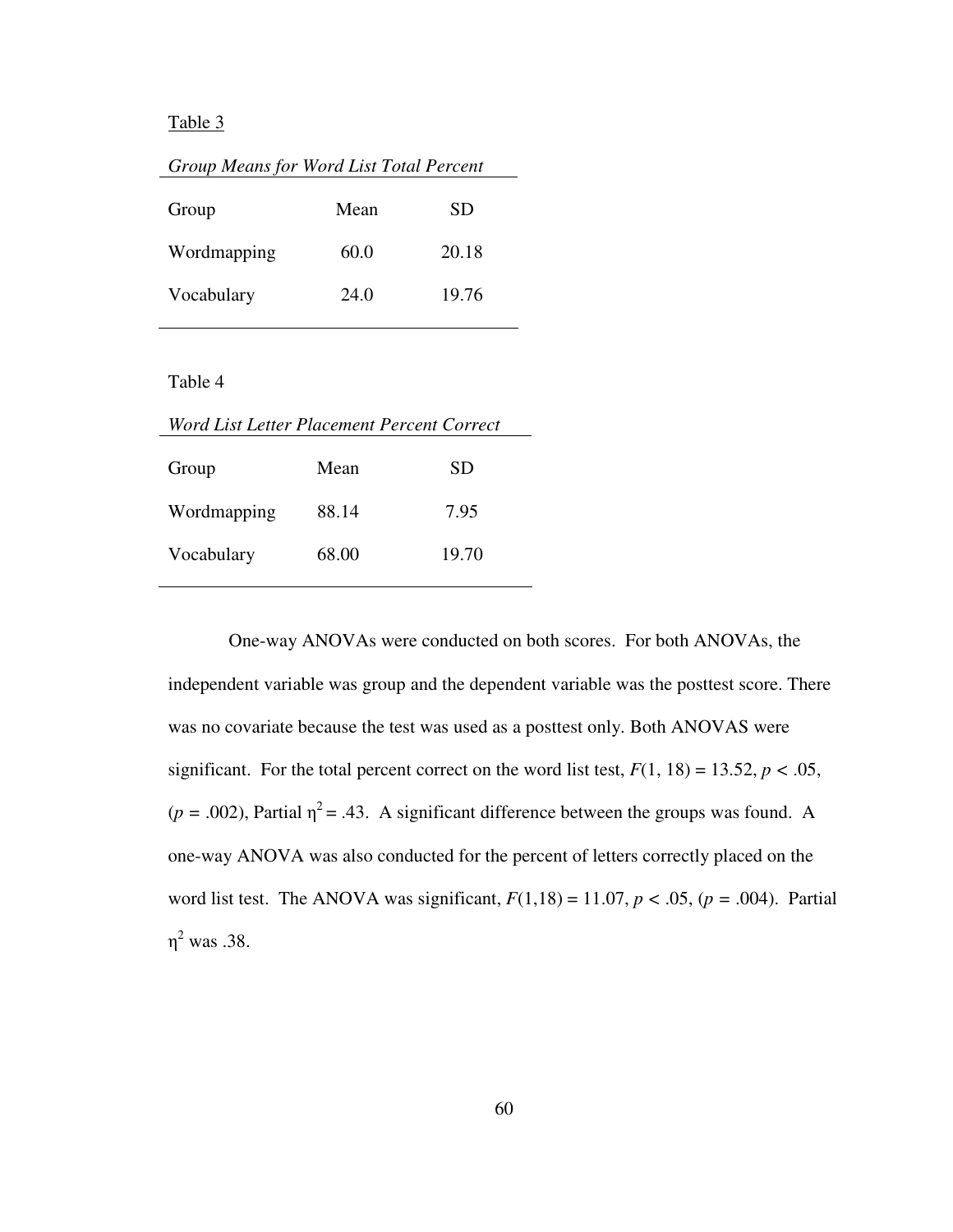Reading Comprehension

 Two reading comprehension tests were given as pretest and posttest measures. The first of these was the KTEA reading comprehension subtest. Adjusted and unadjusted group means are presented in Table 5. Standard deviations are not presented for the adjusted mean because the ANCOVA statistically controls for the covariate in the adjusted means.

#### Table 5

*Adjusted and Unadjusted Group Means for KTEA Reading Comprehension* 

| Adjusted | Unadjusted | <b>SD</b> |  |
|----------|------------|-----------|--|
| Mean     | Mean       |           |  |
| 87.67    | 87.85      | 10.34     |  |
| 83.37    | 83.00      | 0.56      |  |
|          |            |           |  |

 A one-way ANCOVA was conducted. The dependent variable was the posttest score, the independent variable was group, and the covariate was the pretest score. The ANCOVA was not statistically significant,  $F(1, 16) = 1.09$ ,  $p > .05$ ,  $(p = .342)$ . Partial  $\eta^2$ was .06. No significant differences between groups were found when the pretest scores were held constant.

 The Reading Level Placement test was given as a second measure of reading comprehension. This test was given as both a pretest and a posttest. The adjusted and unadjusted group means are presented in Table 6. Standard deviations are not presented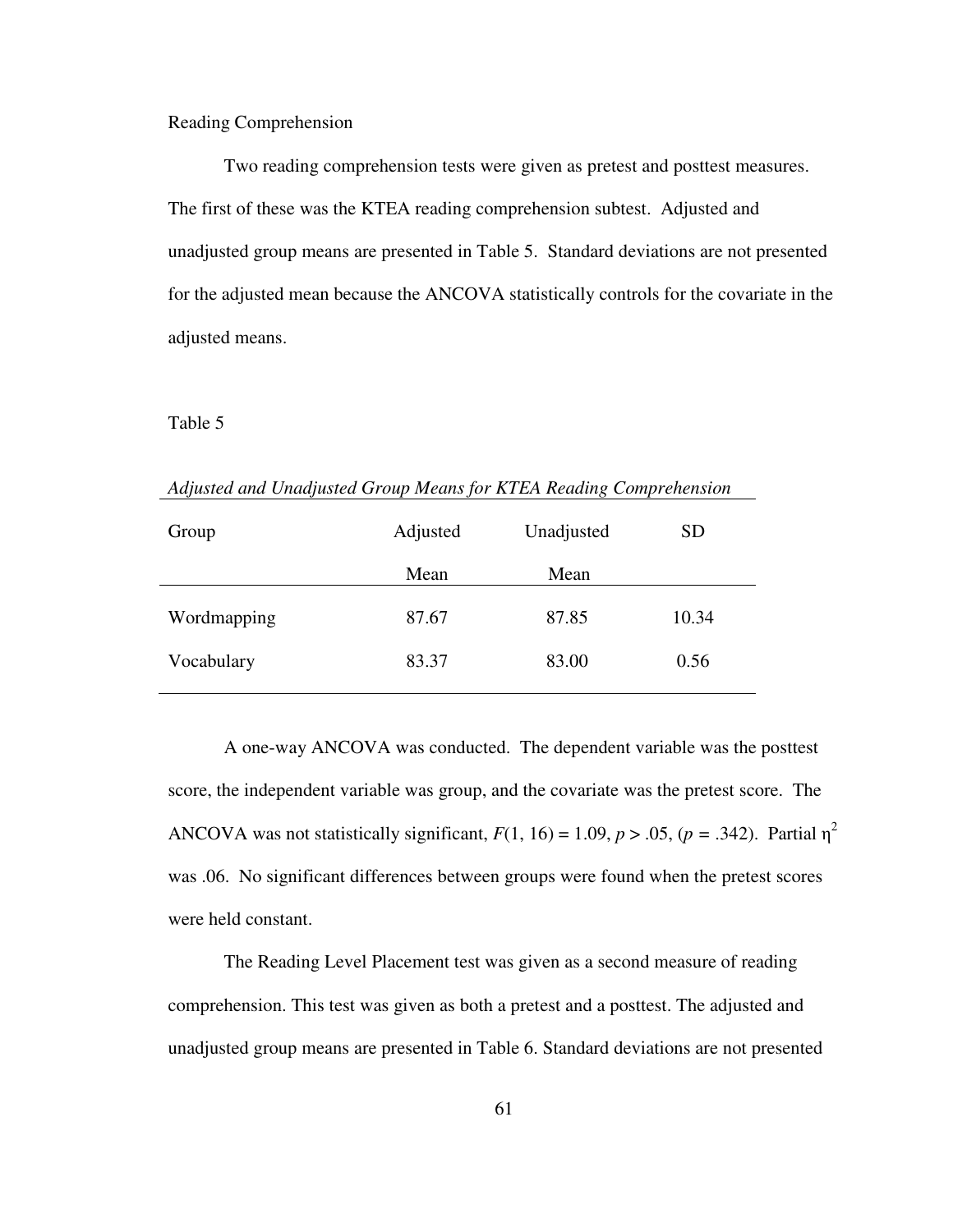for the adjusted mean because the ANCOVA statistically controls for the covariate in the adjusted mean.

Table 6

*Adjusted and Unadjusted Group Means for Reading Level Placement* 

| Group       | Adjusted | Unadjusted | <b>SD</b> |  |
|-------------|----------|------------|-----------|--|
|             | Mean     | Mean       |           |  |
| Wordmapping | 78.0     | 79.43      | 13.52     |  |
| Vocabulary  | 69.37    | 67.60      | 4.72      |  |

A one-way ANCOVA was conducted, with group as the independent variable, the posttest score as the dependent variable, and the pretest score as the covariate. The ANCOVA approached significance,  $F(1, 16) = 4.02$ ,  $p < .05$  ( $p = .062$ ), partial  $\eta^2 = .20$ . However, significant differences between the groups were not found at the  $p < .05$  level when pretest scores were held constant.

# Decoding and Vocabulary

The KTEA decoding subtest was given as a pretest and posttest measure. The adjusted and unadjusted means are presented in Table 7. Standard deviations are not presented for the adjusted mean because the ANCOVA statistically controls for the covariate in the adjusted mean.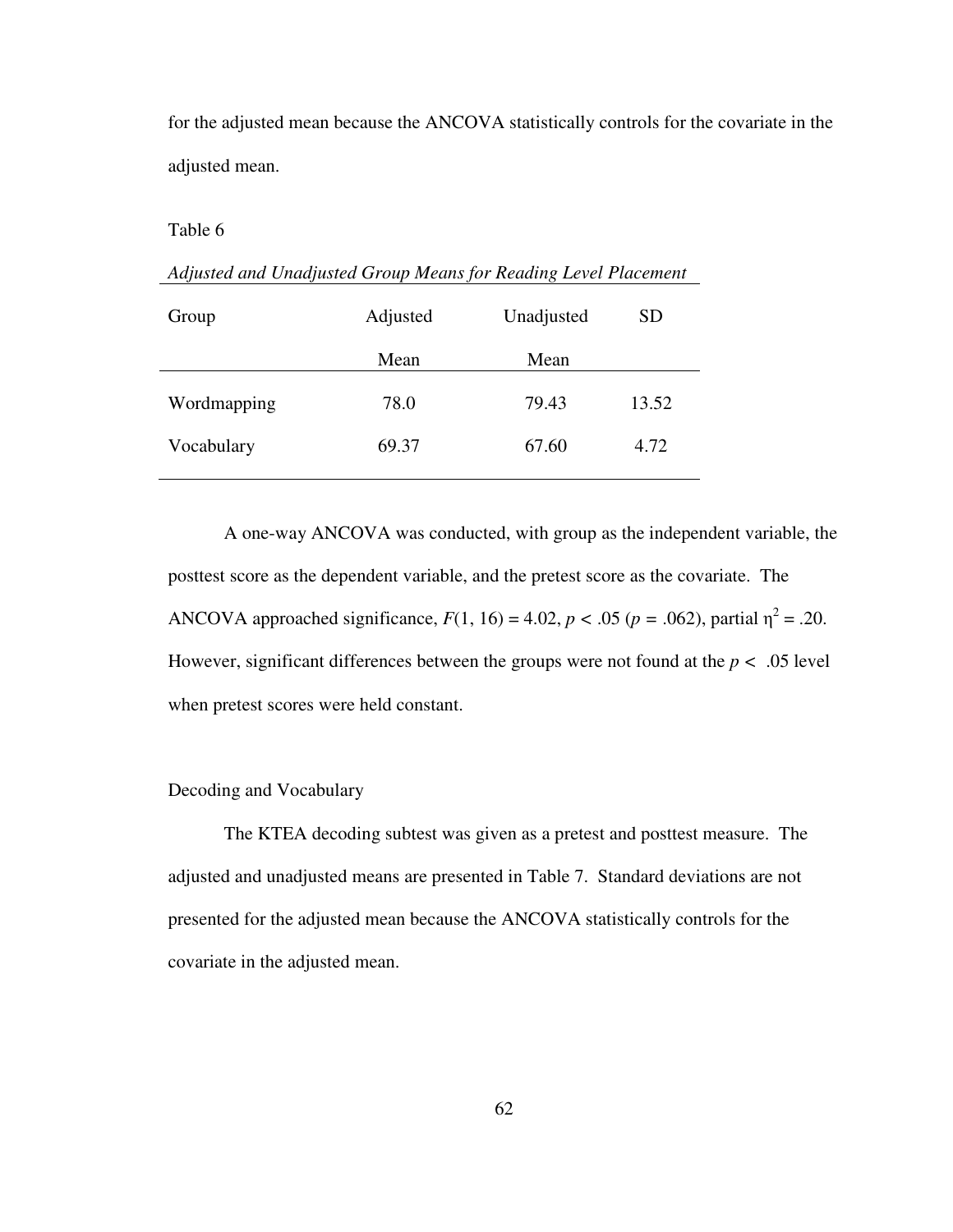### Table 7

| Group       | Adjusted | Unadjusted | SD    |
|-------------|----------|------------|-------|
|             | Mean     | Mean       |       |
| Wordmapping | 91.29    | 93.00      | 7.72  |
| Vocabulary  | 89.71    | 86.00      | 10.26 |
|             |          |            |       |

*Adjusted and Unadjusted Group Means for KTEA Decoding* 

A one-way ANCOVA was conducted, with group as the independent variable, the posttest score as the dependent variable, and the pretest score as the covariate. The results were not significant,  $F(1, 16) = .404$ ,  $p > .05$  ( $p = .534$ ). Partial  $\eta^2$  was .03. No significant differences between groups were found when pretest scores were held constant.

 The last measure, the vocabulary test, was given as a posttest measure. Means are presented in Table 8.

#### Table 8

| <b>Group Means for Vocabulary</b> |       |       |
|-----------------------------------|-------|-------|
| Group                             | Mean  | SD.   |
| Wordmapping                       | 27.21 | 21.11 |
| Vocabulary                        | 27.50 | 12.42 |

A one-way ANOVA was conducted. The independent variable was group and the dependent variable was the posttest score. There was no covariate because the vocabulary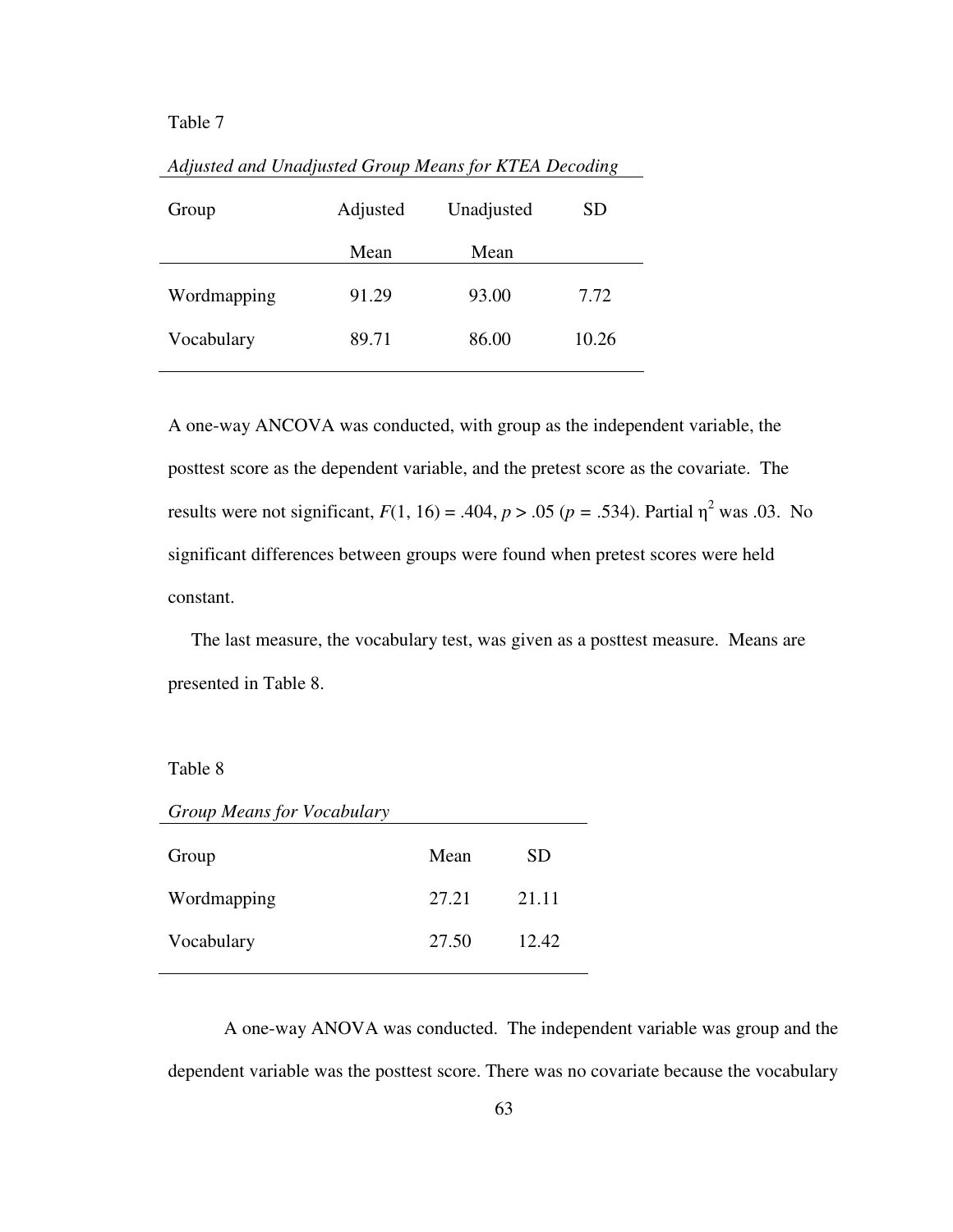test was given as a posttest only. The ANOVA was not significant,  $F(1, 18) = .001$ ,  $p >$ .05,  $(p = .976)$ . Partial  $\eta^2$  was .00. No significant differences between groups were found.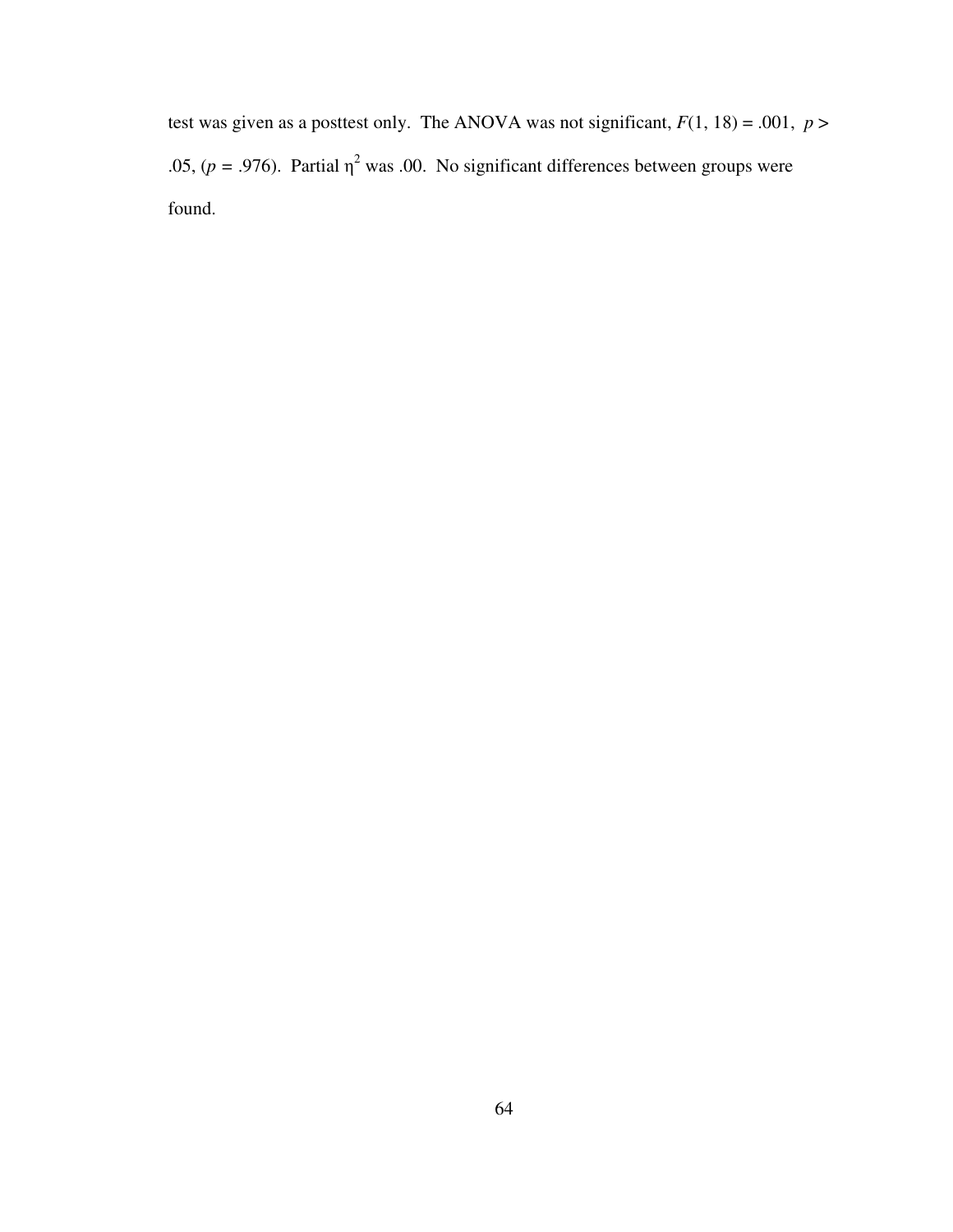## CHAPTER 5

#### **DISCUSSION**

#### **Introduction**

 This chapter presents a discussion of the results of the wordmapping study, the implications of the results, and the limitations of the study. Recommendations for further research conclude the chapter.

#### Summary of the Results

 The purpose of this study was to investigate the effects of two ways of teaching words, wordmapping and vocabulary study, on the spelling, reading decoding, and reading comprehension abilities of a group of ninth-grade struggling learners. Twenty ninth-grade students from two Communication Skills classes were divided into two groups, wordmapping and vocabulary study. The spelling, reading decoding, and reading comprehension abilities of each group were measured using standardized pretests. Four standardized tests, the KTEA spelling, KTEA reading decoding; KTEA comprehension, and Reading Level Placement test, were given as both pretest and posttest measures. Two tests designed for the study, the word list and vocabulary tests, were given as posttest- only measures.

 The tests were scored, and analyses of covariance (ANCOVAs) were conducted for the pretest posttest measures. Analyses of covariance were used because the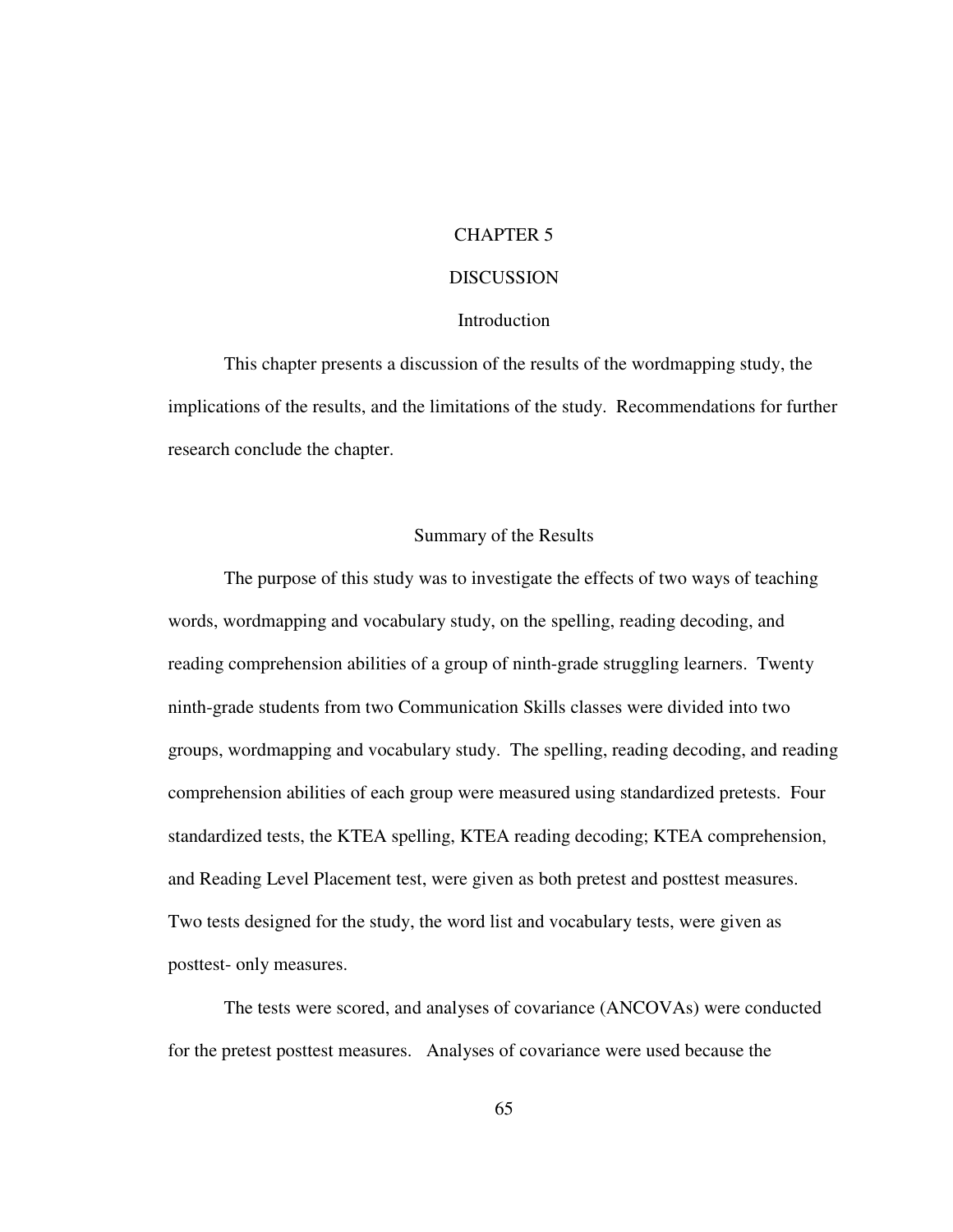ANCOVA evaluates whether the means on the dependent variable, in this case the posttest scores, are the same across groups (wordmapping and vocabulary) while adjusting for the covariate (in this case, the pretest scores). The results of the ANCOVA indicate whether the adjusted group means differ significantly from one another. Analyses of variance (ANOVAs) were conducted to evaluate the results of the posttestonly measures. The findings of the study indicate that the group that learned wordmapping differed significantly from the vocabulary study group on all posttest measures of spelling. They showed significant advantages in the percent of words spelled correctly on both the KTEA spelling test ( $p = .007$ ,  $F(1, 17) = 9.49$ , partial  $n2 =$ .41) and the word list test ( $p = .004$ ,  $F(1, 18) = 11.07$ , partial  $p2 = .43$ ). The wordmapping group also showed a significant advantage when the percent of letters placed correctly was analyzed both on the KTEA ( $p = .007$ ,  $F(1, 17) = 9.49$ , partial  $\eta^2 =$ .36) and on the word list ( $p = .004$ ,  $F(1, 18) = 11.07$ , partial  $\eta$ 2 = .38.

This advantage may be due, at least in part, to two components of the wordmapping instruction. First, wordmapping teaches students to segment words when they are told to listen to and count the sounds in each syllable and then to draw blanks to correspond to each sound. When they do this, they segment each syllable into its component phonemes. There is a body of research that supports the idea that phonemic awareness, especially phonemic segmentation, helps students learn to spell words (Ball  $\&$ Blachman, 1991; Castiglioni-Spalten & Ehri, 2003; Castle, Riach, & Nicholson, 1994; Davidson & Jenkins, 1994). The wordmapping method of teaching spelling words teaches students to listen carefully to the sounds of the words and to segment. Students learn to say a word slowly and listen carefully to the sounds of each syllable, to count the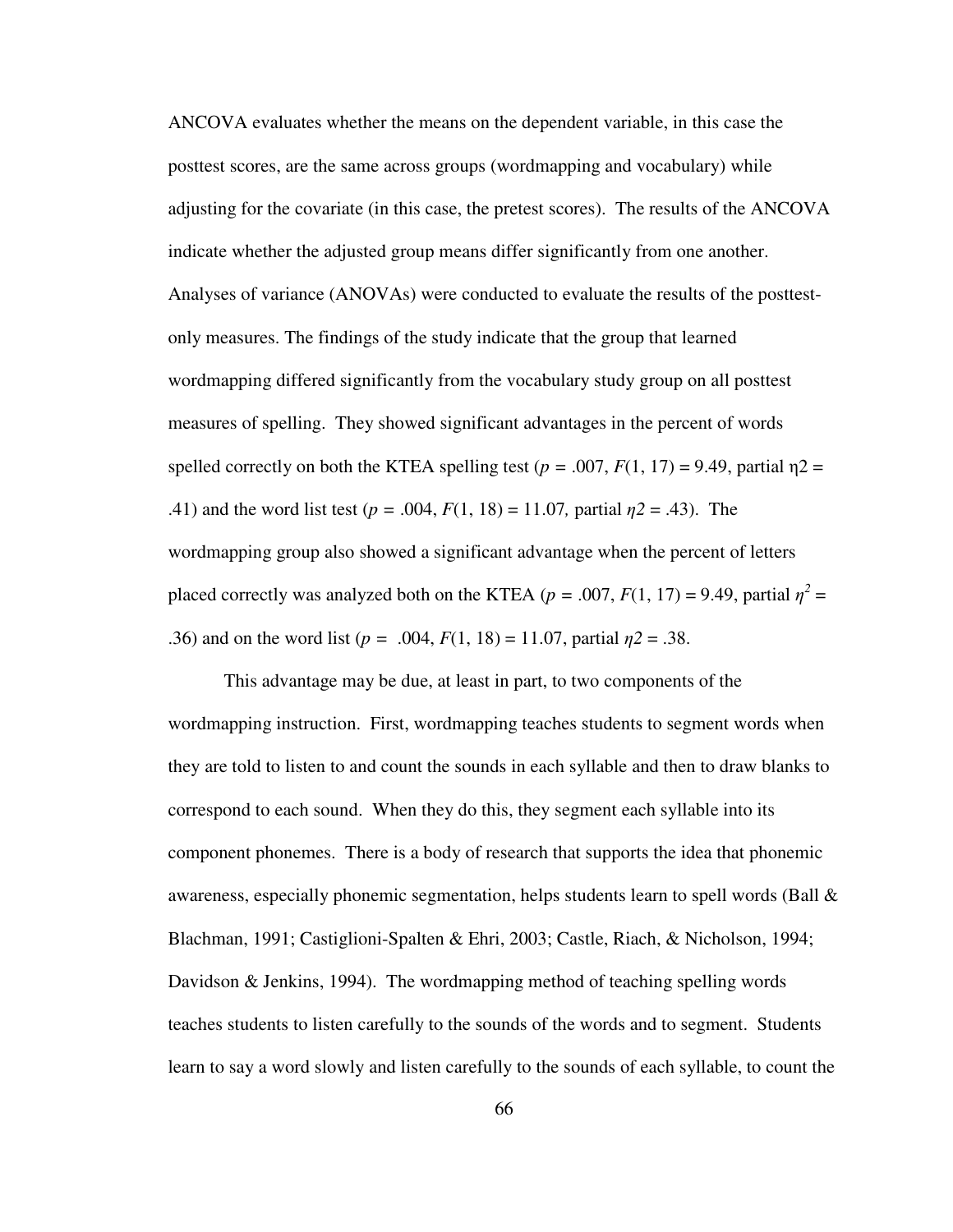number of sounds in the syllable, and then they see the letters that are used to spell the sound.

While it is usually assumed that by the time students are in high school, they no longer need phonemic awareness training, Scarborough et al. (1988) found that even a group of college students had difficulty segmenting complex words, while Greenberg, Ehri, and Perrin (1997) suggest that systematic instruction is needed for even older learners to learn the alphabetic system and to be able to use it in reading and writing. Struggling readers may have even more need for reinforcement of their phonemic awareness abilities. Although students in the vocabulary study group did study the words as spelling words, they were not taught to segment or syllabicate the words, and thus they did not learn to syllabicate the words or to segment them into the component sounds. Their attention was not drawn specifically to the correspondences between the letters and the sounds. Since the students in the vocabulary study group were struggling learners, as were the students in the wordmapping group, they did not get the reinforcement of their phonemic awareness abilities that the wordmapping group received.

Wordmapping also helps students develop graphophonemic awareness. After students have drawn the blanks for the sounds they hear, the teacher places the correct letters in the blanks. Ehri and Soffer (1999) found that teaching children to mark graphophonemic units by marking or circling the letters that corresponded to each sound improved their spelling when compared to a group of children who did not learn to mark graphophonemic units. Wordmapping is a form of marking the units, since students first hear the word, then draw an appropriate number of blanks, and finally place the correct letters into the blanks. Battacharya and Ehri (2004) found that sixth- to ninth- grade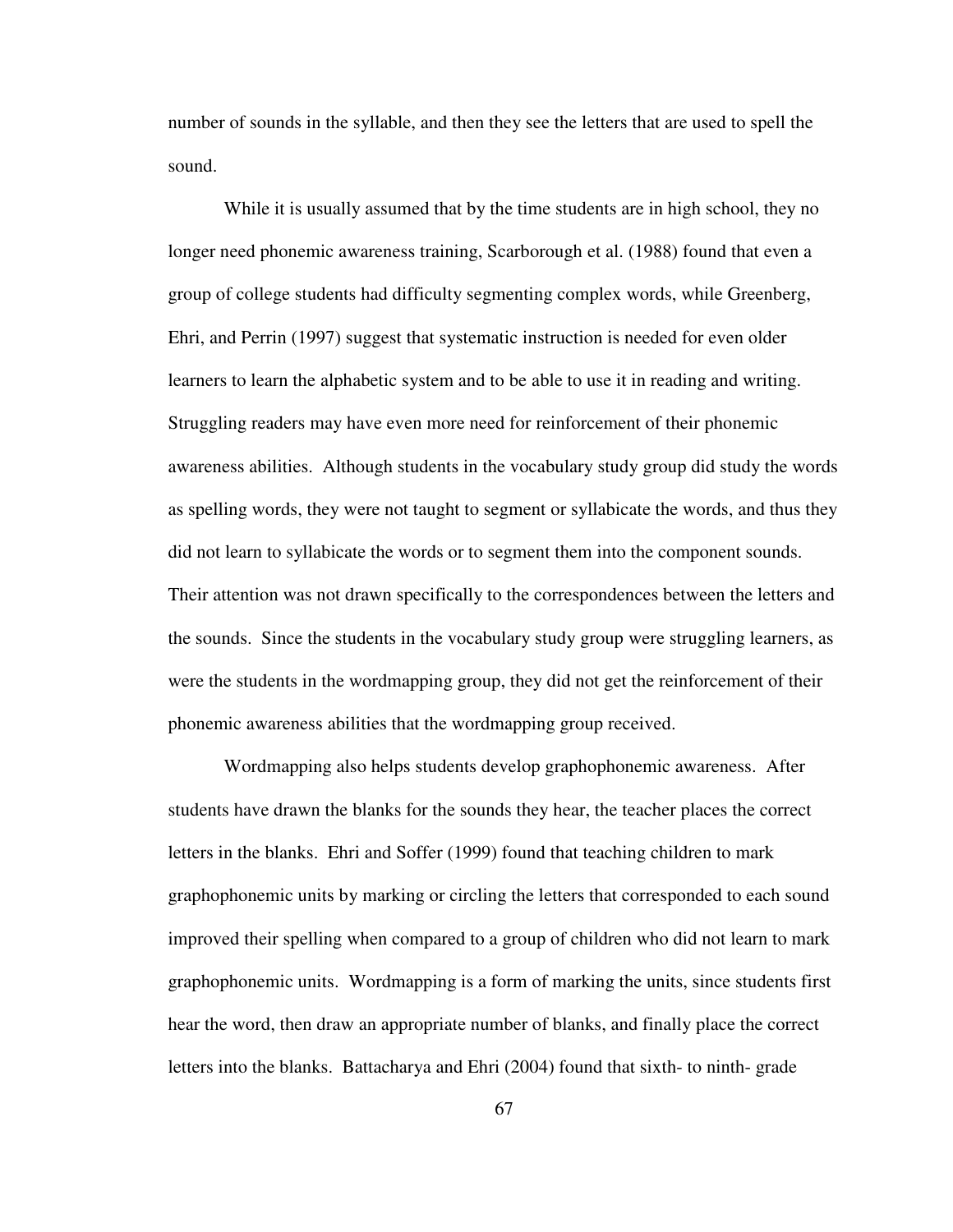students who were taught graphosyllabic analysis that involved dividing words into syllables and then matching written and pronounced syllables improved their spelling. When students learn to wordmap, they divide the words into syllables and then match the letters and sounds, and so this too may strengthen their spelling abilities.

 Although some research has found that older learners do not benefit from phonemic awareness training, this group of learners may have benefited even though they are in high school. Viise (1996) found that adult literacy learners followed the same pattern of spelling development as did elementary school students, and that complex spelling tasks were not accomplished until the simpler tasks had been learned. Since phonemic awareness is foundational for both reading and spelling, it appears that struggling readers of any age may benefit from methods of instruction that provide the kind of age-appropriate phonemic awareness support given in wordmapping. Another factor that may have helped the wordmapping students improve their spelling was that they enjoyed the wordmapping class and seemed to look forward to both the wordmapping and the activities they participated in during the week. I observed that they were very enthusiastic about counting the number of sounds in each syllable (there was often a spirited discussion when they didn't agree), and that the students really enjoyed the group activities. The opportunity to practice the spelling words with team competitions like hangman, concentration, or spelling bees helped the students in the wordmapping group look forward to the class and participate actively and enthusiastically. Often on Wednesdays students came into the class asking if they were going to play hangman or concentration, and on Fridays when they chose their own review activities, there were sometimes three or four different reviews going on at the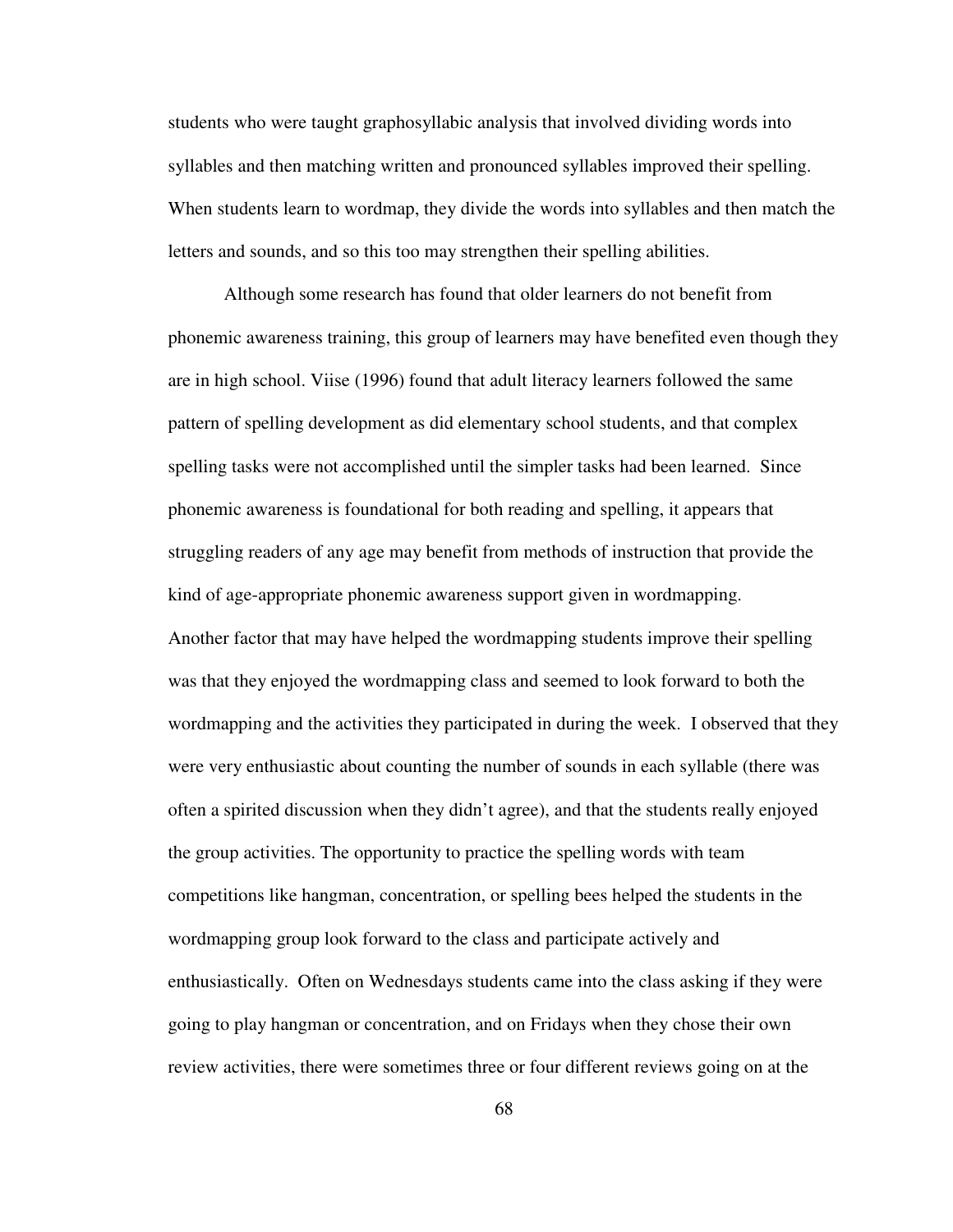same time. Research indicates that cooperative learning activities are important in motivating students to learn (Shaaban, 2006).

 No significant differences were found between the groups on the decoding or vocabulary measures (partial  $\eta^2 = .03$  for decoding and partial  $\eta^2 = .00$  for vocabulary). I had expected that the students in the vocabulary group would perform better on a test of the words they were taught since the focus of their instruction was to study the word meanings. I reviewed each student's test. This review revealed that many of the students in both groups apparently made very little effort on this test. Two patterns could be seen. Eleven students left the majority of the questions blank, and answered 6 or fewer items out of 20. Eight students copied the word list into the blanks, making only a few changes. Another possible reason for the low scores on the vocabulary test was that because of scheduling constraints, this test had to be given during the week of final exams, by which time the students had already taken end-of-course tests and final exams in several subjects. A possible explanation for the low scores and lack of significant difference between the groups may be that the students were suffering from test fatigue and didn't try to remember what they had learned.

Word reading could be expected to improve for wordmapping group since there is research that shows a link between spelling and word reading. "A combination of instruction in phonological awareness and spelling instruction facilitated children's word reading" (Ehri, 1989, p. 358). For the students in this study, however, better spelling skills did not equate with better word reading skills. This may be because decoding was not being explicitly taught in the reading section of the Communication Skills class and during wordmapping I did not draw attention to the link. Perhaps explicitly teaching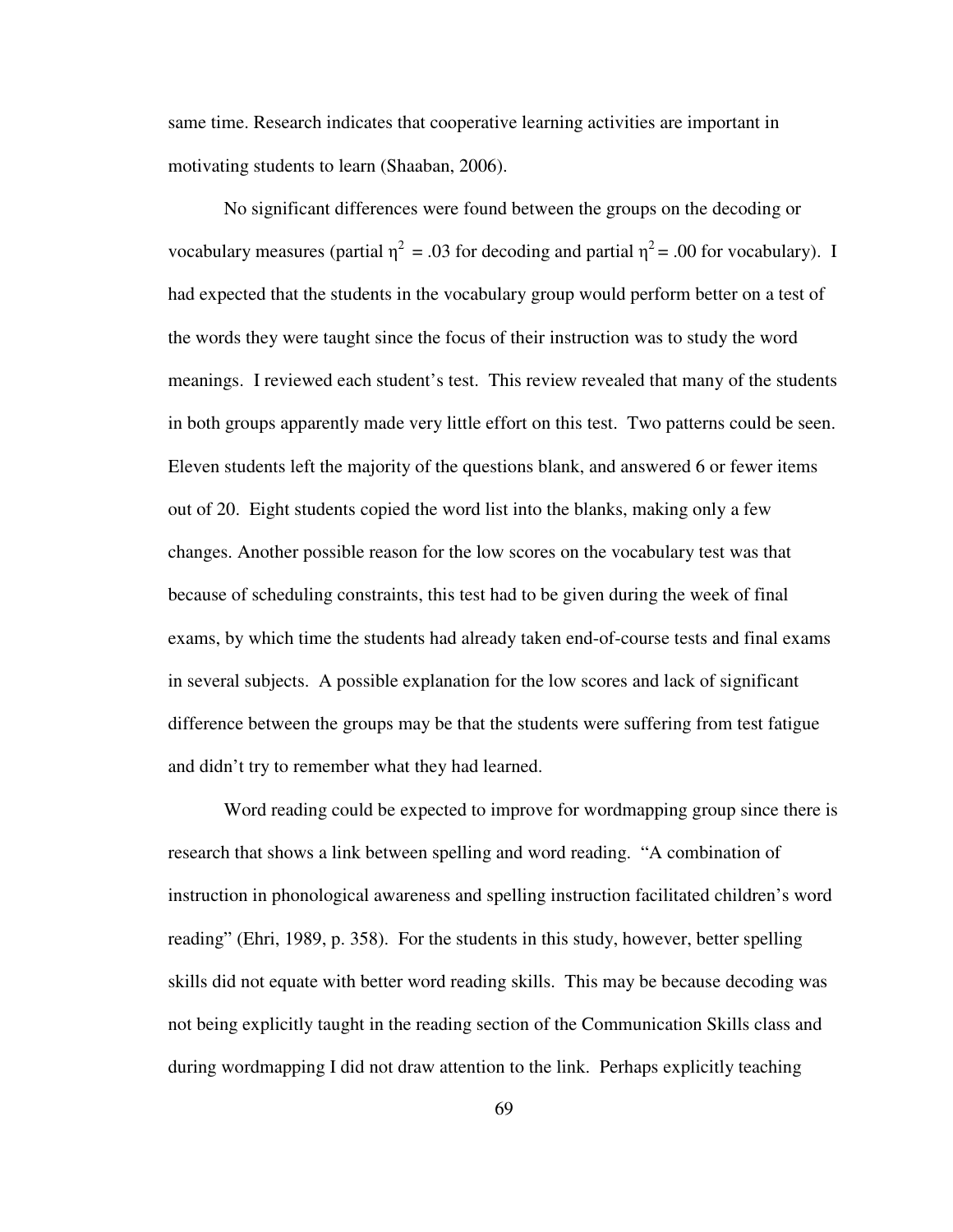students to apply their wordmapping strategies to reading unfamiliar words would have strengthened their decoding abilities.

Reading comprehension did not improve for either group, which was not unexpected since word recognition did not improve. When word recognition improves and students are able to devote less cognitive energy to decoding, they can devote that energy to comprehension but in this study students were still struggling to decode individual words.

#### Limitations

 There were several limitations to the study. The participants were limited to students who were identified as needing extended instruction in language arts during the 2006-2007 school year and who were enrolled in remedial classes at a public high school in a small city in Georgia. Because this is a special population, the results of this study may not generalize to non-remedial students. The small number of participants limits the power of the study. If the study could have been conducted over several semesters to increase the number of participants, it would have strengthened the findings; however, the Communications Skills classes were not taught the following semester at the participating school.

 It was not possible to determine how much spelling instruction or what kinds of spelling instruction the participants had had previously, and the treatment conditions were limited to wordmapping instruction and vocabulary study instruction. Previous exposure to other types of instruction may have influenced the results of this study, and using different treatments might have affected the outcome.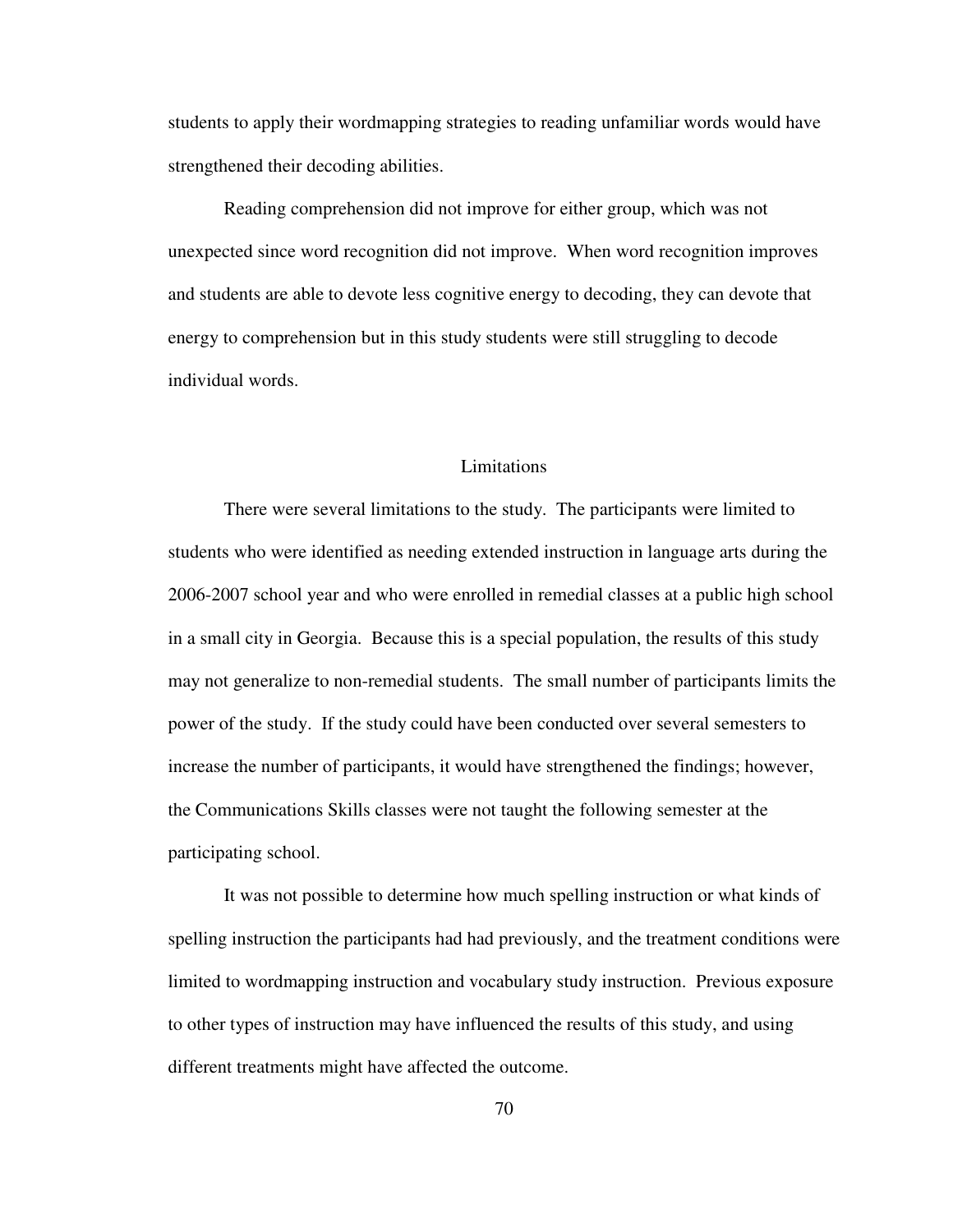Another limiting factor was the nonrandom assignment of classes. Ideally, participating classes would have been selected from all Communications Skills classes being taught, but this was not possible. The study was conducted in a public school, and scheduling constraints, the availability of the researcher to conduct training, and the willingness of classroom teachers to participate dictated which classes would participate. If the participants could have been randomly selected, it would have strengthened the study. Although the classes were not randomly selected, students were randomly assigned within one of the classes, which strengthened the study. Given the exigencies of working within a public school, the quasi-experimental research design, while not ideal, allowed the research to be conducted while interfering as little as possible with the day-to-day functioning of the classes.

#### Implications

The importance of teaching spelling is clear. Students who cannot spell adequately are at a disadvantage in high school, when writing becomes a critical skill, and a student's poor spelling often impacts the grade the student earns on written work (NCES; 2003; Graham & Harris; 2005; Graham, 2000). The results of this study have several implications for teaching spelling to older struggling learners. Teaching students to segment words and to count syllables and the sounds within each syllable can improve students' word learning and spelling. While it is frequently assumed that phonemic awareness training is not needed at the high school level, age-appropriate activities that teach segmenting may help the struggling learner at this age. Wordmapping teaches both segmentation and letter-sound correspondence in a way that is appropriate and enjoyable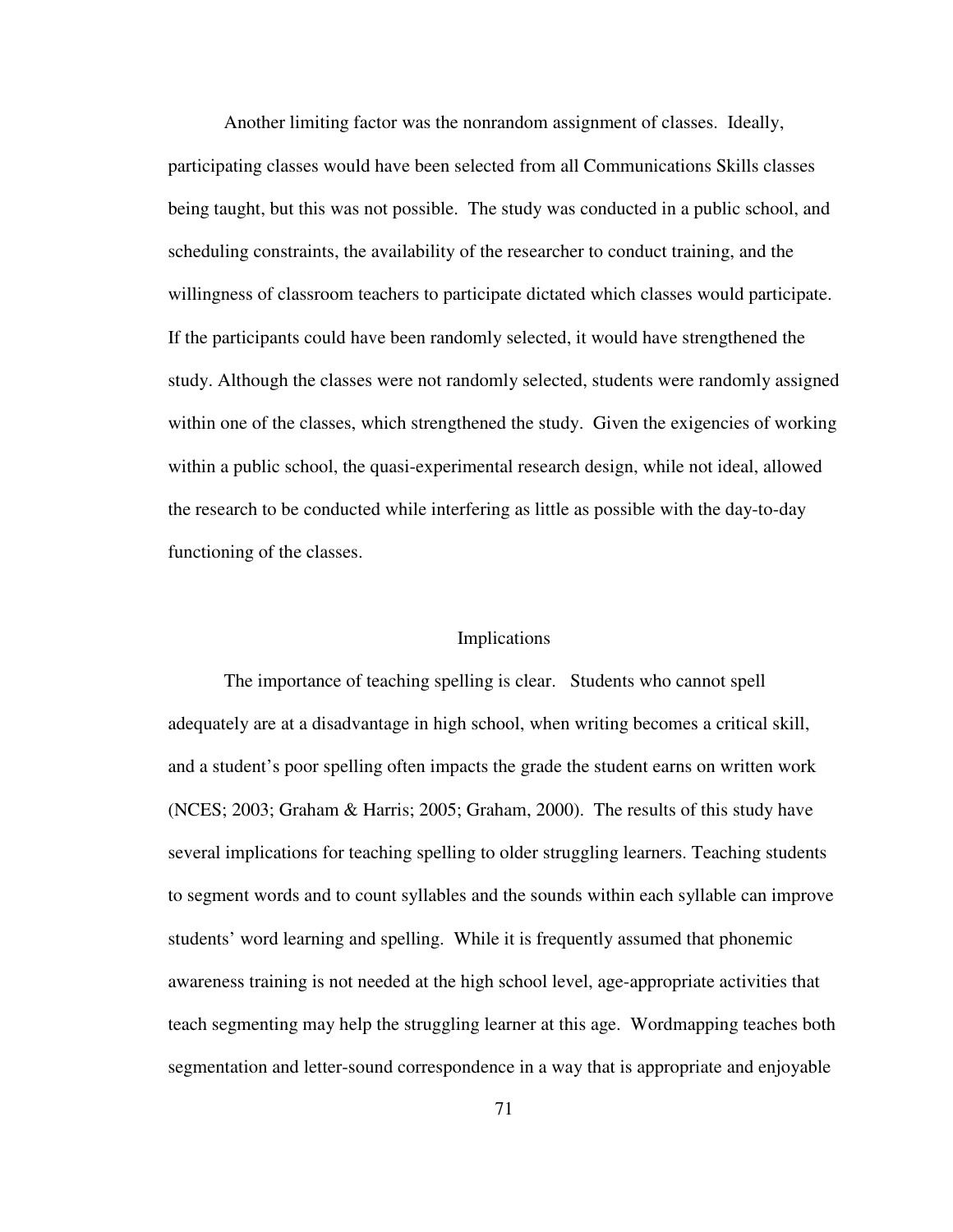for high school students. Students who learned the segmenting and letter-sound correspondence skills were able to make progress and were able to move past the stages that had been problematic for them in the past.

 Cooperative learning activities were observed to improve the learning of the students in the wordmapping group. The students in the wordmapping group participated willingly in the activities, which they enjoyed. Hangman, concentration card games, spelling bees, and study-buddy pairs were all requested on Fridays when the students had a choice of how to review the words for the test. While there is support for cooperative learning in high school, many teachers do not take the time to plan such activities. For spelling, at least, the results of this study indicate that it is well worth the time spent to plan and carry out these activities.

 This study addresses the problem of how to teach older students who have not been successful in learning to spell. While the study did not address the reasons for these students' lack of success, the findings of the study indicate that the wordmapping method of teaching spelling can have a positive impact on the learning of these students.

#### Recommendations for Further Research

 The following recommendations for further research are made based on the results of this study.

 1. Conduct the study using a larger number of participants to improve the generalizability of the results. If this study could have been conducted over a period of two semesters with the same participants, the power of the study would have been increased.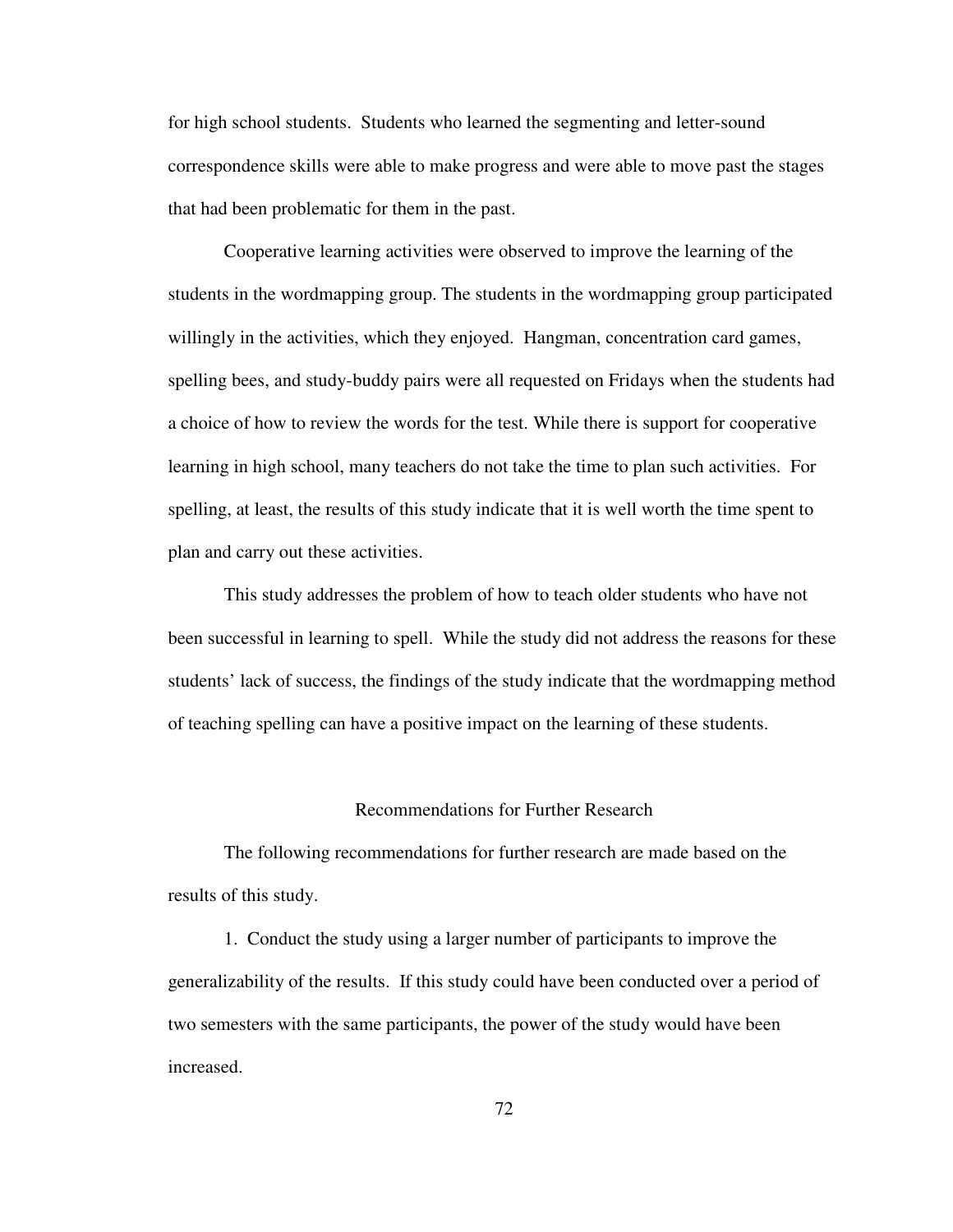2. A study comparing wordmapping with another spelling instruction method such as word study would provide insight into the relative strengths of different spelling instruction strategies. In this study vocabulary instruction did not have a noticeable impact on either the word knowledge or the spelling ability of the students in the vocabulary study group. Comparing wordmapping to a program such as word study, which has been shown to be effective, would provide more information about the strength of wordmapping.

 3. Include specific instruction within the wordmapping framework to help students apply the wordmapping strategies to decoding. In this study, the classroom teacher did not provide decoding instruction in the reading classroom, and I did not provide it during the wordmapping instruction. If students could use the same strategies they learn in wordmapping to help them decode words, not only their spelling but their reading could be enhanced.

 4. Conduct a study with and without cooperative learning experiences to explore to what extent the cooperative learning experiences increase spelling above and beyond the contribution of wordmapping. In this study, only the wordmapping group had cooperative learning experiences. A study in which both groups had the same cooperative learning experiences would help to find the extent to which cooperative learning strengthened the wordmapping experience.

 5. Conduct the study using a true experimental design with full random assignment of subjects. If I had been able to randomly assign the participants to the groups to study, the research design would have been stronger.

73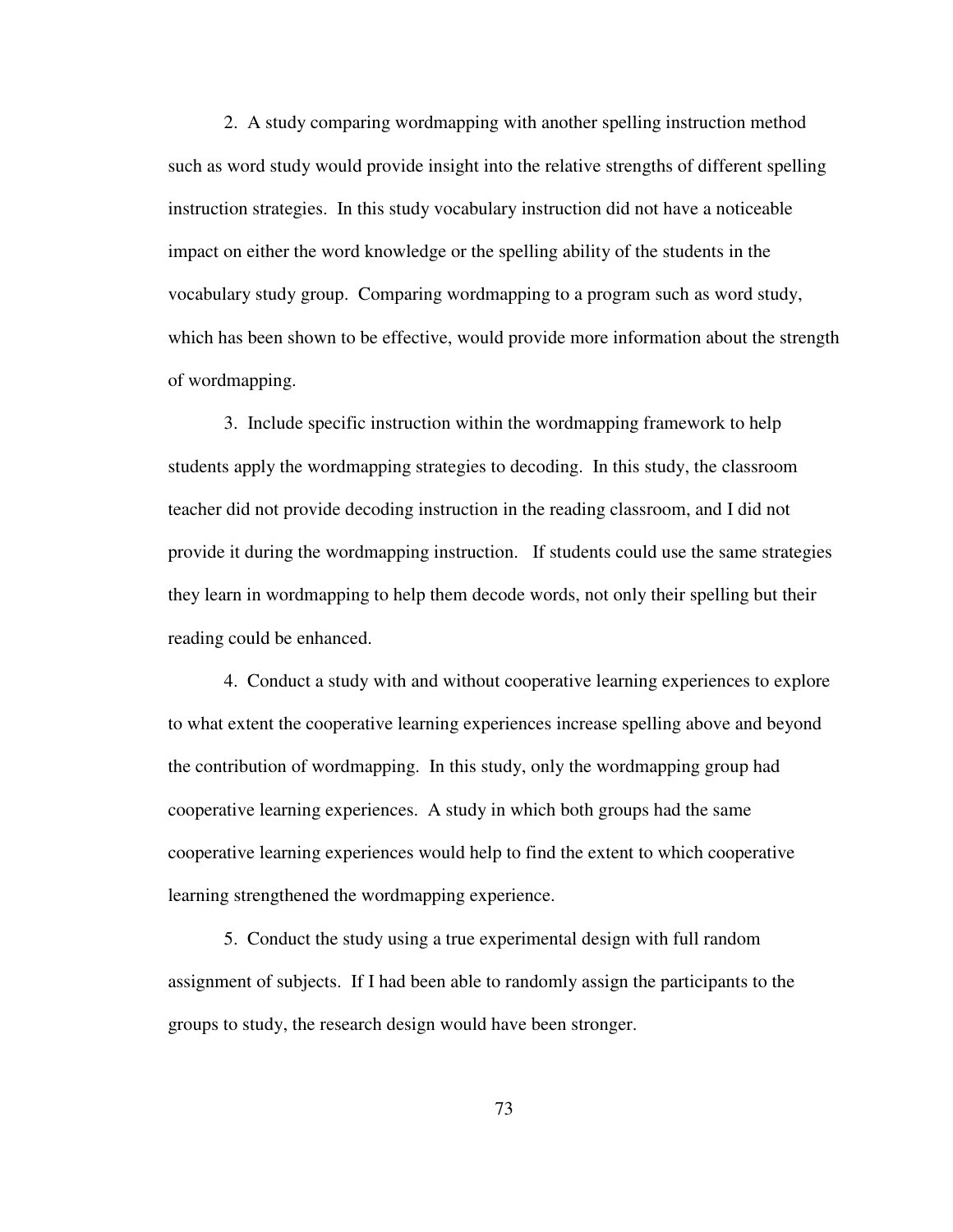6. Replicate the study with younger students at a similar developmental spelling. This could help examine whether wordmapping is an effective means of instruction for normally developing spellers.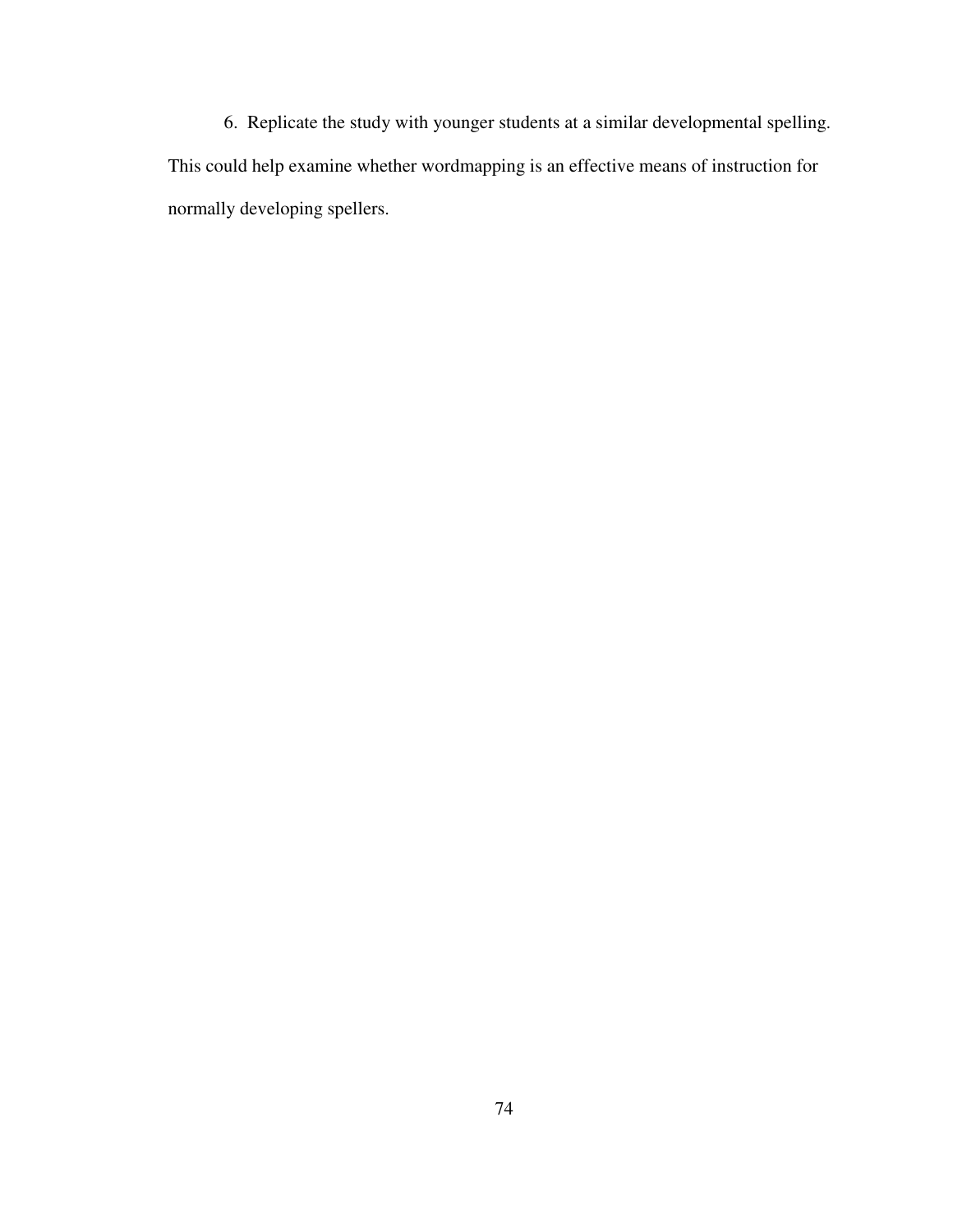#### REFERENCES

- Adams, M. (1990). *Beginning to read: Thinking and learning about print.*  Cambridge, MA; The MIT Press.
- Bear, D., Invernizzi, M., Templeton, S., & Johnson, F. (2004). *Words their way: Word study for phonics, vocabulary, and spelling instruction.* Upper Saddle River, NJ: Pearson Education, Inc.
- Bloodgood, J. (1991). A new approach to spelling instruction in language arts programs. *Elementary School Journal*, 92, 203-211.
- Ball, E., & Blachman, B. (1991). Does phoneme awareness training in kindergarten make a difference in early word recognition and developmental spelling? *Reading Research Quarterly*, 26, 49-67.
- Battacharya, A., & Ehri, L. (2004). Graphosyllabic analysis helps adolescent struggling readers read and spell words. *Journal of Learning Disabilities*  37, 331-348.
- Bourassa, D., & Trieman, R. (2001). Spelling development and disability: The importance of linguistic factors. *Language, Speech, and Hearing Services in Schools*, 32, 172-181.
- Campbell, D., & Stanley, J. (1963). *Experimental and quasi-experimental designs for research*. Chicago: Rand McNally College Publishing Co.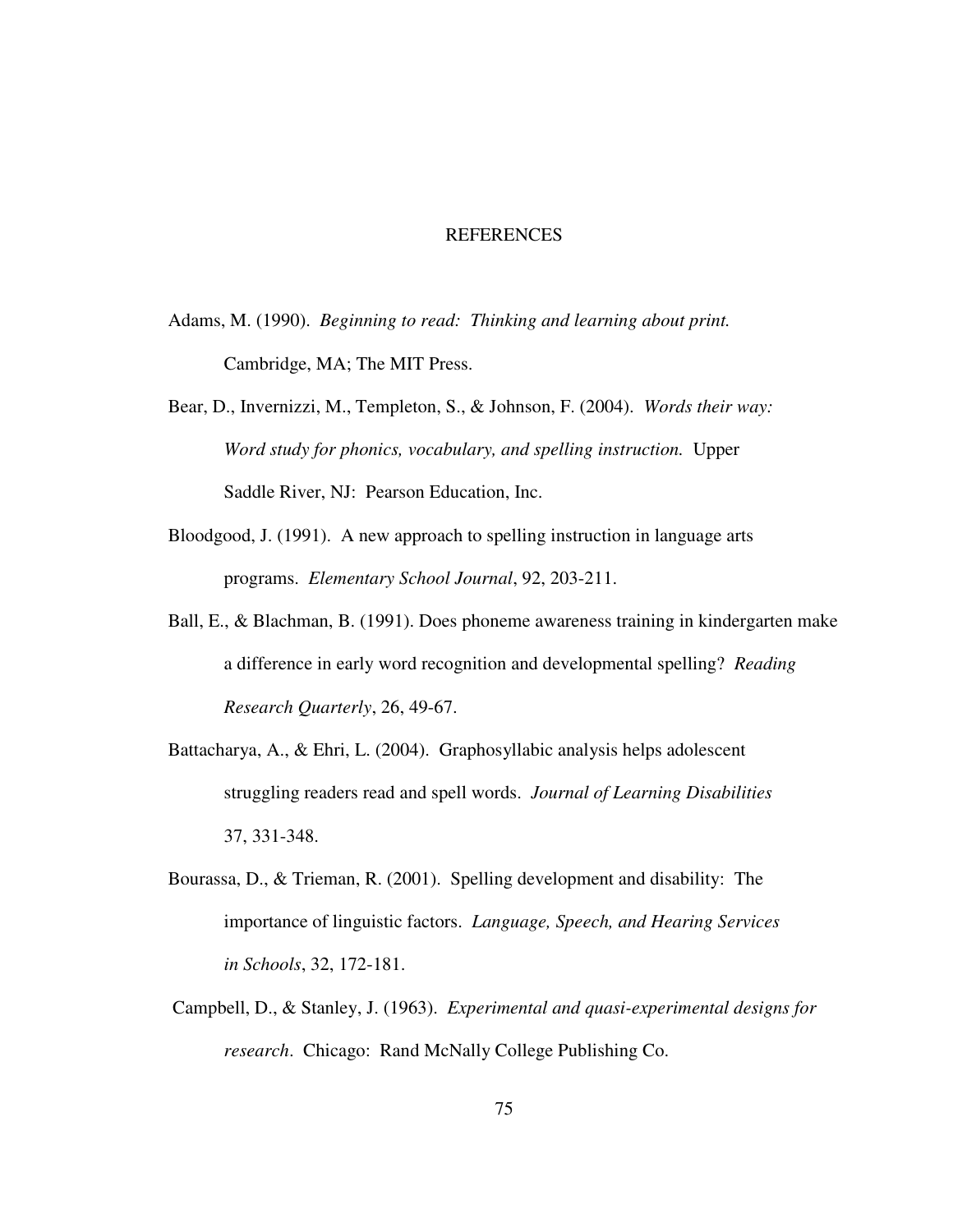- Castiglioni-Spalten, M., & Ehri, L. (2003). Phonemic awareness instruction: Contribution of articulatory segmentation to novice beginners' reading and spelling. *Scientific Studies of Reading,* 7, 25-52.
- Castle, J., Riach, J., & Nicholson, T. (1994). Getting off to a better start in reading and spelling: The effects of phonemic awareness instruction within a whole language program. *Journal of Educational Psychology*, 86, 350-359.
- Davidson, M., & Jenkins, J. (1994). Effects of phonemic processes on word reading and spelling. *Journal of Educational Research*, 87, 148-157.
- Drake, D., & Ehri, L. (1985). Spelling acquisition: Effects of pronouncing words on memory for their spelling. *Cognition and Instruction*, 1, 297-320.
- Ehri, L. (1992). Reconceptualizing the development of sight word reading and its relationship to recoding. In P. Gough, L. Ehri, & R. Trieman (Eds.), *Reading Acquisition* (pp. 107-143). Hillsdale, NJ: Lawrence Erlbaum Associates.
- Ehri, L. (1997). Sight word learning in normal readers and dyslexics. In B. Blachman (Ed.), *Foundations of reading acquisition and dyslexia* (pp. 163-190). Mahwah, NJ: Lawrence Erlbaum Associates.
- Ehri, L. (2000a). Research on learning to read and spell: A personal-historical perspective. *Scientific studies of Reading*, 2, 97-114.
- Ehri, L. (2000b). Learning to read and learning to spell: Two sides of a coin. *Topics in Language Disorders*, 20, 19-36.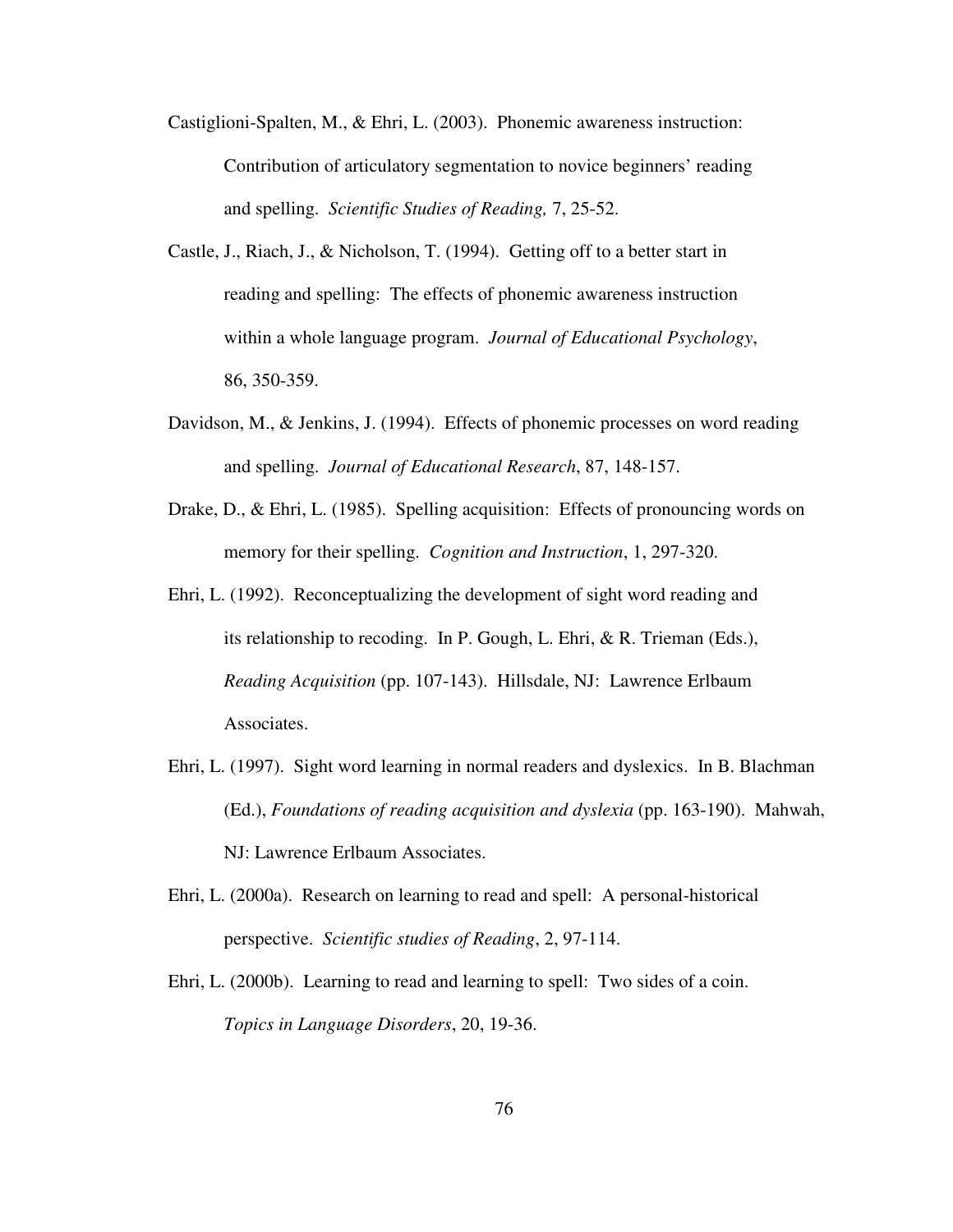- Ehri, L. (2005). Learning to read words: Theory, findings, and issues. *Scientific Studies of Reading*, 9, 167-188.
- Ehri, L., & Soffer, A. (2000). Graphophonemic awareness: Development in elementary school students. *Scientific Studies of Reading,* 3, 1-30.
- Ehri, L., & Wilce, L. (1997). Cipher reading versus cue reading: An experiment in decoding acquisition. *Journal of Educational Psychology*, 79, 3-13.  *Psychology*, 31, 1-29.
- Foorman, B., Francis, D., Lieberman, D., & Novy, D. (1991). How letter-sound instruction mediates progress in first-grade reading and spelling. *Journal of Educational Psychology*, 83, 456-469.
- Foorman, B., Schatschneider, C., Eakin, M., Fletcher, J., Moats, L., & Francis, D. (2006). The impact of instructional practices in grades 1 and 2 on reading and spelling achievement in high poverty schools. *Contemporary Educational Psychology*, 31, 1-29.
- Fresch, M., & Ford, A. (2004). *The spelling list and word study resource book.*  NY: Scholastic, Inc.
- Fry, E. (2004). *The vocabulary teacher's book of lists*. San Francisco, CA: Jossey-Bass.

Gaskins, I. (2004). Word detectives. *Educational Leadership*, 2004, 70-73.

Gaskins, I., Ehri, L., Cress, C., O'Hara, C., & Donnelly, K. (1997). Procedures for word learning: Making discoveries about words. *The Reading Teacher*, 50, 312-327.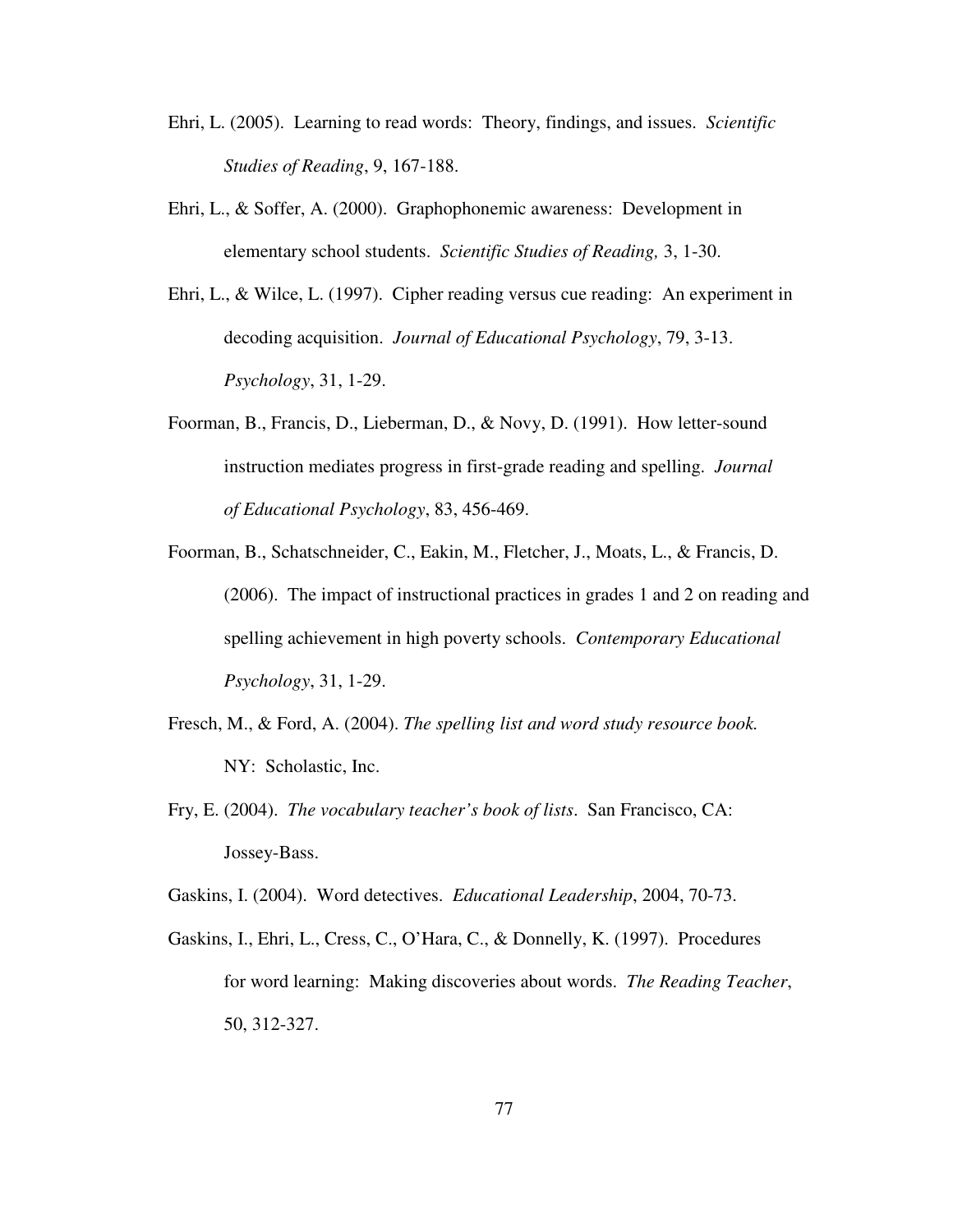- Gentry, J. (2004). *The science of spelling: The explicit specifics that make great readers and writers (and spellers!)*. Portsmouth, NH: Heinemann.
- Graham, S. (1990). The role of production factors in learning disabled students' compositions. *Journal of Educational Psychology,* 82, 781-791.
- Graham, S. (2000). Should the natural learning approach replace spelling instruction? *Journal of Educational Psychology*, 92, 235-247.
- Graham, S., & Harris, K. (2005). Preventing writing difficulties: Providing additional handwriting and spelling instruction to at-risk children in first grade.  *Teaching Exceptional Children*, 38, 64-66.
- Graham, S., Harris, K., & Chorozempa, B. (2002). Contribution of spelling instruction to the spelling, writing, and reading of poor spellers. *Journal of Educational Psychology*, 94, 669-686.
- Green, S., & Salkind, N. (2003). *Using SPSS for Windows and Macintosh: Analyzing and understanding data.* Upper Saddle River, NJ: Prentice Hall.
- Greenberg, D., Ehri, L., & Perrin, D. (1997). Are word-reading processes the same or different in adult literacy students and third-fifth graders matched for reading level? *Journal of Educational Psychology*, 89, 262-275.
- Gullotta, C. (2006). *500 key words for the SAT*. USA: Mostly Bright Ideas.
- Henderson, E. (1981). *Learning to read and spell: The child's knowledge of words*. DeKalb, IL: Northern Illinois University Press.
- Invernizzi, M., & Hayes, L. (2004). Developmental-spelling research: A systematic imperative. *Reading Research Quarterly*, 39, 216-226.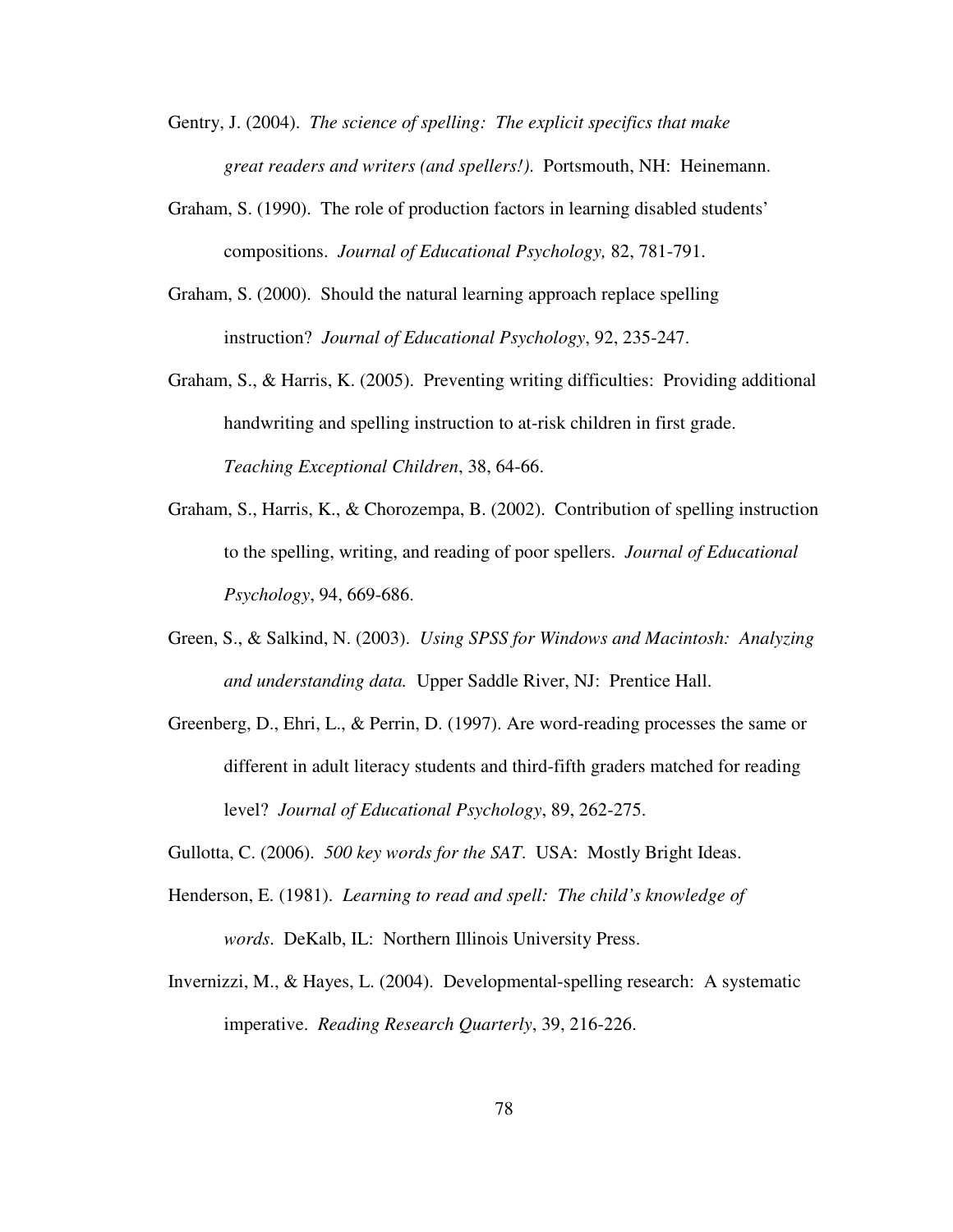- Juel, C. (1988). Learning to read and write: A longitudinal study of 54 children from first through fourth grades. *Journal of Educational Psychology*, 80, 437- 446.
- Juel, C., Griffith, P., & Gough, P. (1986). Acquisition of literacy: A longitudinal study of children in first and second grade. *Journal of Educational Psychology*, 80, 437-446.
- Kamhi, A., & Hinton, L. (2000). Explaining individual differences in spelling ability. *Topics in Language Disorders*, 20, 37-49.
- Kaufman, A., & Kaufman, N. (2004). *Kaufman test of educational achievement, second edition*. Circle Pines, MN: AGS.
- MacDonald, G., & Cornwall, A. (1995). The relationship between phonological awareness and reading and reading and spelling achievement eleven years later. *Journal of Learning Disabilities*, 26, 523-527.
- Massengill, D. (2006). Mission accomplished…it's learnable now: Voices of mature challenged spellers using a Word Study approach. *Journal of Adolescent and Adult Literacy*, 49, 420-431.
- Moats, L. (2004). Efficacy of a structured, systematic language curriculum for adolescent poor readers. *Reading and Writing Quarterly*, 20, 145-159.
- Nagy, W., Berninger, V., & Abbott, D. (2006). Contributions of morphology beyond phonology to literacy outcomes of upper elementary and middle school students. *Journal of Educational Psychology*, 98, 134-147.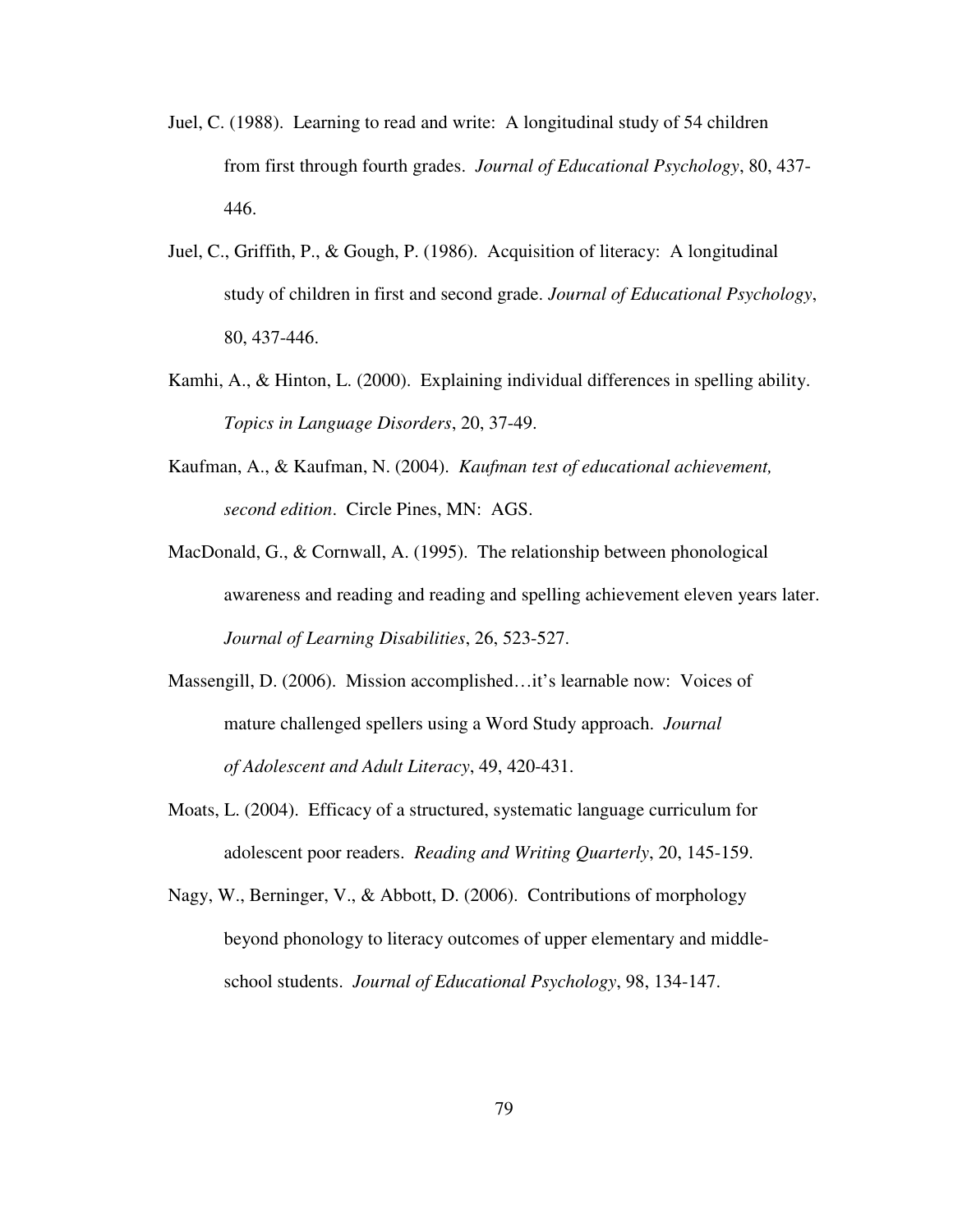National Institute of Child Health and Human Development (NICHD). (2000). *Report of the National Reading Panel: Teaching children to read: An evidence-based assessment of the scientific research literature on reading and its implications for reading instruction: Reports of the subgroups* (NIH Publication No. 00-4754). Washington, D.C.: U.S. Government Printing Office.

- Stahl, S., & Murray, B. (1994). Defining phonological awareness and its relationship to early reading. *Journal of Educational Psychology*, 86, 221-234.
- Scarborough, H., Ehri, L., Olson, R., & Fowler, A. (1998). The fate of phonemic awareness beyond the elementary school years. *Scientific Studies of Reading*, 2, 115-142.
- Scott, C. (2000). Principles and methods of spelling instruction: Applications for poor spellers. *Topics in Language Disorders*, 20, 66-82.
- Shaaban, K. (2006). An initial study of the effects of cooperative learning on reading comprehension, vocabulary acquisition, and motivation to read. *Reading Psychology*, 27, 377-386.
- Templeton, S., & Morris, D. (2000). Reconceptualizing spelling development and instruction. *Reading Online*, 5. Available: http://www.readingonline. org/articles/art\_index.asp?HREF=articles/handbook/templeton.index.html.
- Templeton, S., & Morris, D. (2001) Questions teachers ask about spelling. *Reading Research Quarterly,* 34, 102-112.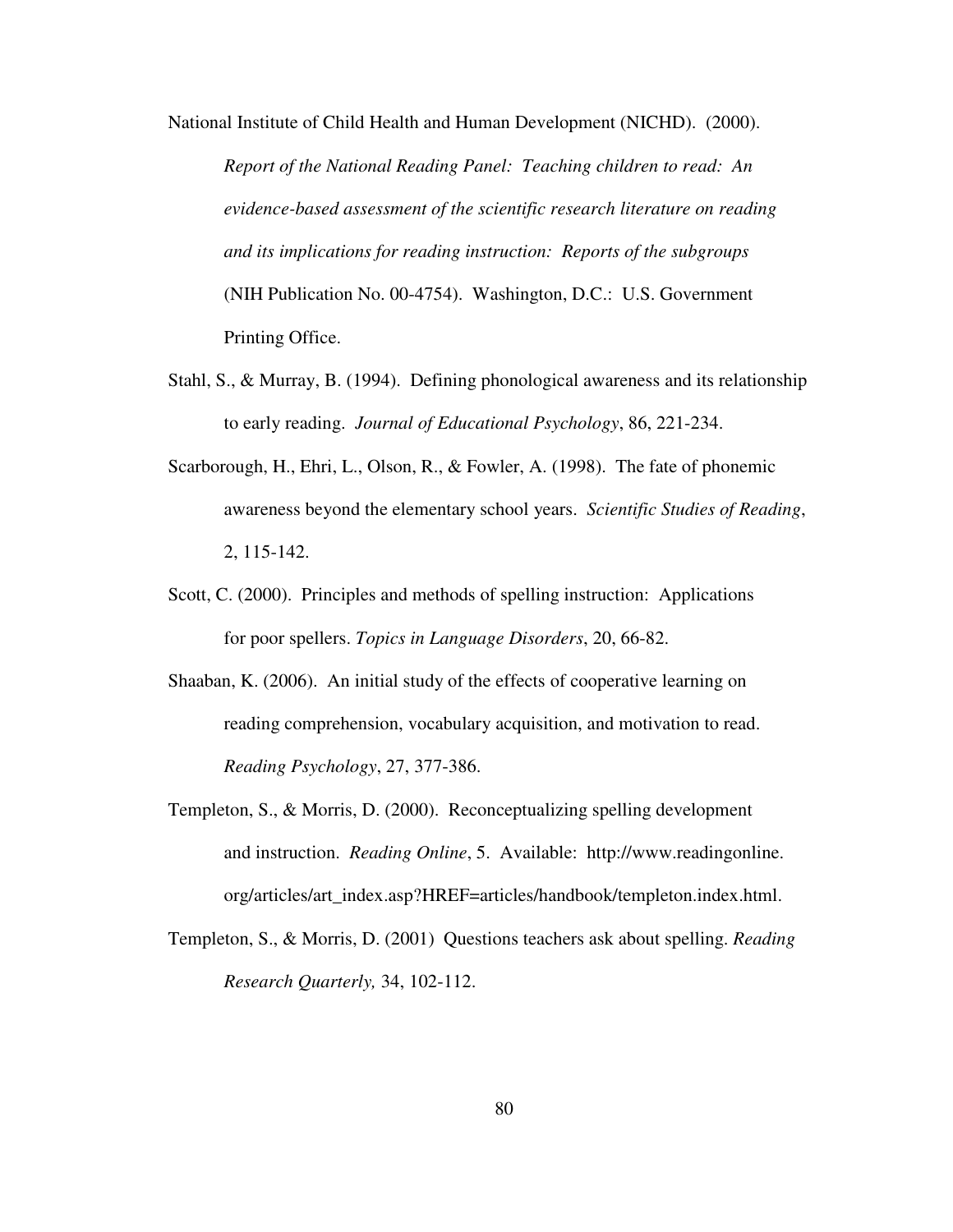- Trieman, R. (1998). Why spelling? The benefits of incorporating spelling into beginning reading instruction. In J. Metsala & L. Ehri (Eds.), *Word recognition in beginning literacy* (pp. 289-313). Mahway, NJ: Lawrence Erlbaum.
- Trieman, R., & Bourassa, D. (2000). The development of spelling skill. *Topics in Language Disorders*, 20, 1-18.

U.S. Department of Education. Institute of Education Sciences. (2003). *The Nation's Report Card, Writing, 2002*. Washington, D.C.: National Center for Education Statistics.

- Venezky, R. (1989). *The American way of spelling: The structure and origin of American English orthography.* NY: The Guilford Press.
- Viise, N. (1996). A study of the spelling development of adult literacy learners compared with that of classroom children. *Journal of Literacy Research*, 28, 561-587.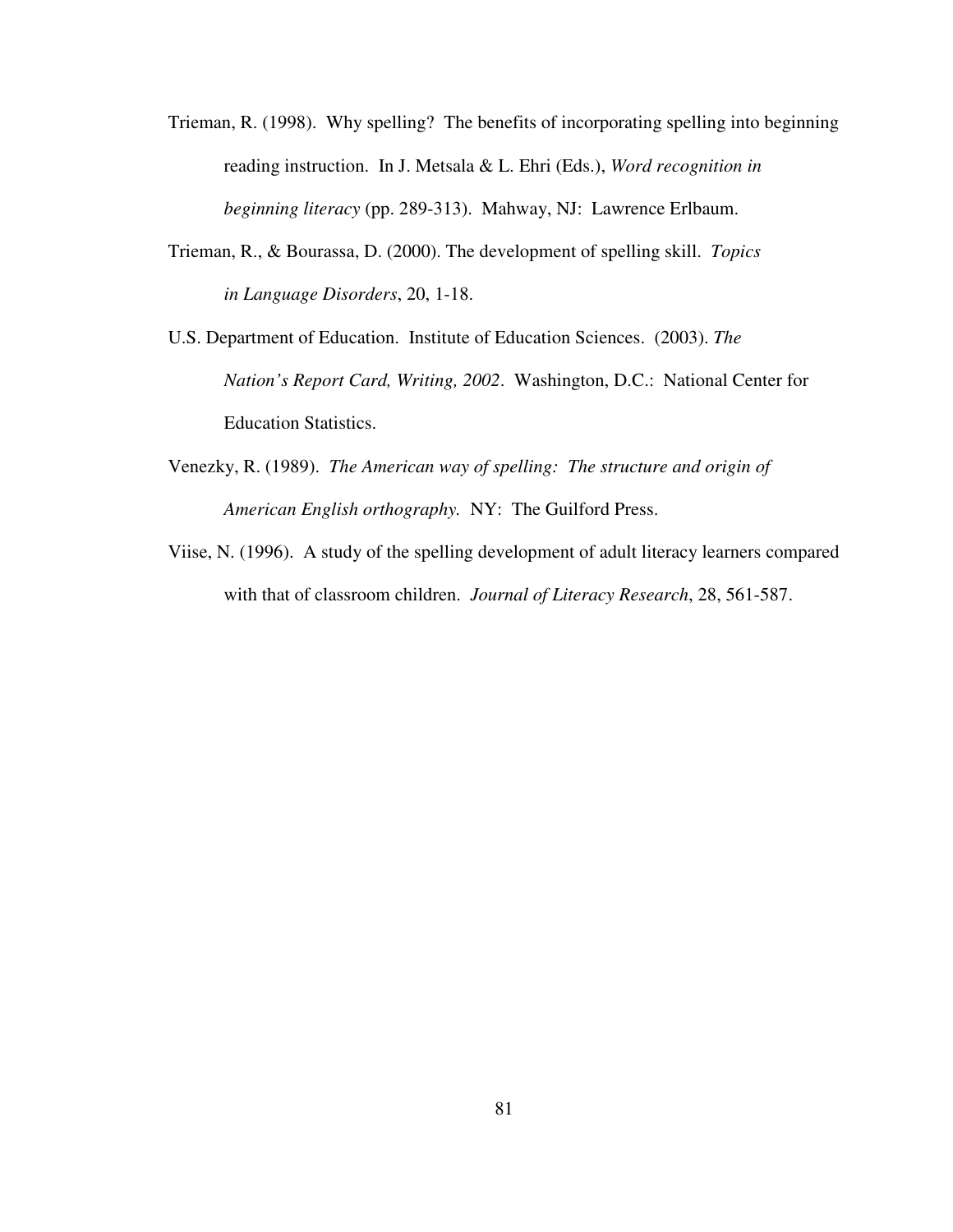## APPENDIX A

#### Informed Consent/Assent Letter

# **INFORMED CONSENT/ASSENT for a Research Study Entitled Investigating Wordmapping in a High School Class**

You are invited to participate in a research study to compare the benefits of two word-study techniques. This study is being conducted by Nancy Steinen, doctoral student in Reading Education, and Dr. Bruce Murray, Associate Professor in the Department of Curriculum and Teaching at Auburn University. You were selected as a possible participant because you are in a 9<sup>th</sup> Grade Communications class.

The study will last ten weeks, and it will be conducted during your regular class time. Students will be assigned to one of three groups. Some students will use wordmapping to analyze and remember the spellings of a list of vocabulary words provided by Mrs. Steinen every week. In wordmapping, students will learn to divide words into syllables, determine how many sounds there are in each syllable, draw blanks for each sound within the syllable, then put the letters that make up the sound into each blank. Other students will study the meanings of the same words that are used in the wordmapping. They will work with their classroom teacher to learn the meanings and uses of the words. Some students will study a set of words and meanings provided by their classroom teacher as part of her regular instruction. All groups will take pretests and posttests in spelling, vocabulary, and reading comprehension so we can analyze how effective different kinds of instruction are.

If you choose not to participate in the study, you will continue to participate in the normal classroom instruction, which will include the spelling or vocabulary instruction for your class; however, your data will not be included in the study. If you do participate, you may withdraw at any time without penalty, and you may retrieve your information or have it removed from the study. Your decision whether or not to participate will not jeopardize your future relations with Auburn University, the Department of Curriculum and Teaching, or Carrollton High School.

The only risks with this study are a risk of breach of confidentiality and a risk that you might feel coerced to participate; however, only Mrs. Steinen and your teacher will see the papers with your identifying information. After they have recorded grades, your name will be removed from each paper, and no one else will have a way to find out who took which test. Your teacher and Mrs. Steinen will not know who has chosen to participate until after the study is over and your grades have been recorded. If you decide not to allow us to use your information, you will still participate in one of the three groups as part of your language arts instruction but we will not use your data in our study. Your information will remain confidential. If we publish what we learn in a professional journal or at a scientific meeting, none of your personal information will be included.

You may improve either your spelling or vocabulary from your work in this study. You may get more confident in spelling and in written expression, and you may increase your reading comprehension. Teachers may learn a better way to teach spelling or vocabulary. We cannot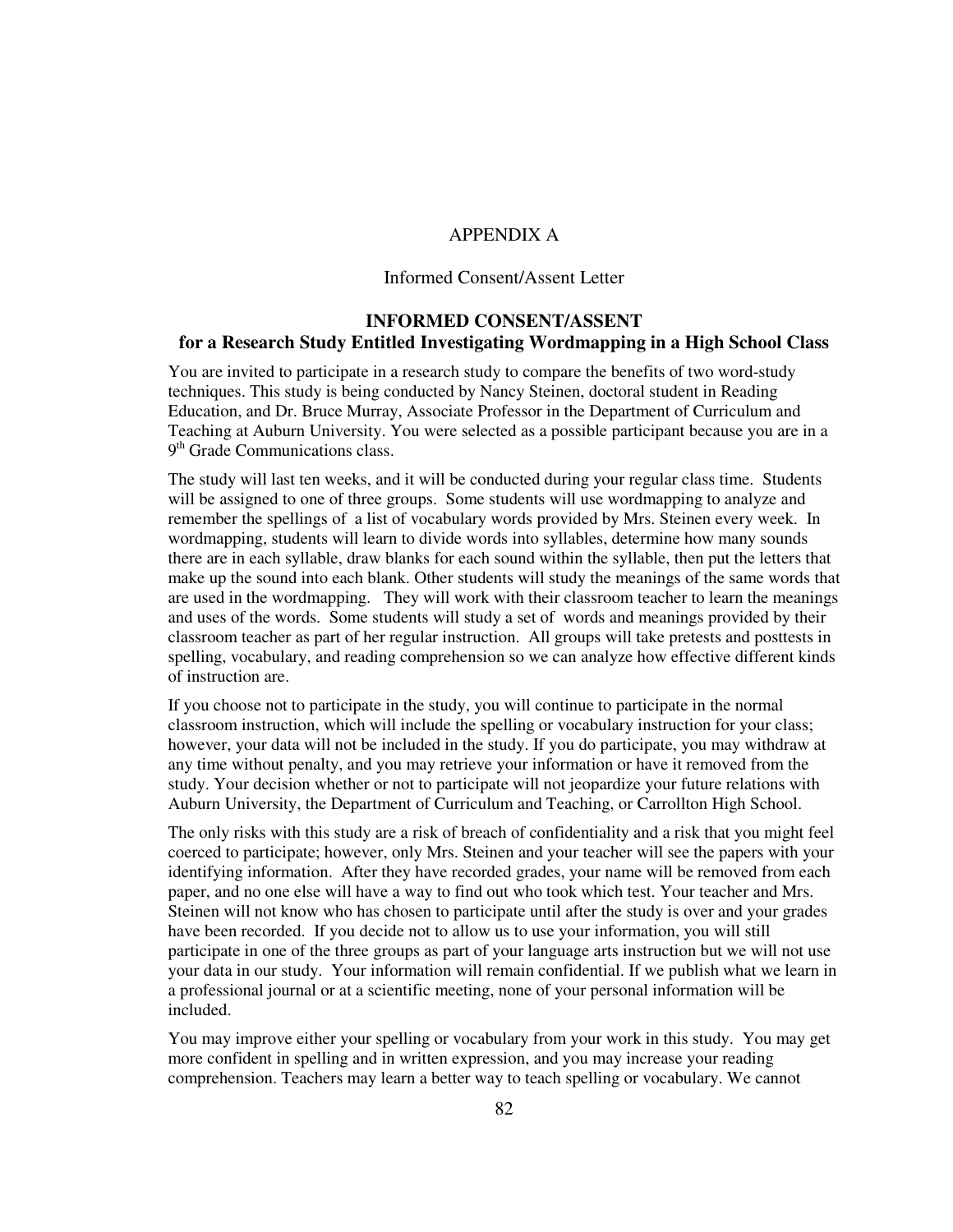promise you that you will receive any or all of the benefits described. If at the end of the study, we find that one of the experimental instructional treatments (wordmapping or word study) proves to be effective in helping students learn the spelling and meanings of words and you were not included in that group, either Mrs. Steinen or your teacher will provide the opportunity for you to learn this technique. This will give you the opportunity to learn using the same procedures that were used during the study.

If you have any questions, we invite you to ask them now. If you have questions later, please contact Mrs. Steinen at 770-834-7726 or Dr. Murray at 334-844-6934. We will be happy to answer them. You will be provided a copy of this form to keep. For more information regarding your rights as a research participant you may contact the Auburn University Office of Human Subjects Research or the Institutional Review Board by phone (334)-844-5966 or e-mail at hsubjec@auburn.edu or IRBChair@auburn.edu.

**HAVING READ THE INFORMATION PROVIDED, YOU MUST DECIDE WHETHER OR NOT YOU WISH TO PARTICIPATE IN THIS RESEARCH STUDY. YOUR SIGNATURE INDICATES YOUR WILLINGNESS TO PARTICIPATE. If you choose to participate, please return this letter to Mrs. Joy Holley, Curriculum Director, Carrollton High School.** 

Participant's signature Date Investigator

\_\_\_\_\_\_\_\_\_\_\_\_\_\_\_\_\_\_\_\_\_\_\_\_\_\_\_\_\_\_\_\_\_\_\_

\_\_\_\_\_\_\_\_\_\_\_\_\_\_\_\_\_\_\_\_\_\_\_\_\_\_\_\_\_\_\_\_\_\_\_

\_\_\_\_\_\_\_\_\_\_\_\_\_\_\_\_\_\_\_\_\_\_\_\_\_\_\_\_\_\_\_\_\_\_\_\_\_

Date

\_\_\_\_\_\_\_

Print Name Parent/Guardian Signature Date

\_\_\_\_\_\_\_\_\_\_\_\_\_\_\_\_\_\_\_\_\_\_\_\_\_\_\_\_\_\_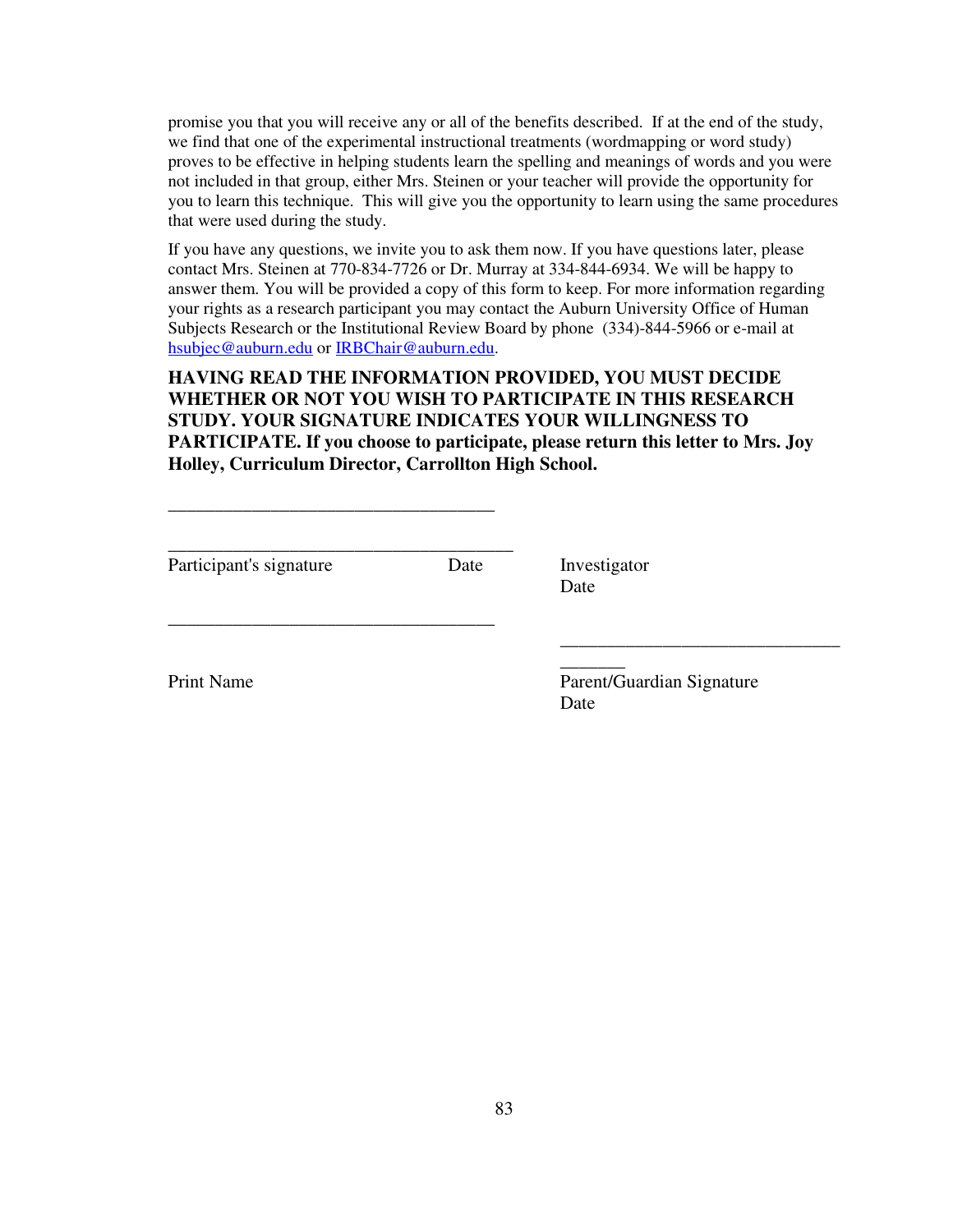# APPENDIX B

# WORD LIST

|               | WUJ |
|---------------|-----|
| altruism      |     |
| anathema      |     |
| antibiotic    |     |
| anticlimactic |     |
| antihero      |     |
| antinuclear   |     |
| antipathy     |     |
| antiseptic    |     |
| appetite      |     |
| audacious     |     |
| auspicious    |     |
| avoidance     |     |
| bearable      |     |
| benign        |     |
| boisterous    |     |
| camouflage    |     |
| confidence    |     |
| contraband    |     |
| capricious    |     |
| contradict    |     |

conscious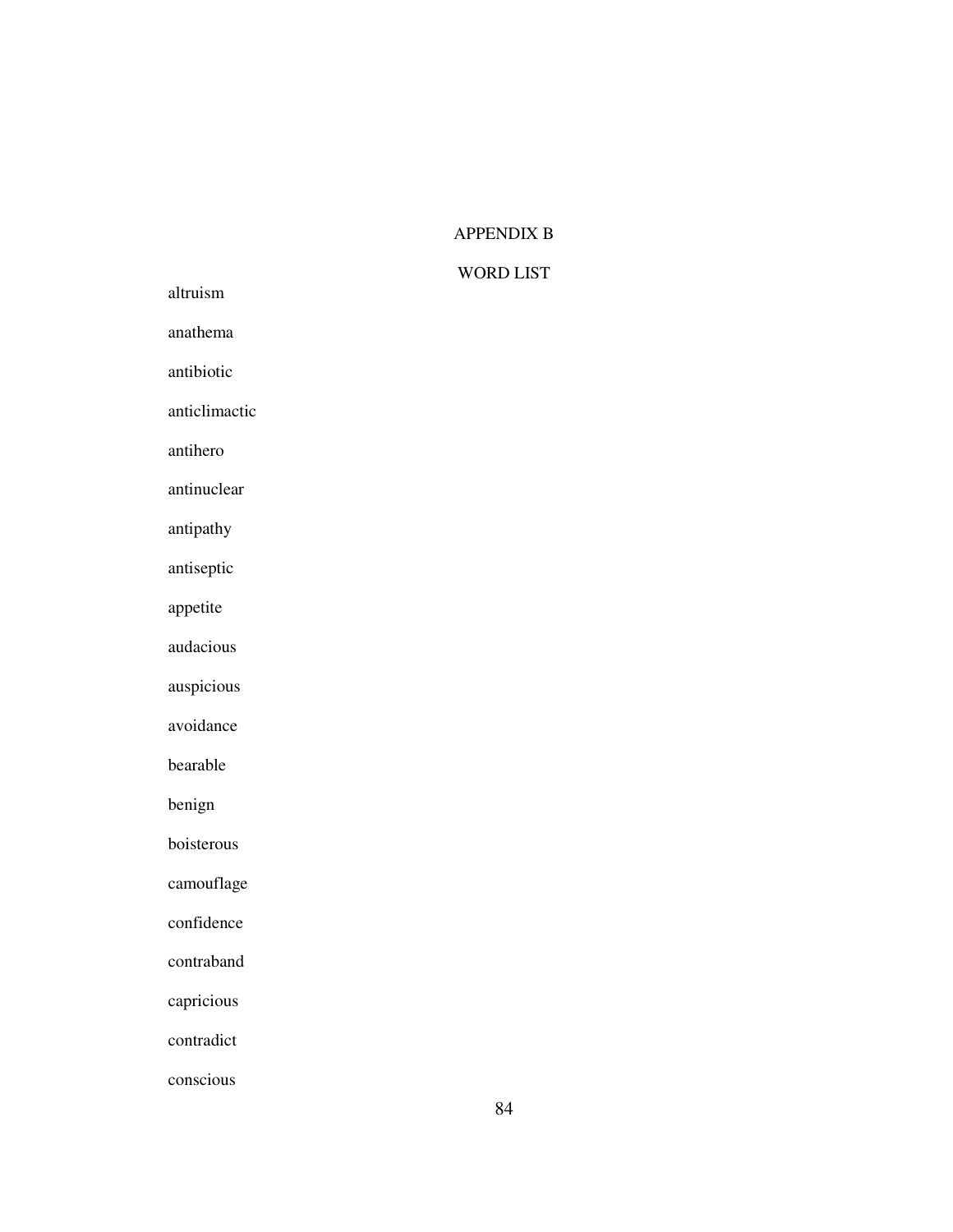caustic

contrary

caution

curious

daunted

deference

denounce

disappoint

disjointed

dubious

embroider

emphasize

euphemism

exploitation

fermentation

foist

furious

futile

fortunate

gregarious

gnash

gnat

gnaw

gnome

harangue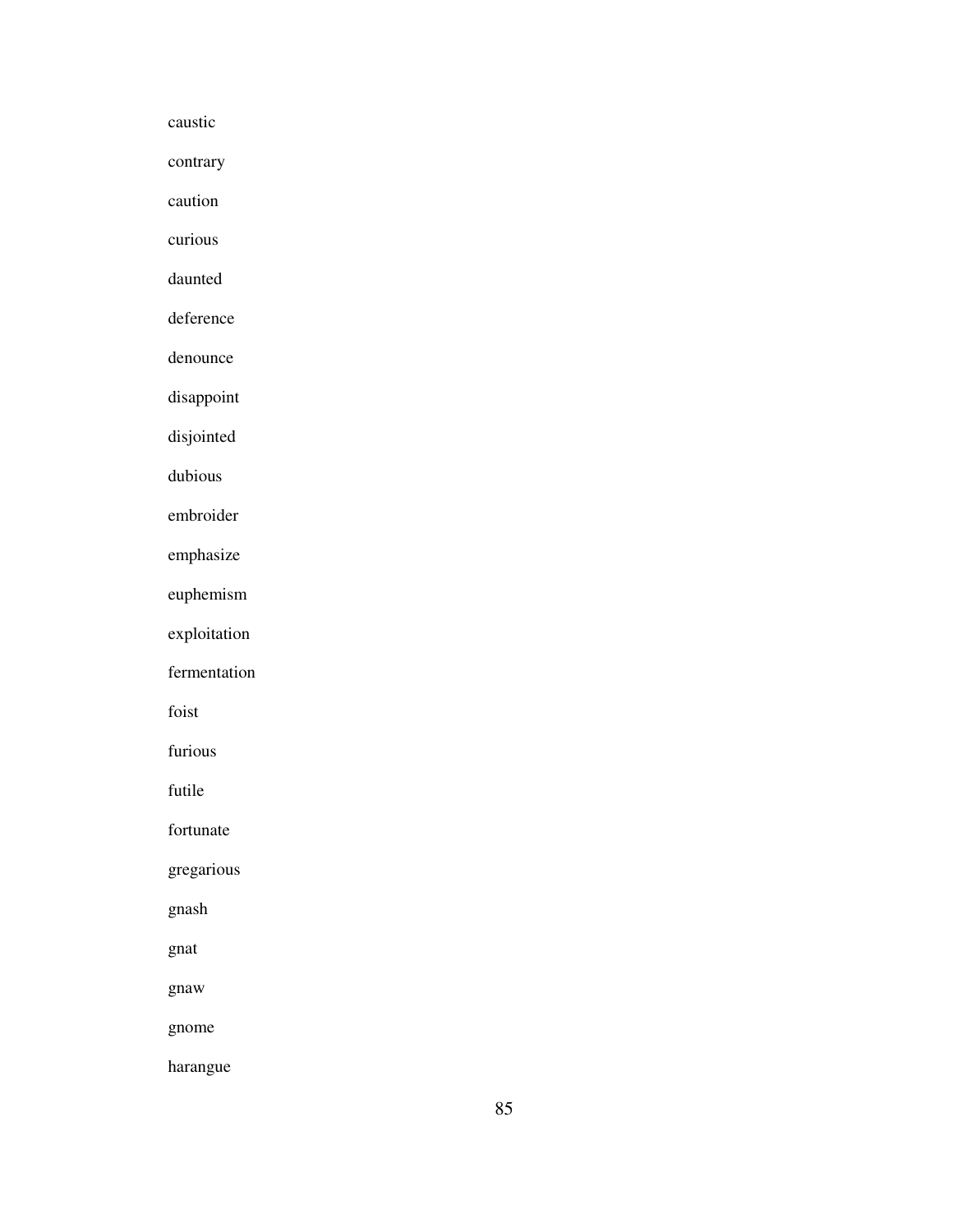illegal illegible illegitimate illiterate illogical immaterial immediate immemorial immerse imminent immiscible immitigable immoderate immodest inaudible inauspicious incalculable incautious inconvenient incorribile indiscreet inoffensive inordinate insurmountable invoice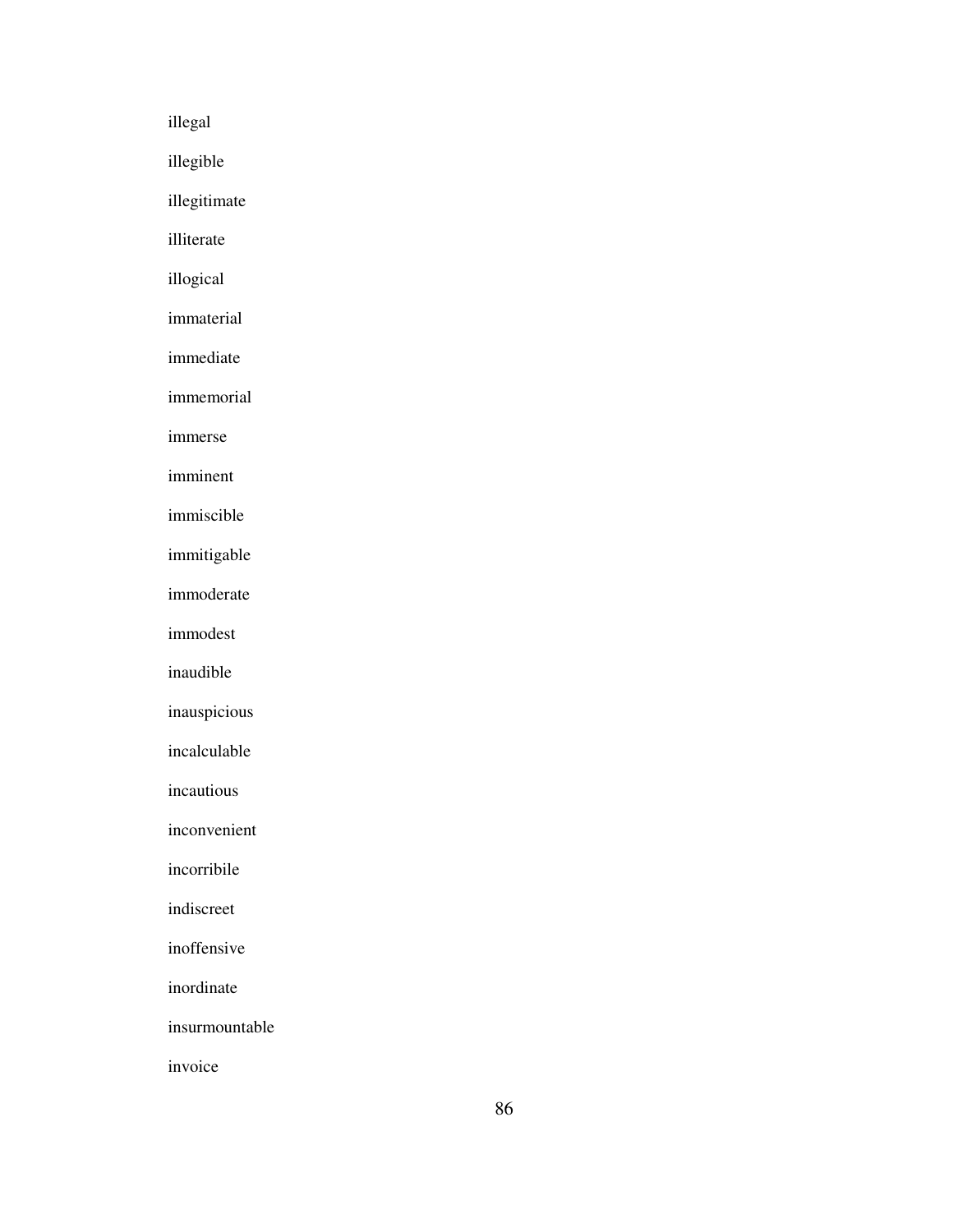irreconcilable irregular irrevocable irrigation jaunty knowledgeable laud lovable livable loiter malicious miserable moisture obvious officious opposition poise prevarication puncture rejoice sedition supercilious various voluminou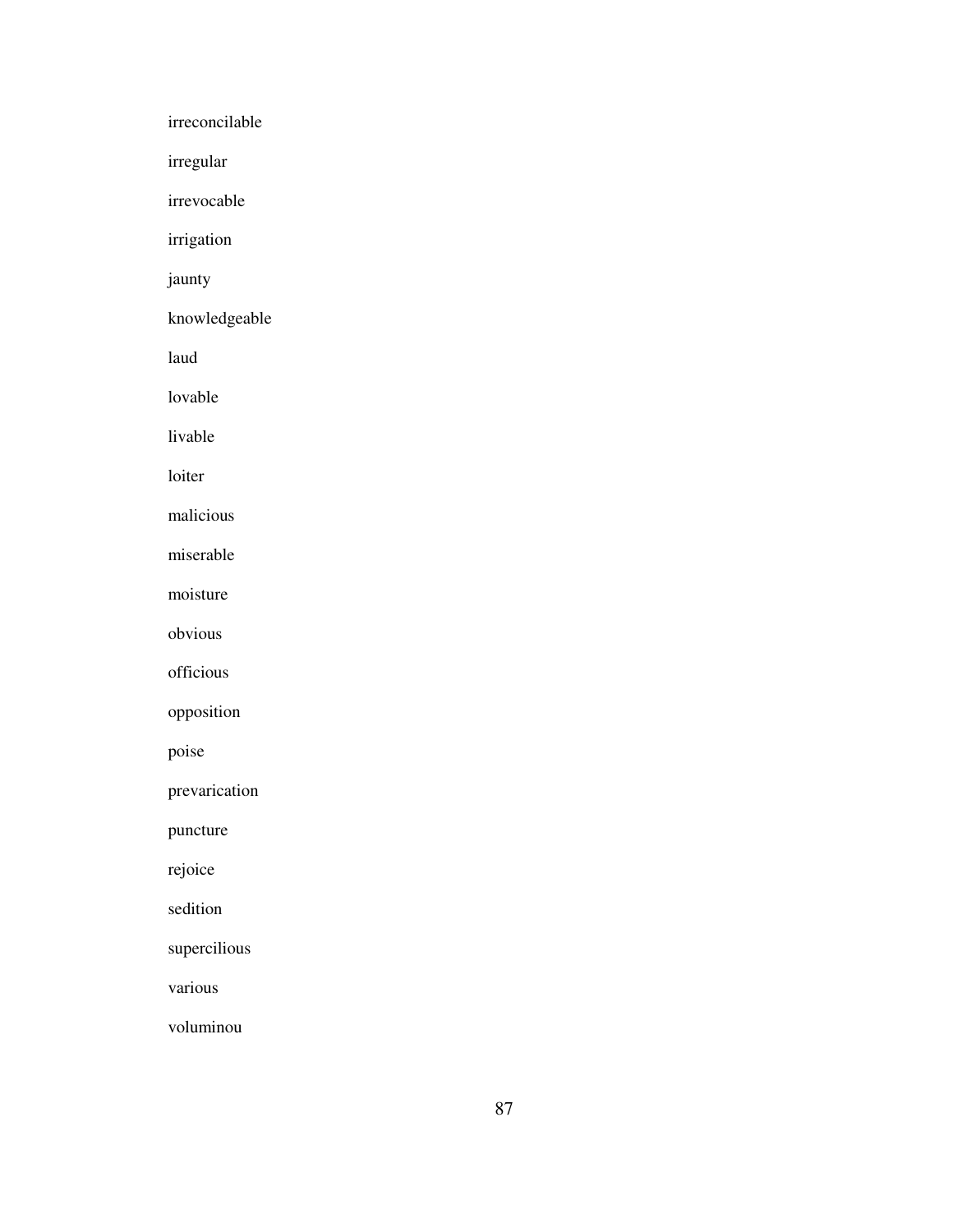# APPENDIX C

# WORD LIST TEST

| immemorial |
|------------|
|            |

inauspicious

inoffensive

incautious

miserable

livable

auspicious

obvious

supercilious

irrigation

prevarication

antinuclear

poise

exploitation

moisture

anathema

caustic

incorrigible

denounce

deference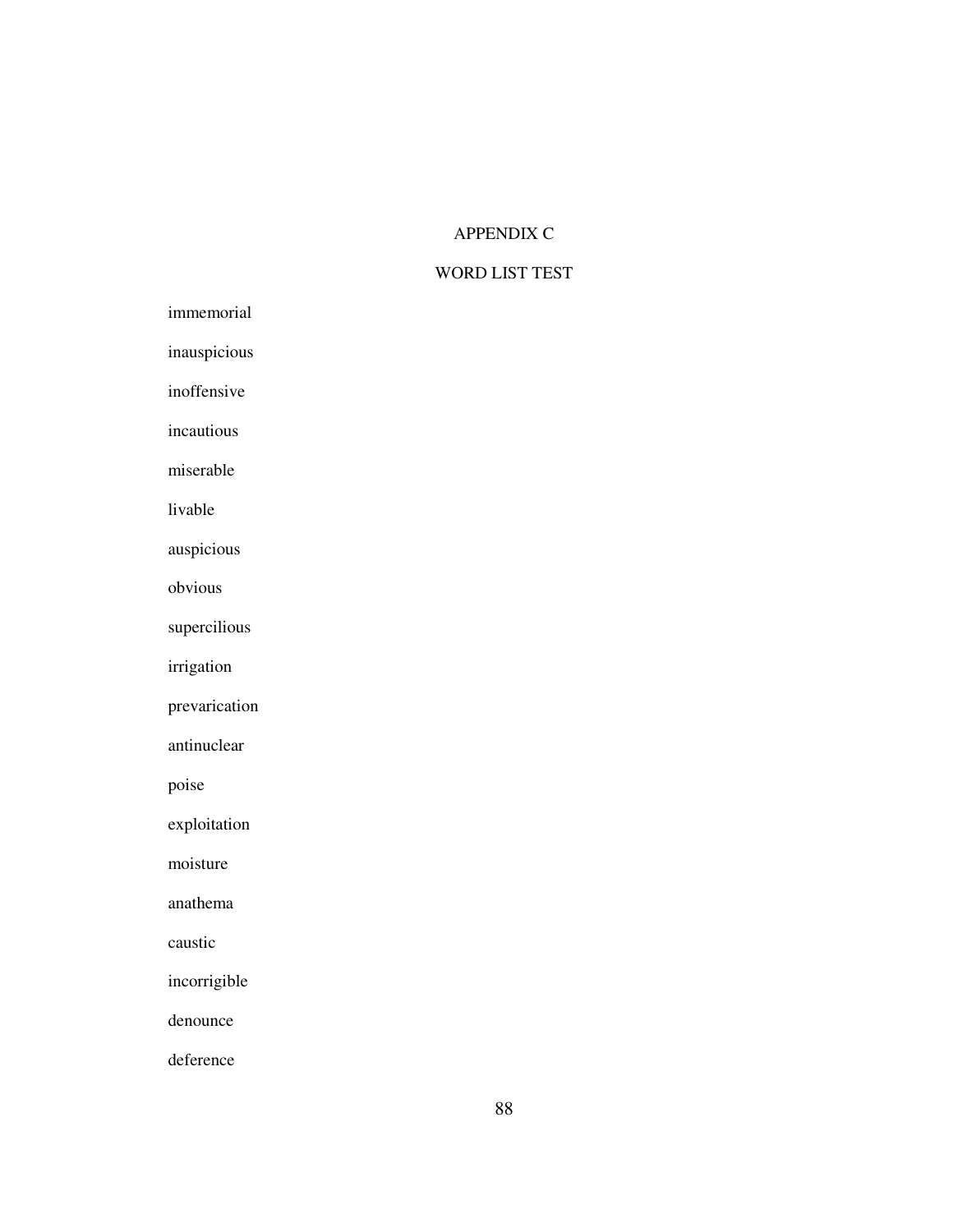destitute

gnat

emphasi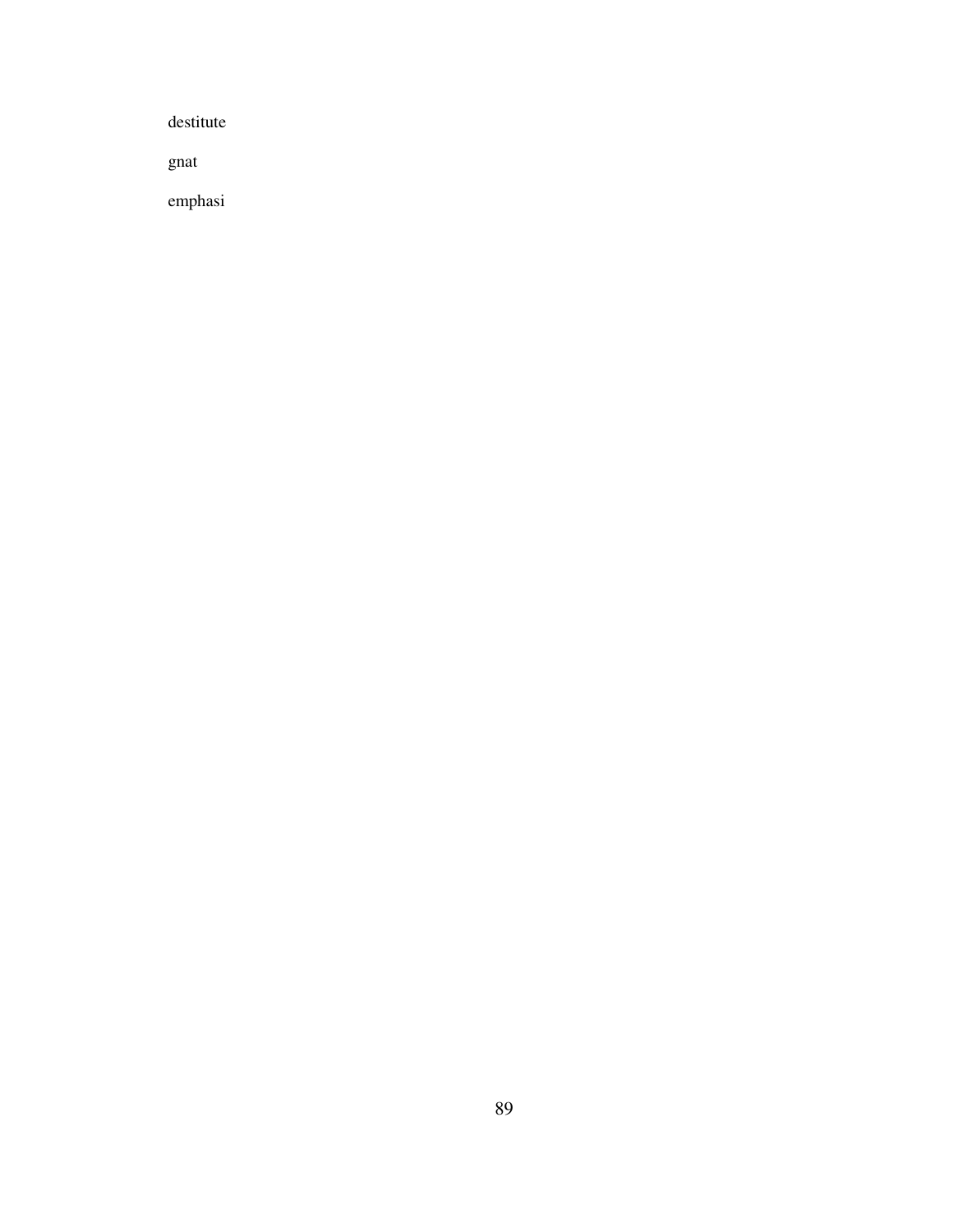# APPENDIX D

# VOCABULARY TEST

| 1. When you don't tell the truth, you __________________________.   |                                                                                         |
|---------------------------------------------------------------------|-----------------------------------------------------------------------------------------|
|                                                                     | 2. Acid is ____________________; it will burn if you spill it on the table.             |
|                                                                     | 3. Losing the first game got the team off to an _________________________________start. |
|                                                                     |                                                                                         |
|                                                                     | 5. Our very poor grades made it __________________________ that we need to study more.  |
|                                                                     | 6. People who whine and complain can make everyone else _________________.              |
|                                                                     |                                                                                         |
|                                                                     |                                                                                         |
|                                                                     |                                                                                         |
| to live in his car.                                                 |                                                                                         |
|                                                                     |                                                                                         |
| test is.                                                            |                                                                                         |
|                                                                     | 11. A ___________________________, large, warm overcoat will help you stay warm.        |
|                                                                     |                                                                                         |
| anything her parents told her to.                                   |                                                                                         |
| 13. After the fire, our house was not ____________________________. |                                                                                         |
|                                                                     | 14. It was a very _______________________________, good sign when we won \$500.         |
|                                                                     | 15. The very idea of losing was ___________________________ to the coach.               |